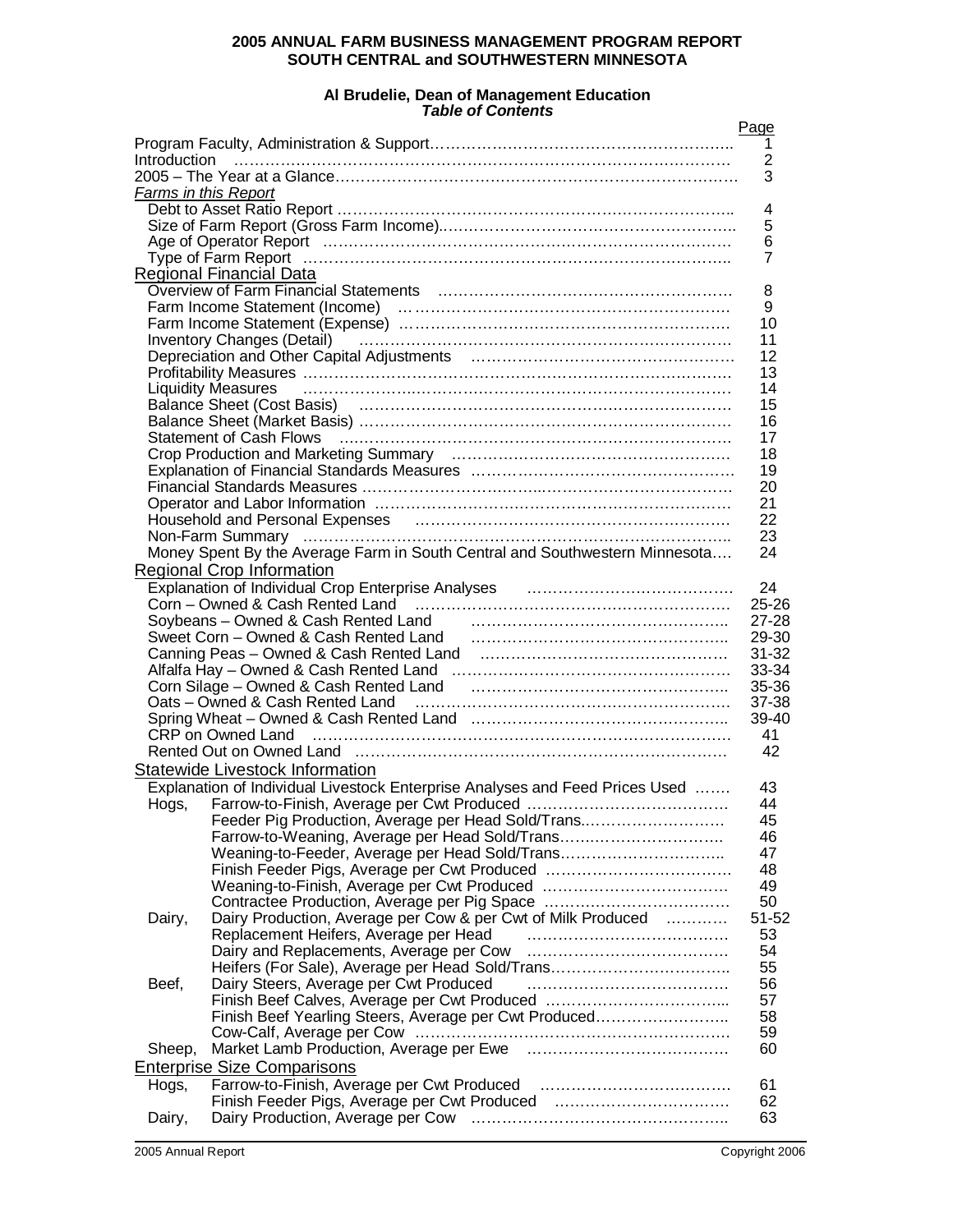# *SOUTH CENTRAL AND SOUTHWESTERN MINNESOTA PROGRAM FACULTY*

| Location                                                                                                                                                                                                                                 | <i><b>Instructor</b></i> |
|------------------------------------------------------------------------------------------------------------------------------------------------------------------------------------------------------------------------------------------|--------------------------|
| <b>Blue Earth</b>                                                                                                                                                                                                                        | Kirk Roe                 |
|                                                                                                                                                                                                                                          | Al Roesler               |
| Fairfax<br>the control of the control of the control of the control of the control of the control of the control of the control of the control of the control of the control of the control of the control of the control of the control | <b>Brad Augustin</b>     |
| Faribault <b>Explorer School Control</b> Property of the Control Control Control Control Control Control Control Control Control Control Control Control Control Control Control Control Control Control Control Control Control Co      | Gene Kuntz               |
|                                                                                                                                                                                                                                          | Larry Oraskovich         |
|                                                                                                                                                                                                                                          | Doug Wertish             |
| Fulda<br><u> 1989 - Johann Stoff, amerikansk politiker (* 1908)</u>                                                                                                                                                                      | <b>Mike Dierks</b>       |
|                                                                                                                                                                                                                                          | Ron Lindeman             |
|                                                                                                                                                                                                                                          | Myron Oftedahl           |
|                                                                                                                                                                                                                                          | Tim Radermacher          |
|                                                                                                                                                                                                                                          | Chad Benda               |
|                                                                                                                                                                                                                                          | Mike Dierks              |
|                                                                                                                                                                                                                                          | <b>Harry Gerdes</b>      |
| Mankato                                                                                                                                                                                                                                  | Paul Gorman              |
|                                                                                                                                                                                                                                          | Jim Marzolf              |
| Marshall<br>a sa bagaimar a ta <u>san sa bagaimar a ta san sa bagaimar a ta san sa bagaimar a ta san sa bagaimar sa sa sa sa</u>                                                                                                         | <b>Troy Otto</b>         |
|                                                                                                                                                                                                                                          | Dennis Schroeder         |
|                                                                                                                                                                                                                                          | Ira Beckman              |
|                                                                                                                                                                                                                                          | Chad Benda               |
| New Ulm                                                                                                                                                                                                                                  | <b>Rich Baumann</b>      |
|                                                                                                                                                                                                                                          | Robin Schwieger          |
|                                                                                                                                                                                                                                          | John Woodford            |
| St. James                                                                                                                                                                                                                                | <b>Larry Griffin</b>     |
|                                                                                                                                                                                                                                          | Cliff Vrieze             |
|                                                                                                                                                                                                                                          | <b>Paul Bartz</b>        |
|                                                                                                                                                                                                                                          | <b>Todd Stencel</b>      |
| Waseca <b>Management and Contact Contact and Contact Contact Contact Contact Contact Contact Contact Contact Contact Contact Contact Contact Contact Contact Contact Contact Contact Contact Contact Contact Contact Contact Con</b>     | Pauline VanNurden        |
|                                                                                                                                                                                                                                          | <b>Larry Griffin</b>     |
|                                                                                                                                                                                                                                          | <b>Bob Roesler</b>       |
| Worthington                                                                                                                                                                                                                              | Mike Dierks              |

A total of 749 farm business records were submitted to the Analysis Center prior to the date that averages were processed. On the basis of accuracy and completeness, 747 of these were included in this report. This report contains whole farm financial summaries and enterprise data for the major crop and livestock enterprises produced in South Central and Southwestern Minnesota. Additional data and a downloadable PDF file can be accessed at the MnSCU Farm Business Management website at **www.mgt.org**.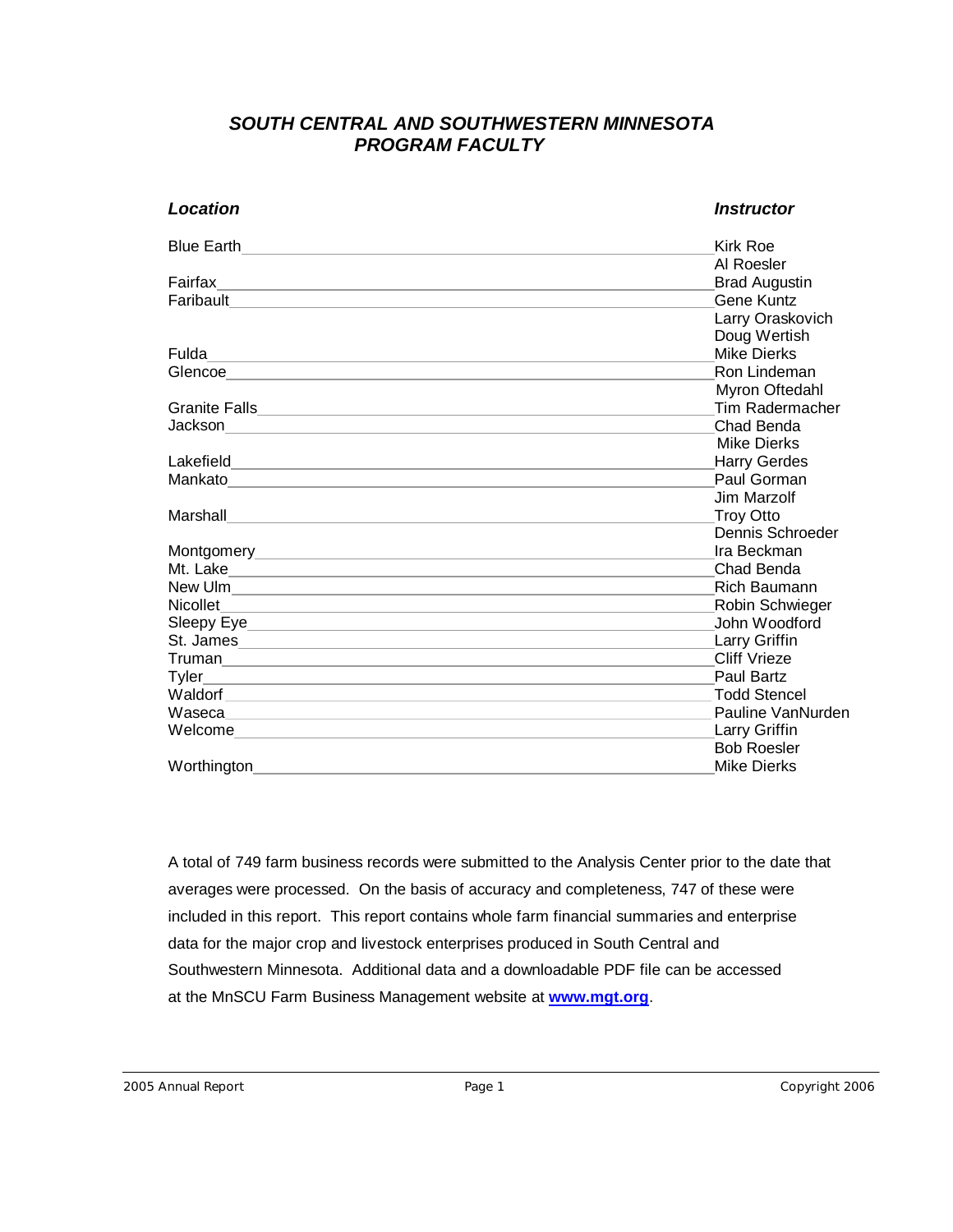# *INTRODUCTION*

Farm Business Management Education Programs have been a part of the Agriculture Education program in Minnesota since 1952. From the early cooperative efforts of the State Department of Education and the Department of Agriculture Education at the University of Minnesota, the program has expanded to serve over 5,000 farm families annually in six farm management regions. Programs are now administered and managed by the Minnesota State Colleges and Universities System through the Technical Colleges.

The purpose of farm management education is to help farm families achieve their farm business and family goals. This is done through improved management, organization and efficiency of their farm operations. This purpose has not changed over the years.

To accomplish these purposes, programs have been organized to conform to the following guidelines:

- 1. Farm families enroll in specific management courses.
- 2. Each course has specific goals and objectives.
- 3. Courses are offered in sequence and farm operators are expected to enroll in the first of the sequence of courses.<br>4. There is a continuity t
- There is a continuity to each course. Each leads to the next course in the sequence.
- 5. Instruction occurs both in the classroom and at the farm with the farm family.

Programs organize their courses around the same central theme:

- Level 1 Introduction to Farm System Management
- Level 2 Farm System Analysis and Evaluation
- Level 3 Interpreting and Modifying Farm System Management Plans
- Level 4 Farm System Trends and Projections
- Level 5 Integrating Current Information into Farm System Plans
- Level 6 Examining the Context of Farm System Management Plans

Like most educational programs, students benefit from the instruction in relation to how much effort they put into study and application. Some farm operators have benefited more and some less, depending on how seriously they studied the results of their annual business analysis and the kinds of decisions they have made as a result of their analysis.

Farm Business Management education programs became course/credit based in 1992. Each individual enrollee completes a needs assessment with the instructor, after which the student enrolls in coursework to meet these needs. A typical farm business management student registers for 10 semester credits per year. The purpose of this effort is to more adequately address the needs of the individual farmer, making enrollment even more beneficial.

\* \* \* \* \* \* \* \* \* \* \* \*

The tables in this report were created using Finpack and RankEm Central, copyrighted software of the Center for Farm Financial Management, University of Minnesota. The Analysis of the records and preparation of the report for the South Central and Southwestern area are done under the direction of Al Brudelie, Dean of Management Education, at South Central College, Mankato and Minnesota West Community and Technical College. Directing in a supervisory capacity are: Keith Stover, President, Dr. Larry Lundblad, Senior Vice President, South Central College;

Dr. Ron Wood, President, Dr. Diane Graber, College Provost, Dr. Jeff Williamson, Vice President of Academic Affairs, Minnesota West Community & Technical College; and John Murray, State Program Manager, Minnesota State Colleges and Universities. Assistance for this report was provided by Suzanne Lovell. Special recognition should be given to the farm families who have chosen to improve their management skills through participation in this program.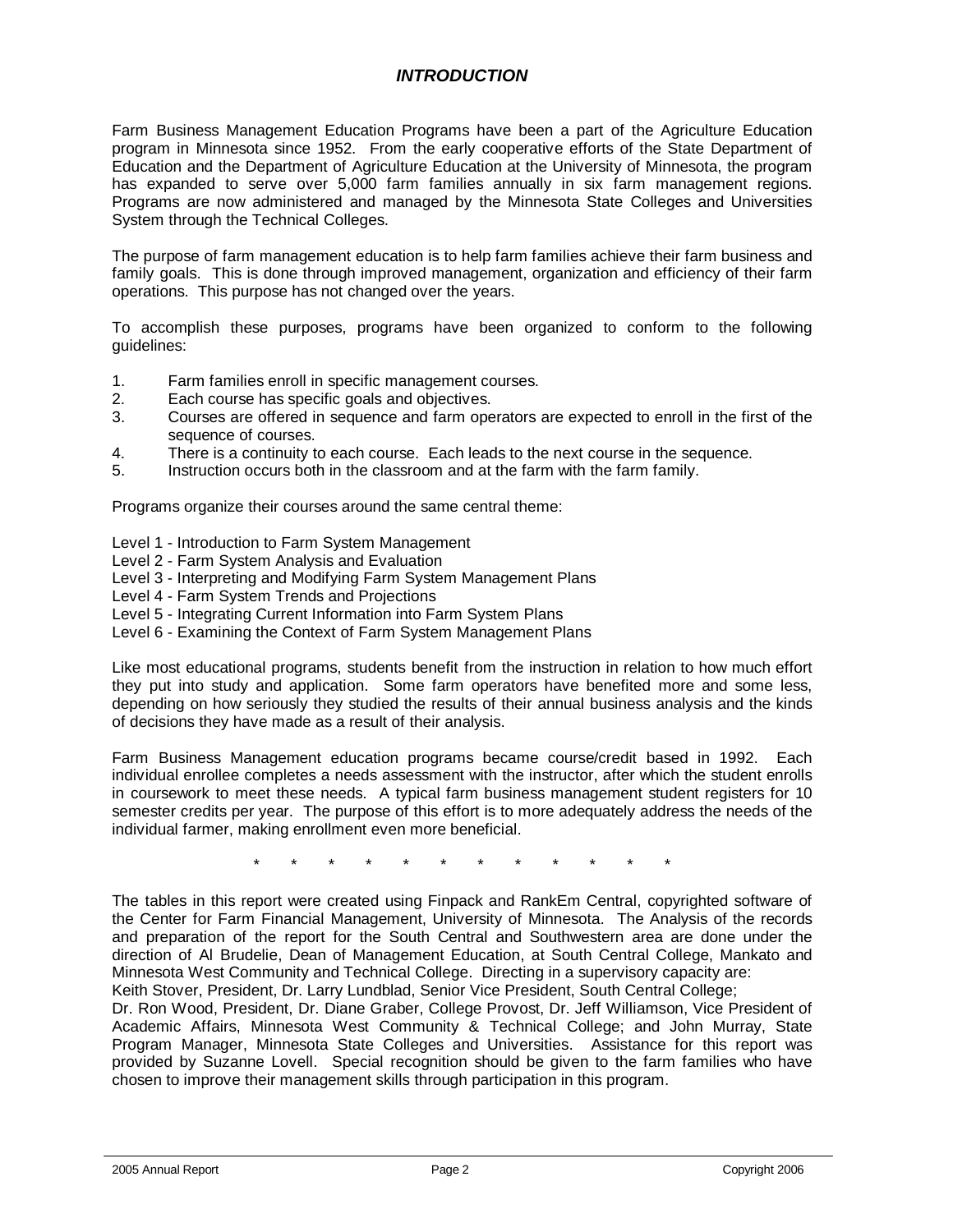# **2005 - The Year at a Glance**

| <b>Items for Comparison</b>                 | <b>Regional</b><br><u>Average</u> | <b>State</b><br><u>Average</u> | Local<br><b>Average</b> | Your<br><u>Farm</u> | Your<br><u>Goal</u> |
|---------------------------------------------|-----------------------------------|--------------------------------|-------------------------|---------------------|---------------------|
| Pages 9 & 10:                               | 747<br>Farms                      | 2247<br>Farms                  |                         |                     |                     |
| Gross Cash Farm Income                      | \$503,081                         | \$468,370                      |                         |                     |                     |
| <b>Total Cash Operating Expense</b>         | \$416,977                         | \$386,406                      |                         |                     |                     |
| Net Cash Farm Income                        | \$86,104                          | \$81,964                       |                         |                     |                     |
| Net Farm Income                             | \$99,323                          | \$84,198                       |                         |                     |                     |
| Pages 13 & 14:                              |                                   |                                |                         |                     |                     |
| Rate of Return on Farm Assets - Cost        | 10.9%                             | 8.5%                           |                         |                     |                     |
| Rate of Return on Farm Equity - Cost        | 17.3%                             | 11.5%                          |                         |                     |                     |
| Years to Turn Intermediate Debt - Accrual   | 2.2                               | 3.1                            |                         |                     |                     |
| Operating Expense as % of Income - Accrual  | 83%                               | 83%                            |                         |                     |                     |
| Operating Interest as % of Income - Accrual | 5%                                | 5%                             |                         |                     |                     |
| Page 15 (Cost Basis):                       |                                   |                                |                         |                     |                     |
| <b>Total Assets - Year End</b>              | \$1,074,253                       | \$1,083,294                    |                         |                     |                     |
| <b>Total Liabilities - Year End</b>         | \$546,233                         | \$519,497                      |                         |                     |                     |
| Net Worth - Year End                        | \$528,019                         | \$563,796                      |                         |                     |                     |
| Change in Net Worth                         | \$85,398                          | \$65,952                       |                         |                     |                     |
| Page 20:                                    |                                   |                                |                         |                     |                     |
| Current Ratio - Year End                    | 1.56                              | 1.52                           |                         |                     |                     |
| Debt to Asset Ratio - Year End              | 49%                               | 48%                            |                         |                     |                     |
| <b>Operating Profit Margin</b>              | 21.5%                             | 18.5%                          |                         |                     |                     |
| Term Debt Coverage Ratio                    | 211.0%                            | 174.0%                         |                         |                     |                     |
| <b>Asset Turnover Rate (Cost)</b>           | 50.8%                             | 46.1%                          |                         |                     |                     |
| Page 21:                                    |                                   |                                |                         |                     |                     |
| Average Age of the Farmer                   | 47.5                              | 46.3                           |                         |                     |                     |
| <b>Average Years Farming</b>                | 24.7                              | 23                             |                         |                     |                     |
| Pages 22 & 23:                              |                                   |                                |                         |                     |                     |
| <b>Total Family Living Expense</b>          | \$64,046                          | \$60,256                       |                         |                     |                     |
| <b>Total Non-Farm Income</b>                | \$24,216                          | \$19,932                       |                         |                     |                     |
|                                             |                                   |                                |                         |                     |                     |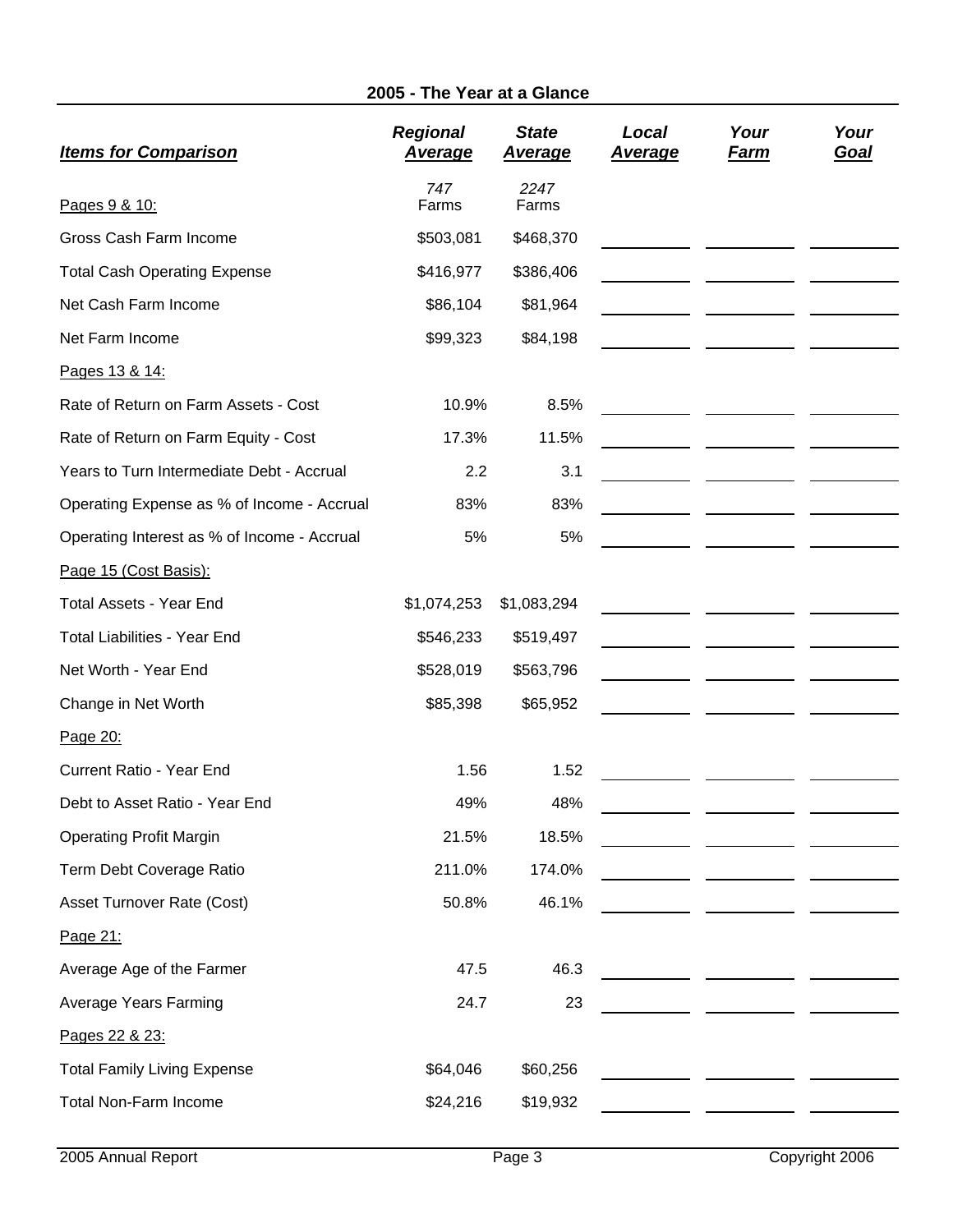#### *Financial Summary South Central College & Minnesota West Community & Technical College Farm Business Management Combined Database (Farms Sorted By Debt To Asset Ratio)*

|                                                                                                                                                                                                                                                                                       | Avg. Of<br>All Farms                                                                              | <b>Less than</b><br>20%                                                                            | 20%-40%                                                                                             | 40%-60%                                                                                           | 60%-80%                                                                                          | <b>Over 80%</b>                                                                                 |
|---------------------------------------------------------------------------------------------------------------------------------------------------------------------------------------------------------------------------------------------------------------------------------------|---------------------------------------------------------------------------------------------------|----------------------------------------------------------------------------------------------------|-----------------------------------------------------------------------------------------------------|---------------------------------------------------------------------------------------------------|--------------------------------------------------------------------------------------------------|-------------------------------------------------------------------------------------------------|
| Number of farms                                                                                                                                                                                                                                                                       | 747                                                                                               | 69                                                                                                 | 197                                                                                                 | 267                                                                                               | 176                                                                                              | 38                                                                                              |
| Income Statement<br>Gross cash farm income<br>Total cash farm expense<br>Net cash farm income<br>Inventory change<br>Depreciation and capital adjust<br>Net farm income                                                                                                               | 503,081<br>416,977<br>86,104<br>40,311<br>$-27,093$<br>99,323                                     | 351,606<br>252,068<br>99,538<br>18,557<br>$-23,280$<br>94,815                                      | 486,538<br>376,930<br>109,608<br>36,404<br>$-25,514$<br>120,498                                     | 555,482<br>462,210<br>93,272<br>41,694<br>$-28,601$<br>106,366                                    | 485,203<br>429,613<br>55,590<br>46,565<br>$-28,609$<br>73,546                                    | 578,507<br>547,677<br>30,830<br>61,394<br>$-24,588$<br>67,636                                   |
| Profitability (cost)<br>Labor and management earnings<br>Rate of return on assets<br>Rate of return on equity<br>Operating profit margin<br>Asset turnover rate                                                                                                                       | 75,551<br>10.9%<br>17.2%<br>21.4 %<br>50.8%                                                       | 54,218<br>9.4%<br>9.9%<br>21.8%<br>43.1 %                                                          | 84,796<br>11.3 %<br>14.5 %<br>24.6 %<br>46.1%                                                       | 82,836<br>11.2 %<br>19.0 %<br>22.2 %<br>50.5%                                                     | 65,235<br>10.4 %<br>33.5%<br>18.0%<br>57.6%                                                      | 62,961<br>9.8%<br>190.2 %<br>14.6 %<br>66.9%                                                    |
| Profitability (market)<br>Labor and management earnings<br>Rate of return on assets<br>Rate of return on equity<br>Operating profit margin<br>Asset turnover rate                                                                                                                     | 74,873<br>8.7%<br>12.7 %<br>24.5 %<br>35.6%                                                       | 45,592<br>6.8%<br>7.8%<br>25.0%<br>27.1 %                                                          | 98,185<br>9.9%<br>12.9 %<br>32.4%<br>30.6 %                                                         | 78,751<br>8.8%<br>13.4 %<br>24.3%<br>36.2 %                                                       | 59,797<br>8.1%<br>15.9%<br>18.8%<br>42.9%                                                        | 49,761<br>6.5%<br>17.6 %<br>12.4 %<br>52.2 %                                                    |
| Liquidity<br>Ending current ratio<br>Ending working capital<br>End working capital to gross inc<br>Term debt coverage ratio<br>Expense as a percent of income<br>Interest as a percent of income                                                                                      | 1.56<br>108,816<br>21.6%<br>211.2 %<br>76.5%<br>5.0%                                              | 8.16<br>246,680<br>70.2%<br>828.9%<br>68.1%<br>1.0%                                                | 2.59<br>183,584<br>37.7 %<br>290.9%<br>71.6%<br>3.5%                                                | 1.39<br>90.807<br>16.3%<br>186.2 %<br>77.2 %<br>5.4%                                              | 1.08<br>20,307<br>4.2%<br>155.9%<br>80.6%<br>6.9%                                                | 1.02<br>7,338<br>1.3%<br>134.1 %<br>85.4 %<br>6.6%                                              |
| Solvency (cost)<br>Number of farms<br>Ending farm assets<br>Ending farm liabilities<br>Ending total assets<br>Ending total liabilities<br>Ending net worth<br>Net worth change<br>Ending farm debt to asset ratio<br>Beg total debt to asset ratio<br>End total debt to asset ratio   | 747<br>936,063<br>510,925<br>1,074,253<br>546,233<br>528,019<br>85,398<br>55 %<br>54 %<br>51 %    | 69<br>789,556<br>66,848<br>1,005,495<br>74,823<br>930,672<br>112,820<br>8%<br>11 %<br>7%           | 197<br>975,178<br>332,097<br>1,138,522<br>356,023<br>782,499<br>107,671<br>34 %<br>34 %<br>31 %     | 267<br>1,022,025<br>596,921<br>1,162,222<br>644,599<br>517,623<br>87,084<br>58 %<br>58 %<br>55 %  | 176<br>838,170<br>689,872<br>934,636<br>727,956<br>206,680<br>56,315<br>82 %<br>82 %<br>78 %     | 38<br>848,714<br>811,311<br>894,455<br>855,493<br>38,962<br>42,995<br>96 %<br>101 %<br>96 %     |
| Solvency (market)<br>Number of farms<br>Ending farm assets<br>Ending farm liabilities<br>Ending total assets<br>Ending total liabilities<br>Ending net worth<br>Net worth change<br>Ending farm debt to asset ratio<br>Beg total debt to asset ratio<br>End total debt to asset ratio | 747<br>1,318,082<br>642.644<br>1,488,794<br>684,990<br>803.804<br>101,903<br>49 %<br>47 %<br>46 % | 69<br>1,244,856<br>195,651<br>1,513,100<br>213,071<br>1,300,029<br>131,148<br>16 %<br>16 %<br>14 % | 197<br>1,465,426<br>477,542<br>1,662,538<br>508,000<br>1.154.538<br>141,802<br>33 %<br>33 %<br>31 % | 267<br>1,405,915<br>737,256<br>1,584,394<br>793,812<br>790,582<br>100,840<br>52 %<br>52 %<br>50 % | 176<br>1,105,430<br>797,009<br>1,221,587<br>840,109<br>381,478<br>62,226<br>72 %<br>70 %<br>69 % | 38<br>1,054,959<br>930,482<br>1,109,799<br>976,384<br>133,415<br>33,180<br>88 %<br>89 %<br>88 % |
| Nonfarm Information<br>Net nonfarm income<br>Farms reporting living expenses<br>Total family living expense<br>Total living, invest, & capital                                                                                                                                        | 28,599<br>436<br>42,948<br>62,679                                                                 | 36,808<br>45<br>38,675<br>53,541                                                                   | 33,915<br>111<br>42,841<br>64,460                                                                   | 28,171<br>162<br>44,076<br>62,689                                                                 | 22,493<br>98<br>44,101<br>66,425                                                                 | 17,417<br>20<br>38,374<br>54,911                                                                |
| Crop Acres<br>Total acres owned<br>Total crop acres<br>Total crop acres owned<br>Total crop acres cash rented<br>Total crop acres share rented                                                                                                                                        | 216<br>684<br>180<br>473<br>30                                                                    | 240<br>513<br>175<br>336<br>2                                                                      | 256<br>619<br>216<br>374<br>29                                                                      | 233<br>754<br>198<br>524<br>32                                                                    | 162<br>685<br>138<br>504<br>43                                                                   | 93<br>840<br>74<br>739<br>27                                                                    |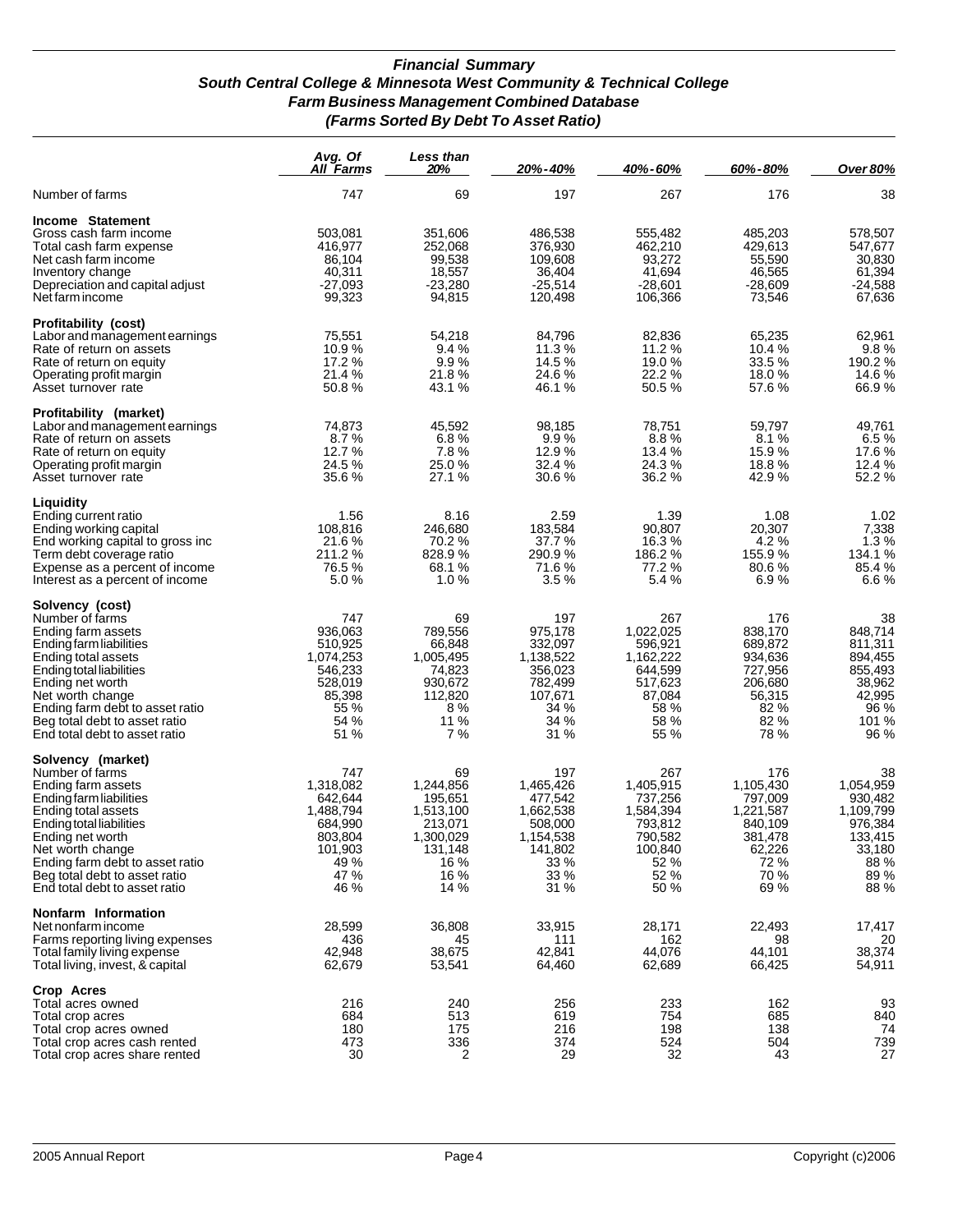#### *Financial Summary South Central College & Minnesota West Community & Technical College Farm Business Management Combined Database (Farms Sorted By Gross Farm Income)*

|                                                                                                                                                                                                                                                                                       | Avg. Of<br>All Farms                                                                              | <b>Less than</b><br><i><b>50.000</b></i>                                                    | 50,001 -<br>100.000                                                                         | 100,001 -<br>250,000                                                                         | 250.001 -<br>500,000                                                                             | 500,001 -<br>1,000,000                                                                            | Over<br>1.000.000                                                                                      |
|---------------------------------------------------------------------------------------------------------------------------------------------------------------------------------------------------------------------------------------------------------------------------------------|---------------------------------------------------------------------------------------------------|---------------------------------------------------------------------------------------------|---------------------------------------------------------------------------------------------|----------------------------------------------------------------------------------------------|--------------------------------------------------------------------------------------------------|---------------------------------------------------------------------------------------------------|--------------------------------------------------------------------------------------------------------|
| Number of farms                                                                                                                                                                                                                                                                       | 747                                                                                               | 27                                                                                          | 42                                                                                          | 199                                                                                          | 233                                                                                              | 175                                                                                               | 71                                                                                                     |
| Income Statement<br>Gross cash farm income<br>Total cash farm expense<br>Net cash farm income<br>Inventory change<br>Depreciation and capital adjust<br>Net farm income                                                                                                               | 503,081<br>416.977<br>86,104<br>40,311<br>$-27,093$<br>99,323                                     | 33,080<br>36,665<br>$-3,585$<br>7,589<br>$-1,916$<br>2,088                                  | 81,321<br>75,627<br>5,693<br>14,798<br>$-6,749$<br>13,743                                   | 172,568<br>142,955<br>29,613<br>19,443<br>$-11,579$<br>37,477                                | 351,552<br>284,426<br>67,126<br>27,591<br>$-21,089$<br>73,628                                    | 676,970<br>566,626<br>110,344<br>67,183<br>$-38,132$<br>139,395                                   | 1,926,347<br>1,597,699<br>328,648<br>101,848<br>$-84,677$<br>345,819                                   |
| Profitability (cost)<br>Labor and management earnings<br>Rate of return on assets<br>Rate of return on equity<br>Operating profit margin<br>Asset turnover rate                                                                                                                       | 75,551<br>10.9%<br>17.2 %<br>21.4 %<br>50.8%                                                      | $-3,480$<br>1.9%<br>$-1.9%$<br>9.2%<br>20.5%                                                | 6,555<br>4.9%<br>3.6%<br>17.2 %<br>28.6%                                                    | 26,079<br>7.6%<br>10.3%<br>18.6%<br>40.9 %                                                   | 52,415<br>9.0%<br>12.6 %<br>19.1 %<br>47.2%                                                      | 108,215<br>11.7 %<br>19.1 %<br>21.9%<br>53.1 %                                                    | 280,499<br>14.2 %<br>24.4 %<br>23.9%<br>59.5 %                                                         |
| Profitability (market)<br>Labor and management earnings<br>Rate of return on assets<br>Rate of return on equity<br>Operating profit margin<br>Asset turnover rate                                                                                                                     | 74,873<br>8.7%<br>12.7 %<br>24.5 %<br>35.6 %                                                      | -6.683<br>1.6%<br>$-0.5%$<br>11.7 %<br>14.0 %                                               | $-2,029$<br>3.2%<br>2.1%<br>19.9%<br>16.0%                                                  | 23,467<br>6.0%<br>7.3%<br>22.7%<br>26.5%                                                     | 49,771<br>7.1%<br>9.4%<br>22.3%<br>32.0%                                                         | 99,211<br>8.9%<br>13.3 %<br>23.1 %<br>38.7 %                                                      | 317,844<br>12.6 %<br>21.0%<br>28.6%<br>44.0%                                                           |
| Liquidity<br>Ending current ratio<br>Ending working capital<br>End working capital to gross inc<br>Term debt coverage ratio<br>Expense as a percent of income<br>Interest as a percent of income                                                                                      | 1.56<br>108,816<br>21.6%<br>211.2%<br>76.5%<br>5.0%                                               | 1.13<br>3,772<br>11.4%<br>108.2 %<br>90.4%<br>13.3 %                                        | 1.26<br>14.058<br>17.3%<br>187.6%<br>78.6%<br>11.2 %                                        | 1.33<br>31,398<br>18.2%<br>158.4 %<br>74.3%<br>7.7%                                          | 1.53<br>77,745<br>22.1%<br>193.3%<br>74.8%<br>5.7%                                               | 1.55<br>149.680<br>22.1 %<br>216.0%<br>75.7%<br>5.2%                                              | 1.72<br>423,047<br>22.0%<br>263.5 %<br>78.5%<br>3.5%                                                   |
| Solvency (cost)<br>Number of farms<br>Ending farm assets<br>Ending farm liabilities<br>Ending total assets<br>Ending total liabilities<br>Ending net worth<br>Net worth change<br>Ending farm debt to asset ratio<br>Beg total debt to asset ratio<br>End total debt to asset ratio   | 747<br>936,063<br>510,925<br>1,074,253<br>546,233<br>528,019<br>85,398<br>55 %<br>54 %<br>51 %    | 27<br>218,979<br>123,009<br>372,058<br>206,922<br>165,136<br>13,934<br>56 %<br>54 %<br>56 % | 42<br>325,347<br>206,585<br>478,337<br>239,654<br>238,683<br>37,151<br>63 %<br>52 %<br>50 % | 199<br>478,346<br>278,715<br>607,445<br>314,375<br>293,070<br>42,432<br>58 %<br>53 %<br>52 % | 233<br>775,350<br>403,746<br>900,782<br>427,669<br>473,113<br>59,394<br>52 %<br>49 %<br>47 %     | 175<br>1,273,560<br>712,224<br>1,415,553<br>743,536<br>672,018<br>114,869<br>56 %<br>56 %<br>53 % | 71<br>2,548,473<br>1,344,881<br>2,730,216<br>1,409,263<br>1,320,953<br>274,238<br>53 %<br>56 %<br>52 % |
| Solvency (market)<br>Number of farms<br>Ending farm assets<br>Ending farm liabilities<br>Ending total assets<br>Ending total liabilities<br>Ending net worth<br>Net worth change<br>Ending farm debt to asset ratio<br>Beg total debt to asset ratio<br>End total debt to asset ratio | 747<br>1,318,082<br>642,644<br>1,488,794<br>684,990<br>803,804<br>101,903<br>49 %<br>47 %<br>46 % | 27<br>313,270<br>145,156<br>491,841<br>233,332<br>258,509<br>21,112<br>46 %<br>46 %<br>47 % | 42<br>564,008<br>252,743<br>752,794<br>291,527<br>461,267<br>36,761<br>45 %<br>38 %<br>39 % | 199<br>725,145<br>348,264<br>894,090<br>392,035<br>502,055<br>56,521<br>48 %<br>44 %<br>44 % | 233<br>1,129,606<br>517,408<br>1,281,559<br>546,553<br>735,006<br>71,494<br>46 %<br>43 %<br>43 % | 175<br>1,722,251<br>881,427<br>1,899,142<br>921,738<br>977,404<br>124,901<br>51 %<br>50 %<br>49 % | 71<br>3,430,491<br>1,710,005<br>3,638,797<br>1,781,372<br>1,857,425<br>341,459<br>50 %<br>53 %<br>49 % |
| Nonfarm Information<br>Net nonfarm income<br>Farms reporting living expenses<br>Total family living expense<br>Total living, invest, & capital                                                                                                                                        | 28,599<br>436<br>42,948<br>62,679                                                                 | 40,333<br>16<br>32,003<br>44,478                                                            | 52,416<br>30<br>37,721<br>65,023                                                            | 33,442<br>122<br>37,559<br>49,200                                                            | 27,482<br>152<br>41,900<br>59,034                                                                | 21,759<br>93<br>51,582<br>75,372                                                                  | 16,992<br>23<br>57,980<br>116,540                                                                      |
| Crop Acres<br>Total acres owned<br>Total crop acres<br>Total crop acres owned<br>Total crop acres cash rented<br>Total crop acres share rented                                                                                                                                        | 216<br>684<br>180<br>473<br>30                                                                    | 87<br>86<br>59<br>26<br>$\mathbf 1$                                                         | 146<br>186<br>100<br>62<br>25                                                               | 158<br>358<br>126<br>202<br>30                                                               | 211<br>637<br>185<br>418<br>33                                                                   | 281<br>992<br>230<br>727<br>35                                                                    | 327<br>1,517<br>287<br>1,203<br>26                                                                     |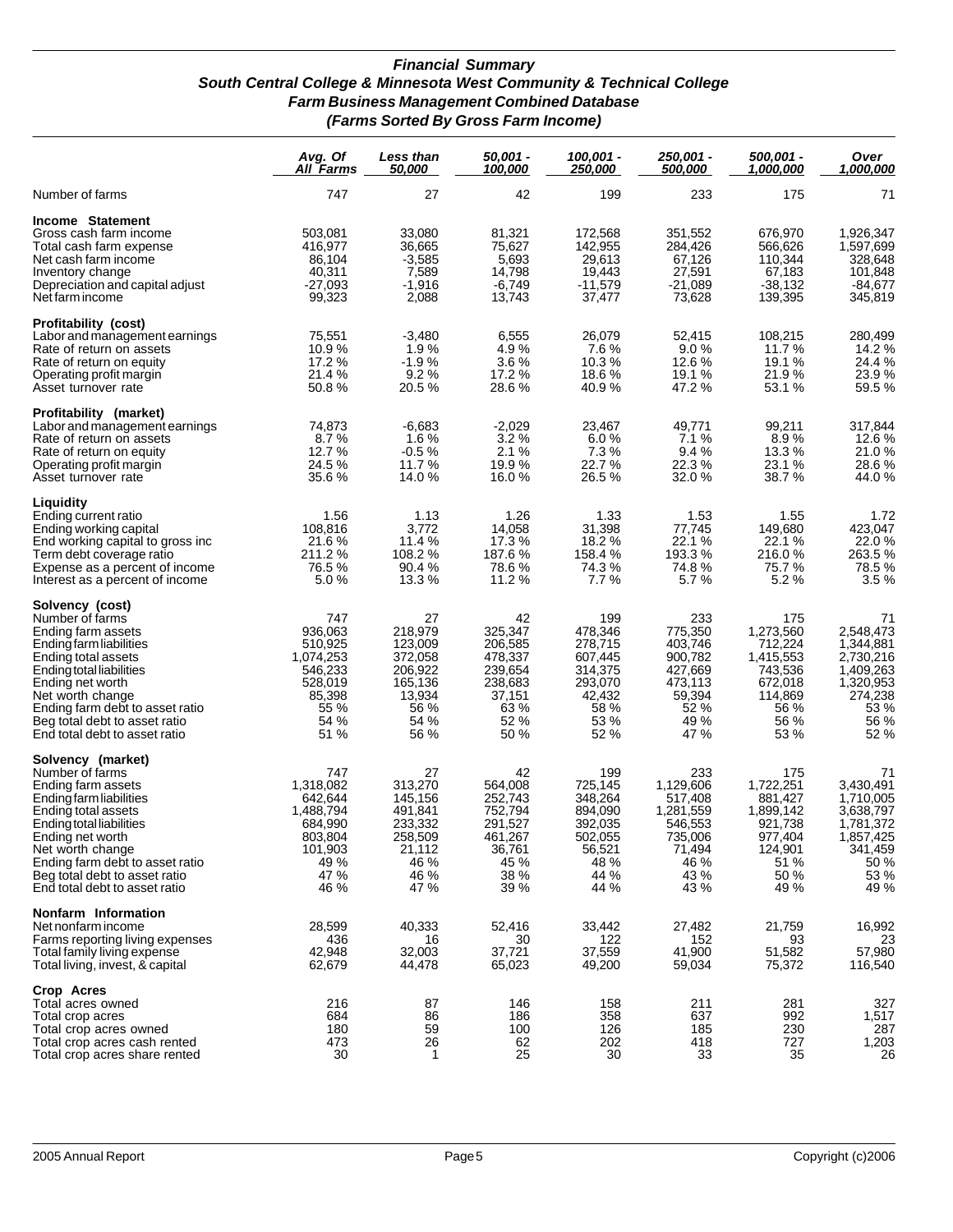#### *Financial Summary South Central College & Minnesota West Community & Technical College Farm Business Management Combined Database (Farms Sorted By Age Of Operator)*

|                                                                                                                                                                                                                                                                                       | Avg. Of<br><b>All Farms</b>                                                                       | Less<br>than 31                                                                             | 31 - 40                                                                                          | 41 - 50                                                                                           | $51 - 60$                                                                                         | Over 60                                                                                            |
|---------------------------------------------------------------------------------------------------------------------------------------------------------------------------------------------------------------------------------------------------------------------------------------|---------------------------------------------------------------------------------------------------|---------------------------------------------------------------------------------------------|--------------------------------------------------------------------------------------------------|---------------------------------------------------------------------------------------------------|---------------------------------------------------------------------------------------------------|----------------------------------------------------------------------------------------------------|
| Number of farms                                                                                                                                                                                                                                                                       | 747                                                                                               | 44                                                                                          | 134                                                                                              | 296                                                                                               | 179                                                                                               | 94                                                                                                 |
| Income Statement<br>Gross cash farm income<br>Total cash farm expense<br>Net cash farm income<br>Inventory change<br>Depreciation and capital adjust<br>Net farm income                                                                                                               | 503,081<br>416,977<br>86,104<br>40,311<br>-27,093<br>99,323                                       | 292,644<br>274,321<br>18,323<br>62,733<br>-17,246<br>63,811                                 | 461,897<br>376,755<br>85,142<br>32,385<br>$-24,683$<br>92,844                                    | 512,126<br>424,882<br>87,244<br>38,335<br>$-27,479$<br>98,100                                     | 538,993<br>451,273<br>87,719<br>49,206<br>$-33,283$<br>103,642                                    | 563,428<br>450,889<br>112,539<br>30,402<br>$-22,134$<br>120,807                                    |
| Profitability (cost)<br>Labor and management earnings<br>Rate of return on assets<br>Rate of return on equity<br>Operating profit margin<br>Asset turnover rate                                                                                                                       | 75,551<br>10.9%<br>17.2 %<br>21.4 %<br>50.8%                                                      | 53,612<br>11.0 %<br>23.9%<br>19.0 %<br>58.0%                                                | 74,366<br>11.6 %<br>20.3%<br>20.8%<br>55.8%                                                      | 75,388<br>10.7 %<br>17.6%<br>21.1 %<br>50.8%                                                      | 75,601<br>10.3%<br>15.2%<br>20.9%<br>49.2%                                                        | 87,930<br>11.6 %<br>16.0%<br>24.8%<br>46.6%                                                        |
| Profitability (market)<br>Labor and management earnings<br>Rate of return on assets<br>Rate of return on equity<br>Operating profit margin<br>Asset turnover rate                                                                                                                     | 74,873<br>8.7%<br>12.7%<br>24.5 %<br>35.6 %                                                       | 61,356<br>11.1 %<br>23.8%<br>22.4 %<br>49.6 %                                               | 74,938<br>9.8%<br>15.9%<br>22.7%<br>43.2 %                                                       | 83,322<br>9.3%<br>13.9%<br>26.4%<br>35.2 %                                                        | 67,360<br>7.7%<br>10.7 %<br>22.2%<br>34.7 %                                                       | 68,805<br>7.5%<br>9.7%<br>25.9%<br>28.9 %                                                          |
| Liquidity<br>Ending current ratio<br>Ending working capital<br>End working capital to gross inc<br>Term debt coverage ratio<br>Expense as a percent of income<br>Interest as a percent of income                                                                                      | 1.56<br>108,816<br>21.6%<br>211.2%<br>76.5%<br>5.0%                                               | 1.36<br>58,653<br>20.0 %<br>240.6%<br>77.3%<br>4.9%                                         | 1.50<br>85,799<br>18.6%<br>203.9%<br>75.7%<br>5.2%                                               | 1.47<br>96,728<br>18.9%<br>194.6 %<br>76.9%<br>5.3%                                               | 1.59<br>130,032<br>24.1%<br>228.5 %<br>76.6%<br>4.9%                                              | 2.06<br>162,770<br>28.9%<br>233.8%<br>75.6%<br>4.4 %                                               |
| Solvency (cost)<br>Number of farms<br>Ending farm assets<br>Ending farm liabilities<br>Ending total assets<br>Ending total liabilities<br>Ending net worth<br>Net worth change<br>Ending farm debt to asset ratio<br>Beg total debt to asset ratio<br>End total debt to asset ratio   | 747<br>936,063<br>510,925<br>1,074,253<br>546,233<br>528,019<br>85,398<br>55 %<br>54 %<br>51 %    | 44<br>610,019<br>414,552<br>678,133<br>455,105<br>223,028<br>62,806<br>68 %<br>69 %<br>67 % | 134<br>815,161<br>485,246<br>920,352<br>524,455<br>395,897<br>72,344<br>60 %<br>59 %<br>57 %     | 296<br>950,695<br>545,970<br>1,078,729<br>578,106<br>500,623<br>80,500<br>57 %<br>56 %<br>54 %    | 179<br>1,033,398<br>532,932<br>1,182,790<br>561,309<br>621,481<br>95,391<br>52 %<br>51 %<br>47 %  | 94<br>1,029,603<br>440,378<br>1,258,283<br>490,864<br>767,418<br>110,976<br>43 %<br>43 %<br>39 %   |
| Solvency (market)<br>Number of farms<br>Ending farm assets<br>Ending farm liabilities<br>Ending total assets<br>Ending total liabilities<br>Ending net worth<br>Net worth change<br>Ending farm debt to asset ratio<br>Beg total debt to asset ratio<br>End total debt to asset ratio | 747<br>1.318.082<br>642.644<br>1,488,794<br>684,990<br>803,804<br>101,903<br>49 %<br>47 %<br>46 % | 44<br>712,577<br>468,234<br>795,156<br>511,239<br>283,917<br>74,003<br>66 %<br>66 %<br>64 % | 134<br>1,039,884<br>573,126<br>1,165,121<br>615,708<br>549,413<br>83,913<br>55 %<br>54 %<br>53 % | 296<br>1,356,283<br>675,137<br>1,518,681<br>713,894<br>804,787<br>107,311<br>50 %<br>48 %<br>47 % | 179<br>1,446,344<br>687,427<br>1,623,200<br>723,369<br>899,831<br>103,237<br>48 %<br>46 %<br>45 % | 94<br>1,633,554<br>635,784<br>1,924,823<br>700,984<br>1,223,839<br>121,035<br>39 %<br>39 %<br>36 % |
| Nonfarm Information<br>Net nonfarm income<br>Farms reporting living expenses<br>Total family living expense<br>Total living, invest, & capital                                                                                                                                        | 28,599<br>436<br>42,948<br>62,679                                                                 | 20,965<br>23<br>31,726<br>49,767                                                            | 27,262<br>76<br>40,646<br>67,988                                                                 | 27,400<br>174<br>46,364<br>66,710                                                                 | 30,965<br>107<br>41,921<br>58,724                                                                 | 33,344<br>56<br>42,028<br>55,806                                                                   |
| Crop Acres<br>Total acres owned<br>Total crop acres<br>Total crop acres owned<br>Total crop acres cash rented<br>Total crop acres share rented                                                                                                                                        | 216<br>684<br>180<br>473<br>30                                                                    | 83<br>536<br>82<br>444<br>10                                                                | 136<br>628<br>118<br>490<br>20                                                                   | 203<br>701<br>161<br>509<br>31                                                                    | 253<br>768<br>222<br>497<br>49                                                                    | 362<br>622<br>295<br>308<br>19                                                                     |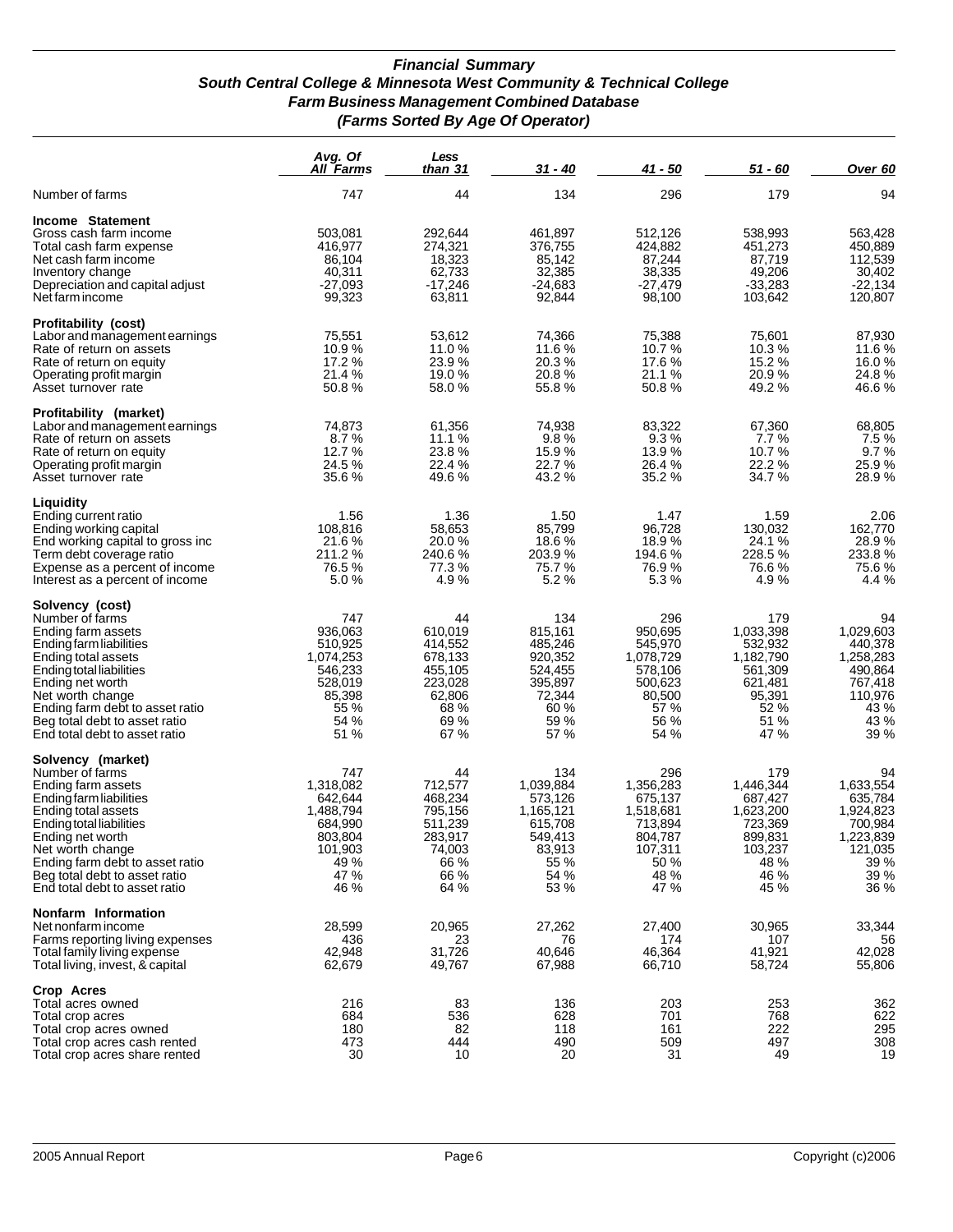#### *Financial Summary South Central College & Minnesota West Community & Technical College Farm Business Management Combined Database (Farms Sorted By Farm Type)*

|                                                                                                                                                                                                                                                                                       | Avg. Of<br><b>All Farms</b>                                                                       | Crop                                                                                             | <u>Dairy</u>                                                                                    | Hog                                                                                                    | <u>Beef</u>                                                                                      | <b>Dairy</b>                                                                                    | Crop and Crop and Crop and<br>Hoa                                                                  | Beef                                                                                             | <b>Other</b>                                                                                     |
|---------------------------------------------------------------------------------------------------------------------------------------------------------------------------------------------------------------------------------------------------------------------------------------|---------------------------------------------------------------------------------------------------|--------------------------------------------------------------------------------------------------|-------------------------------------------------------------------------------------------------|--------------------------------------------------------------------------------------------------------|--------------------------------------------------------------------------------------------------|-------------------------------------------------------------------------------------------------|----------------------------------------------------------------------------------------------------|--------------------------------------------------------------------------------------------------|--------------------------------------------------------------------------------------------------|
| Number of farms                                                                                                                                                                                                                                                                       | 747                                                                                               | 366                                                                                              | 77                                                                                              | 49                                                                                                     | 15                                                                                               | 36                                                                                              | 57                                                                                                 | 40                                                                                               | 105                                                                                              |
| Income Statement<br>Gross cash farm income<br>Total cash farm expense<br>Net cash farm income<br>Inventory change<br>Depreciation and capital adjust<br>Net farm income                                                                                                               | 503,081<br>416,977<br>86,104<br>40,311<br>-27,093<br>99,323                                       | 369,900<br>316,984<br>52,916<br>42,589<br>$-20,576$<br>74.929                                    | 551,907<br>441.113<br>110,794<br>16,369<br>$-25,897$<br>101,267                                 | 1,561,657<br>1,287,445<br>274,211<br>93,300<br>-62,975<br>304,536                                      | 771,901<br>740,222<br>31,679<br>71,101<br>$-19,204$<br>83,576                                    | 393,266<br>298,196<br>95,070<br>17,937<br>$-21,440$<br>91,568                                   | 594,697<br>482,068<br>112,629<br>48,588<br>$-39,112$<br>122,105                                    | 595,426<br>500,669<br>94,758<br>41,787<br>$-32,954$<br>103,591                                   | 355,298<br>272,498<br>82,800<br>23,673<br>-28,580<br>77,893                                      |
| <b>Profitability (cost)</b><br>Labor and management earnings<br>Rate of return on assets<br>Rate of return on equity<br>Operating profit margin<br>Asset turnover rate                                                                                                                | 75,551<br>10.9%<br>17.2 %<br>21.4 %<br>50.8%                                                      | 56,967<br>10.2 %<br>16.4%<br>17.9%<br>57.2 %                                                     | 76.886<br>10.1 %<br>15.3%<br>20.3%<br>49.6 %                                                    | 252,297<br>16.9%<br>27.9%<br>30.7 %<br>54.9 %                                                          | 53,173<br>7.3%<br>10.9%<br>24.8%<br>29.3 %                                                       | 61,729<br>9.2%<br>11.6%<br>20.6 %<br>44.8%                                                      | 89,108<br>10.4 %<br>15.6 %<br>22.8 %<br>45.4 %                                                     | 72,583<br>9.5%<br>14.0%<br>21.6 %<br>43.9 %                                                      | 58,288<br>9.9%<br>15.5 %<br>23.5 %<br>42.0 %                                                     |
| Profitability (market)<br>Labor and management earnings<br>Rate of return on assets<br>Rate of return on equity<br>Operating profit margin<br>Asset turnover rate                                                                                                                     | 74,873<br>8.7%<br>12.7 %<br>24.5 %<br>35.6 %                                                      | 46,884<br>7.2%<br>9.8%<br>18.5%<br>38.8%                                                         | 81,795<br>9.0%<br>12.4 %<br>24.8%<br>36.3 %                                                     | 238,892<br>12.8 %<br>21.3%<br>31.0 %<br>41.2%                                                          | 59,175<br>6.8%<br>11.3 %<br>27.7 %<br>24.6 %                                                     | 75,024<br>8.9%<br>11.6 %<br>28.3%<br>31.6 %                                                     | 153,224<br>11.8 $%$<br>17.5 %<br>40.5%<br>29.2 %                                                   | 76,433<br>8.3%<br>12.4 %<br>24.6%<br>33.9 %                                                      | 49,666<br>7.3%<br>9.8%<br>25.2 %<br>29.1 %                                                       |
| Liquidity<br>Ending current ratio<br>Ending working capital<br>End working capital to gross inc<br>Term debt coverage ratio<br>Expense as a percent of income<br>Interest as a percent of income                                                                                      | 1.56<br>108,816<br>21.6 %<br>211.2%<br>76.5%<br>5.0%                                              | 1.40<br>77,920<br>21.1 %<br>199.9 %<br>76.4%<br>6.0%                                             | 1.65<br>58.749<br>10.6%<br>165.0%<br>77.5 %<br>5.4%                                             | 2.27<br>406,138<br>26.0 %<br>322.7 %<br>77.6 %<br>2.6%                                                 | 1.32<br>160,424<br>20.8%<br>191.0 %<br>87.9 %<br>3.8%                                            | 1.91<br>101,029<br>25.7 %<br>222.4 %<br>72.1 %<br>4.2 %                                         | 1.73<br>171,907<br>28.9 %<br>210.0%<br>74.6 %<br>5.2%                                              | 1.44<br>131,709<br>22.1 %<br>225.0%<br>78.5%<br>4.6 %                                            | 1.47<br>67,861<br>19.1 %<br>185.9%<br>71.8%<br>6.8%                                              |
| Solvency (cost)<br>Number of farms<br>Ending farm assets<br>Ending farm liabilities<br>Ending total assets<br>Ending total liabilities<br>Ending net worth<br>Net worth change<br>Ending farm debt to asset ratio<br>Beg total debt to asset ratio<br>End total debt to asset ratio   | 747<br>936,063<br>510,925<br>1,074,253<br>546,233<br>528,019<br>85,398<br>55 %<br>54 %<br>51 %    | 366<br>782,481<br>463,287<br>926,867<br>505,009<br>421,857<br>70,798<br>59 %<br>57 %<br>54 %     | 77<br>962,198<br>528,078<br>1,069,991<br>549,568<br>520,423<br>72,960<br>55 %<br>54 %<br>51 %   | 49<br>1,813,405<br>832,655<br>2,024,500<br>908,815<br>1,115,686<br>249,737<br>46 %<br>50 %<br>45 %     | 15<br>1,299,732<br>744,120<br>1,416,353<br>790,809<br>625,544<br>105,464<br>57 %<br>57 %<br>56 % | 36<br>858,158<br>332,707<br>990,867<br>353,561<br>637,306<br>61,384<br>39 %<br>37 %<br>36 %     | 57<br>1,223,346<br>635,385<br>1,371,261<br>651,481<br>719,780<br>99,678<br>52 %<br>50 %<br>48 %    | 40<br>1,119,250<br>576,340<br>1,254,813<br>606,886<br>647,927<br>80,843<br>51 %<br>50 %<br>48 %  | 105<br>800,105<br>456,262<br>906,977<br>476,308<br>430,669<br>68,024<br>57 %<br>56 %<br>53 %     |
| Solvency (market)<br>Number of farms<br>Ending farm assets<br>Ending farm liabilities<br>Ending total assets<br>Ending total liabilities<br>Ending net worth<br>Net worth change<br>Ending farm debt to asset ratio<br>Beg total debt to asset ratio<br>End total debt to asset ratio | 747<br>1,318,082<br>642,644<br>1,488,794<br>684,990<br>803,804<br>101,903<br>49 %<br>47 %<br>46 % | 366<br>1,122,266<br>583,977<br>1,301,842<br>633,695<br>668,147<br>76,412<br>52 %<br>49 %<br>49 % | 77<br>1,313,607<br>606,802<br>1,446,449<br>632,446<br>814,004<br>95,720<br>46 %<br>45 %<br>44 % | 49<br>2,393,162<br>1,134,380<br>2,631,679<br>1,216,780<br>1,414,899<br>251,954<br>47 %<br>50 %<br>46 % | 15<br>1,539,668<br>907,791<br>1,695,243<br>974,723<br>720,521<br>115,727<br>59 %<br>58 %<br>57 % | 36<br>1,215,014<br>433,552<br>1,384,232<br>459,492<br>924,740<br>91,502<br>36 %<br>34 %<br>33 % | 57<br>1,920,172<br>822,058<br>2,101,318<br>845,646<br>1,255,672<br>193,759<br>43 %<br>42 %<br>40 % | 40<br>1,446,979<br>721,873<br>1,618,168<br>759,824<br>858,344<br>100,726<br>50 %<br>48 %<br>47 % | 105<br>1,144,746<br>559,064<br>1,279,355<br>583,808<br>695,547<br>77,615<br>49 %<br>48 %<br>46 % |
| Nonfarm Information<br>Net nonfarm income<br>Farms reporting living expenses<br>Total family living expense<br>Total living, invest, & capital                                                                                                                                        | 28,599<br>436<br>42,948<br>62,679                                                                 | 33,838<br>216<br>43,264<br>61,154                                                                | 13,973<br>36<br>39,805<br>51,492                                                                | 23,838<br>23<br>52,518<br>103,941                                                                      | 13,978<br>11<br>36,627<br>69,835                                                                 | 12,461<br>16<br>41,753<br>52,108                                                                | 29,589<br>33<br>49,486<br>70,379                                                                   | 23,564<br>26<br>42,166<br>61,544                                                                 | 32,623<br>73<br>39,393<br>58,334                                                                 |
| Crop Acres<br>Total acres owned<br>Total crop acres<br>Total crop acres owned<br>Total crop acres cash rented<br>Total crop acres share rented                                                                                                                                        | 216<br>684<br>180<br>473<br>30                                                                    | 219<br>821<br>185<br>598<br>38                                                                   | 156<br>290<br>126<br>164                                                                        | 214<br>586<br>179<br>390<br>17                                                                         | 229<br>438<br>132<br>243<br>63                                                                   | 198<br>539<br>161<br>378                                                                        | 315<br>825<br>274<br>509<br>43                                                                     | 246<br>929<br>225<br>638<br>66                                                                   | 194<br>458<br>149<br>291<br>18                                                                   |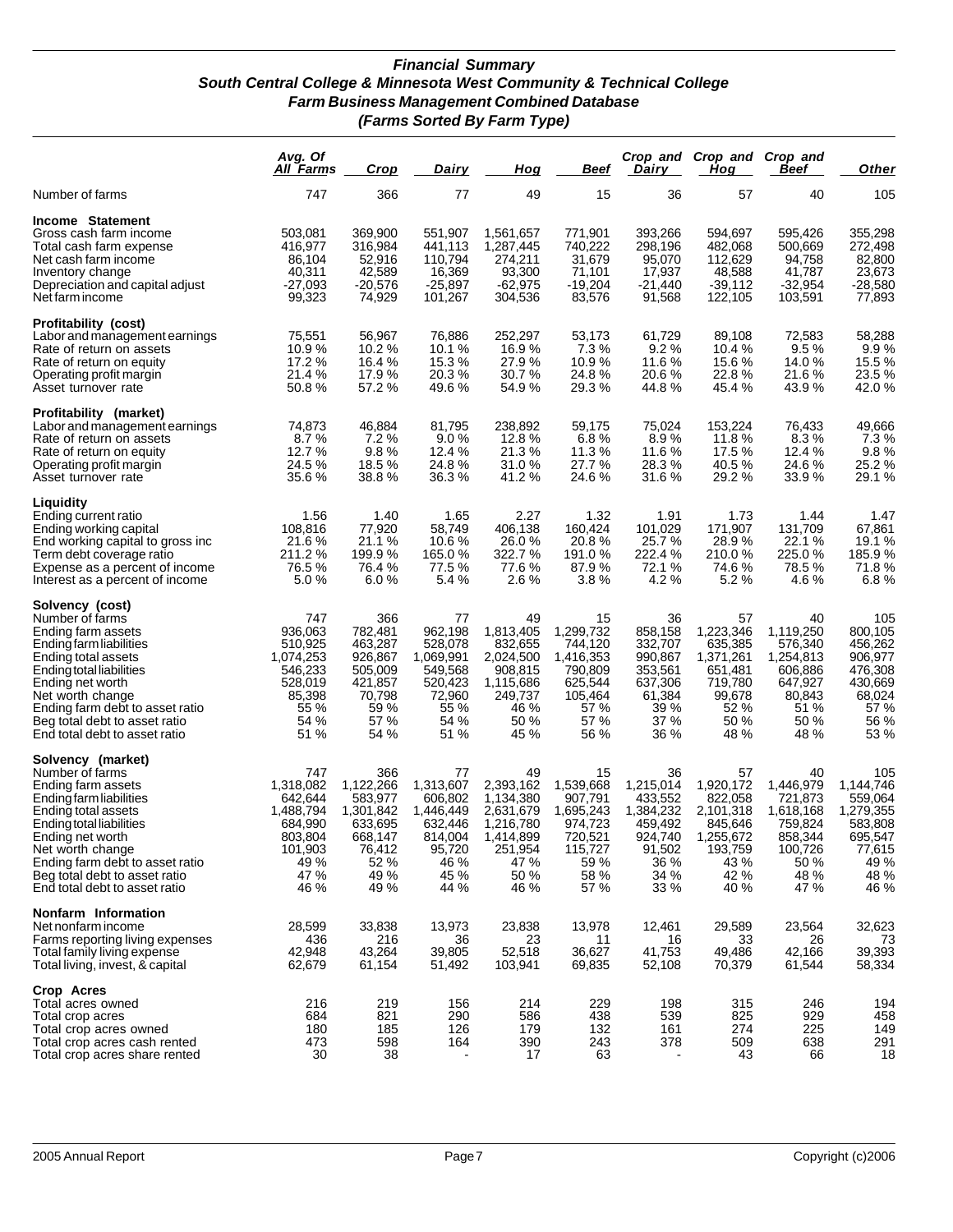#### **OVERVIEW OF FARM FINANCIAL STATEMENTS**

#### *Farm Income Statement -- pages 9-12*

This is a summary of income, expenses and the resulting profit or loss from operations. The Farm Income Statement is divided into two parts -- Income and Expenses. The income portion provides a detailed picture of cash farm income flowing into the business. The Expense portion of the statement is further divided into three sections providing cash expenses, inventory changes, and depreciation and other capital adjustments. Inventory changes, depreciation and other capital adjustments (shown in more detail on pages 12-13) are accrual adjustments to Net Cash Farm Income, which result in Net Farm Income -- a more accurate reflection of actual farm business profitability. Net Farm Income represents the return to the operator's and family's unpaid labor, management, and equity capital investment.

#### *Profitability and Liquidity Measures – pages 13-14*

These reports provide a number of measures of performance. Profitability measures the value the farm has produced for the resources contributed. Measures reported (net farm income, labor and management earnings, rate of return on assets, rate of return on equity, operating profit margin, and the asset turnover rate) are calculated with assets valued at both cost and market basis.

Liquidity measures the ability of a business to meet its financial obligations; including family living, taxes and debt payments. Measures reported (the amount available to service intermediate debt and the years required to turnover intermediate debt) are provided on both a cash and an accrual basis. Both measures are determined after providing for family living and taxes, and for servicing real estate debt.

#### *Balance Sheets -- pages 15-16*

Two separate Balance Sheet reports are provided, one at cost basis and the other at market basis for assets. These balance sheets provide a categorical listing of all assets, liabilities, and equity.

Solvency measures are also provided on the Balance Sheets. The percentages shown represent the percent in debt for current assets, current & intermediate assets, long term assets, and the total assets of the business.

#### *Statement of Cash Flows -- page 17*

This table reports all the sources from which cash was generated, where cash was used, and what remains at year-end. It starts with the Beginning Cash Balance and concludes with the Ending Cash Balance. Cash from Operating Activities represents inflows and outflows from ordinary farming and non-farm activities. The result is a net Cash from Operations. Cash from Investing Activities reports the cash inflows and outflows from the purchase and sale of farm and non-farm assets and investments. The result is a net Cash from Investing Activities. Cash from Financing Activities represents cash inflows from money borrowed and gifts received, and outflows for principal paid and gifts and dividends given. The result is a net Cash from Financing Activities. The Net Change in Cash Balance is the sum total of the cash position from each of the three activities.

#### *Crop Production and Marketing Summary -- page 18*

This table contains three sections. The Acreage Summary reports the owned and rented acres in the farm business. The Average Price Received section reports the average prices received for crops sold -- actual sales only. The Average Yield per Acre section reports the average yields of the various crops produced. Results are shown only where there was a total of five or more in the group.

#### *Financial Standards Measures -- page 20*

The Financial Standards Measures are the sixteen financial measures selected by the Farm Financial Standards Task Force of the American Bankers Association. These ratios are explained on page 20.

#### *Operator and Labor Information – page 21*

The Operator and Labor Analysis summarizes the results per operator and the labor utilized in the operation of the farm business, both paid and unpaid. It also provides a calculated value of farm production per hour of labor, and a net farm income per unpaid hour. These measures could be considered measures of labor efficiency.

#### *Household & Personal Expenses and Non-Farm Summary – pages 22-23*

The Household and Personal Expenses is a detailed summary of expenditures by farm households that maintained a record of their household spending. The Non-Farm Summary is a report of non-farm income, expenses and liabilities.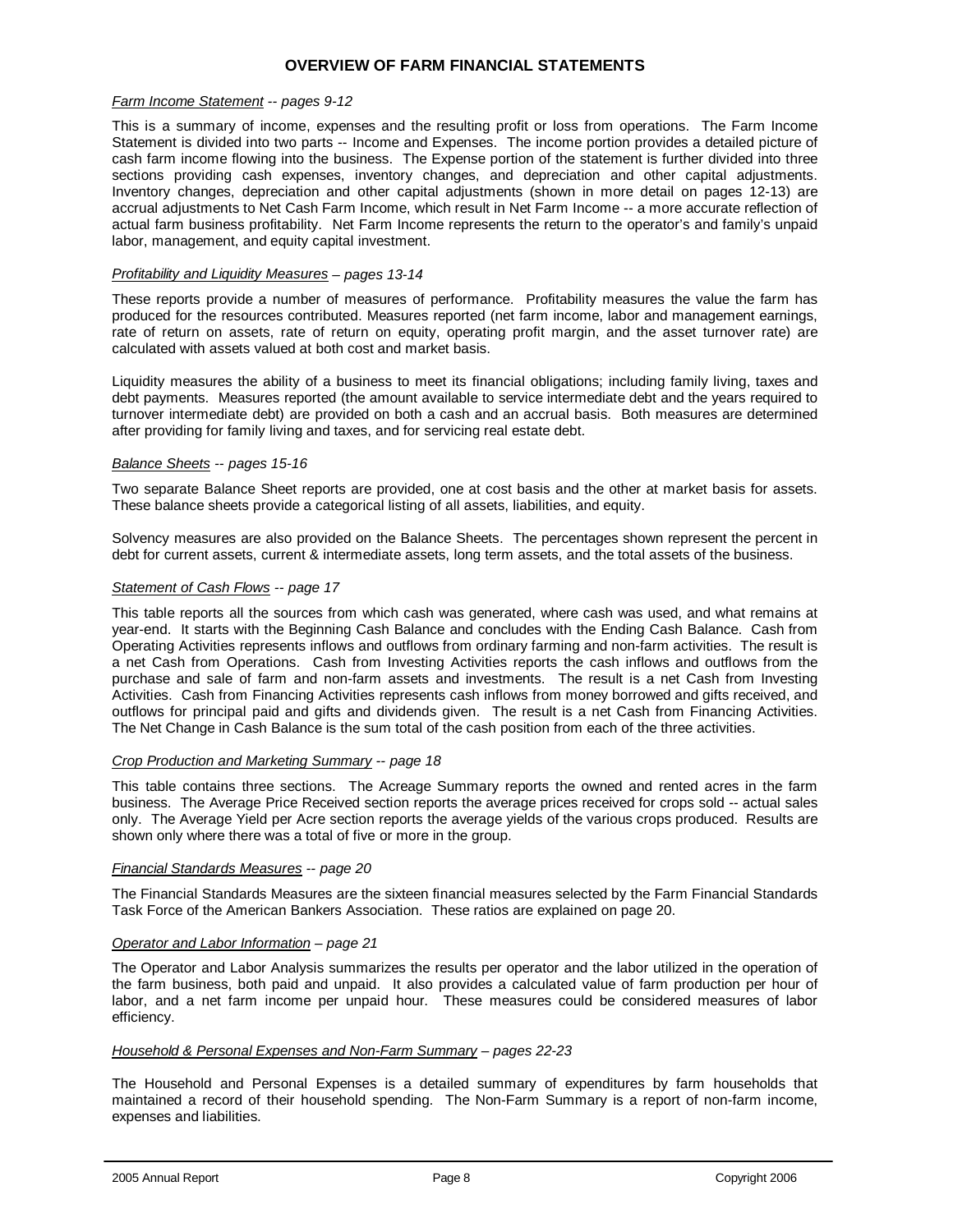#### *Farm Income Statement South Central College & Minnesota West Community & Technical College Farm Business Management Combined Database (Farms Sorted By Net Farm Income)*

|                                                         | Avg. Of<br><u>All Farms</u> | <b>Low 20%</b>  | $40 - 60%$       | <b>High 20%</b>  |
|---------------------------------------------------------|-----------------------------|-----------------|------------------|------------------|
| Number of farms                                         | 747                         | 149             | 150              | 150              |
| <b>Cash Farm Income</b>                                 |                             |                 |                  |                  |
| Beans, Navy                                             | 90                          |                 |                  | 447              |
| Corn                                                    | 100,636                     | 49,683          | 81,728           | 179,746          |
| Corn Silage                                             | 241                         | 287             | 202              | 554              |
| Corn, Seed                                              | 30                          | 106             |                  |                  |
| Hay, Alfalfa                                            | 1,426                       | 1,412           | 1,330            | 2,441            |
| Hay, Grass                                              | 86<br>26                    | 25              | 51               | 127<br>119       |
| Haylage, Alfalfa<br>Oats                                | 133                         | 68              | 8<br>120         | 304              |
| Peas                                                    | 1,056                       | 889             | 793              | 1,855            |
| Soybeans                                                | 84,200                      | 43,524          | 76,829           | 142,901          |
| Soybeans Seed                                           | 951                         | 145             | 58               | 4,399            |
| <b>Straw</b>                                            | 87                          | 116             | 102              | 31               |
| <b>Sugar Beets</b>                                      | 2,381                       |                 |                  | 11,856           |
| <b>Sweet Corn</b>                                       | 2,200                       | 1,195           | 1,924            | 3,482            |
| Wheat, Spring                                           | 956                         | 712             | 765              | 806              |
| <b>Rented Out</b>                                       | 280                         | 201             | 193              | 174              |
| Corn, Waxy                                              | 121                         | 607             |                  |                  |
| Soybeans, Food                                          | 165                         | 57              |                  | 234              |
| Miscellaneous crop income                               | 196                         | 98              | 69               | 64               |
| Beef Cow-Calf, Beef Calves<br>Beef, Custom Fed          | 1,999<br>2,006              | 1,089           | 1,036            | 6,457<br>9,991   |
| Beef, Background Beef                                   | 742                         | 33              | 105              | 2,385            |
| Beef, Finish Beef Calves                                | 22,041                      | 19,297          | 10,184           | 49,975           |
| Beef, Finish Yrlg Steers                                | 2,763                       | 923             | 494              | 8,147            |
| Dairy, Milk                                             | 57,668                      | 17,203          | 71,912           | 121,045          |
| Dairy, Dairy Calves                                     | 1,259                       | 661             | 1,996            | 2,113            |
| Dairy Heifers (for sale)                                | 1,030                       | 60              | 1,053            | 1,861            |
| Dairy Replacement Heifers                               | 530                         |                 | 1,210            | 504              |
| Dairy Steers                                            | 6,385                       | 6,065           | 11,206           | 2,748            |
| Goats, Dairy Goats, Goat Milk                           | 45                          | 226             |                  |                  |
| Hogs, Farrow-Fin, Raised Hogs                           | 34,509                      | 1,680           | 12,776           | 122,562          |
| Hogs, Feeder Pigs, Feeder Pigs                          | 371                         | 65              | 1,185            |                  |
| Hogs, Finish Feeder Pigs                                | 27,926<br>69                | 10,730<br>141   | 11,431           | 63,128           |
| Sheep, Feeder Lambs, Fdr Lambs<br>Sheep, Lamb Finishing | 205                         |                 | 4                |                  |
| Sheep, Market Lambs, Mkt Lambs                          | 568                         | 209             | 1,354            | 847              |
| <b>Turkeys</b>                                          | 1,988                       |                 |                  | 2,136            |
| Hogs, Contractee                                        | 2,047                       | 2,327           | 2,623            | 458              |
| Hogs, Weaning Pigs, Weaning Pigs                        | 6,168                       |                 | 20               | 21,988           |
| Hogs, Weaning to Feeder                                 | 31                          |                 |                  | 157              |
| Hogs, Weaning to Finish                                 | 36,154                      | 724             | 4,646            | 152,359          |
| Hogs, Contractor                                        | 95                          |                 |                  | 472              |
| CCC market loan gain                                    | 551                         | 464             | 513              | 934              |
| Cull breeding livestock                                 | 5,163                       | 1,402           | 4,886            | 12,814           |
| Misc. livestock income                                  | 1,926                       | 574             | 762              | 3,300            |
| LDP payments<br>Direct & CC govt payments               | 23,744<br>26,322            | 9,261<br>12,771 | 19,744<br>21,021 | 49,598<br>48,833 |
| CRP payments                                            | 531                         | 458             | 339              | 715              |
| Livestock govt payments                                 | 182                         | 76              | 225              | 466              |
| Other government payments                               | 3,639                       | 2,096           | 4,185            | 5,109            |
| Custom work income                                      | 16,594                      | 5,235           | 9,801            | 41,485           |
| Patronage dividends, cash                               | 3,563                       | 1,820           | 2,750            | 7,739            |
| Insurance income                                        | 6,127                       | 2,569           | 7,703            | 9,860            |
| Cash from hedging accts                                 | 1,940                       | 484             | 1,244            | 7,197            |
| Contract livestock income                               | 1,002                       |                 | 1,476            |                  |
| Other farm income                                       | 9,935                       | 5,464           | 7,592            | 18,208           |
| Gross Cash Farm Income                                  | 503,081                     | 203,232         | 379,648          | 1,125,130        |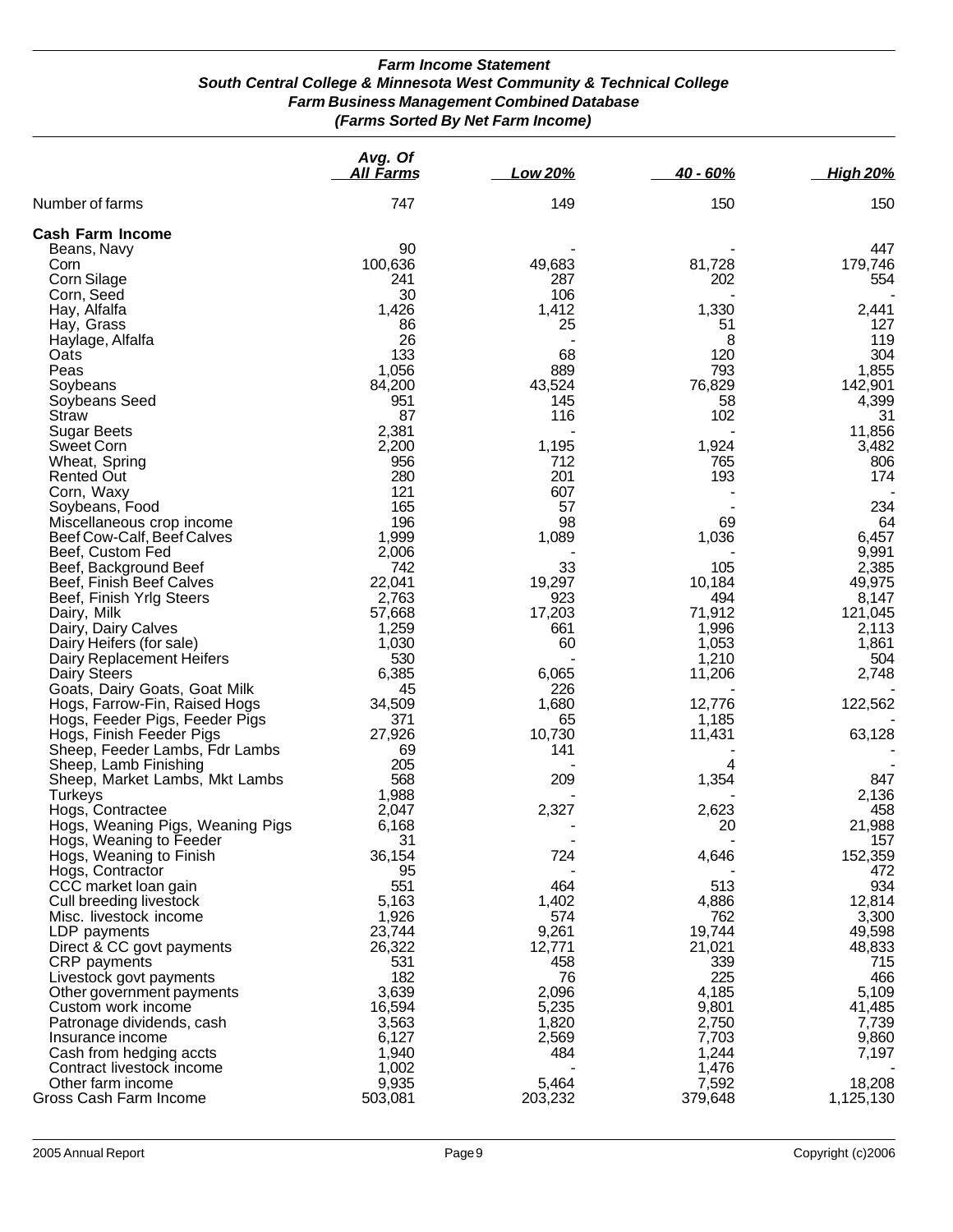### *Farm Income Statement (Continued) South Central College & Minnesota West Community & Technical College Farm Business Management Combined Database (Farms Sorted By Net Farm Income)*

|                                                  | Avg. Of<br>All Farms | Low 20%           | $40 - 60%$        | <b>High 20%</b>    |
|--------------------------------------------------|----------------------|-------------------|-------------------|--------------------|
| Number of farms                                  | 747                  | 149               | 150               | 150                |
| <b>Cash Farm Expense</b>                         |                      |                   |                   |                    |
| Seed                                             | 28,608               | 14,513            | 23,595            | 51,865             |
| Fertilizer                                       | 27,634               | 14,764            | 23,226            | 50,943             |
| Crop chemicals                                   | 17,267               | 8,584             | 15,713            | 32,651             |
| Crop insurance                                   | 7,045                | 3,761             | 6,454             | 11,935             |
| Drying fuel                                      | 5,000                | 2,943             | 4,832             | 8,531              |
| CCC buyback<br>Crop custom hire                  | 25,297<br>691        | 10,615<br>938     | 20,827<br>669     | 32,415<br>741      |
| Crop hauling and trucking                        | 496                  | 341               | 305               | 835                |
| Crop marketing                                   | 1,207                | 513               | 989               | 2,931              |
| Crop miscellaneous                               | 2,685                | 1,313             | 1,697             | 5,648              |
| Feeder livestock purchase                        | 43,233               | 21,876            | 18,990            | 110,752            |
| Purchased feed                                   | 56,119               | 11,544            | 32,091            | 169,016            |
| <b>Breeding fees</b>                             | 2,027                | 1,105             | 877               | 6,172              |
| Veterinary                                       | 5,720                | 1,994             | 4,399             | 14,920             |
| <b>BST</b>                                       | 552                  | 40<br>1,631       | 540<br>4,054      | 1,538              |
| Supplies<br>DHIA                                 | 4,362<br>345         | 108               | 297               | 10,561<br>819      |
| Contract production exp.                         | 4,356                | 223               | 1,233             | 10,462             |
| Livestock custom hire                            | 823                  | 160               | 464               | 2,775              |
| Livestock leases                                 | 359                  | 98                | 72                | 1,274              |
| Grazing fees                                     | 39                   | 7                 | 15                | 150                |
| Livestock hauling and trucking                   | 1,435                | 548               | 1,141             | 3,675              |
| Livestock marketing                              | 2,018                | 412               | 1,692             | 5,291              |
| Bedding                                          | 743                  | 285               | 820               | 1,762              |
| Interest                                         | 26,222               | 18,410            | 23,401            | 43,630             |
| Fuel & oil<br>Repairs                            | 17,543<br>24,808     | 10,138<br>15,455  | 14,700<br>23,251  | 31,713<br>41,941   |
| Custom hire                                      | 5,487                | 2,779             | 5,205             | 10,566             |
| Hired labor                                      | 16,903               | 5,026             | 12,818            | 48,773             |
| Land rent                                        | 52,649               | 25,423            | 43,677            | 103,819            |
| Machinery leases                                 | 4,054                | 1,943             | 3,019             | 7,720              |
| <b>Building leases</b>                           | 5,708                | 874               | 852               | 22,275             |
| Real estate taxes                                | 3,459                | 2,312             | 2,928             | 6,043              |
| Farm insurance                                   | 5,699                | 3,195             | 5,364             | 9,921              |
| Utilities<br>Dues & professional fees            | 6,479<br>1,477       | 3,818<br>1,165    | 6,136<br>1,152    | 11,404<br>2,704    |
| Hedging account deposits                         | 2,760                | 1,832             | 1,377             | 7,314              |
| Miscellaneous                                    | 5,668                | 4,266             | 4,770             | 9,997              |
| Total cash expense                               | 416,977              | 194,955           | 313,643           | 895,481            |
| Net cash farm income                             | 86,104               | 8,277             | 66,005            | 229,649            |
| <b>Inventory Changes</b>                         |                      |                   |                   |                    |
| Crops and feed                                   | 30,909               | 5,740             | 17,997            | 69,970             |
| Market livestock                                 | 2,819                | 1,472             | 2,059             | 12,134             |
| Accounts receivable                              | 581                  | $-1,690$          | $-4,562$          | 11,338             |
| Prepaid expenses and supplies                    | 6,123                | 738               | 2,306             | 17,486             |
| Accounts payable                                 | $-121$<br>40,311     | $-1,484$<br>4,775 | 1,917             | 1,730              |
| Total inventory change<br>Net operating profit   | 126,416              | 13,052            | 19,718<br>85,723  | 112,657<br>342,306 |
|                                                  |                      |                   |                   |                    |
| Depreciation and Other Capital Adjustments       |                      |                   |                   |                    |
| Breeding livestock                               | $-318$               | $-234$            | $-919$            | 451                |
| Machinery and equipment                          | $-18,761$            | $-10,872$         | $-15,980$         | $-35,021$          |
| Buildings and improvements<br>Other farm capital | $-8,640$<br>625      | $-3,647$<br>288   | $-7,437$<br>1,105 | $-19,201$<br>1,576 |
| Total depr. and other capital adj                | $-27,093$            | $-14,466$         | $-23,231$         | $-52,195$          |
|                                                  |                      |                   |                   |                    |
| Net farm income                                  | 99,323               | $-1,414$          | 62,492            | 290,111            |
|                                                  |                      |                   |                   |                    |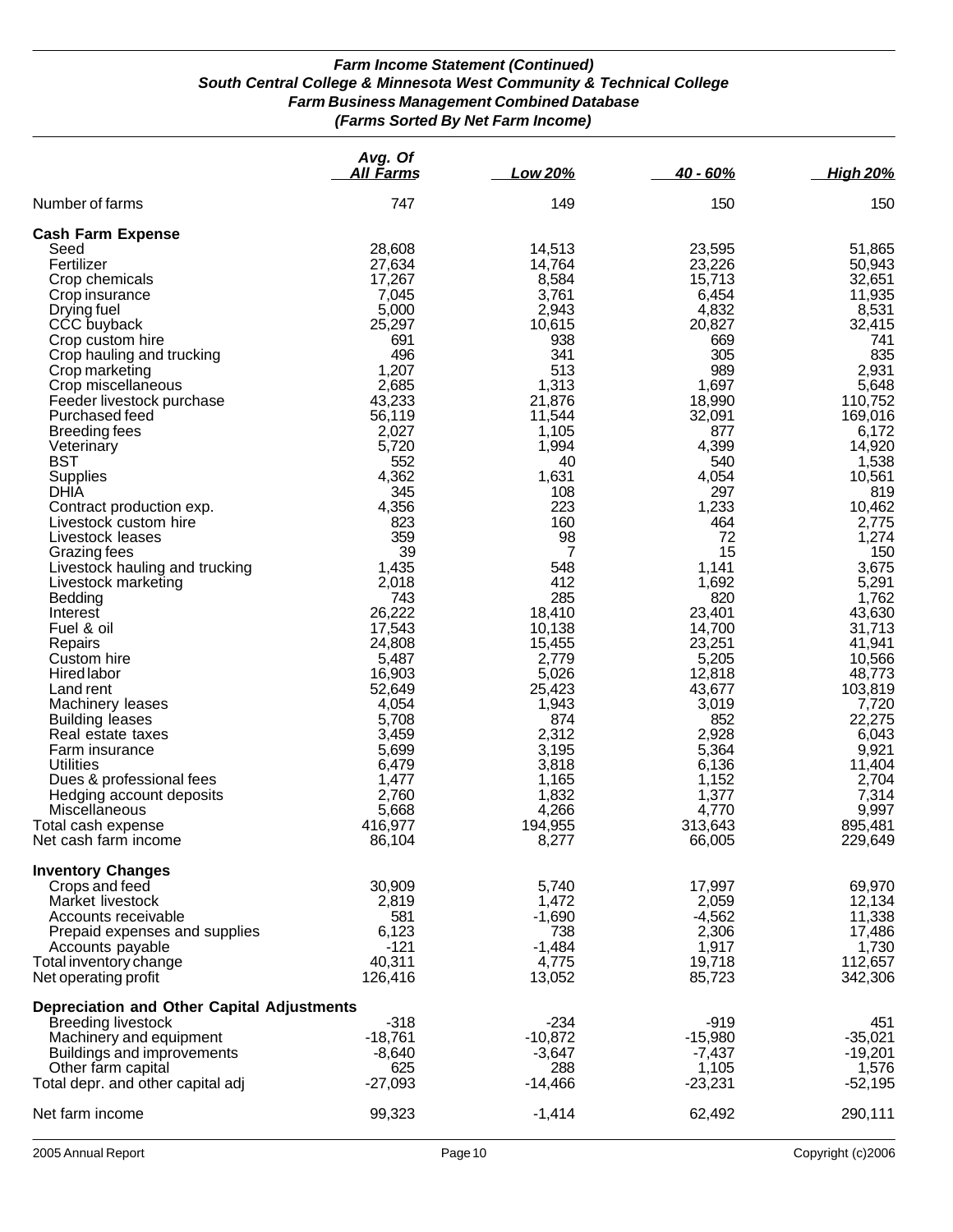#### *Inventory Changes South Central College & Minnesota West Community & Technical College Farm Business Management Combined Database (Farms Sorted By Net Farm Income)*

|                                                    | Avg. Of<br><b>All Farms</b> | Low 20%  | 40 - 60% | <b>High 20%</b> |
|----------------------------------------------------|-----------------------------|----------|----------|-----------------|
| Number of farms                                    | 747                         | 149      | 150      | 150             |
| Net cash farm income                               | 86,104                      | 8,277    | 66,005   | 229,649         |
| <b>Crops and Feed</b>                              |                             |          |          |                 |
| <b>Ending inventory</b>                            | 154,722                     | 62,879   | 114,195  | 312,598         |
| Beginning inventory                                | 123,813                     | 57,140   | 96,198   | 242,628         |
| Inventory change                                   | 30,909                      | 5,740    | 17,997   | 69,970          |
| <b>Market Livestock</b>                            |                             |          |          |                 |
| <b>Ending inventory</b>                            | 56,261                      | 27,099   | 31,988   | 147,031         |
| Beginning inventory                                | 53,442                      | 25,627   | 29,929   | 134,898         |
| Inventory change                                   | 2,819                       | 1,472    | 2,059    | 12,134          |
| <b>Accts Receivable &amp; Other Current Assets</b> |                             |          |          |                 |
| <b>Ending inventory</b>                            | 22,055                      | 5,337    | 13,312   | 54,735          |
| Beginning inventory                                | 21,474                      | 7,027    | 17,873   | 43,397          |
| Inventory change                                   | 581                         | $-1,690$ | $-4,562$ | 11,338          |
| <b>Prepaid Expenses and Supplies</b>               |                             |          |          |                 |
| <b>Ending inventory</b>                            | 34,061                      | 11,471   | 22,744   | 83,733          |
| Beginning inventory                                | 27,938                      | 10,733   | 20,438   | 66,247          |
| Inventory change                                   | 6,123                       | 738      | 2,306    | 17,486          |
| <b>Accounts Payable &amp; Accrued Expenses</b>     |                             |          |          |                 |
| Beginning inventory                                | 17,271                      | 11,752   | 14,842   | 30,897          |
| <b>Ending inventory</b>                            | 17,392                      | 13,236   | 12,925   | 29,167          |
| Inventory change                                   | $-121$                      | $-1,484$ | 1,917    | 1,730           |
| Total inventory change                             | 40,311                      | 4,775    | 19,718   | 112,657         |
| Net operating profit                               | 126,416                     | 13,052   | 85,723   | 342,306         |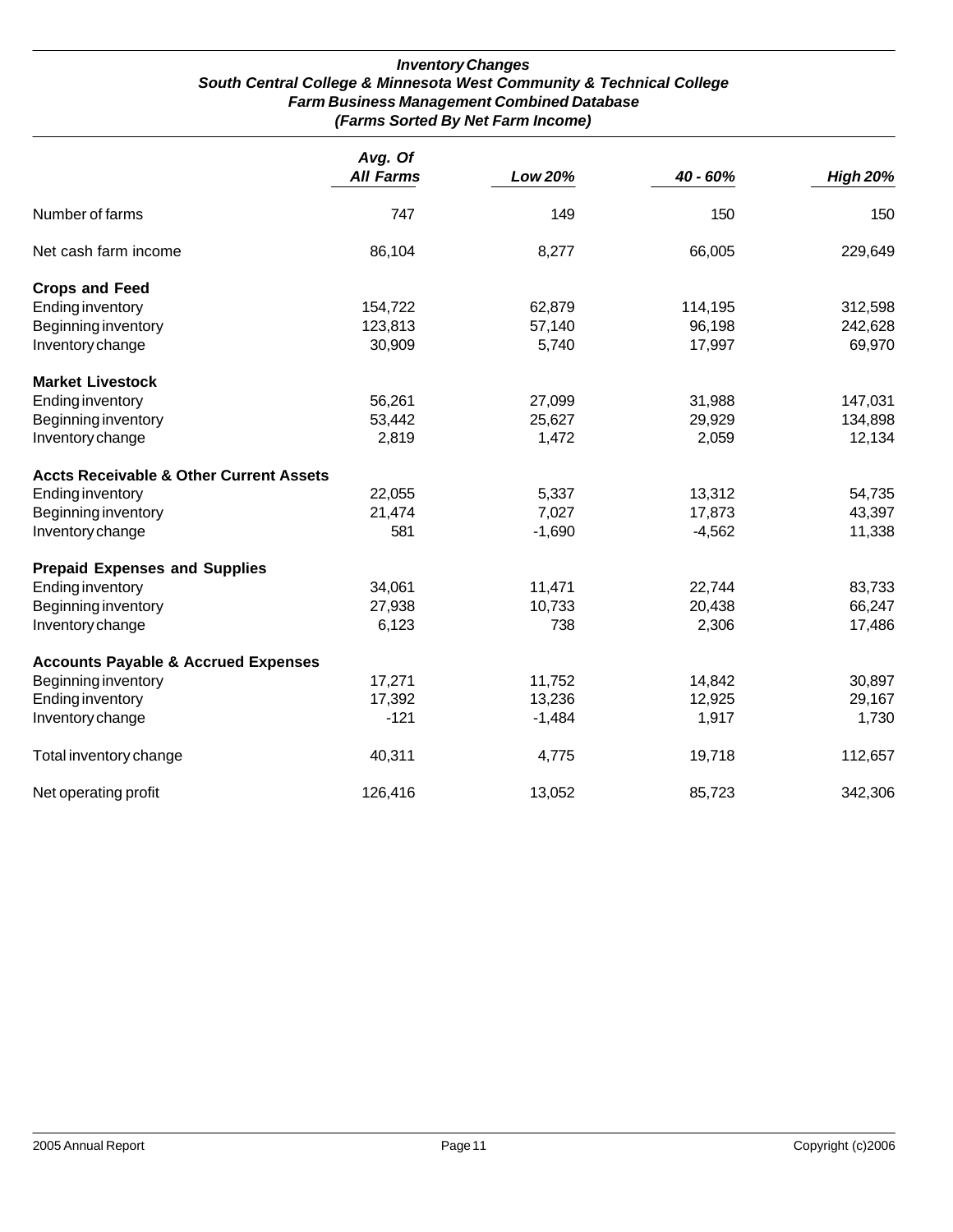#### *Depreciation and Other Capital Adjustments South Central College & Minnesota West Community & Technical College Farm Business Management Combined Database (Farms Sorted By Net Farm Income)*

|                                   | Avg. Of<br><b>All Farms</b> | Low 20%   | 40 - 60%  | <b>High 20%</b> |
|-----------------------------------|-----------------------------|-----------|-----------|-----------------|
| Number of farms                   | 747                         | 149       | 150       | 150             |
| Net operating profit              | 126,416                     | 13,052    | 85,723    | 342,306         |
| <b>Breeding Livestock</b>         |                             |           |           |                 |
| <b>Ending inventory</b>           | 40,660                      | 16,971    | 43,024    | 84,526          |
| Capital sales                     | 2,003                       | 2,697     | 814       | 4,351           |
| Beginning inventory               | 37,296                      | 17,147    | 39,206    | 76,955          |
| Capital purchases                 | 5,686                       | 2,755     | 5,551     | 11,471          |
| Depreciation, capital adjust.     | $-318$                      | $-234$    | $-919$    | 451             |
| <b>Machinery and Equipment</b>    |                             |           |           |                 |
| <b>Ending inventory</b>           | 160,615                     | 98,382    | 136,920   | 290,445         |
| Capital sales                     | 3,145                       | 1,027     | 1,351     | 4,908           |
| Beginning inventory               | 142,637                     | 90,844    | 123,135   | 242,336         |
| Capital purchases                 | 39,883                      | 19,437    | 31,116    | 88,039          |
| Depreciation, capital adjust.     | $-18,761$                   | $-10,872$ | $-15,980$ | $-35,021$       |
| <b>Buildings and Improvements</b> |                             |           |           |                 |
| <b>Ending inventory</b>           | 125,942                     | 68,212    | 98,250    | 262,909         |
| Capital sales                     | 602                         | 1,623     | 14        | 501             |
| Beginning inventory               | 112,043                     | 56,567    | 89,294    | 238,305         |
| Capital purchases                 | 23,141                      | 16,914    | 16,408    | 44,307          |
| Depreciation, capital adjust.     | $-8,640$                    | $-3,647$  | $-7,437$  | $-19,201$       |
| <b>Other Capital Assets</b>       |                             |           |           |                 |
| <b>Ending inventory</b>           | 49,234                      | 21,373    | 39,114    | 109,608         |
| Capital sales                     | 718                         | 1,008     | 662       | 934             |
| Beginning inventory               | 43,613                      | 20,560    | 34,755    | 96,403          |
| Capital purchases                 | 5,714                       | 1,532     | 3,915     | 12,563          |
| Depreciation, capital adjust.     | 625                         | 288       | 1,105     | 1,576           |
| Total depreciation, capital adj.  | $-27,093$                   | $-14,466$ | $-23,231$ | $-52,195$       |
| Net farm income                   | 99,323                      | $-1,414$  | 62,492    | 290,111         |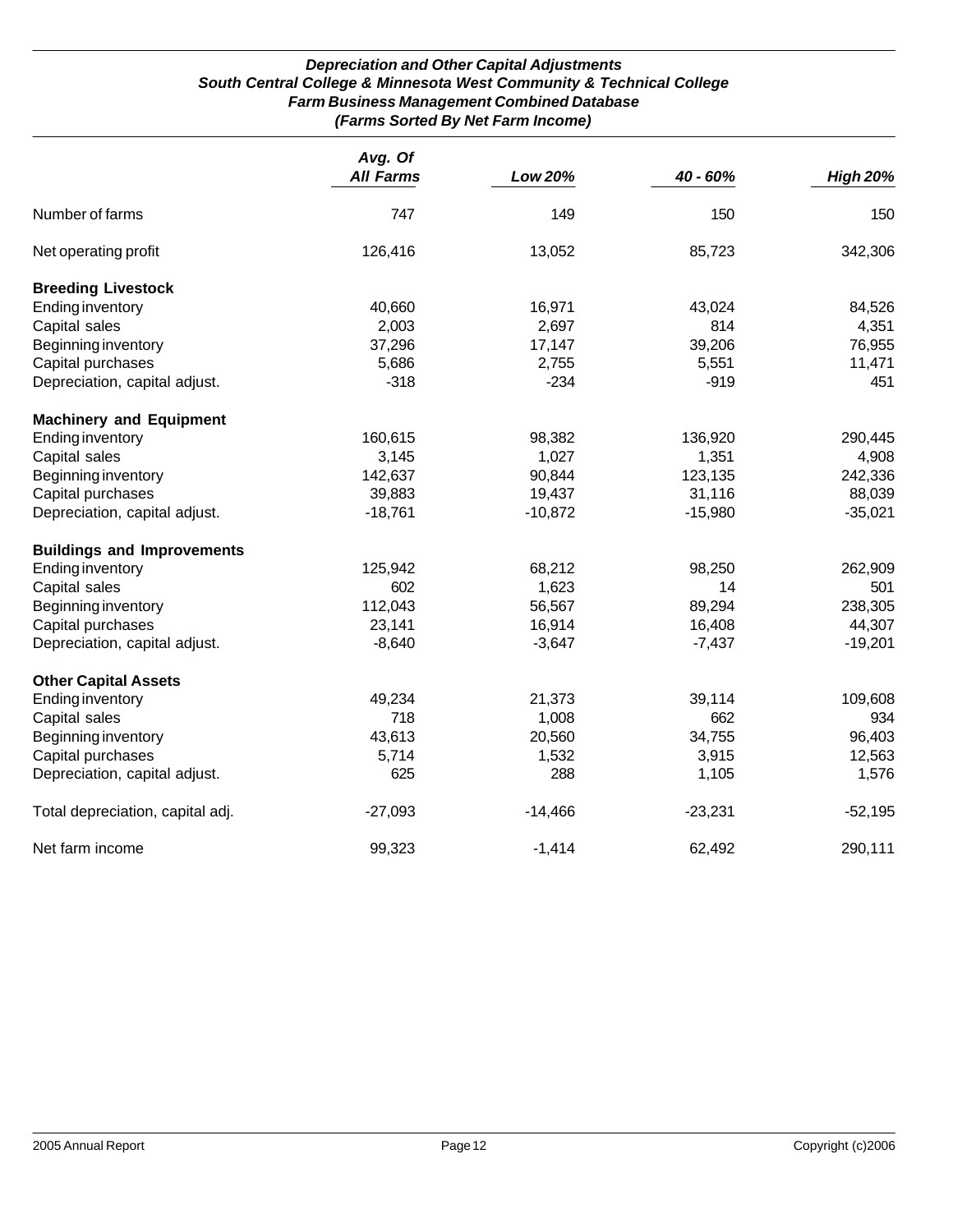#### *Profitability Measures South Central College & Minnesota West Community & Technical College Farm Business Management Combined Database (Farms Sorted By Net Farm Income)*

|                                       | Avg. Of<br><b>All Farms</b> | Low 20%   | 40 - 60% | <b>High 20%</b> |
|---------------------------------------|-----------------------------|-----------|----------|-----------------|
| Number of farms                       | 747                         | 149       | 150      | 150             |
| Profitability (assets valued at cost) |                             |           |          |                 |
| Net farm income                       | 99,323                      | $-1,414$  | 62,492   | 290,111         |
| Labor and management earnings         | 75,551                      | $-10,869$ | 43,750   | 237,780         |
| Rate of return on assets              | 10.9%                       | 0.2%      | 8.3%     | 16.3 %          |
| Rate of return on equity              | 17.2 %                      | $-13.3%$  | 11.7 %   | 26.5 %          |
| Operating profit margin               | 21.4 %                      | 0.5%      | 17.1 %   | 29.2 %          |
| Asset turnover rate                   | 50.8 %                      | 37.6 %    | 48.7 %   | 55.9 %          |
| Interest on farm net worth            | 23,771                      | 9,455     | 18,742   | 52,331          |
| Farm interest expense                 | 27,129                      | 19,540    | 23,409   | 44,884          |
| Value of operator Ibr and mgmt.       | 32,811                      | 17,299    | 27,353   | 60,648          |
| Return on farm assets                 | 93,640                      | 827       | 58,547   | 274,347         |
| Average farm assets                   | 861,305                     | 465,628   | 704,097  | 1,679,952       |
| Return on farm equity                 | 66,512                      | -18,713   | 35,139   | 229,463         |
| Average farm equity                   | 387,289                     | 141,030   | 300,914  | 866,734         |
| Value of farm production              | 437,720                     | 175,098   | 343,143  | 939,254         |

|                                         | Avg. Of<br><b>All Farms</b> |          |           |                 |
|-----------------------------------------|-----------------------------|----------|-----------|-----------------|
|                                         |                             | Low 20%  | 40 - 60%  | <b>High 20%</b> |
| Number of farms                         | 747                         | 149      | 150       | 150             |
| Profitability (assets valued at market) |                             |          |           |                 |
| Net farm income                         | 112,750                     | 15,184   | 71,836    | 314,365         |
| Labor and management earnings           | 74,873                      | $-5,540$ | 39,059    | 242,849         |
| Rate of return on assets                | 8.7%                        | 2.4%     | 6.5%      | 13.3 %          |
| Rate of return on equity                | 12.7 %                      | $-0.6%$  | 8.1%      | 21.3 %          |
| Operating profit margin                 | 24.5 %                      | 10.0 %   | 19.8 %    | 31.8 %          |
| Asset turnover rate                     | 35.6 %                      | 24.0 %   | 32.7 %    | 41.8 %          |
| Interest on farm net worth              | 37,877                      | 20,724   | 32,777    | 71,517          |
| Farm interest expense                   | 27,129                      | 19,540   | 23,409    | 44,884          |
| Value of operator Ibr and mgmt.         | 32,811                      | 17,299   | 27,353    | 60,648          |
| Return on farm assets                   | 107,067                     | 17,424   | 67,891    | 298,601         |
| Average farm assets                     | 1,228,798                   | 728,444  | 1,048,708 | 2,246,906       |
| Return on farm equity                   | 79,939                      | $-2,115$ | 44,483    | 253,717         |
| Average farm equity                     | 630,875                     | 343,734  | 546,236   | 1,191,943       |
| Value of farm production                | 437,720                     | 175,098  | 343,143   | 939,254         |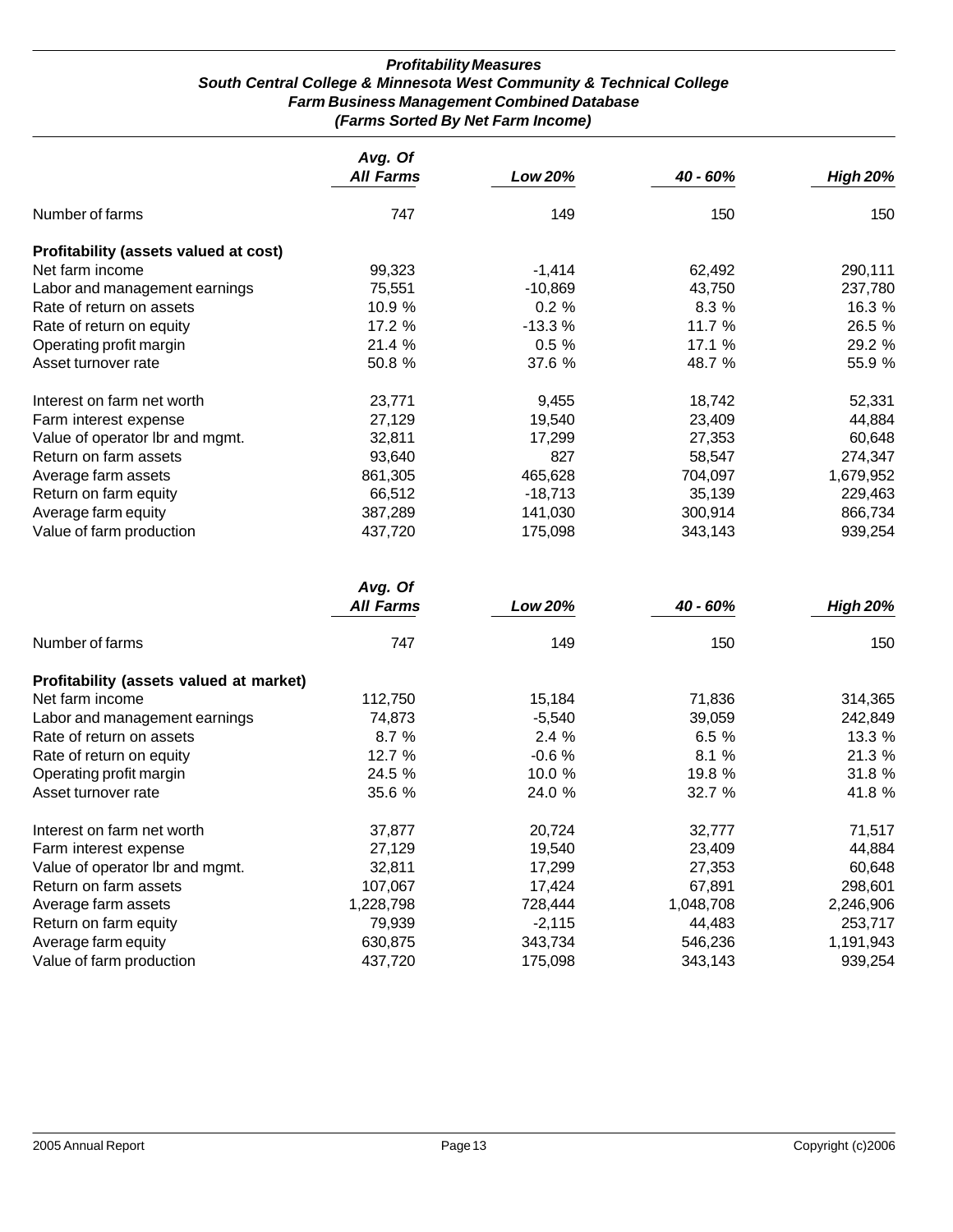#### *Liquidity Measures South Central College & Minnesota West Community & Technical College Farm Business Management Combined Database (Farms Sorted By Net Farm Income)*

|                                 | Avg. Of          |          |            |                 |
|---------------------------------|------------------|----------|------------|-----------------|
|                                 | <b>All Farms</b> | Low 20%  | $40 - 60%$ | <b>High 20%</b> |
| Number of farms                 | 747              | 149      | 150        | 150             |
| <b>Liquidity (cash)</b>         |                  |          |            |                 |
| Net cash farm income            | 86,104           | 8,277    | 66,005     | 229,649         |
| Net nonfarm income              | 28,599           | 37,708   | 27,560     | 16,155          |
| Family living and taxes         | 51,527           | 38,563   | 46,294     | 75,585          |
| Principal due on long term debt | 17,849           | 9,654    | 13,280     | 34,871          |
| Cash available for interm. debt | 45,327           | $-2,232$ | 33,991     | 135,347         |
| Average intermediate debt       | 101,968          | 64,995   | 96,262     | 175,471         |
| Years to turnover interm. debt  | 2.2              | $***$    | 2.8        | 1.3             |
| Expense as a % of income        | 83 %             | 96 %     | 83 %       | 80%             |
| Interest as a % of income       | 5 %              | 9%       | 6 %        | 4 %             |
| Working capital to gross income | 22 %             | 2%       | 14 %       | 30 %            |
| <b>Liquidity (accrual)</b>      |                  |          |            |                 |
| Total accrual farm income       | 537,391          | 208,753  | 395,143    | 1,218,571       |
| Total accrual operating expense | 410,975          | 195,701  | 309,420    | 876,265         |
| Net accrual operating income    | 126,416          | 13,052   | 85,723     | 342,306         |
| Net nonfarm income              | 28,599           | 37,708   | 27,560     | 16,155          |
| Family living and taxes         | 51,527           | 38,563   | 46,294     | 75,585          |
| Principal due on long term debt | 17,849           | 9,654    | 13,280     | 34,871          |
| Available for intermediate debt | 85,638           | 2,543    | 53,709     | 248,005         |
| Average intermediate debt       | 101,968          | 64,995   | 96,262     | 175,471         |
| Years to turnover interm. debt  | 1.2              | 25.6     | 1.8        | 0.7             |
| Expense as a % of income        | 76 %             | 94 %     | 78 %       | 72 %            |
| Interest as a % of income       | 5 %              | 9 %      | 6 %        | 4 %             |
| Working capital to gross income | 20%              | 2%       | 14 %       | 28 %            |

\*\* Income insufficient to meet debt servicing requirements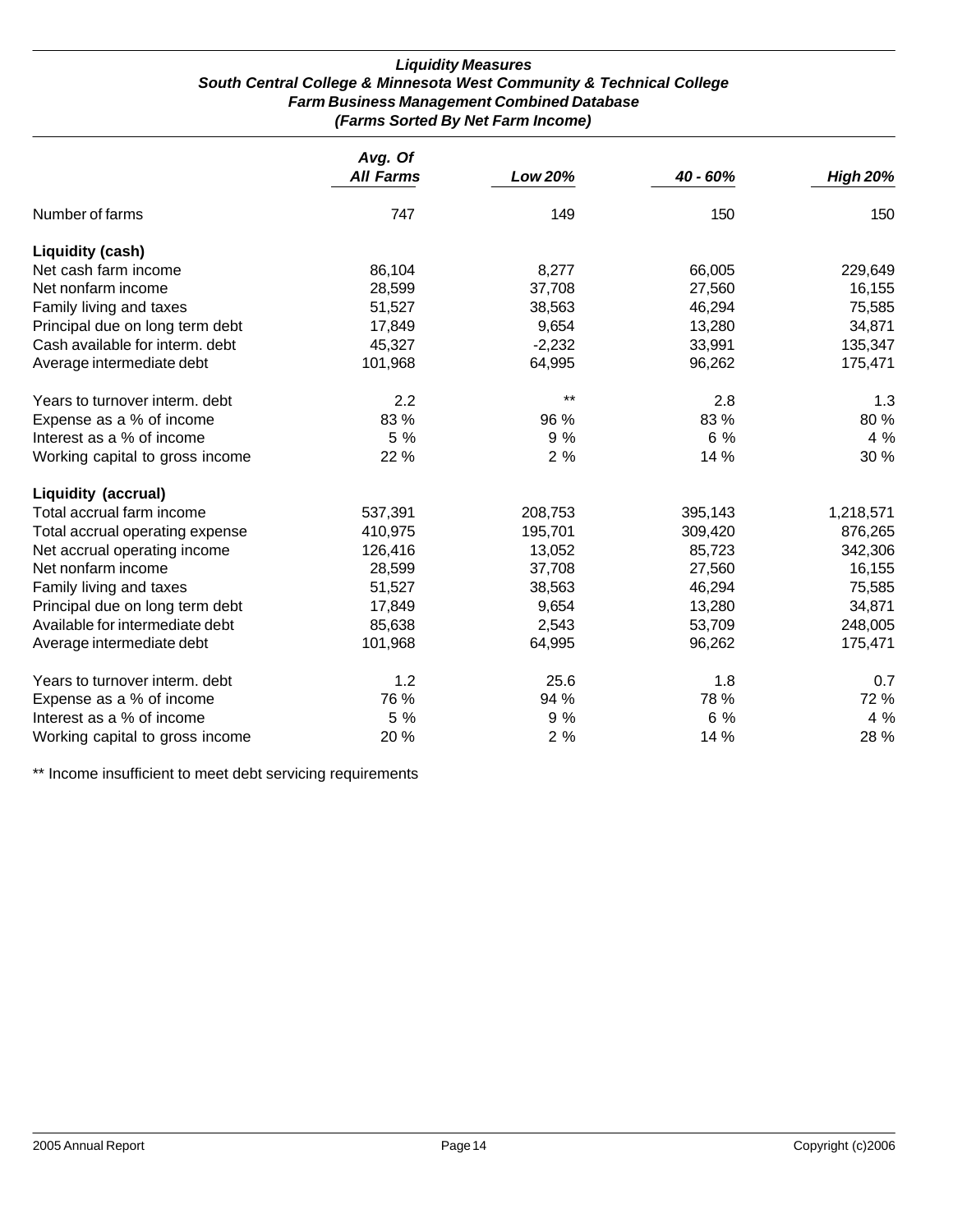#### *Balance Sheet at Cost Values South Central College & Minnesota West Community & Technical College Farm Business Management Combined Database (Farms Sorted By Net Farm Income)*

|                                                                                                  | Avg. Of<br><b>All Farms</b> | Low 20%      | 40 - 60%     | <b>High 20%</b> |
|--------------------------------------------------------------------------------------------------|-----------------------------|--------------|--------------|-----------------|
| Number of farms                                                                                  | 747                         | 149          | 150          | 150             |
| <b>Assets</b><br><b>Current Farm Assets</b><br>Cash and checking balance                         | 16,653                      | 8,071        | 7,112        | 47,470          |
| Prepaid expenses & supplies                                                                      | 34,061                      | 11,471       | 22,744       | 83,733          |
| Growing crops                                                                                    | 1,168                       | 586          | 221          | 403             |
| Accounts receivable                                                                              | 18,154                      | 4,237        | 11,818       | 47,904          |
| Hedging accounts                                                                                 | 1,056                       | 375          | 457          | 2,825           |
| Crops held for sale or feed                                                                      | 138,876                     | 48,125       | 102,298      | 288,279         |
| Crops under government loan                                                                      | 35,579                      | 32,334       | 34,061       | 49,139          |
| Market livestock held for sale                                                                   | 56,261                      | 27,099       | 31,988       | 147,031         |
| Other current assets                                                                             | 1,677                       | 138          | 815          | 3,603           |
| Total current farm assets                                                                        | 303,485                     | 132,438      | 211,514      | 670,387         |
| Intermediate Farm Assets<br><b>Breeding livestock</b>                                            | 40,660                      | 16,971       | 43,024       | 84,526          |
| Machinery and equipment                                                                          | 154,998                     | 92,799       | 132,786      | 283,141         |
| <b>Titled vehicles</b>                                                                           | 5,617                       | 5,582        | 4,133        | 7,305           |
| Other intermediate assets                                                                        | 17,009                      | 6,346        | 11,645       | 42,026          |
| Total intermediate farm assets<br>Long Term Farm Assets                                          | 218,284                     | 121,699      | 191,589      | 416,998         |
| Farm land                                                                                        | 256,127                     | 166,837      | 233,528      | 417,658         |
| Buildings and improvements                                                                       | 125,942                     | 68,212       | 98,250       | 262,909         |
| Other long-term assets                                                                           | 32,225                      | 15,026       | 27,469       | 67,582          |
| Total long-term farm assets                                                                      | 414,293                     | 250,075      | 359,248      | 748,149         |
| <b>Total Farm Assets</b>                                                                         | 936,063                     | 504,212      | 762,351      | 1,835,534       |
| <b>Total Nonfarm Assets</b>                                                                      | 138,190                     | 112,910      | 129,203      | 165,187         |
| <b>Total Assets</b>                                                                              | 1,074,253                   | 617,122      | 891,554      | 2,000,721       |
| <b>Liabilities</b><br><b>Current Farm Liabilities</b>                                            |                             |              |              |                 |
| Accrued interest                                                                                 | 7,216                       | 6,204        | 5,473        | 11,542          |
| Accounts payable                                                                                 | 10,208                      | 7,062        | 7,476        | 17,679          |
| Current notes                                                                                    | 108,297                     | 64,880       | 81,387       | 194,827         |
| Government crop loans                                                                            | 31,361                      | 29,296       | 30,880       | 41,554          |
| Principal due on term debt                                                                       | 37,588                      | 20,239       | 31,403       | 67,943          |
| Total current farm liabilities                                                                   | 194,670                     | 127,681      | 156,619      | 333,546         |
| Total intermediate farm liabs                                                                    | 82,096                      | 53,167       | 79,474       | 141,162         |
| Total long term farm liabilities                                                                 | 234,159                     | 179,118      | 203,207      | 383,496         |
| Total farm liabilities                                                                           | 510,925                     | 359,965      | 439,301      | 858,204         |
| Total nonfarm liabilities                                                                        | 35,309                      | 42,546       | 26,105       | 49,101          |
| <b>Total liabilities</b>                                                                         | 546,233                     | 402,511      | 465,406      | 907,305         |
| Net worth (farm and nonfarm)                                                                     | 528,019                     | 214,610      | 426,148      | 1,093,416       |
| Net worth change                                                                                 | 85,398                      | 12,617       | 53,826       | 233,638         |
| <b>Ratio Analysis</b><br>Current farm liabilities / assets<br>Curr. & interm farm liab. / assets | 64 %<br>53 %                | 96 %<br>71 % | 74 %<br>59 % | 50 %<br>44 %    |
| Long term farm liab. / assets                                                                    | 57 %                        | 72 %         | 57 %         | 51 %            |
| Total debt to asset ratio                                                                        | 51 %                        | 65 %         | 52 %         | 45 %            |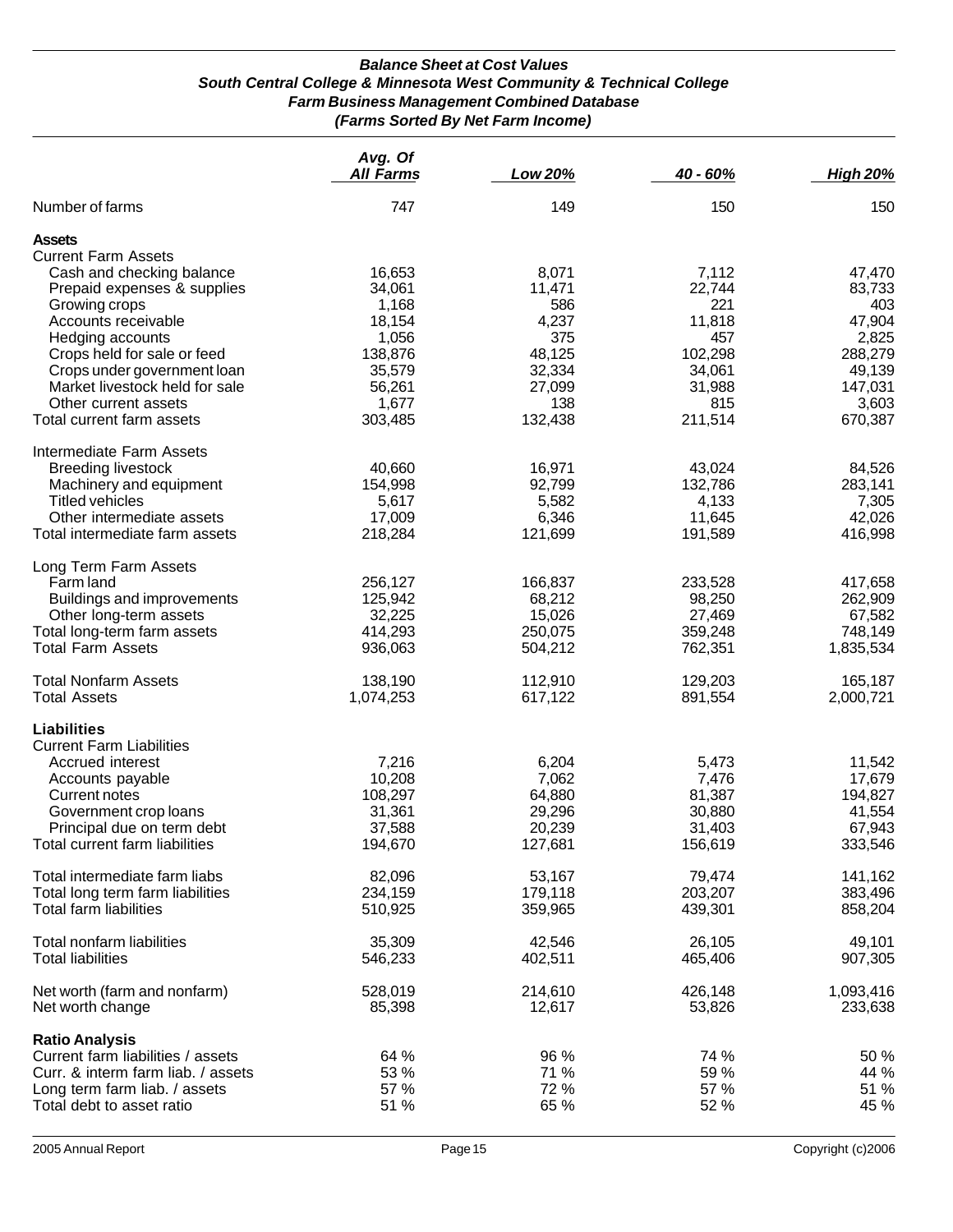#### *Balance Sheet at Market Values South Central College & Minnesota West Community & Technical College Farm Business Management Combined Database (Farms Sorted By Net Farm Income)*

|                                                                                                                                                                                                                                                                                                                          | Avg. Of<br>All Farms                                                                            | Low 20%                                                                                | 40 - 60%                                                                                 | <b>High 20%</b>                                                                                |
|--------------------------------------------------------------------------------------------------------------------------------------------------------------------------------------------------------------------------------------------------------------------------------------------------------------------------|-------------------------------------------------------------------------------------------------|----------------------------------------------------------------------------------------|------------------------------------------------------------------------------------------|------------------------------------------------------------------------------------------------|
| Number of farms                                                                                                                                                                                                                                                                                                          | 747                                                                                             | 149                                                                                    | 150                                                                                      | 150                                                                                            |
| <b>Assets</b><br><b>Current Farm Assets</b><br>Cash and checking balance<br>Prepaid expenses & supplies<br>Growing crops<br>Accounts receivable<br>Hedging accounts<br>Crops held for sale or feed<br>Crops under government loan<br>Market livestock held for sale<br>Other current assets<br>Total current farm assets | 16,653<br>34,061<br>1,168<br>18,154<br>1,056<br>138,876<br>35,579<br>56,261<br>1,677<br>303,485 | 8,071<br>11,471<br>586<br>4,237<br>375<br>48,125<br>32,334<br>27,099<br>138<br>132,438 | 7,112<br>22,744<br>221<br>11,818<br>457<br>102,298<br>34,061<br>31,988<br>815<br>211,514 | 47,470<br>83,733<br>403<br>47,904<br>2,825<br>288,279<br>49,139<br>147,031<br>3,603<br>670,387 |
| Intermediate Farm Assets<br><b>Breeding livestock</b><br>Machinery and equipment<br>Titled vehicles<br>Other intermediate assets<br>Total intermediate farm assets                                                                                                                                                       | 46,211<br>267,120<br>7,908<br>22,987<br>344,225                                                 | 19,000<br>155,555<br>6,201<br>8,909<br>189,665                                         | 49,616<br>225,361<br>4,814<br>17,871<br>297,662                                          | 95,985<br>474,293<br>13,611<br>53,989<br>637,877                                               |
| Long Term Farm Assets<br>Farm land<br>Buildings and improvements<br>Other long-term assets<br>Total long-term farm assets<br><b>Total Farm Assets</b>                                                                                                                                                                    | 449,447<br>185,470<br>35,455<br>670,372<br>1,318,082                                            | 331,016<br>107,639<br>17,172<br>455,828<br>777,931                                     | 429,664<br>146,438<br>30,214<br>606,317<br>1,115,493                                     | 685,552<br>373,206<br>69,594<br>1,128,352<br>2,436,617                                         |
| <b>Total Nonfarm Assets</b><br><b>Total Assets</b>                                                                                                                                                                                                                                                                       | 170,711<br>1,488,794                                                                            | 151,129<br>929,060                                                                     | 156,588<br>1,272,081                                                                     | 197,276<br>2,633,892                                                                           |
| Liabilities<br><b>Current Farm Liabilities</b><br>Accrued interest<br>Accounts payable<br>Current notes<br>Government crop loans<br>Principal due on term debt<br>Total current farm liabilities                                                                                                                         | 7,216<br>10,208<br>108,297<br>31,361<br>37,588<br>194,670                                       | 6,204<br>7,062<br>64,880<br>29,296<br>20,239<br>127,681                                | 5,473<br>7,476<br>81,387<br>30,880<br>31,403<br>156,619                                  | 11,542<br>17,679<br>194,827<br>41,554<br>67,943<br>333,546                                     |
| Total intermediate farm liabs<br>Total long term farm liabilities<br>Total farm liabilities                                                                                                                                                                                                                              | 82,096<br>234,159<br>510,925                                                                    | 53,167<br>179,118<br>359,965                                                           | 79,474<br>203,207<br>439,301                                                             | 141,162<br>383,496<br>858,204                                                                  |
| Total nonfarm liabilities<br>Total liabs excluding deferreds<br>Total deferred liabilities<br><b>Total liabilities</b>                                                                                                                                                                                                   | 35,309<br>546,233<br>138,757<br>684,990                                                         | 42,546<br>402,511<br>70,590<br>473,101                                                 | 26,105<br>465,406<br>108,767<br>574,172                                                  | 49,101<br>907,305<br>271,685<br>1,178,990                                                      |
| Retained earnings<br>Market valuation equity<br>Net worth (farm and nonfarm)<br>Net worth excluding deferreds<br>Net worth change                                                                                                                                                                                        | 528,019<br>275,784<br>803,804<br>942,560<br>101,903                                             | 214,610<br>241,349<br>455,959<br>526,549<br>32,781                                     | 426,148<br>271,760<br>697,908<br>806,675<br>65,551                                       | 1,093,416<br>361,486<br>1,454,902<br>1,726,587<br>260,657                                      |
| <b>Ratio Analysis</b><br>Current farm liabilities / assets<br>Curr. & interm farm liab. / assets<br>Long term farm liab. / assets<br>Total debt to asset ratio<br>Debt to assets excl deferreds                                                                                                                          | 64 %<br>43 %<br>35 %<br>46 %<br>37 %                                                            | 96 %<br>56 %<br>39 %<br>51 %<br>43 %                                                   | 74 %<br>46 %<br>34 %<br>45 %<br>37 %                                                     | 50 %<br>36 %<br>34 %<br>45 %<br>$34\%$                                                         |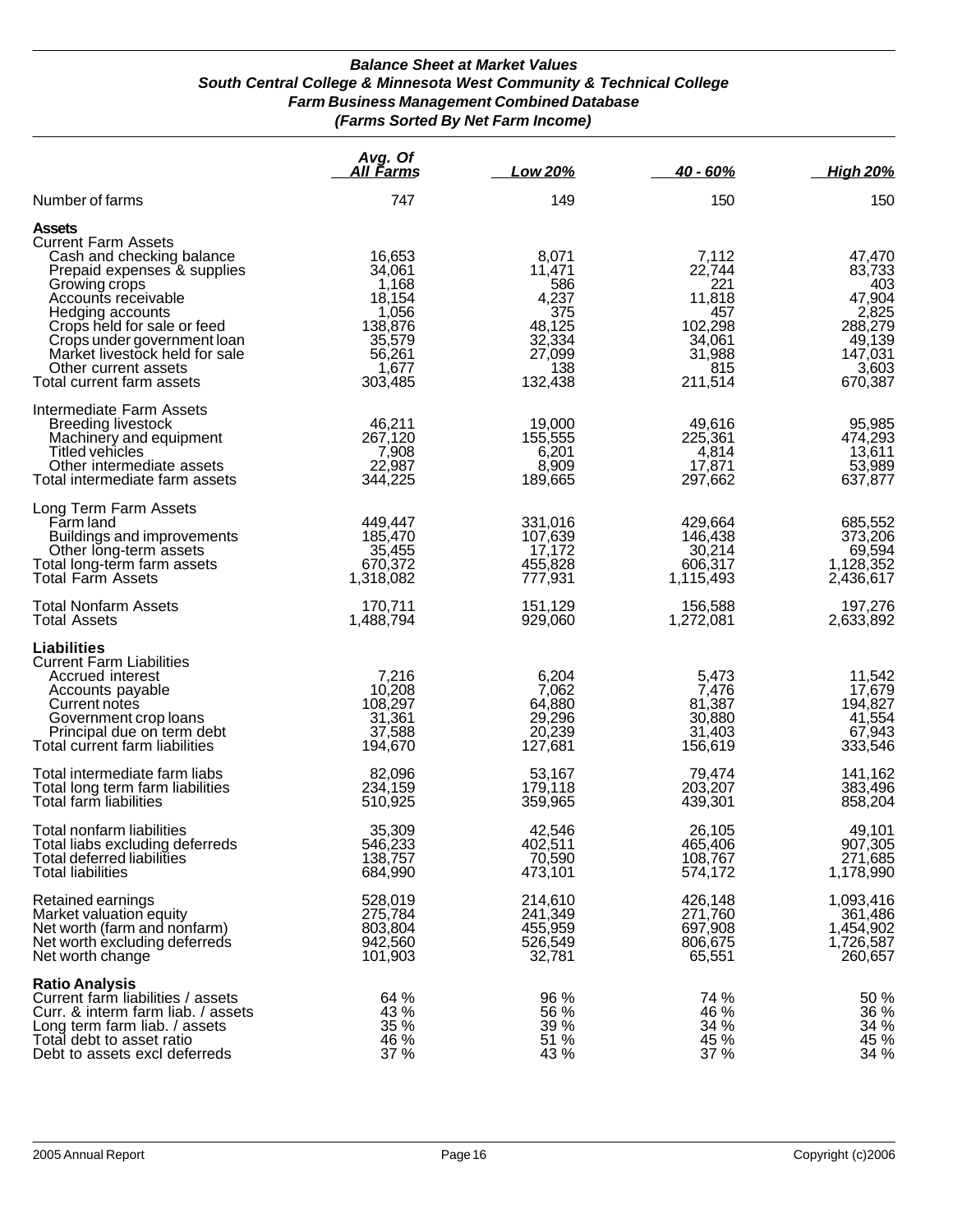#### *Statement Of Cash Flows South Central College & Minnesota West Community & Technical College Farm Business Management Combined Database (Farms Sorted By Net Farm Income)*

|                                       | Avg. Of<br><b>All Farms</b> | Low 20%    | 40 - 60%   | <b>High 20%</b> |
|---------------------------------------|-----------------------------|------------|------------|-----------------|
| Number of farms                       | 747                         | 149        | 150        | 150             |
| Beginning cash (farm & nonfarm)       | 19,197                      | 11,318     | 14,520     | 36,210          |
| <b>Cash From Operating Activities</b> |                             |            |            |                 |
| Gross cash farm income                | 503,081                     | 203,232    | 379,648    | 1,125,130       |
| Net nonfarm income                    | 28,599                      | 37,708     | 27,560     | 16,155          |
| Total cash farm expense               | $-416,977$                  | $-194,955$ | $-313,643$ | $-895,481$      |
| Apparent family living expense        | $-45,386$                   | $-34,662$  | $-41,467$  | $-63,822$       |
| Income and social security tax        | $-6,047$                    | $-3,900$   | $-4,823$   | $-11,713$       |
| Cash from operations                  | 63,270                      | 7,422      | 47,275     | 170,269         |
| <b>Cash From Investing Activities</b> |                             |            |            |                 |
| Sale of breeding livestock            | 2,003                       | 2,697      | 814        | 4,351           |
| Sale of machinery & equipment         | 3,035                       | 929        | 1,321      | 4,807           |
| Sale of titled vehicles               | 110                         | 97         | 30         | 101             |
| Sale of farm land                     | 2,940                       | 1,369      | 386        | 4,600           |
| Sale of farm buildings                | 602                         | 1,623      | 14         | 501             |
| Sale of other farm assets             | 718                         | 1,008      | 662        | 934             |
| Sale of nonfarm assets                | 6,785                       | 5,247      | 2,346      | 8,039           |
| Purchase of breeding livestock        | $-5,686$                    | $-2,755$   | $-5,551$   | $-11,471$       |
| Purchase of machinery & equip.        | $-38,197$                   | $-18,763$  | $-29,970$  | $-85,060$       |
| Purchase of titled vehicles           | $-1,686$                    | $-674$     | $-1,147$   | $-2,979$        |
| Purchase of farm land                 | $-24,456$                   | $-13,124$  | $-26,603$  | $-41,298$       |
| Purchase of farm buildings            | $-23,141$                   | $-16,914$  | $-16,408$  | $-44,307$       |
| Purchase of other farm assets         | $-5,714$                    | $-1,532$   | $-3,915$   | $-12,563$       |
| Purchase of nonfarm assets            | $-16,989$                   | $-8,637$   | $-12,151$  | $-26,335$       |
| Cash from investing activities        | $-99,674$                   | $-49,428$  | $-90,171$  | $-200,678$      |
| <b>Cash From Financing Activities</b> |                             |            |            |                 |
| Money borrowed                        | 273,432                     | 162,163    | 234,372    | 507,568         |
| Cash gifts and inheritances           | 5,192                       | 7,427      | 7,915      | 5,573           |
| Principal payments                    | $-237,633$                  | $-129,017$ | $-200,446$ | $-463,764$      |
| Dividends paid                        | $-94$                       | $-1$       | $-4$       | -50             |
| Gifts given                           | $-254$                      | $-84$      | $-94$      | $-714$          |
| Cash from financing activities        | 40,642                      | 40,488     | 41,743     | 48,611          |
| Net change in cash balance            | 4,238                       | $-1,518$   | $-1,152$   | 18,202          |
| Ending cash (farm & nonfarm)          | 23,436                      | 9,799      | 13,368     | 54,412          |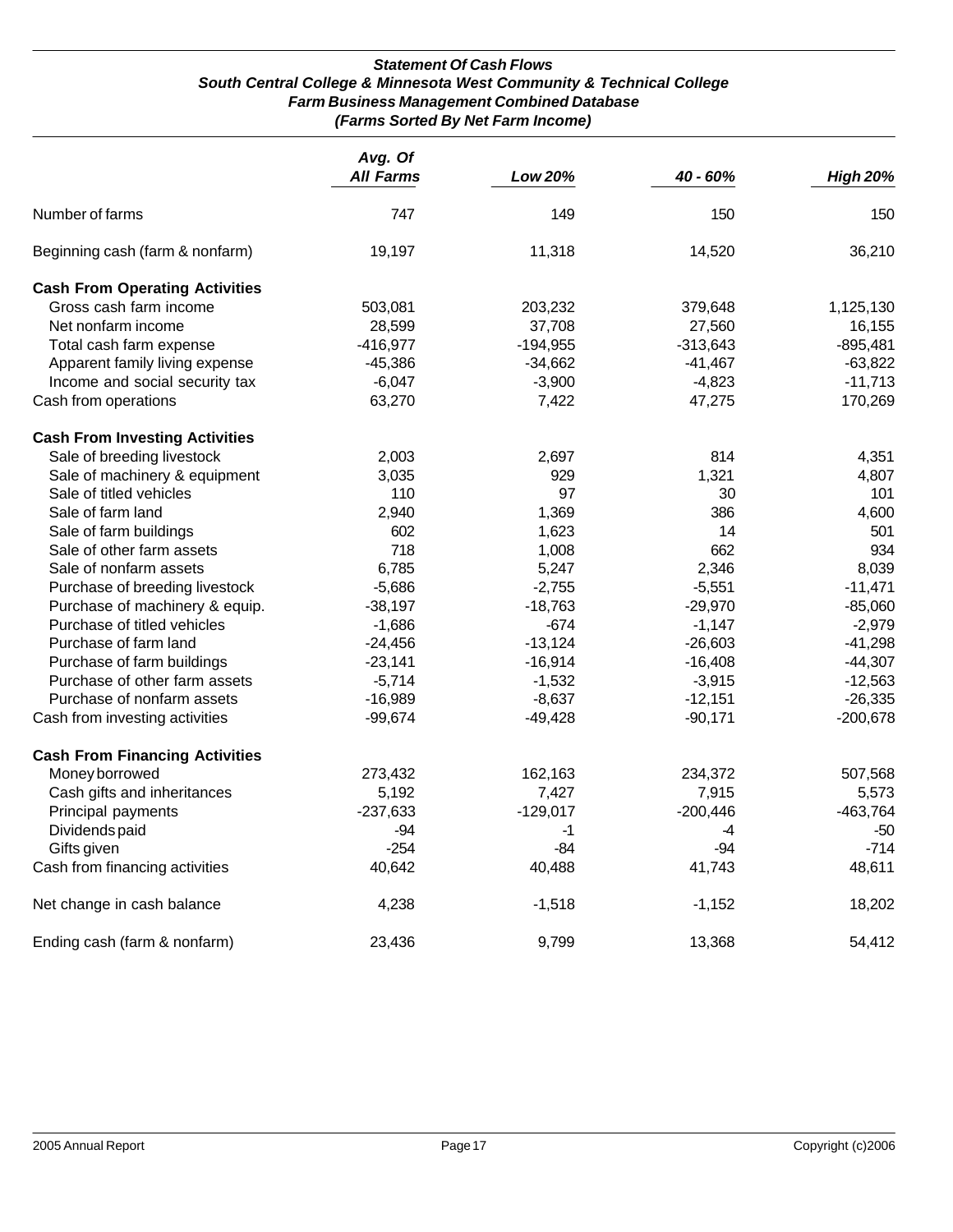#### *Crop Production and Marketing Summary South Central College & Minnesota West Community & Technical College Farm Business Management Combined Database (Farms Sorted By Net Farm Income)*

|                                                 | Avg. Of<br><b>All Farms</b> | Low 20%  | 40 - 60% | <b>High 20%</b> |
|-------------------------------------------------|-----------------------------|----------|----------|-----------------|
| Number of farms                                 | 747                         | 149      | 150      | 150             |
| <b>Acreage Summary</b>                          |                             |          |          |                 |
| Total acres owned                               | 216                         | 154      | 199      | 319             |
| Total crop acres                                | 684                         | 366      | 593      | 1,227           |
| Crop acres owned                                | 180                         | 120      | 171      | 282             |
| Crop acres cash rented                          | 473                         | 230      | 404      | 912             |
| Crop acres share rented                         | 30                          | 16       | 18       | 33              |
| Total pasture acres                             | 4                           | 3        | 7        | 2               |
| <b>Average Price Received (Cash Sales Only)</b> |                             |          |          |                 |
| Soybeans per bushel                             | 5.84                        | 5.50     | 5.86     | 5.88            |
| Corn per bushel                                 | 1.90                        | 1.82     | 1.89     | 1.92            |
| Wheat, Spring per bushel                        | 3.57                        | 3.52     | 3.52     | 3.51            |
| Hay, Alfalfa per ton                            | 89.63                       | 97.29    | 85.17    | 91.25           |
| Sweet Corn per ton                              | 43.66                       | 40.58    | 44.34    | 43.49           |
| Peas per lb                                     | 0.089                       | 0.086    | 0.086    | 0.101           |
| Oats per bushel                                 | 1.72                        | 1.50     | 1.93     | 1.87            |
| Straw per ton                                   | 47.57                       | 56.42    | 52.76    | 18.23           |
| Hay, Grass per ton                              | 49.56                       | 35.10    |          | 50.38           |
| Corn Silage per ton                             | 17.61                       |          |          | 20.07           |
| Hay, Mixed per ton                              | 42.63                       | 28.36    |          |                 |
| Rented Out per \$                               | 25.60                       |          |          |                 |
| Stover per ton                                  | 32.22                       |          |          |                 |
| Soybeans Seed per bushel                        | 6.43                        |          |          |                 |
| Wheat, Winter per bushel                        | 3.39                        |          |          |                 |
| Sugar Beets per ton                             | 37.99                       |          |          | 37.99           |
| <b>Average Yield Per Acre</b>                   |                             |          |          |                 |
| Corn (bushel)                                   | 184.33                      | 172.32   | 176.46   | 191.59          |
| Soybeans (bushel)                               | 53.02                       | 49.93    | 52.49    | 54.49           |
| Hay, Alfalfa (ton)                              | 4.35                        | 4.01     | 4.13     | 4.89            |
| Corn Silage (ton)                               | 19.85                       | 20.17    | 20.05    | 19.53           |
| Wheat, Spring (bushel)                          | 49.57                       | 46.26    | 52.49    | 51.29           |
| $CRP$ $(\$)$                                    | 94.17                       | 120.80   | 103.80   | 92.59           |
| Sweet Corn (ton)                                | 7.14                        | 6.71     | 7.36     | 6.65            |
| Oats (bushel)                                   | 74.55                       | 69.00    | 76.32    | 86.55           |
| Peas (lb)                                       | 2,450.85                    | 2,341.91 | 2,644.08 | 2,067.53        |
| Hay, Grass (ton)                                | 2.61                        | 1.55     | 2.20     | 3.51            |
| Pasture (aum)                                   | 3.23                        |          | 3.46     |                 |
| Rented Out (\$)                                 | 118.87                      |          | 95.64    |                 |
| Hay, Mixed (ton)                                | 3.16                        | 2.89     |          |                 |
| Sugar Beets (ton)                               | 27.03                       |          |          | 27.03           |
| Hay, Mixed Alfalfa/Grass (ton)                  | 5.10                        |          |          |                 |
| Soybeans, Food (bushel)                         | 45.65                       |          |          |                 |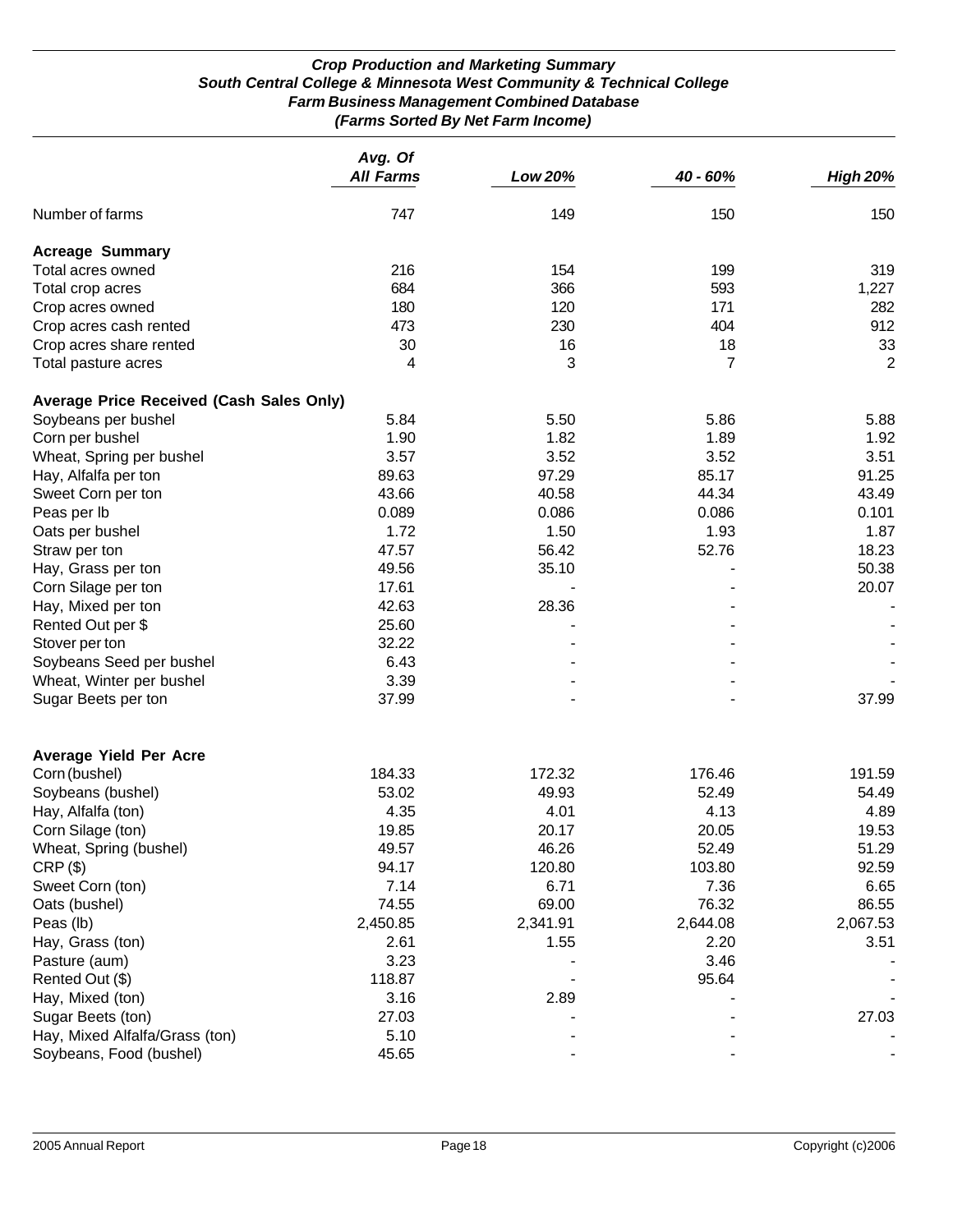#### **EXPLANATION OF FINANCIAL STANDARDS MEASURES -- Reported on Page 20 --**

The Financial Standards Measures are sixteen ratios or values in the areas of Liquidity, Solvency (assets at market value), Profitability (assets at cost value), Repayment capacity, and Efficiency that can assist a farm operator in measuring the financial health of the business.

Current Ratio [current farm assets divided by current farm liabilities] indicates the extent to which current farm assets if liquidated would cover current farm liabilities. The higher the ratio, the greater the liquidity.

Working Capital [current farm assets minus current farm liabilities] is a theoretical measure of the amount of funds available to purchase operating inputs and inventory, after the sale of current farm assets and the payment of all current farm liabilities. Adequacy must be related to business size.

Farm Debt to Asset Ratio [total farm liabilities divided by total farm assets] expresses what proportion of total farm assets is owed to creditors. The higher the ratio, the greater the risk exposure of the business.

Farm Equity to Asset Ratio [total farm equity divided by total farm assets] measures the proportion of total farm assets financed by the owner's equity capital. It represents the owner's claim against business assets. The higher the ratio, the more total capital supplied by the owner and less by creditors.

Farm Debt to Equity Ratio [total farm liabilities divided by total farm equity] reflects the extent to which farm debt capital is being combined with farm equity capital, or the amount of borrowed capital being employed for each dollar of equity capital. The higher the ratio, the more capital supplied by creditors and less by the owner.

Rate of Return on Farm Assets [(net farm income from operations + farm interest expense minus value of operator and unpaid family labor & management) divided by average total farm assets] measures the rate of return on farm assets -- an overall index of profitability. The higher the value, the more profitable the farming operation.

Rate of Return on Farm Equity [(net farm income from operations minus value of operator and unpaid family labor & management) divided by average total farm equity] measures the rate of return on farm equity capital used in the farm business. The higher the ratio, the more profitable the farming operation.

Operating Profit Margin [(net farm income from operations + farm interest expense minus value of operator and unpaid family labor & management) divided by gross revenue] measures financial efficiency in terms of return per dollar of gross revenue. The higher the ratio, the more efficiency.

Net Farm Income [(farm revenues minus farm expenses) + the gain or loss on the sale of farm capital assets] represents the return to the farm operator for unpaid labor, management, and owner's equity.

Term Debt (and Capital Lease) Coverage Ratio [(net farm income from operations + total non-farm income + depreciation expense + interest on term debt + interest on capital leases minus income tax expense minus withdrawals for family living) divided by (annual scheduled interest and principal payments on term debt + annual scheduled interest and principal payments on capital leases)] measures the ability of the borrower to cover all term debt and capital lease payments. The greater the ratio, over 1:1, the greater the margin to service the payments.

Capital Replacement (and Term Debt Repayment) Margin [net farm income from operations + total non-farm income + depreciation expense minus income tax expense minus withdrawals for family living minus payments on old operating debt minus principal payments on current term debt minus principal payments on current capital leases minus total payments on personal liabilities] evaluates the ability of the farm operator to generate the funds necessary to repay term debt with maturities over one year and to replace capital assets. The greater the number, the greater the ability to meet obligations.

Asset Turnover Rate [gross revenues divided by average total farm assets] measures how efficiently farm assets are being used to generate revenue. The higher the ratio, the greater the efficiency.

Operational Ratios reflect the relationship of expense and income to gross revenues. The sum of the first three expresses total farm expenses per dollar of gross revenue. The fourth ratio represents the residual of gross revenues remaining after the first three expanses are satisfied.

Operating Expense Ratio [(total operating expense minus interest expense) divided by gross farm income] is the proportion of gross revenue used to pay operating expenses. The lower the ratio, the more efficient the business.

 Depreciation Expense Ratio [depreciation expense divided by gross farm income] is the proportion of gross revenues required to meet depreciation expense. The lower the ratio, the more efficient the business.

Interest Expense Ratio [total farm interest expense divided by gross farm income] is the proportion of gross revenues used to pay interest costs. The lower the ratio, the more efficient the business.

Net Farm Income (from Operations) Ratio [net farm income from operations divided by gross farm income] represents the residual after paying expenses. The higher the ratio, the more efficient the business.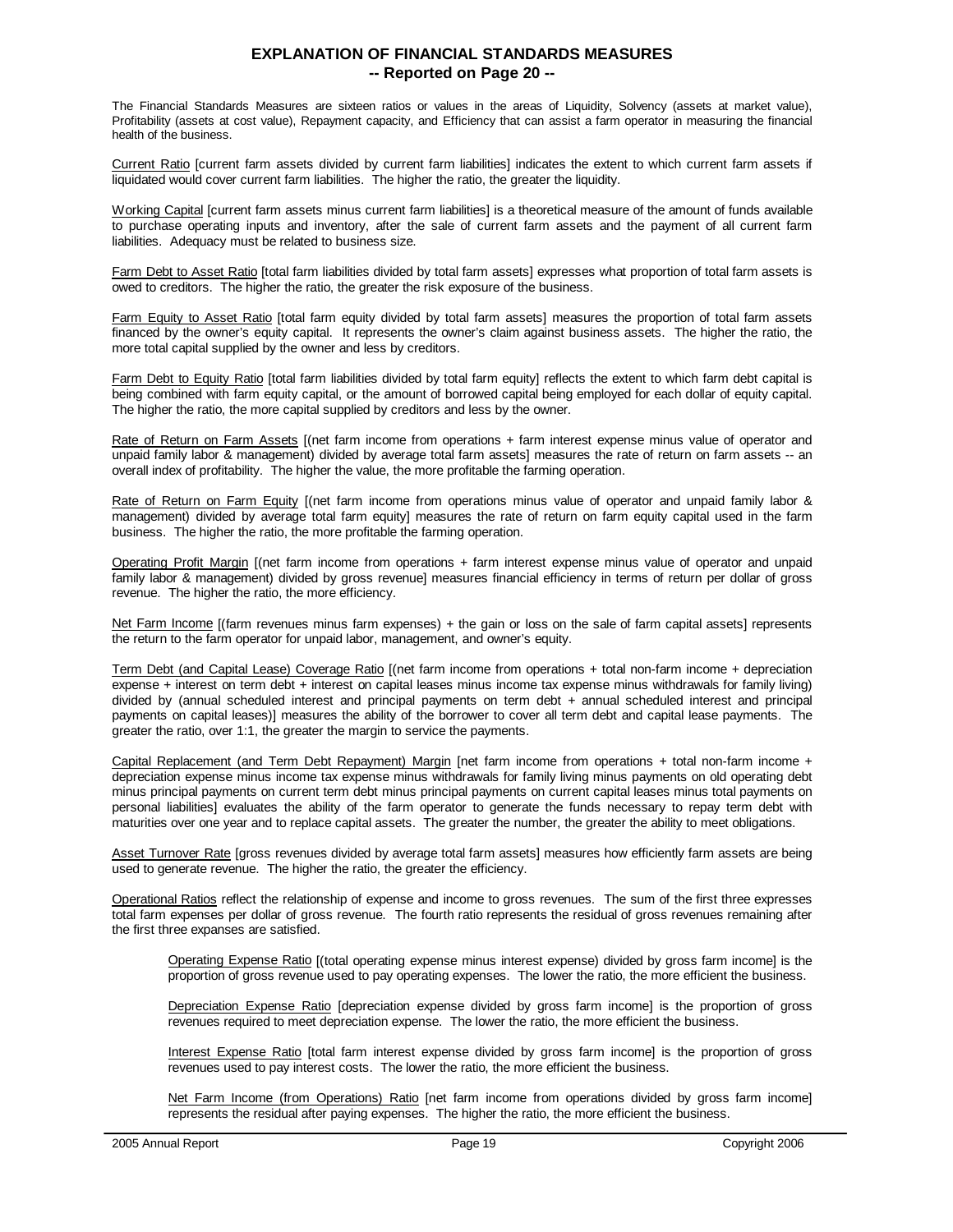#### *Financial Standards Measures South Central College & Minnesota West Community & Technical College Farm Business Management Combined Database (Farms Sorted By Net Farm Income)*

|                               | Avg. Of<br><b>All Farms</b> | Low 20%  | 40 - 60% | <b>High 20%</b> |
|-------------------------------|-----------------------------|----------|----------|-----------------|
|                               |                             |          |          |                 |
| Number of farms               | 747                         | 149      | 150      | 150             |
| <b>Liquidity</b>              |                             |          |          |                 |
| Current ratio                 | 1.56                        | 1.04     | 1.35     | 2.01            |
| Working capital               | 108,816                     | 4,757    | 54,895   | 336,841         |
| Solvency (market)             |                             |          |          |                 |
| Farm debt to asset ratio      | 49 %                        | 54 %     | 49 %     | 46 %            |
| Farm equity to asset ratio    | 51 %                        | 46 %     | 51 %     | 54 %            |
| Farm debt to equity ratio     | 95 %                        | 119 %    | 95 %     | 85 %            |
| <b>Profitability (cost)</b>   |                             |          |          |                 |
| Rate of return on farm assets | 10.9 %                      | 0.2%     | 8.3 %    | 16.3 %          |
| Rate of return on farm equity | 17.2 %                      | $-13.3%$ | 11.7 %   | 26.5 %          |
| Operating profit margin       | 21.4 %                      | 0.5%     | 17.1 %   | 29.2 %          |
| Net farm income               | 99,323                      | $-1,414$ | 62,492   | 290,111         |
| <b>Repayment Capacity</b>     |                             |          |          |                 |
| Term debt coverage ratio      | 211 %                       | 76 %     | 178 %    | 300 %           |
| Capital replacement margin    | 64,547                      | $-9,104$ | 37,645   | 206,924         |
| <b>Efficiency</b>             |                             |          |          |                 |
| Asset turnover rate (cost)    | 50.8 %                      | 37.6 %   | 48.7 %   | 55.9 %          |
| Operating expense ratio       | 71.4 %                      | 84.4 %   | 72.4 %   | 68.2 %          |
| Depreciation expense ratio    | 5.0 %                       | 6.9%     | 5.9 %    | 4.3 %           |
| Interest expense ratio        | 5.0 %                       | 9.4 %    | 5.9 %    | 3.7%            |
| Net farm income ratio         | 18.5 %                      | $-0.7%$  | 15.8 %   | 23.8 %          |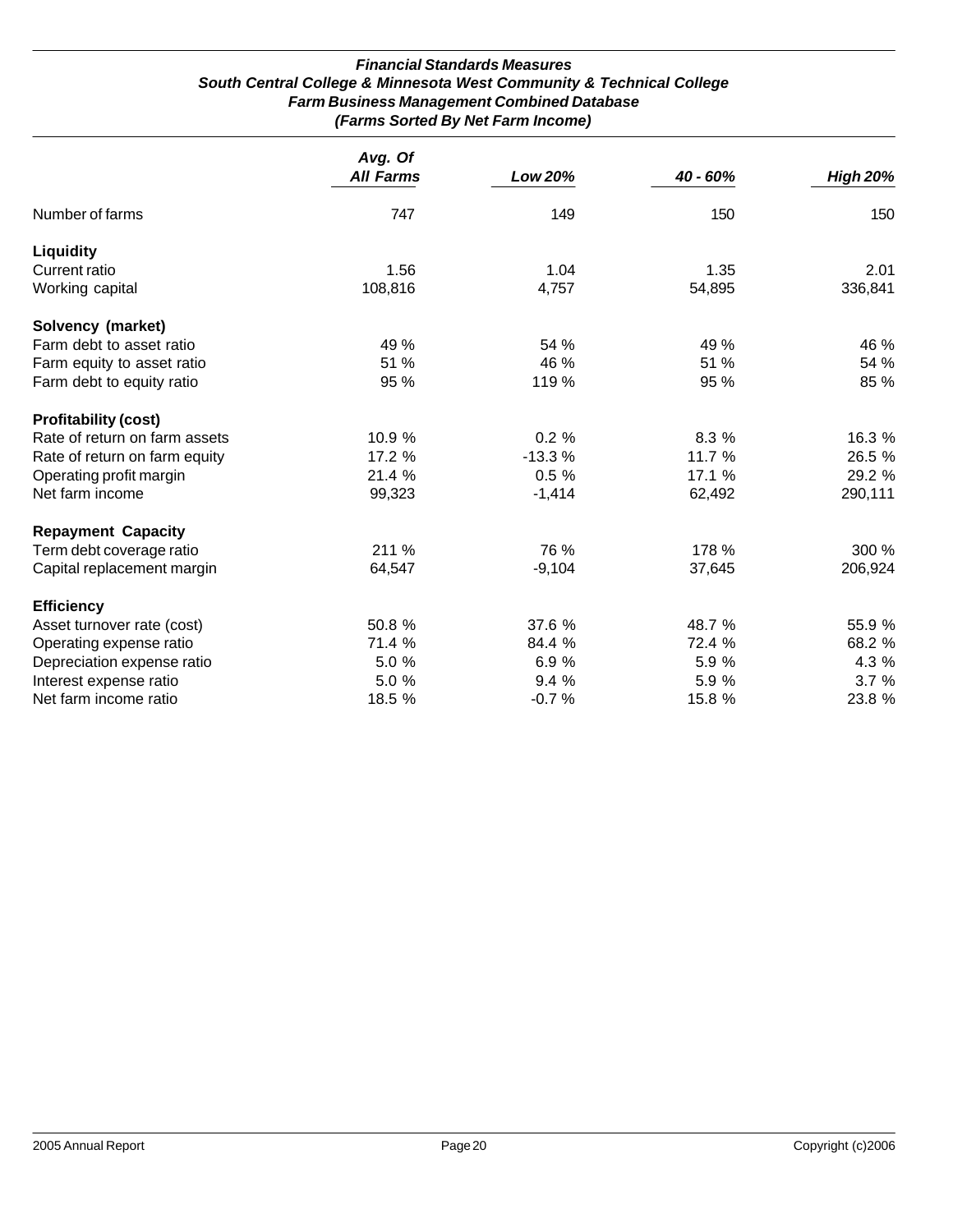# **How Does Your Farm Stack Up?**

The source of the green, yellow, and red credit risk rating is from "Weighing the Variables" by David M. Ko David Kohl is a well known authority on agricultural credit from Virginia Polytechnic Institute, Blacksberg, \ He considers the six (6) color coded factors below to be key indicators of financial credit qualit The industry standards indicate levels of risk for selected ratios

| Green                   |  |
|-------------------------|--|
| Yellow                  |  |
| <sub>-</sub> ate Yellow |  |
|                         |  |

The farm business enjoys a competitive positic The farm business has some early caution sign The farm business has some major caution sign The farm business could face some major obstacle

Remember that these breakpoints are generic in nature and should be looked at over a five year per

| <b>Barometer Chart for 2005</b>                                        |                          |                    |                     |                         |
|------------------------------------------------------------------------|--------------------------|--------------------|---------------------|-------------------------|
| <b>Current Ratio</b>                                                   | Red                      | <b>Late Yellow</b> | <b>Early Yellow</b> | Green                   |
| <b>Single Enterprise</b>                                               | Less than 1.00           | $1.00 - 1.10$      | $1.10---1.50$       | Greater than 1.50       |
| <b>Multi-Enterprise</b>                                                | Less than 0.75           | $0.75---1.09$      | $1.06---1.25$       | Greater than 1.25       |
| <b>Top 10 Percent</b>                                                  |                          |                    |                     | 2.19                    |
| <b>High 20 Percent</b>                                                 |                          |                    |                     | 2.01                    |
| <b>Average 747 Farms</b>                                               |                          |                    | 1.56                |                         |
| Low 20 Percent                                                         |                          | 1.04               |                     |                         |
| <b>Your Business</b>                                                   |                          |                    |                     |                         |
| Farm Debt to Asset Ratio(Market)                                       | <b>Greater than 70%</b>  | 70%----61%         | 61%----30%          | Less than 30%           |
| <b>Top 10 Percent</b>                                                  |                          |                    | 44%                 |                         |
| <b>High 20 Percent</b>                                                 |                          |                    | 48%                 |                         |
| Average 747 Farms                                                      |                          |                    | 49%                 |                         |
| Low 20 Percent                                                         |                          |                    | 56%                 |                         |
| Your Business                                                          |                          |                    |                     |                         |
| Rate of Return on Farm Assets (Cost)                                   |                          |                    |                     |                         |
| Own Majority of Assets                                                 | Less than 1%             | $-3%$<br>$1% -$    | $3%---5%$           | Greater than 5%         |
| <b>Rent/Lease Majority of Assets</b>                                   | Less than 3%             | $3% -$<br>$-5%$    | 5%----10%           | Greater than 10%        |
| <b>Top 10 Percent</b>                                                  |                          |                    |                     | 17.90%                  |
| <b>High 20 Percent</b>                                                 |                          |                    |                     | 16.40%                  |
| <b>Average 747 Farms</b>                                               |                          |                    | 10.90%              |                         |
| Low 20 Percent                                                         | $-2.10%$                 |                    |                     |                         |
| <b>Your Business</b>                                                   |                          |                    |                     |                         |
| <b>Term Debt Coverage Ratio</b>                                        | <b>Less than 100</b>     | $100---110$        | $110---150$         | <b>Greater than 150</b> |
| <b>Top 10 Percent</b>                                                  |                          |                    |                     | 325%                    |
| <b>High 20 Percent</b>                                                 |                          |                    |                     | 300%                    |
| <b>Average 747 Farms</b>                                               |                          |                    |                     | 211%                    |
| Low 20 Percent                                                         | 52%                      |                    |                     |                         |
| <b>Your Business</b>                                                   |                          |                    |                     |                         |
|                                                                        |                          |                    |                     |                         |
| <b>Operating Expense Ratio</b>                                         | <b>Greater than 80 %</b> | 80%---76%          | 76%----65%          | Less than 65 %          |
| <b>Top 10 Percent</b>                                                  |                          |                    | 68.00%              |                         |
| <b>High 20 Percent</b><br><b>Average 747 Farms</b>                     |                          |                    | 68.20%<br>71.40%    |                         |
| Low 20 Percent                                                         | 84.40%                   |                    |                     |                         |
| <b>Your Business</b>                                                   |                          |                    |                     |                         |
|                                                                        |                          |                    |                     |                         |
| <b>Interest Expense Ratio</b>                                          | Greater than 25 %        | 25 %----21 %       | 21 %----10 %        | Less than 10 %          |
| <b>Top 10 Percent</b>                                                  |                          |                    |                     | 3.30%                   |
| <b>High 20 Percent</b>                                                 |                          |                    |                     | 3.70%                   |
| <b>Average 747 Farms</b>                                               |                          |                    |                     | 5.00%                   |
| Low 20 Percent                                                         |                          |                    |                     | 9.20%                   |
| Your Business                                                          |                          |                    |                     |                         |
| Minnesota West Community & Technical College And South Central College |                          |                    |                     |                         |

 Farm Business Management Program Al Brudelie, Dean of Management Education

nnesota West Community and Technical College **Finding Community and Technical College Finding Community** Finance Community and Technical College

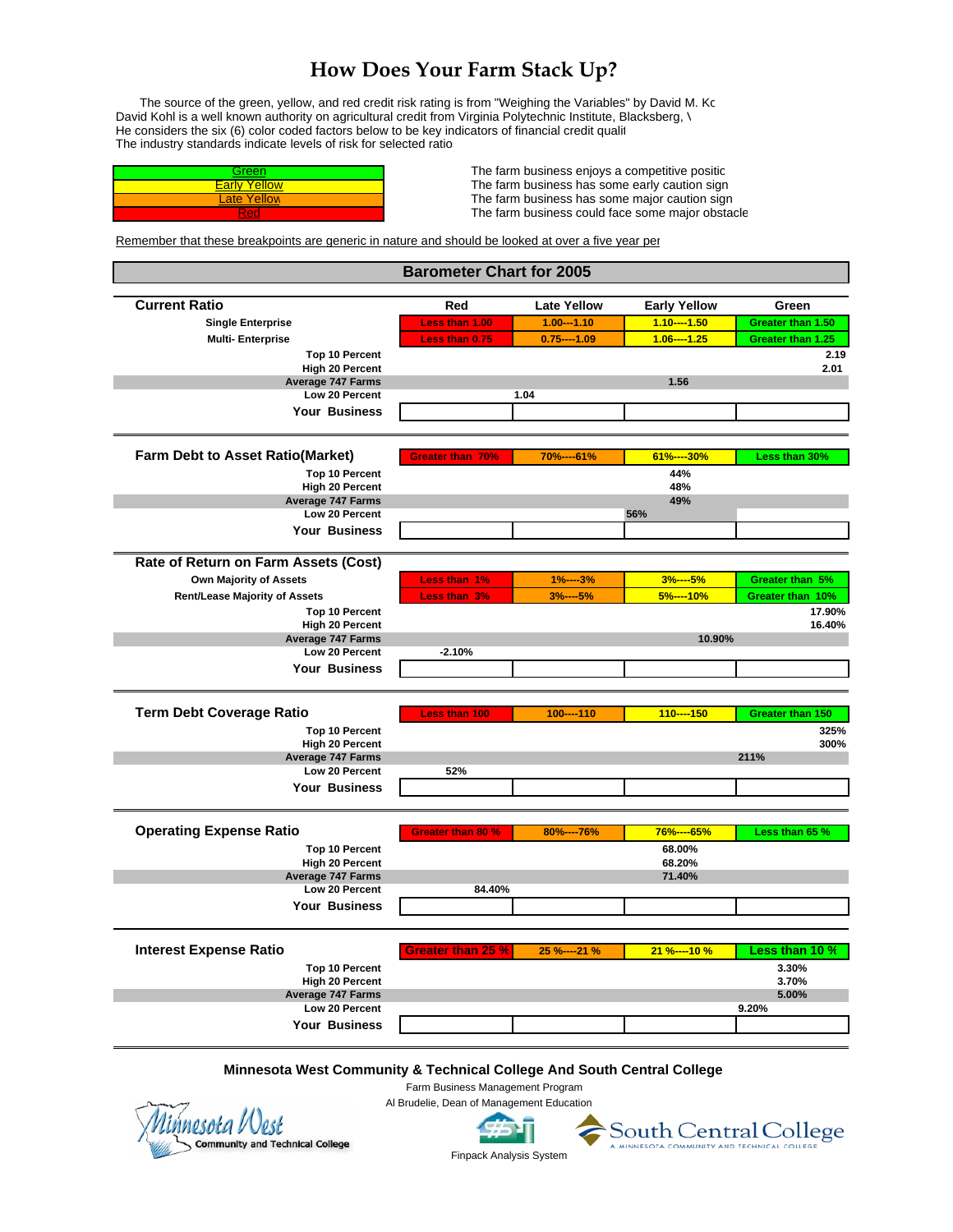#### *Operator and Labor Information South Central College & Minnesota West Community & Technical College Farm Business Management Combined Database (Farms Sorted By Net Farm Income)*

|                                 | Avg. Of<br><b>All Farms</b> | Low 20%  | 40 - 60%  | <b>High 20%</b> |
|---------------------------------|-----------------------------|----------|-----------|-----------------|
| Number of farms                 | 747                         | 149      | 150       | 150             |
| <b>Operator Information</b>     |                             |          |           |                 |
| Average number of operators     | 1.2                         | 1.1      | 1.1       | 1.4             |
| Average age of operators        | 47.5                        | 46.6     | 47.5      | 47.4            |
| Average number of years farming | 24.7                        | 23.2     | 24.6      | 25.2            |
| <b>Results Per Operator</b>     |                             |          |           |                 |
| Working capital                 | 92,139                      | 4,414    | 49,485    | 234,460         |
| Total assets (market)           | 1,260,631                   | 861,955  | 1,146,708 | 1,833,336       |
| <b>Total liabilities</b>        | 580,013                     | 438,930  | 517,583   | 820,643         |
| Net worth (market)              | 680,618                     | 423,025  | 629,124   | 1,012,693       |
| Net worth excl deferred liabs   | 798,110                     | 488,517  | 727,171   | 1,201,801       |
| Gross farm income               | 455,034                     | 193,675  | 356,198   | 848,193         |
| Total farm expense              | 370,932                     | 194,987  | 299,865   | 646,260         |
| Net farm income                 | 84,101                      | $-1,312$ | 56,333    | 201,934         |
| Net nonfarm income              | 24,216                      | 34,984   | 24,844    | 11,245          |
| Family living & tax withdrawals | 43,630                      | 35,778   | 41,732    | 52,611          |
| Total acres owned               | 183.0                       | 142.6    | 179.3     | 221.7           |
| Total crop acres                | 579.3                       | 339.6    | 534.8     | 854.3           |
| Crop acres owned                | 152.6                       | 111.7    | 154.4     | 196.5           |
| Crop acres cash rented          | 400.9                       | 213.2    | 364.0     | 634.9           |
| Crop acres share rented         | 25.8                        | 14.7     | 16.4      | 22.9            |
| Total pasture acres             | 3.5                         | 2.6      | 6.3       | 1.3             |
| <b>Labor Analysis</b>           |                             |          |           |                 |
| Number of farms                 | 747                         | 149      | 150       | 150             |
| Total unpaid labor hours        | 2,264                       | 1,448    | 2,205     | 3,357           |
| Total hired labor hours         | 1,201                       | 429      | 972       | 3,309           |
| Total labor hours per farm      | 3,466                       | 1,877    | 3,177     | 6,666           |
| Unpaid hours per operator       | 1,917                       | 1,343    | 1,988     | 2,336           |
| Value of farm production / hour | 126.31                      | 93.29    | 108.01    | 140.91          |
| Net farm income / unpaid hour   | 43.86                       | $-0.98$  | 28.34     | 86.43           |
| Average hourly hired labor wage | 15.77                       | 13.39    | 14.01     | 16.94           |
| <b>Partnerships &amp; LLCs</b>  |                             |          |           |                 |
| Number of farms                 | 74                          | 10       | 6         | 32              |
| Number of operators             | 2.0                         | 1.8      | 2.0       | 2.3             |
| Owner withdrawals per farm      | 70,998                      |          |           | 119,276         |
| Withdrawals per operator        | 34,423                      |          |           | 50,602          |
| <b>Corporations</b>             |                             |          |           |                 |
| Number of farms                 | 43                          | 6        | 8         | 15              |
| Number of operators             | 1.7                         | 1.5      | 1.6       | 1.9             |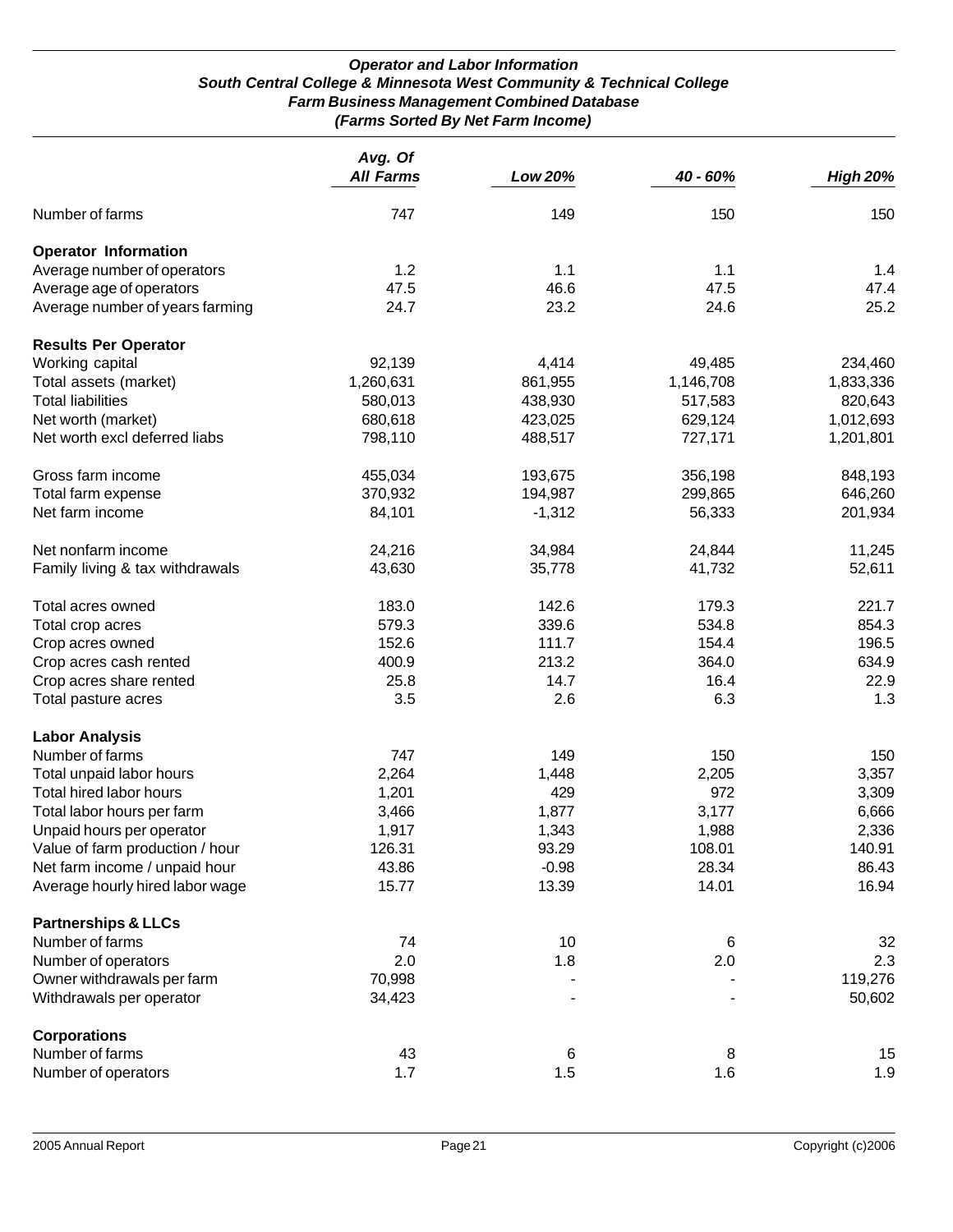#### *Household and Personal Expenses South Central College & Minnesota West Community & Technical College Farm Business Management Combined Database (Farms Sorted By Net Farm Income)*

|                                     | Avg. Of          |          |          |                 |
|-------------------------------------|------------------|----------|----------|-----------------|
|                                     | <b>All Farms</b> | Low 20%  | 40 - 60% | <b>High 20%</b> |
| Number of farms                     | 374              | 65       | 81       | 69              |
| Average family size                 | 3.4              | 3.0      | 3.5      | 3.5             |
| <b>Family Living Expenses</b>       |                  |          |          |                 |
| Food and meals expense              | 6,064            | 5,556    | 6,265    | 6,255           |
| Medical care                        | 3,511            | 2,592    | 3,711    | 4,212           |
| Health insurance                    | 3,457            | 2,049    | 3,143    | 4,709           |
| Cash donations                      | 1,814            | 1,420    | 1,704    | 2,514           |
| Household supplies                  | 3,813            | 3,148    | 4,081    | 4,373           |
| Clothing                            | 1,569            | 1,363    | 1,542    | 1,786           |
| Personal care                       | 2,988            | 2,668    | 2,403    | 4,506           |
| Child / Dependent care              | 665              | 402      | 318      | 1,534           |
| Alimony and Child support           | 264              | 155      | 226      | 416             |
| Gifts                               | 2,109            | 2,008    | 1,707    | 2,272           |
| Education                           | 1,593            | 1,116    | 2,047    | 1,790           |
| Recreation                          | 2,723            | 2,398    | 2,516    | 3,799           |
| Utilities (household share)         | 2,057            | 2,095    | 1,999    | 2,269           |
| Nonfarm vehicle operating expense   | 3,202            | 2,827    | 2,865    | 3,485           |
| Household real estate taxes         | 143              | 246      | 203      | 56              |
| Dwelling rent                       | 112              | 32       | 80       | 90              |
| Household repairs                   | 1,279            | 824      | 1,526    | 1,398           |
| Nonfarm interest                    | 1,234            | 2,314    | 566      | 1,261           |
| Disability / Long term care insuran | 270              | 155      | 295      | 183             |
| Life insurance payments             | 1,785            | 1,512    | 1,655    | 2,068           |
| Nonfarm property insurance          | 217              | 320      | 89       | 240             |
| Miscellaneous                       | 2,685            | 2,124    | 2,610    | 2,584           |
| Total cash family living expense    | 43,554           | 37,324   | 41,548   | 51,800          |
| Family living from the farm         | 493              | 496      | 928      | 511             |
| Total family living                 | 44,048           | 37,820   | 42,476   | 52,312          |
| Other Nonfarm Expenditures          |                  |          |          |                 |
| Income taxes                        | 7,223            | 5,241    | 5,613    | 16,015          |
| Furnishing & appliance purchases    | 1,006            | 894      | 766      | 1,844           |
| Nonfarm vehicle purchases           | 2,788            | 2,274    | 2,639    | 4,237           |
| Nonfarm real estate purchases       | 7,561            | 2,706    | 2,055    | 15,002          |
| Other nonfarm capital purchases     | $-3,884$         | $-6,238$ | 1,341    | 1,854           |
| Nonfarm savings & investments       | 5,797            | 87       | 6,325    | 5,765           |
| Total other nonfarm expenditures    | 20,491           | 4,964    | 18,739   | 44,717          |
| Total cash family living            |                  |          |          |                 |
| investment & nonfarm capital purch  | 64,046           | 42,288   | 60,287   | 96,517          |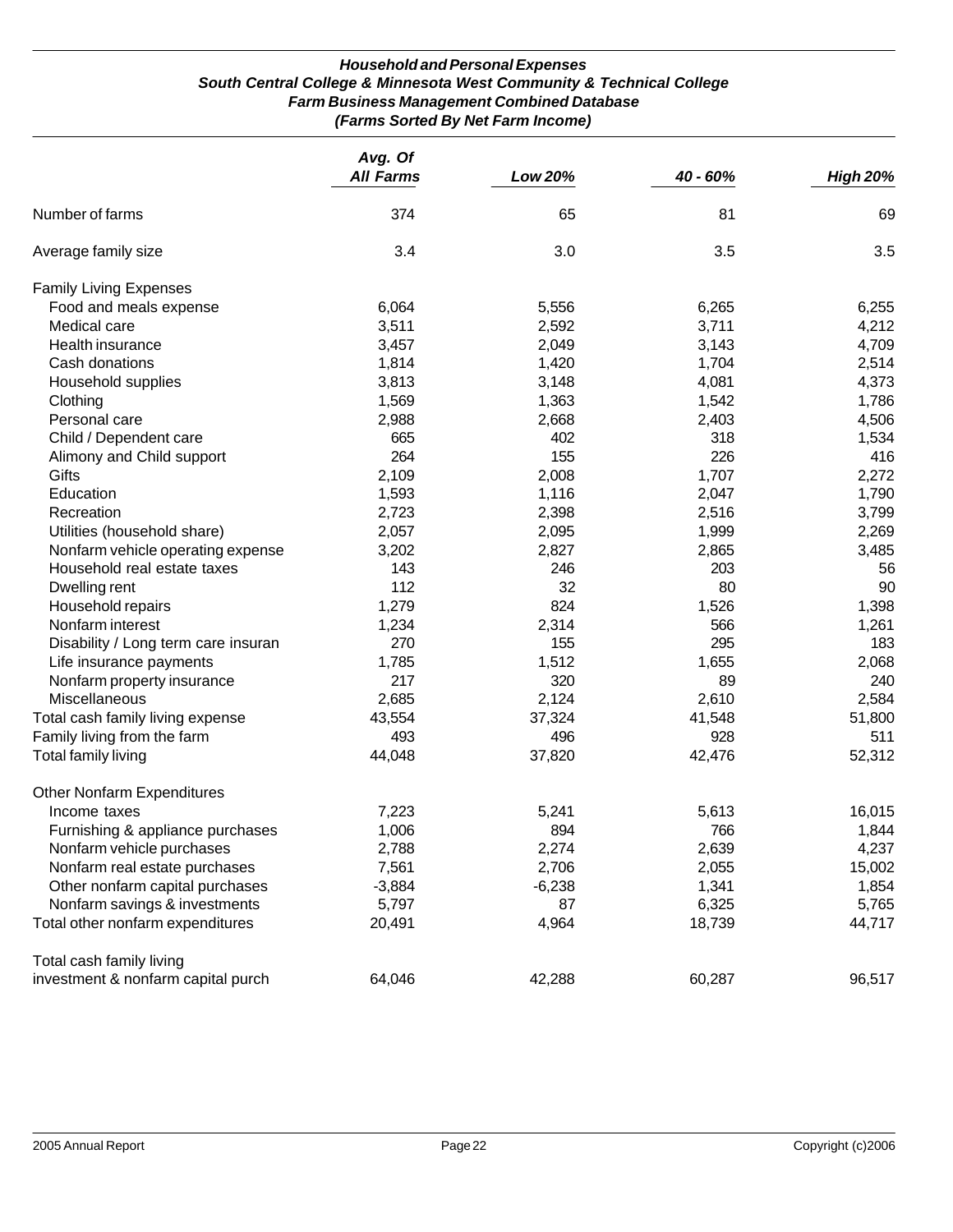#### *Nonfarm Summary South Central College & Minnesota West Community & Technical College Farm Business Management Combined Database (Farms Sorted By Net Farm Income)*

|                                  | Avg. Of<br><b>All Farms</b> | <b>Low 20%</b> | 40 - 60% | <b>High 20%</b> |
|----------------------------------|-----------------------------|----------------|----------|-----------------|
|                                  |                             |                |          |                 |
| Number of farms                  | 747                         | 149            | 150      | 150             |
| Nonfarm Income                   |                             |                |          |                 |
| Nonfarm wages & salary           | 18,039                      | 28,647         | 16,613   | 8,458           |
| Net nonfarm business income      | 2,568                       | 1,788          | 2,281    | 2,337           |
| Nonfarm rental income            | 1,032                       | 987            | 1,093    | 686             |
| Nonfarm interest income          | 421                         | 226            | 547      | 394             |
| Nonfarm cash dividends           | 445                         | 260            | 852      | 325             |
| Tax refunds                      | 877                         | 1,715          | 650      | 360             |
| Other nonfarm income             | 5,225                       | 4,085          | 5,565    | 3,594           |
| Total nonfarm income             | 28,607                      | 37,708         | 27,601   | 16,155          |
| Gifts and inheritances           | 5,192                       | 7,427          | 7,915    | 5,573           |
| <b>Nonfarm Assets (market)</b>   |                             |                |          |                 |
| Checking & savings               | 6,783                       | 1,728          | 6,256    | 6,942           |
| Stocks & bonds                   | 9,920                       | 5,832          | 10,460   | 10,943          |
| Other current assets             | 4,505                       | 2,139          | 3,572    | 5,447           |
| Furniture & appliances           | 11,641                      | 12,577         | 11,035   | 10,329          |
| Nonfarm vehicles                 | 11,765                      | 10,816         | 10,482   | 12,662          |
| Cash value of life ins.          | 11,933                      | 5,441          | 14,128   | 11,499          |
| Retirement accounts              | 34,544                      | 27,796         | 31,942   | 43,642          |
| Other intermediate assets        | 8,538                       | 5,827          | 8,212    | 10,333          |
| Nonfarm real estate              | 56,663                      | 70,206         | 47,715   | 46,894          |
| Other long term assets           | 14,419                      | 8,768          | 12,786   | 38,584          |
| Total nonfarm assets             | 170,711                     | 151,129        | 156,588  | 197,276         |
| <b>Nonfarm Liabilities</b>       |                             |                |          |                 |
| Accrued interest                 | 120                         | 185            | 67       | 174             |
| Accounts payable                 | 3,649                       | 871            | 1,655    | 9,874           |
| <b>Current notes</b>             | 1,018                       | 1,425          | 906      | 309             |
| Princ due on term debt           | 2,560                       | 2,544          | 2,058    | 3,393           |
| <b>Total current liabilities</b> | 7,347                       | 5,025          | 4,686    | 13,750          |
| Intermediate liabilities         | 7,248                       | 5,116          | 4,491    | 14,519          |
| Long term liabilities            | 20,714                      | 32,405         | 16,928   | 20,832          |
| Total nonfarm liabilities        | 35,309                      | 42,546         | 26,105   | 49,101          |
| Nonfarm net worth                | 135,403                     | 108,584        | 130,483  | 148,175         |
| Nonfarm debt to asset ratio      | 21 %                        | 28 %           | 17%      | 25 %            |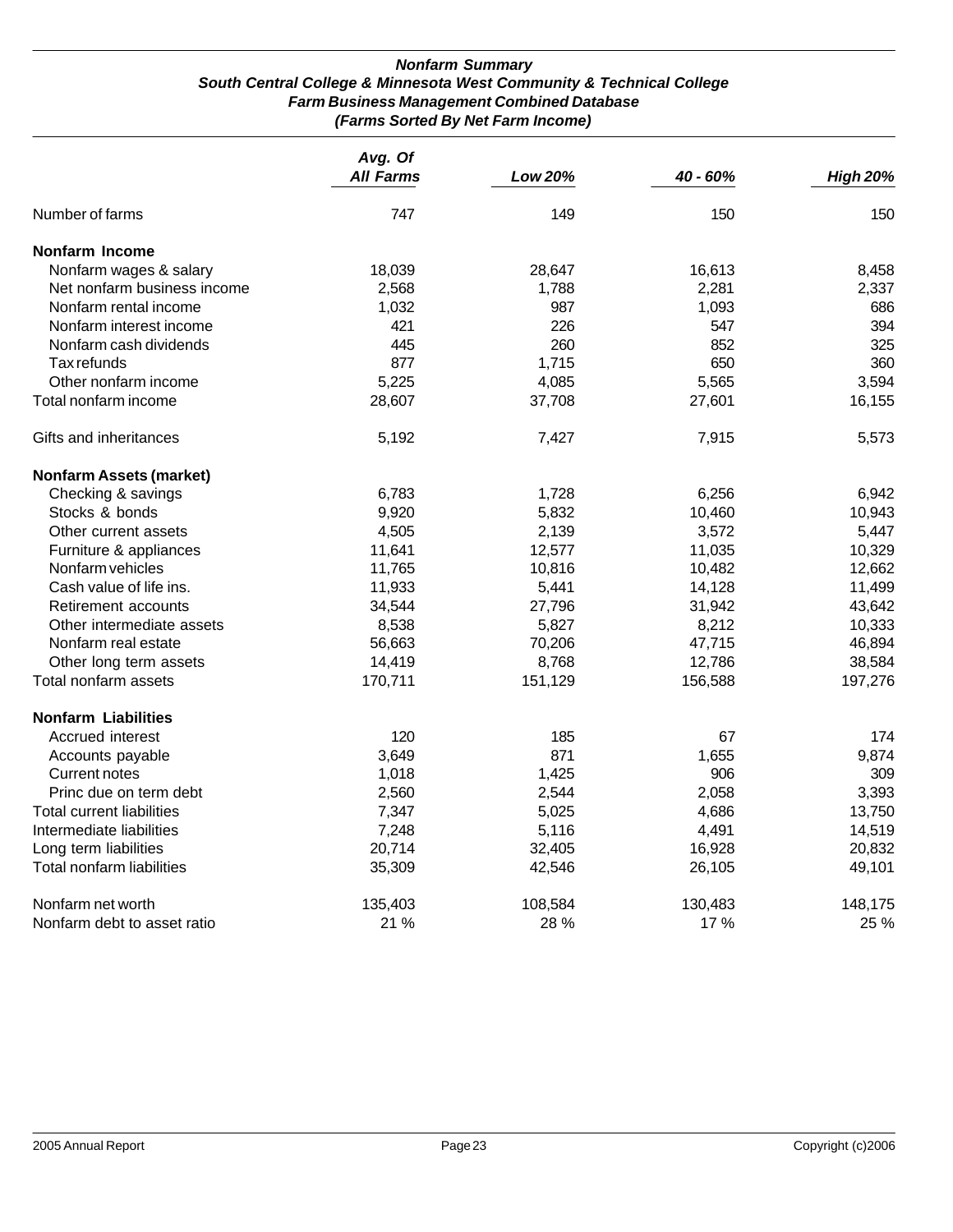# *MONEY SPENT BY THE AVERAGE SOUTH CENTRAL and SOUTHWESTERN MINNESOTA FARM OPERATOR – 2005*

| WITH OTHER FARMERS<br>(Livestock & Custom Work)                                                                                                                                | 48,720  | <b>WITH LENDERS</b><br>(Interest & Leases)                                                                    | 35.984 |
|--------------------------------------------------------------------------------------------------------------------------------------------------------------------------------|---------|---------------------------------------------------------------------------------------------------------------|--------|
| <b>FOR RENT</b><br>(Cash Land Rent)                                                                                                                                            | 52.649  | <b>FOR FARM EQUIPMENT</b><br>(Pwr, Machy & Eqpt)                                                              | 39,883 |
| <b>FOR EXTRA LABOR</b>                                                                                                                                                         | 16.903  | <b>FOR REAL ESTATE</b><br>(Buildings, Land & Improvements)                                                    | 28,855 |
| <b>FOR UTILITIES</b>                                                                                                                                                           | 6.479   | WITH LOCAL GOVERNMENT                                                                                         | 3,459  |
| WITH AGRIBUSINESS COMMUNITY<br>(Crop Production Expense  90,633)<br>(Livestock Prod'n Expense  105,519)<br>(Fuel and Repair Expense  42,351)<br>(Other/Misc. expenses  19,966) | 258,469 | <b>FAMILY LIVING EXPENSES</b><br>(Living & Invest  49,352)<br>(Capital Purch  7,471)<br>(Income Taxes  7,223) | 64.046 |

*TOTAL SPENDING WITHIN THE COMMUNITY OR SERVICE AREA BY THE AVERAGE FARM OPERATOR \$ 555,447*

**\* \* \* \* \* \* \* \* \* \* \* \* \* \* \***

# **EXPLANATION OF INDIVIDUAL CROP ENTERPRISE ANALYSES**

The individual crop enterprise analysis tables show acres, yield, value per unit (at harvest time), and gross return for each crop raised. Crops raised on owned and rented land are analyzed separately. This allows the farm business operator to evaluate the costs and returns for each individual crop.

Costs for seed, fertilizer, chemicals, fuel, repairs, custom hire, utilities, etc. are assigned to each crop by the farm operator and are termed *Direct Costs*. Other costs not directly assigned by the operator are called *Overhead Costs* and are allocated by formula. All costs are actual costs; no opportunity costs are included.

Be aware of two differences between the Owned Land and Cash Rented Land tables. On cash rented land, the land cost is identified and included in the Direct Cost section. In the case of owned land, the land cost is actually divided and reported on two different lines in the Overhead Cost section representing land ownership costs -- real estate taxes and interest on long term debt.

In addition to the average for each crop, farms are classified into low 20% and high 20% on the basis of returns to overhead costs. This classification is done separately for each table where there are at least five farms in the category.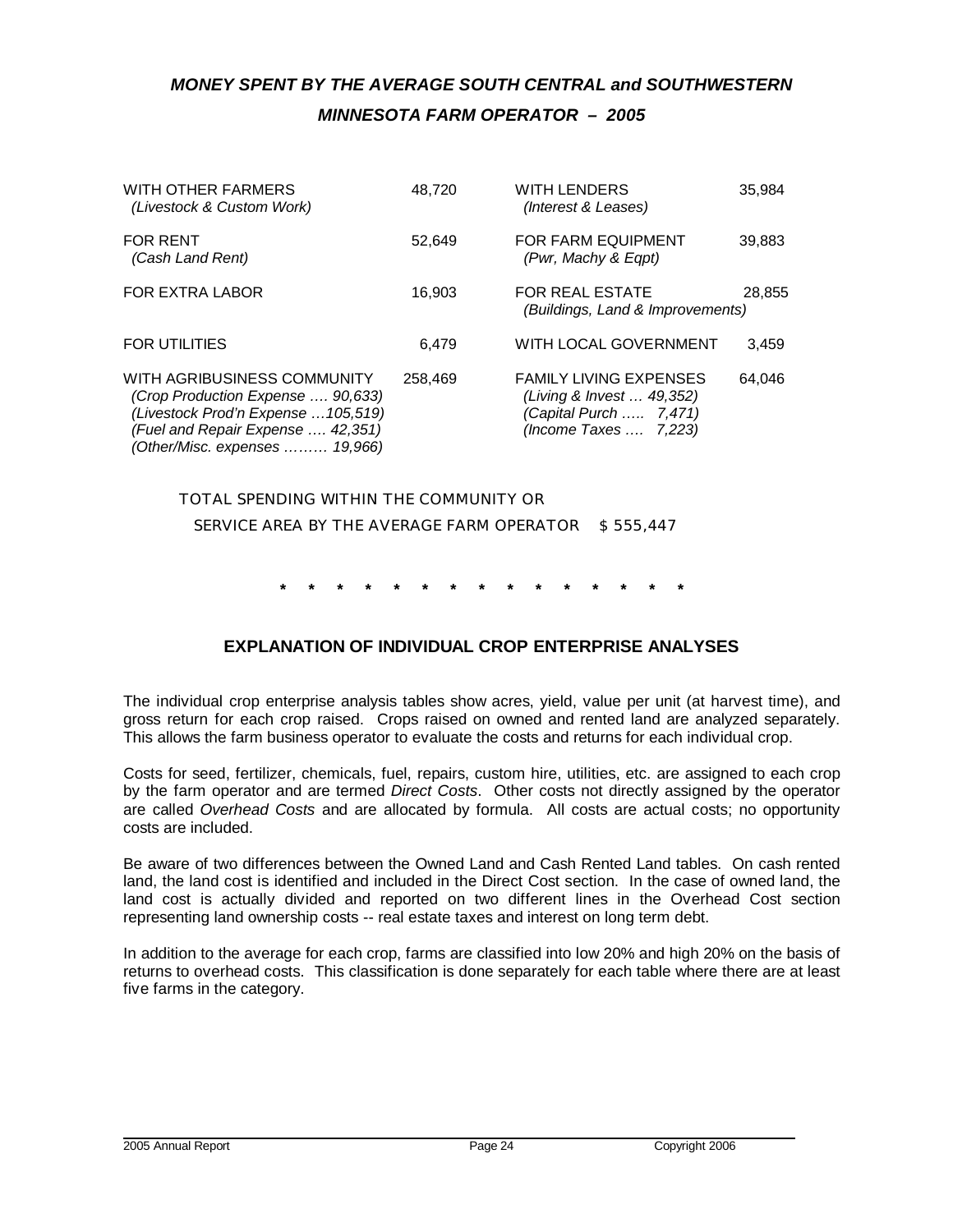| <b>Corn on Owned Land</b>                                                                                                                                                                                                                                                                                                                                     |                                                                                                                                |                                                                                                                                |                                                                                                                                |                                                                                                                                |
|---------------------------------------------------------------------------------------------------------------------------------------------------------------------------------------------------------------------------------------------------------------------------------------------------------------------------------------------------------------|--------------------------------------------------------------------------------------------------------------------------------|--------------------------------------------------------------------------------------------------------------------------------|--------------------------------------------------------------------------------------------------------------------------------|--------------------------------------------------------------------------------------------------------------------------------|
|                                                                                                                                                                                                                                                                                                                                                               | Avg. Of<br><u>All Farms</u>                                                                                                    | Low 20%                                                                                                                        | $40 - 60%$                                                                                                                     | <b>High 20%</b>                                                                                                                |
| Number of fields<br>Number of farms                                                                                                                                                                                                                                                                                                                           | 545<br>471                                                                                                                     | 99<br>94                                                                                                                       | 104<br>94                                                                                                                      | 124<br>95                                                                                                                      |
| Acres<br>Yield per acre (bu.)<br>Operators share of yield %<br>Value per bu.<br>Total product return per acre<br>Miscellaneous income per acre<br>Gross return per acre                                                                                                                                                                                       | 113.32<br>185.65<br>100.00<br>2.05<br>380.92<br>41.52<br>422.43                                                                | 93.12<br>161.46<br>100.00<br>1.99<br>321.16<br>23.56<br>344.72                                                                 | 119.73<br>188.33<br>100.00<br>2.01<br>377.75<br>29.20<br>406.96                                                                | 144.10<br>201.21<br>100.00<br>2.11<br>424.80<br>71.13<br>495.93                                                                |
| <b>Direct Expenses</b><br>Seed<br>Fertilizer<br>Crop chemicals<br>Crop insurance<br>Drying fuel<br>Fuel & oil<br>Repairs<br>Custom hire<br>Machinery leases<br>Hauling and trucking<br>Marketing<br><b>Operating interest</b><br>Miscellaneous<br>Total direct expenses per acre<br>Return over direct exp per acre                                           | 49.99<br>63.57<br>24.99<br>8.85<br>13.87<br>18.61<br>28.11<br>3.85<br>0.92<br>0.77<br>1.35<br>7.84<br>1.36<br>224.09<br>198.34 | 48.95<br>73.18<br>28.68<br>9.92<br>17.37<br>21.73<br>34.57<br>7.06<br>1.70<br>2.32<br>2.23<br>11.02<br>1.66<br>260.39<br>84.32 | 49.25<br>68.32<br>25.63<br>9.08<br>13.36<br>17.70<br>26.63<br>3.79<br>0.54<br>0.34<br>1.28<br>6.50<br>1.62<br>224.03<br>182.92 | 52.77<br>56.04<br>22.40<br>8.73<br>12.62<br>18.37<br>24.68<br>1.85<br>1.47<br>0.43<br>0.89<br>6.45<br>1.29<br>208.00<br>287.93 |
| <b>Overhead Expenses</b><br>Custom hire<br>Hired labor<br>Machinery leases<br><b>Building leases</b><br>RE & pers. property taxes<br>Farm insurance<br><b>Utilities</b><br>Dues & professional fees<br>Interest<br>Mach & bldg depreciation<br>Miscellaneous<br>Total overhead expenses per acre<br>Total dir & ovhd expenses per acre<br>Net return per acre | 1.19<br>6.36<br>1.99<br>0.93<br>14.40<br>5.65<br>4.12<br>1.12<br>51.95<br>30.17<br>5.72<br>123.58<br>347.67<br>74.77           | 0.92<br>6.33<br>0.70<br>0.89<br>14.06<br>6.70<br>5.15<br>0.90<br>50.53<br>31.41<br>6.77<br>124.36<br>384.75<br>$-40.03$        | 1.30<br>3.91<br>0.64<br>2.04<br>13.78<br>4.80<br>3.80<br>0.94<br>53.33<br>27.47<br>4.88<br>116.89<br>340.92<br>66.03           | 1.13<br>10.59<br>3.58<br>0.53<br>15.28<br>5.37<br>3.62<br>1.22<br>48.67<br>33.80<br>6.49<br>130.29<br>338.29<br>157.64         |
| Government payments<br>Net return with govt pmts<br>Labor & management charge<br>Net return over Ibr & mgt                                                                                                                                                                                                                                                    | 38.01<br>112.78<br>32.78<br>80.01                                                                                              | 37.32<br>$-2.71$<br>30.79<br>$-33.50$                                                                                          | 35.86<br>101.89<br>31.64<br>70.25                                                                                              | 41.08<br>198.72<br>31.98<br>166.73                                                                                             |
| <b>Cost of Production</b><br>Total direct expense per bu.<br>Total dir & ovhd exp per bu.<br>Less govt & other income<br>With labor & management                                                                                                                                                                                                              | 1.21<br>1.87<br>1.44<br>1.62                                                                                                   | 1.61<br>2.38<br>2.01<br>2.20                                                                                                   | 1.19<br>1.81<br>1.46<br>1.63                                                                                                   | 1.03<br>1.68<br>1.12<br>1.28                                                                                                   |
| Machinery cost per acre<br>Est. labor hours per acre                                                                                                                                                                                                                                                                                                          | 81.68<br>2.73                                                                                                                  | 96.87<br>3.02                                                                                                                  | 75.76<br>2.58                                                                                                                  | 79.39<br>2.72                                                                                                                  |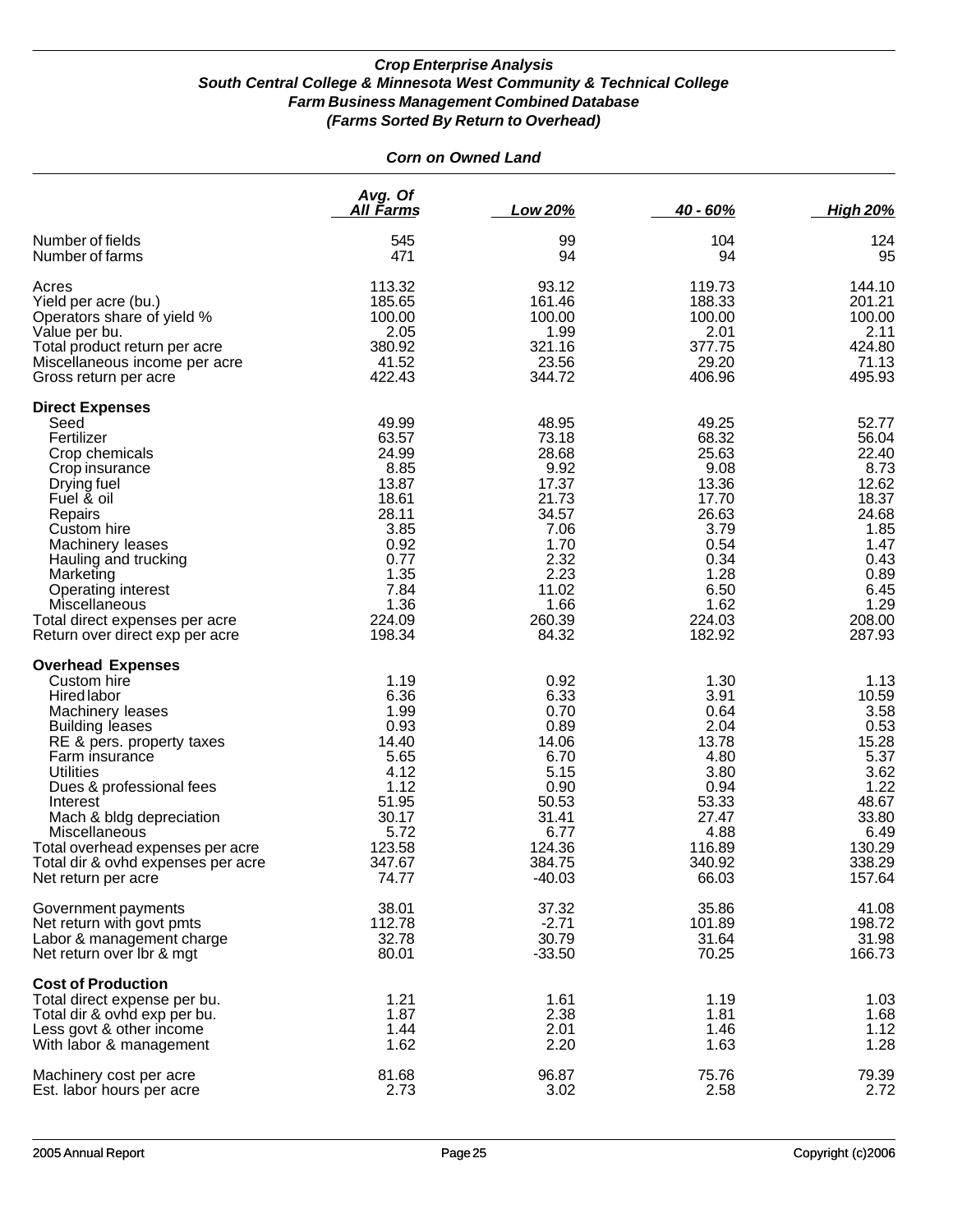#### *Corn on Cash Rent*

|                                                                                                                                                                                                                                                                                                                                                 | Avg. Of<br>All Farms                                                                                                                            | Low 20%                                                                                                                                             | 40 - 60%                                                                                                                                        | <b>High 20%</b>                                                                                                                                  |
|-------------------------------------------------------------------------------------------------------------------------------------------------------------------------------------------------------------------------------------------------------------------------------------------------------------------------------------------------|-------------------------------------------------------------------------------------------------------------------------------------------------|-----------------------------------------------------------------------------------------------------------------------------------------------------|-------------------------------------------------------------------------------------------------------------------------------------------------|--------------------------------------------------------------------------------------------------------------------------------------------------|
| Number of fields                                                                                                                                                                                                                                                                                                                                | 786                                                                                                                                             | 149                                                                                                                                                 | 170                                                                                                                                             | 165                                                                                                                                              |
| Number of farms                                                                                                                                                                                                                                                                                                                                 | 562                                                                                                                                             | 112                                                                                                                                                 | 113                                                                                                                                             | 113                                                                                                                                              |
| Acres                                                                                                                                                                                                                                                                                                                                           | 208.38                                                                                                                                          | 183.39                                                                                                                                              | 231.35                                                                                                                                          | 183.21                                                                                                                                           |
| Yield per acre (bu.)                                                                                                                                                                                                                                                                                                                            | 184.34                                                                                                                                          | 163.03                                                                                                                                              | 188.80                                                                                                                                          | 194.81                                                                                                                                           |
| Operators share of yield %                                                                                                                                                                                                                                                                                                                      | 100.00                                                                                                                                          | 100.00                                                                                                                                              | 100.00                                                                                                                                          | 100.00                                                                                                                                           |
| Value per bu.                                                                                                                                                                                                                                                                                                                                   | 2.08                                                                                                                                            | 2.01                                                                                                                                                | 2.08                                                                                                                                            | 2.17                                                                                                                                             |
| Total product return per acre                                                                                                                                                                                                                                                                                                                   | 382.92                                                                                                                                          | 327.20                                                                                                                                              | 392.04                                                                                                                                          | 423.30                                                                                                                                           |
| Miscellaneous income per acre                                                                                                                                                                                                                                                                                                                   | 30.76                                                                                                                                           | 21.45                                                                                                                                               | 16.56                                                                                                                                           | 60.16                                                                                                                                            |
| Gross return per acre                                                                                                                                                                                                                                                                                                                           | 413.68                                                                                                                                          | 348.64                                                                                                                                              | 408.61                                                                                                                                          | 483.45                                                                                                                                           |
| <b>Direct Expenses</b><br>Seed<br>Fertilizer<br>Crop chemicals<br>Crop insurance<br>Drying fuel<br>Fuel & oil<br>Repairs<br>Custom hire<br><b>Hired labor</b><br>Land rent<br>Machinery leases<br>Hauling and trucking<br>Marketing<br>Operating interest<br>Miscellaneous<br>Total direct expenses per acre<br>Return over direct exp per acre | 49.98<br>65.91<br>23.85<br>9.74<br>12.58<br>17.72<br>23.78<br>3.93<br>0.31<br>111.59<br>1.41<br>0.86<br>1.04<br>8.89<br>1.16<br>332.75<br>80.93 | 49.81<br>71.87<br>27.75<br>11.52<br>15.66<br>18.60<br>28.46<br>5.33<br>0.15<br>111.73<br>0.56<br>2.13<br>1.08<br>10.48<br>1.44<br>356.58<br>$-7.94$ | 49.72<br>69.38<br>23.39<br>8.92<br>10.71<br>17.69<br>21.24<br>4.00<br>0.52<br>116.11<br>0.67<br>0.69<br>0.69<br>9.67<br>1.62<br>335.03<br>73.58 | 52.11<br>57.38<br>20.52<br>9.19<br>11.13<br>16.45<br>19.47<br>2.00<br>0.24<br>105.74<br>3.95<br>0.50<br>0.60<br>5.34<br>0.77<br>305.40<br>178.05 |
| <b>Overhead Expenses</b><br>Custom hire<br><b>Hired labor</b><br>Machinery leases<br><b>Building leases</b><br>Farm insurance<br>Utilities<br>Dues & professional fees<br>Interest<br>Mach & bldg depreciation<br>Miscellaneous<br>Total overhead expenses per acre<br>Total dir & ovhd expenses per acre<br>Net return per acre                | 1.43<br>6.09<br>2.97<br>1.05<br>4.41<br>3.07<br>1.11<br>6.19<br>24.95<br>5.01<br>56.28<br>389.02<br>24.65                                       | 1.34<br>4.21<br>2.26<br>2.39<br>5.03<br>3.47<br>1.25<br>7.47<br>24.27<br>4.77<br>56.47<br>413.05<br>-64.41                                          | 1.28<br>4.65<br>3.06<br>0.65<br>4.23<br>2.87<br>0.73<br>7.07<br>24.13<br>4.03<br>52.68<br>387.71<br>20.90                                       | 1.32<br>10.00<br>5.20<br>0.71<br>3.96<br>2.74<br>1.02<br>4.50<br>29.84<br>6.44<br>65.73<br>371.14<br>112.32                                      |
| Government payments                                                                                                                                                                                                                                                                                                                             | 36.42                                                                                                                                           | 38.69                                                                                                                                               | 33.02                                                                                                                                           | 40.71                                                                                                                                            |
| Net return with govt pmts                                                                                                                                                                                                                                                                                                                       | 61.07                                                                                                                                           | $-25.72$                                                                                                                                            | 53.92                                                                                                                                           | 153.02                                                                                                                                           |
| Labor & management charge                                                                                                                                                                                                                                                                                                                       | 29.10                                                                                                                                           | 30.21                                                                                                                                               | 28.95                                                                                                                                           | 29.55                                                                                                                                            |
| Net return over Ibr & mgt                                                                                                                                                                                                                                                                                                                       | 31.98                                                                                                                                           | $-55.92$                                                                                                                                            | 24.97                                                                                                                                           | 123.47                                                                                                                                           |
| <b>Cost of Production</b><br>Total direct expense per bu.<br>Total dir & ovhd exp per bu.<br>Less govt & other income<br>With labor & management                                                                                                                                                                                                | 1.81<br>2.11<br>1.75<br>1.90                                                                                                                    | 2.19<br>2.53<br>2.16<br>2.35                                                                                                                        | 1.77<br>2.05<br>1.79<br>1.94                                                                                                                    | 1.57<br>1.91<br>$1.\overline{39}$<br>1.54                                                                                                        |
| Machinery cost per acre                                                                                                                                                                                                                                                                                                                         | 77.11                                                                                                                                           | 84.20                                                                                                                                               | 74.04                                                                                                                                           | 74.70                                                                                                                                            |
| Est. labor hours per acre                                                                                                                                                                                                                                                                                                                       | 2.41                                                                                                                                            | 2.38                                                                                                                                                | 2.45                                                                                                                                            | 2.47                                                                                                                                             |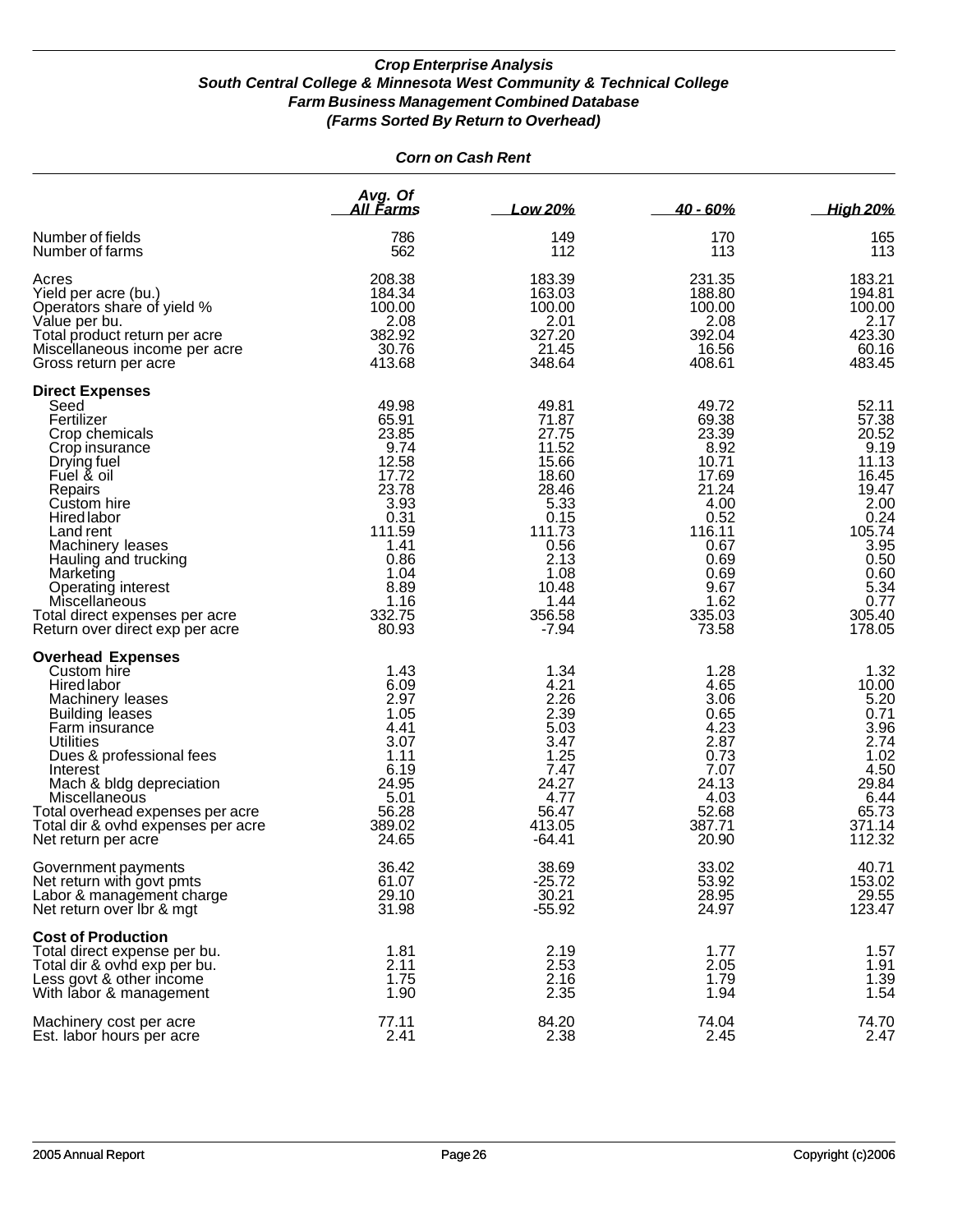#### *Soybeans on Owned Land*

|                                                                                                                                                                                                                                                                                                                                                                      | Avg. Of<br>All Farms                                                                                                 | Low 20%                                                                                                              | $40 - 60%$                                                                                                           | <b>High 20%</b>                                                                                                       |
|----------------------------------------------------------------------------------------------------------------------------------------------------------------------------------------------------------------------------------------------------------------------------------------------------------------------------------------------------------------------|----------------------------------------------------------------------------------------------------------------------|----------------------------------------------------------------------------------------------------------------------|----------------------------------------------------------------------------------------------------------------------|-----------------------------------------------------------------------------------------------------------------------|
| Number of fields<br>Number of farms                                                                                                                                                                                                                                                                                                                                  | 480<br>427                                                                                                           | 90<br>85                                                                                                             | 88<br>86                                                                                                             | 100<br>86                                                                                                             |
| Acres<br>Yield per acre (bu.)<br>Operators share of yield %<br>Value per bu.<br>Other product return per acre<br>Total product return per acre<br>Miscellaneous income per acre<br>Gross return per acre                                                                                                                                                             | 100.15<br>53.76<br>100.00<br>5.61<br>0.29<br>301.82<br>5.25<br>307.08                                                | 83.27<br>45.81<br>100.00<br>5.46<br>250.34<br>4.40<br>254.74                                                         | 111.41<br>53.26<br>100.00<br>5.56<br>1.40<br>297.39<br>2.66<br>300.04                                                | 90.98<br>60.14<br>100.00<br>5.75<br>346.02<br>6.01<br>352.03                                                          |
| <b>Direct Expenses</b><br>Seed<br>Fertilizer<br>Crop chemicals<br>Crop insurance<br>Fuel & oil<br>Repairs<br>Custom hire<br>Machinery leases<br>Marketing<br><b>Operating interest</b><br>Miscellaneous<br>Total direct expenses per acre<br>Return over direct exp per acre                                                                                         | 28.94<br>3.20<br>22.64<br>10.88<br>15.20<br>22.48<br>3.56<br>0.45<br>0.80<br>6.60<br>1.58<br>116.33<br>190.75        | 31.24<br>6.76<br>25.67<br>10.13<br>16.31<br>23.18<br>4.89<br>1.79<br>1.17<br>9.73<br>1.62<br>132.48<br>122.26        | 28.16<br>1.96<br>23.43<br>11.16<br>15.02<br>20.66<br>2.32<br>0.15<br>0.77<br>7.14<br>1.19<br>111.95<br>188.09        | 28.36<br>1.59<br>18.47<br>10.67<br>15.00<br>17.67<br>1.36<br>0.06<br>0.69<br>5.12<br>1.19<br>100.18<br>251.85         |
| <b>Overhead Expenses</b><br>Custom hire<br><b>Hired labor</b><br>Machinery leases<br><b>Building leases</b><br>RE & pers. property taxes<br>Farm insurance<br><b>Utilities</b><br>Dues & professional fees<br>Interest<br>Mach & bldg depreciation<br>Miscellaneous<br>Total overhead expenses per acre<br>Total dir & ovhd expenses per acre<br>Net return per acre | 1.05<br>4.71<br>1.68<br>0.69<br>14.05<br>4.76<br>3.31<br>0.98<br>48.97<br>24.29<br>4.63<br>109.10<br>225.43<br>81.65 | 0.31<br>3.12<br>2.72<br>0.46<br>13.09<br>5.34<br>2.97<br>1.81<br>48.29<br>23.47<br>4.47<br>106.04<br>238.51<br>16.22 | 0.92<br>4.61<br>1.23<br>1.07<br>13.55<br>4.81<br>3.57<br>1.02<br>49.14<br>22.24<br>4.60<br>106.77<br>218.72<br>81.32 | 1.78<br>3.00<br>1.96<br>0.82<br>14.81<br>5.24<br>3.37<br>0.77<br>56.00<br>24.49<br>4.58<br>116.84<br>217.02<br>135.01 |
| Government payments<br>Net return with govt pmts<br>Labor & management charge<br>Net return over Ibr & mgt                                                                                                                                                                                                                                                           | 34.61<br>116.25<br>26.58<br>89.68                                                                                    | 33.71<br>49.93<br>25.04<br>24.89                                                                                     | 31.84<br>113.16<br>26.91<br>86.25                                                                                    | 36.50<br>171.51<br>26.83<br>144.69                                                                                    |
| <b>Cost of Production</b><br>Total direct expense per bu.<br>Total dir & ovhd exp per bu.<br>Less govt & other income<br>With labor & management                                                                                                                                                                                                                     | 2.16<br>4.19<br>3.45<br>3.94                                                                                         | 2.89<br>5.21<br>4.37<br>4.92                                                                                         | 2.10<br>4.11<br>3.43<br>3.94                                                                                         | 1.67<br>3.61<br>2.90<br>3.35                                                                                          |
| Machinery cost per acre<br>Est. labor hours per acre                                                                                                                                                                                                                                                                                                                 | 66.52<br>2.27                                                                                                        | 72.75<br>2.39                                                                                                        | 61.26<br>2.29                                                                                                        | 62.48<br>2.28                                                                                                         |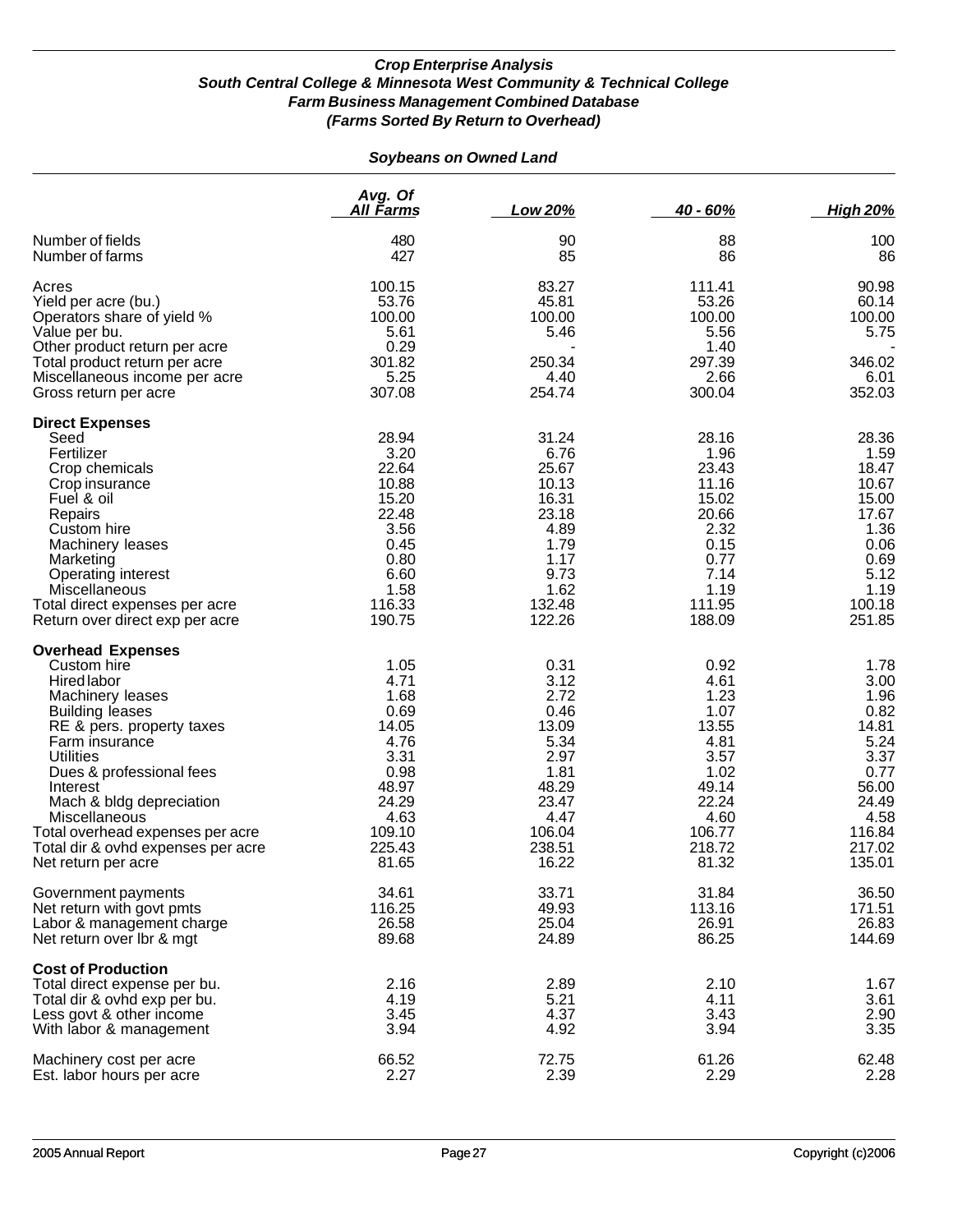|                                                                                                                                                                                                                                                                                                                                                                            | Avg. Of<br>All Farms                                                                                      | Low 20%                                                                                                      | $40 - 60%$                                                                                                | <b>High 20%</b>                                                                                           |
|----------------------------------------------------------------------------------------------------------------------------------------------------------------------------------------------------------------------------------------------------------------------------------------------------------------------------------------------------------------------------|-----------------------------------------------------------------------------------------------------------|--------------------------------------------------------------------------------------------------------------|-----------------------------------------------------------------------------------------------------------|-----------------------------------------------------------------------------------------------------------|
| Number of fields                                                                                                                                                                                                                                                                                                                                                           | 747                                                                                                       | 140                                                                                                          | 136                                                                                                       | 170                                                                                                       |
| Number of farms                                                                                                                                                                                                                                                                                                                                                            | 529                                                                                                       | 106                                                                                                          | 106                                                                                                       | 106                                                                                                       |
| Acres<br>Yield per acre (bu.)<br>Operators share of yield %<br>Value per bu.<br>Other product return per acre                                                                                                                                                                                                                                                              | 190.71<br>52.85<br>100.00<br>5.65<br>0.11                                                                 | 166.64<br>45.96<br>100.00<br>5.50                                                                            | 207.05<br>53.62<br>100.00<br>5.63                                                                         | 176.59<br>57.49<br>100.00<br>5.86                                                                         |
| Total product return per acre                                                                                                                                                                                                                                                                                                                                              | 298.53                                                                                                    | 252.86                                                                                                       | 301.84                                                                                                    | 336.69                                                                                                    |
| Miscellaneous income per acre                                                                                                                                                                                                                                                                                                                                              | 4.79                                                                                                      | 6.52                                                                                                         | 5.81                                                                                                      | 5.55                                                                                                      |
| Gross return per acre                                                                                                                                                                                                                                                                                                                                                      | 303.32                                                                                                    | 259.38                                                                                                       | 307.65                                                                                                    | 342.24                                                                                                    |
| <b>Direct Expenses</b>                                                                                                                                                                                                                                                                                                                                                     | 28.25                                                                                                     | 28.82                                                                                                        | 27.45                                                                                                     | 28.82                                                                                                     |
| Seed                                                                                                                                                                                                                                                                                                                                                                       | 2.01                                                                                                      | 3.21                                                                                                         | 3.48                                                                                                      | 1.33                                                                                                      |
| Fertilizer                                                                                                                                                                                                                                                                                                                                                                 | 21.42                                                                                                     | 24.04                                                                                                        | 20.46                                                                                                     | 18.23                                                                                                     |
| Crop chemicals                                                                                                                                                                                                                                                                                                                                                             | 12.61                                                                                                     | 13.77                                                                                                        | 13.48                                                                                                     | 11.36                                                                                                     |
| Crop insurance                                                                                                                                                                                                                                                                                                                                                             | 14.63                                                                                                     | 15.89                                                                                                        | 15.41                                                                                                     | 13.74                                                                                                     |
| Fuel & oil                                                                                                                                                                                                                                                                                                                                                                 | 19.71                                                                                                     | 23.13                                                                                                        | 21.13                                                                                                     | 16.46                                                                                                     |
| Repairs                                                                                                                                                                                                                                                                                                                                                                    | 3.22                                                                                                      | 5.82                                                                                                         | 3.42                                                                                                      | 2.86                                                                                                      |
| Custom hire                                                                                                                                                                                                                                                                                                                                                                | 110.91                                                                                                    | 111.13                                                                                                       | 114.76                                                                                                    | 107.05                                                                                                    |
| Land rent                                                                                                                                                                                                                                                                                                                                                                  | 0.97                                                                                                      | 2.93                                                                                                         | 0.35                                                                                                      | 0.83                                                                                                      |
| Machinery leases                                                                                                                                                                                                                                                                                                                                                           | 0.53                                                                                                      | 0.43                                                                                                         | 0.34                                                                                                      | 0.53                                                                                                      |
| Hauling and trucking                                                                                                                                                                                                                                                                                                                                                       | 0.83                                                                                                      | 1.64                                                                                                         | 0.65                                                                                                      | 0.32                                                                                                      |
| Marketing                                                                                                                                                                                                                                                                                                                                                                  | 7.39                                                                                                      | 8.44                                                                                                         | 7.22                                                                                                      | 6.56                                                                                                      |
| <b>Operating interest</b>                                                                                                                                                                                                                                                                                                                                                  | 1.27                                                                                                      | 1.25                                                                                                         | 1.02                                                                                                      | 0.77                                                                                                      |
| Miscellaneous                                                                                                                                                                                                                                                                                                                                                              | 223.74                                                                                                    | 240.50                                                                                                       | 229.17                                                                                                    | 208.84                                                                                                    |
| Total direct expenses per acre                                                                                                                                                                                                                                                                                                                                             | 79.58                                                                                                     | 18.88                                                                                                        | 78.48                                                                                                     | 133.40                                                                                                    |
| Return over direct exp per acre<br><b>Overhead Expenses</b><br>Custom hire<br>Hired labor<br>Machinery leases<br><b>Building leases</b><br>Farm insurance<br><b>Utilities</b><br>Dues & professional fees<br>Interest<br>Mach & bldg depreciation<br><b>Miscellaneous</b><br>Total overhead expenses per acre<br>Total dir & ovhd expenses per acre<br>Net return per acre | 1.13<br>4.51<br>2.26<br>0.85<br>3.81<br>2.63<br>0.90<br>4.89<br>19.94<br>3.80<br>44.73<br>268.47<br>34.85 | 0.50<br>4.72<br>2.49<br>0.72<br>3.66<br>2.21<br>0.85<br>5.06<br>17.37<br>3.84<br>41.42<br>281.92<br>$-22.54$ | 1.52<br>4.18<br>2.17<br>0.59<br>4.11<br>2.88<br>0.87<br>5.10<br>21.08<br>3.43<br>45.92<br>275.10<br>32.56 | 1.88<br>5.32<br>3.24<br>0.76<br>3.81<br>2.83<br>0.81<br>4.87<br>21.55<br>3.21<br>48.28<br>257.12<br>85.12 |
| Government payments                                                                                                                                                                                                                                                                                                                                                        | 33.04                                                                                                     | 31.83                                                                                                        | 33.19                                                                                                     | 35.54                                                                                                     |
| Net return with govt pmts                                                                                                                                                                                                                                                                                                                                                  | 67.89                                                                                                     | 9.28                                                                                                         | 65.75                                                                                                     | 120.66                                                                                                    |
| Labor & management charge                                                                                                                                                                                                                                                                                                                                                  | 24.41                                                                                                     | 23.45                                                                                                        | 24.87                                                                                                     | 23.43                                                                                                     |
| Net return over Ibr & mgt                                                                                                                                                                                                                                                                                                                                                  | 43.48                                                                                                     | $-14.17$                                                                                                     | 40.88                                                                                                     | 97.23                                                                                                     |
| <b>Cost of Production</b><br>Total direct expense per bu.<br>Total dir & ovhd exp per bu.<br>Less govt & other income<br>With labor & management                                                                                                                                                                                                                           | 4.23<br>5.08<br>4.36<br>4.82                                                                              | 5.23<br>6.13<br>5.30<br>5.81                                                                                 | 4.27<br>5.13<br>4.40<br>4.87                                                                              | 3.63<br>4.47<br>3.76<br>4.17                                                                              |
| Machinery cost per acre                                                                                                                                                                                                                                                                                                                                                    | 62.79                                                                                                     | 69.69                                                                                                        | 65.16                                                                                                     | 61.49                                                                                                     |
| Est. labor hours per acre                                                                                                                                                                                                                                                                                                                                                  | 2.03                                                                                                      | 1.98                                                                                                         | 2.12                                                                                                      | 2.02                                                                                                      |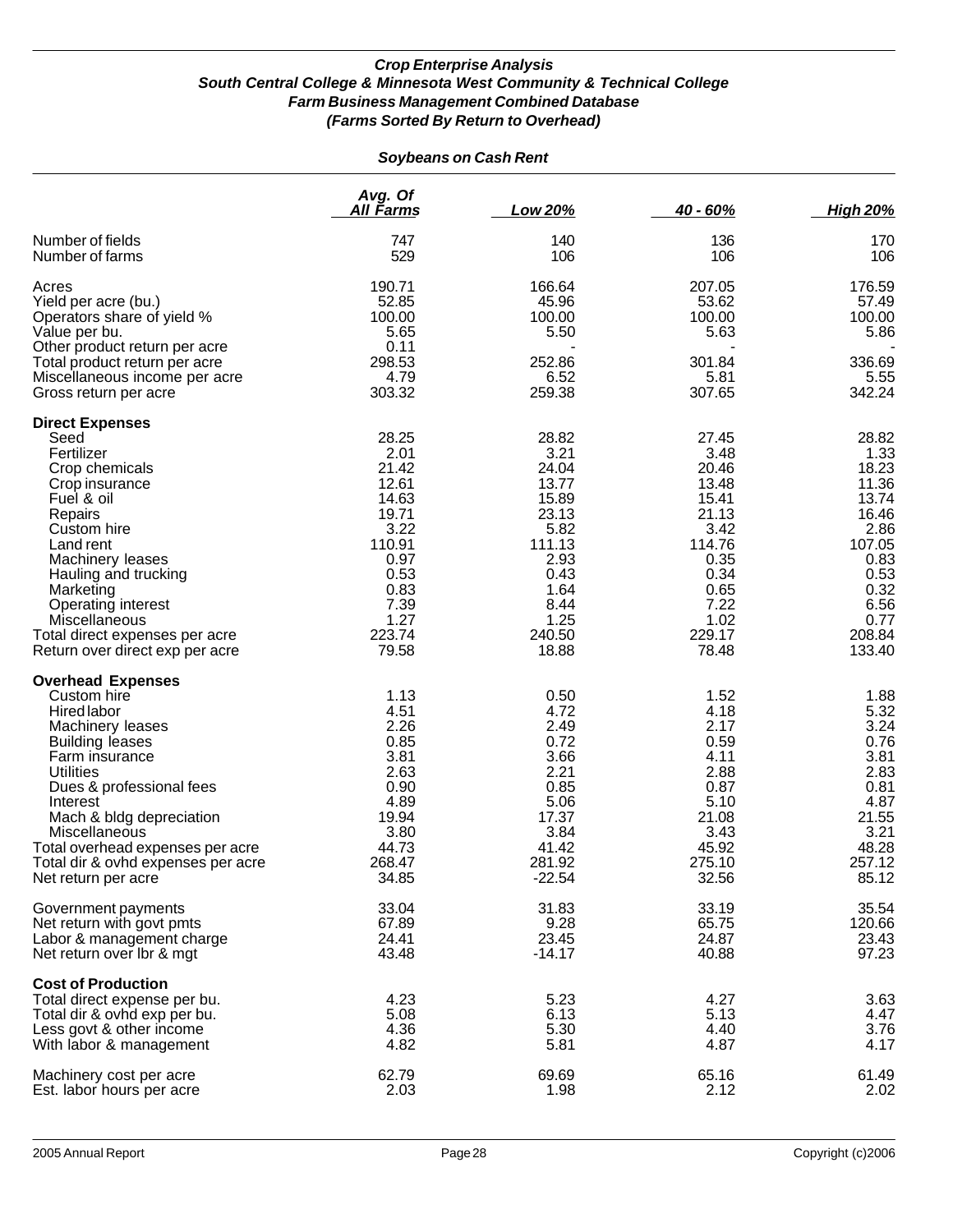#### *Sweet Corn on Owned Land*

|                                                                                                                                                                                                                                                                                                                                            | Avg. Of<br>All Farms                                                                                         |
|--------------------------------------------------------------------------------------------------------------------------------------------------------------------------------------------------------------------------------------------------------------------------------------------------------------------------------------------|--------------------------------------------------------------------------------------------------------------|
| Number of fields<br>Number of farms                                                                                                                                                                                                                                                                                                        | 17<br>17                                                                                                     |
| Acres<br>Yield per acre (ton)<br>Operators share of yield %<br>Value per ton<br>Total product return per acre<br>Miscellaneous income per acre<br>Gross return per acre                                                                                                                                                                    | 74.52<br>7.58<br>100.00<br>42.82<br>324.38<br>4.75<br>329.13                                                 |
| <b>Direct Expenses</b><br>Fertilizer<br>Crop chemicals<br>Crop insurance<br>Fuel & oil<br>Repairs<br>Custom hire<br>Hauling and trucking<br>Marketing<br><b>Operating interest</b><br>Miscellaneous<br>Total direct expenses per acre<br>Return over direct exp per acre                                                                   | 60.23<br>28.93<br>4.15<br>17.31<br>30.90<br>2.13<br>1.72<br>1.21<br>8.07<br>0.31<br>154.98<br>174.15         |
| <b>Overhead Expenses</b><br>Custom hire<br><b>Hired</b> labor<br>Machinery leases<br>RE & pers. property taxes<br>Farm insurance<br><b>Utilities</b><br>Dues & professional fees<br>Interest<br>Mach & bldg depreciation<br>Miscellaneous<br>Total overhead expenses per acre<br>Total dir & ovhd expenses per acre<br>Net return per acre | 1.07<br>3.29<br>1.41<br>14.82<br>5.51<br>3.30<br>1.15<br>54.60<br>31.66<br>3.81<br>120.62<br>275.60<br>53.53 |
| Government payments<br>Net return with govt pmts<br>Labor & management charge<br>Net return over Ibr & mgt                                                                                                                                                                                                                                 | 53.53<br>30.13<br>23.40                                                                                      |
| <b>Cost of Production</b><br>Total direct expense per ton<br>Total dir & ovhd exp per ton<br>Less govt & other income<br>With labor & management                                                                                                                                                                                           | 20.46<br>36.38<br>35.75<br>39.73                                                                             |
| Machinery cost per acre<br>Est. labor hours per acre                                                                                                                                                                                                                                                                                       | 83.49<br>2.33                                                                                                |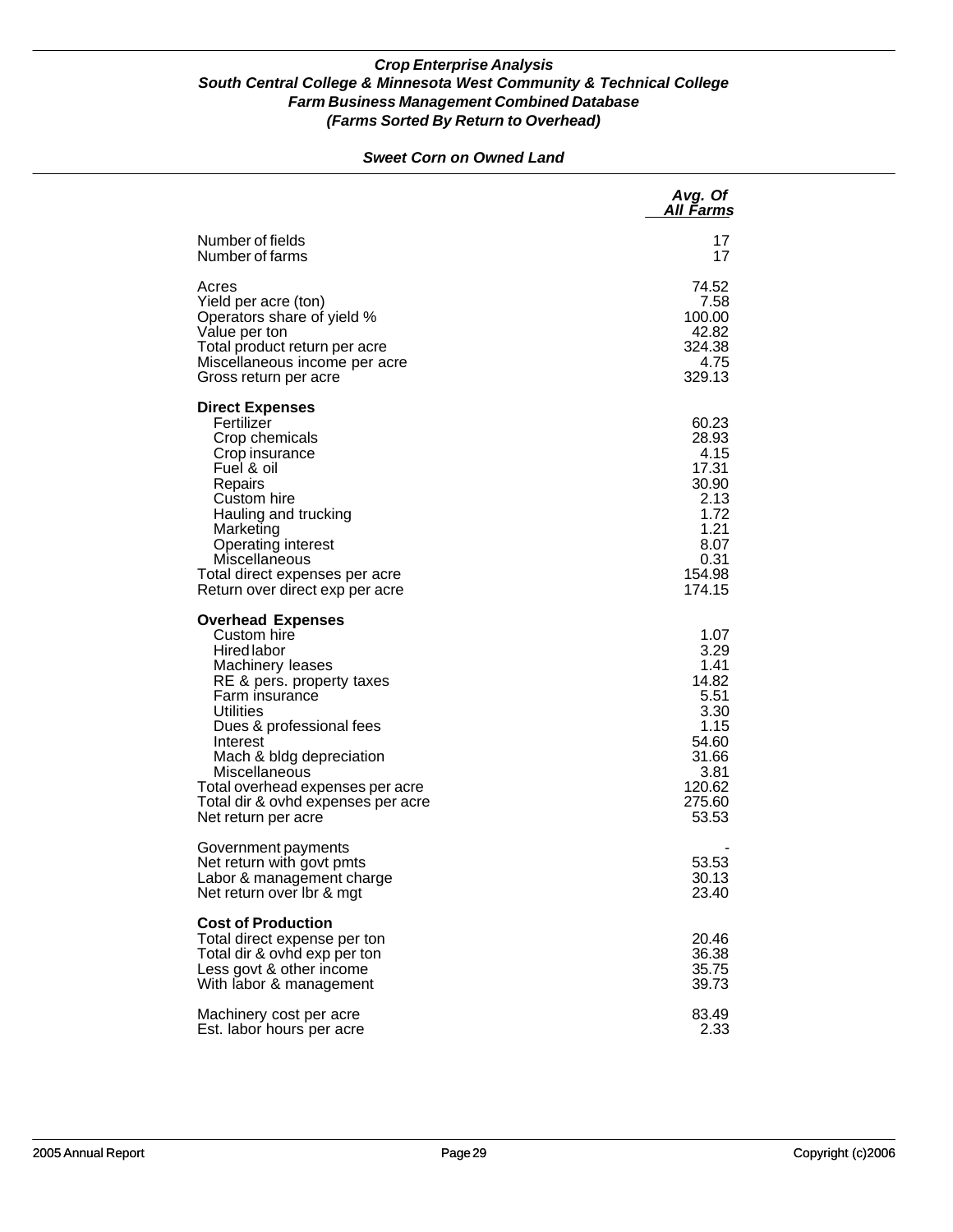| <b>Sweet Corn on Cash Rent</b>                                                                                                                                                                                                                                                                         |                                                                                                   |                                                                                                      |                                                                                                  |                                                                                             |
|--------------------------------------------------------------------------------------------------------------------------------------------------------------------------------------------------------------------------------------------------------------------------------------------------------|---------------------------------------------------------------------------------------------------|------------------------------------------------------------------------------------------------------|--------------------------------------------------------------------------------------------------|---------------------------------------------------------------------------------------------|
|                                                                                                                                                                                                                                                                                                        | Avg. Of<br><u>All Farms</u>                                                                       | Low 20%                                                                                              | 40 - 60%                                                                                         | <b>High 20%</b>                                                                             |
| Number of fields<br>Number of farms                                                                                                                                                                                                                                                                    | 40<br>40                                                                                          | 8<br>8                                                                                               | 8<br>8                                                                                           | 8<br>8                                                                                      |
| Acres<br>Yield per acre (ton)<br>Operators share of yield %<br>Value per ton<br>Total product return per acre<br>Miscellaneous income per acre<br>Gross return per acre                                                                                                                                | 88.61<br>6.74<br>100.00<br>43.51<br>293.30<br>16.99<br>310.30                                     | 104.10<br>6.00<br>100.00<br>36.91<br>221.38<br>27.53<br>248.92                                       | 69.18<br>7.07<br>100.00<br>44.12<br>311.83<br>311.83                                             | 98.09<br>7.58<br>100.00<br>47.88<br>363.10<br>363.10                                        |
| <b>Direct Expenses</b><br>Fertilizer<br>Crop chemicals<br>Crop insurance<br>Fuel & oil<br>Repairs<br>Custom hire<br>Land rent<br>Hauling and trucking                                                                                                                                                  | 54.53<br>24.32<br>4.10<br>15.15<br>20.99<br>2.95<br>114.92<br>0.68                                | 70.27<br>32.38<br>2.15<br>14.07<br>19.77<br>2.99<br>124.95                                           | 43.61<br>26.29<br>3.56<br>17.10<br>27.49<br>0.40<br>124.49                                       | 49.47<br>11.98<br>7.40<br>11.22<br>14.97<br>2.94<br>105.23                                  |
| Marketing<br>Operating interest<br>Miscellaneous<br>Total direct expenses per acre<br>Return over direct exp per acre                                                                                                                                                                                  | 0.55<br>8.19<br>1.05<br>247.42<br>62.87                                                           | 7.21<br>0.47<br>274.25<br>$-25.34$                                                                   | 13.08<br>256.02<br>55.81                                                                         | 8.19<br>211.40<br>151.70                                                                    |
| <b>Overhead Expenses</b><br>Custom hire<br>Hired labor<br>Machinery leases<br>Farm insurance<br><b>Utilities</b><br>Dues & professional fees<br>Interest<br>Mach & bldg depreciation<br>Miscellaneous<br>Total overhead expenses per acre<br>Total dir & ovhd expenses per acre<br>Net return per acre | 0.73<br>3.77<br>4.34<br>3.72<br>2.60<br>1.54<br>5.43<br>21.29<br>3.15<br>46.58<br>294.00<br>16.29 | 0.18<br>2.50<br>2.14<br>3.16<br>2.27<br>3.11<br>4.88<br>21.79<br>2.49<br>42.52<br>316.77<br>$-67.85$ | 2.77<br>4.38<br>2.00<br>4.72<br>3.84<br>1.00<br>9.44<br>21.20<br>4.94<br>54.28<br>310.30<br>1.53 | 3.40<br>12.61<br>1.81<br>1.95<br>1.13<br>3.63<br>10.81<br>2.19<br>37.53<br>248.93<br>114.18 |
| Government payments<br>Net return with govt pmts<br>Labor & management charge<br>Net return over Ibr & mgt                                                                                                                                                                                             | 16.29<br>23.39<br>$-7.10$                                                                         | $-67.85$<br>27.23<br>$-95.08$                                                                        | 1.53<br>23.45<br>$-21.92$                                                                        | 114.18<br>18.85<br>95.33                                                                    |
| <b>Cost of Production</b><br>Total direct expense per ton<br>Total dir & ovhd exp per ton<br>Less govt & other income<br>With labor & management                                                                                                                                                       | 36.70<br>43.61<br>41.09<br>44.56                                                                  | 45.72<br>52.81<br>48.22<br>52.76                                                                     | 36.22<br>43.90<br>43.90<br>47.22                                                                 | 27.88<br>32.83<br>32.83<br>35.31                                                            |
| Machinery cost per acre<br>Est. labor hours per acre                                                                                                                                                                                                                                                   | 67.95<br>2.12                                                                                     | 63.99<br>1.77                                                                                        | 77.07<br>2.82                                                                                    | 54.84<br>1.87                                                                               |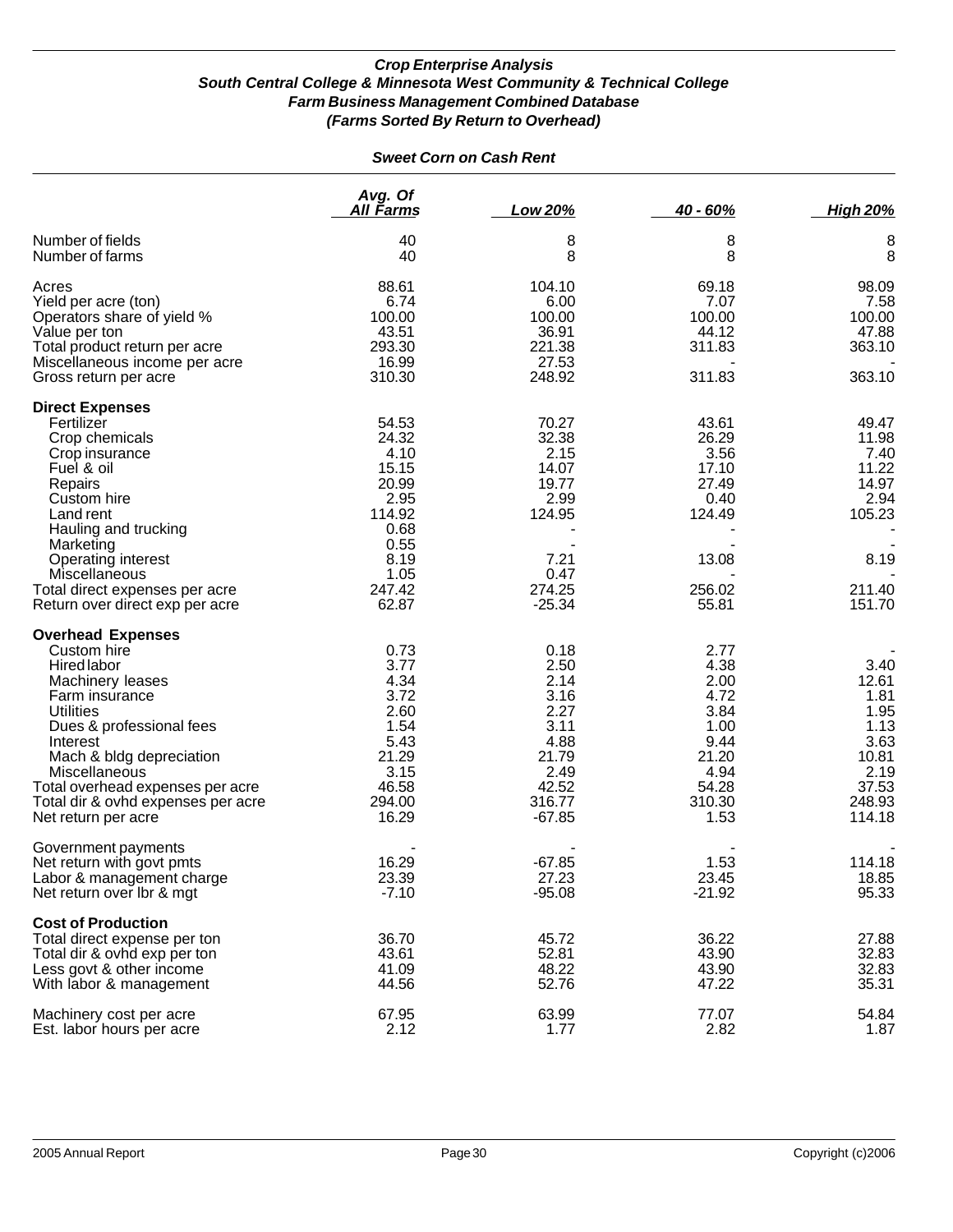#### *Peas on Owned Land*

|                                                                                                                                                                                                                                                                                                                                            | Avg. Of<br><b>All Farms</b>                                                                                  |
|--------------------------------------------------------------------------------------------------------------------------------------------------------------------------------------------------------------------------------------------------------------------------------------------------------------------------------------------|--------------------------------------------------------------------------------------------------------------|
| Number of fields<br>Number of farms                                                                                                                                                                                                                                                                                                        | 16<br>14                                                                                                     |
| Acres<br>Yield per acre (lb.)<br>Operators share of yield %<br>Value per lb.<br>Total product return per acre<br>Miscellaneous income per acre<br>Gross return per acre                                                                                                                                                                    | 49.39<br>2,896.94<br>100.00<br>0.08<br>231.89<br>20.82<br>252.71                                             |
| <b>Direct Expenses</b><br>Fertilizer<br>Crop chemicals<br>Crop insurance<br>Fuel & oil<br>Repairs<br>Custom hire<br>Operating interest<br>Miscellaneous<br>Total direct expenses per acre<br>Return over direct exp per acre                                                                                                               | 12.31<br>17.00<br>2.75<br>6.85<br>13.08<br>0.26<br>2.03<br>1.53<br>55.82<br>196.89                           |
| <b>Overhead Expenses</b><br>Custom hire<br><b>Hired labor</b><br>Machinery leases<br>RE & pers. property taxes<br>Farm insurance<br><b>Utilities</b><br>Dues & professional fees<br>Interest<br>Mach & bldg depreciation<br>Miscellaneous<br>Total overhead expenses per acre<br>Total dir & ovhd expenses per acre<br>Net return per acre | 0.41<br>2.59<br>0.55<br>12.25<br>3.36<br>1.76<br>1.04<br>39.31<br>11.88<br>1.11<br>74.26<br>130.08<br>122.63 |
| Government payments<br>Net return with govt pmts<br>Labor & management charge<br>Net return over Ibr & mgt                                                                                                                                                                                                                                 | 122.63<br>14.69<br>107.94                                                                                    |
| <b>Cost of Production</b><br>Total direct expense per lb.<br>Total dir & ovhd exp per lb.<br>Less govt & other income<br>With labor & management                                                                                                                                                                                           | 0.02<br>0.04<br>0.04<br>0.04                                                                                 |
| Machinery cost per acre<br>Est. labor hours per acre                                                                                                                                                                                                                                                                                       | 30.20<br>1.06                                                                                                |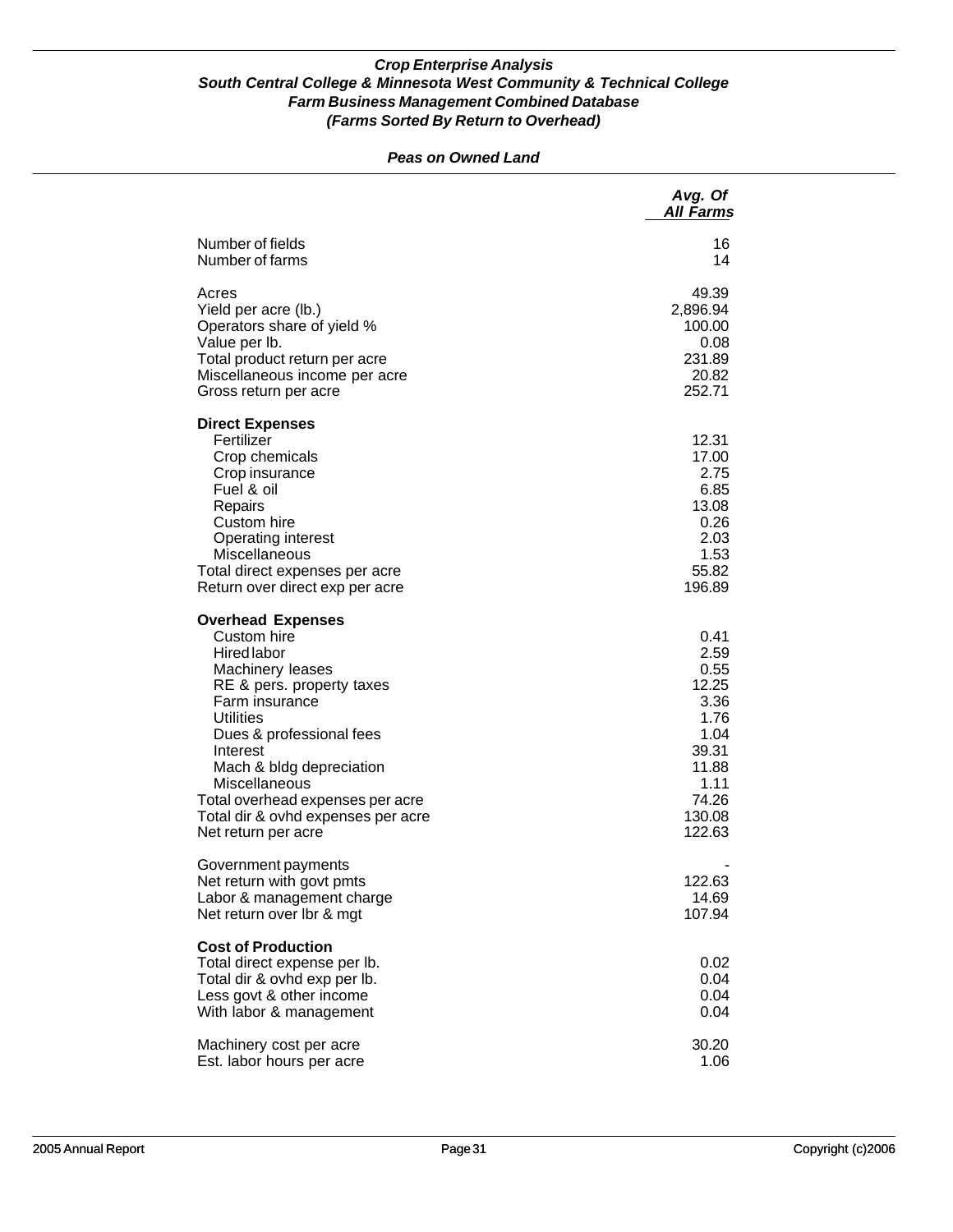| <b>Peas on Cash Rent</b>                                  |                             |               |               |                 |
|-----------------------------------------------------------|-----------------------------|---------------|---------------|-----------------|
|                                                           | Avg. Of<br><b>All Farms</b> | Low 20%       | 40 - 60%      | <b>High 20%</b> |
| Number of fields                                          | 31                          | 6             | 6             | 6               |
| Number of farms                                           | 30                          | 6             | 6             | 6               |
| Acres                                                     | 76.00                       | 57.69         | 78.68         | 47.30           |
| Yield per acre (lb.)                                      | 2,244.71                    | 1,460.61      | 2,215.50      | 4,458.14        |
| Operators share of yield %                                | 100.00                      | 100.00        | 100.00        | 100.00          |
| Value per lb.                                             | 0.09                        | 0.10          | 0.08          | 0.10            |
| Total product return per acre                             | 205.44                      | 147.85        | 186.59        | 424.44          |
| Miscellaneous income per acre                             | 54.82                       | 54.32         | 38.28         |                 |
| Gross return per acre                                     | 260.26                      | 202.17        | 224.87        | 424.44          |
| <b>Direct Expenses</b>                                    |                             |               |               |                 |
| Fertilizer                                                | 13.18                       | 27.47         | 11.71         | 20.69           |
| Crop chemicals                                            | 15.32                       | 14.92         | 11.28         | 19.31           |
| Crop insurance                                            | 3.23                        | 0.78          | 5.55          | 9.26            |
| Fuel & oil                                                | 8.08                        | 7.96          | 11.07         | 7.58            |
| Repairs                                                   | 11.92                       | 14.38         | 11.95         | 8.76            |
| Custom hire                                               | 2.63                        | 0.75          | 3.16          |                 |
| Land rent                                                 | 117.08                      | 117.89        | 113.81        | 107.44          |
| Operating interest                                        | 3.98                        | 5.24          | 5.72          | 4.05            |
| Miscellaneous                                             | 0.77                        | 1.60          | 1.06          |                 |
| Total direct expenses per acre                            | 176.19                      | 190.98        | 175.32        | 177.08          |
| Return over direct exp per acre                           | 84.07                       | 11.19         | 49.55         | 247.35          |
| <b>Overhead Expenses</b>                                  |                             |               |               |                 |
| Custom hire                                               | 0.23                        | 0.86          | 0.06          | 0.22            |
| Hired labor                                               | 1.90                        | 1.60          | 1.00          | 2.27            |
| Machinery leases                                          | 1.57                        | 0.93          | 5.68          | 0.48            |
| Farm insurance                                            | 2.50                        | 3.50          | 2.19          | 2.99            |
| <b>Utilities</b>                                          | 1.36                        | 1.89          | 1.30          | 2.39            |
| Dues & professional fees                                  | 1.22                        | 1.35          | 0.36          | 1.04            |
| Interest                                                  | 3.10                        | 3.45          | 4.16          | 1.26            |
| Mach & bldg depreciation                                  | 10.85                       | 9.68          | 12.22<br>3.20 | 7.41            |
| Miscellaneous                                             | 2.15<br>24.89               | 2.58<br>25.84 | 30.18         | 1.76<br>19.83   |
| Total overhead expenses per acre                          | 201.08                      | 216.82        | 205.49        | 196.92          |
| Total dir & ovhd expenses per acre<br>Net return per acre | 59.18                       | $-14.66$      | 19.37         | 227.52          |
|                                                           |                             |               |               |                 |
| Government payments                                       |                             |               |               |                 |
| Net return with govt pmts                                 | 59.18                       | $-14.66$      | 19.37         | 227.52          |
| Labor & management charge                                 | 12.12                       | 14.07         | 16.52         | 13.00           |
| Net return over lbr & mgt                                 | 47.06                       | $-28.73$      | 2.85          | 214.52          |
| <b>Cost of Production</b>                                 |                             |               |               |                 |
| Total direct expense per lb.                              | 0.08                        | 0.13          | 0.08          | 0.04            |
| Total dir & ovhd exp per lb.                              | 0.09                        | 0.15          | 0.09          | 0.04            |
| Less govt & other income                                  | 0.07                        | 0.11          | 0.08          | 0.04            |
| With labor & management                                   | 0.07                        | 0.12          | 0.08          | 0.05            |
| Machinery cost per acre                                   | 37.06                       | 36.29         | 47.38         | 24.60           |
| Est. labor hours per acre                                 | 1.06                        | 0.94          | 1.64          | 1.42            |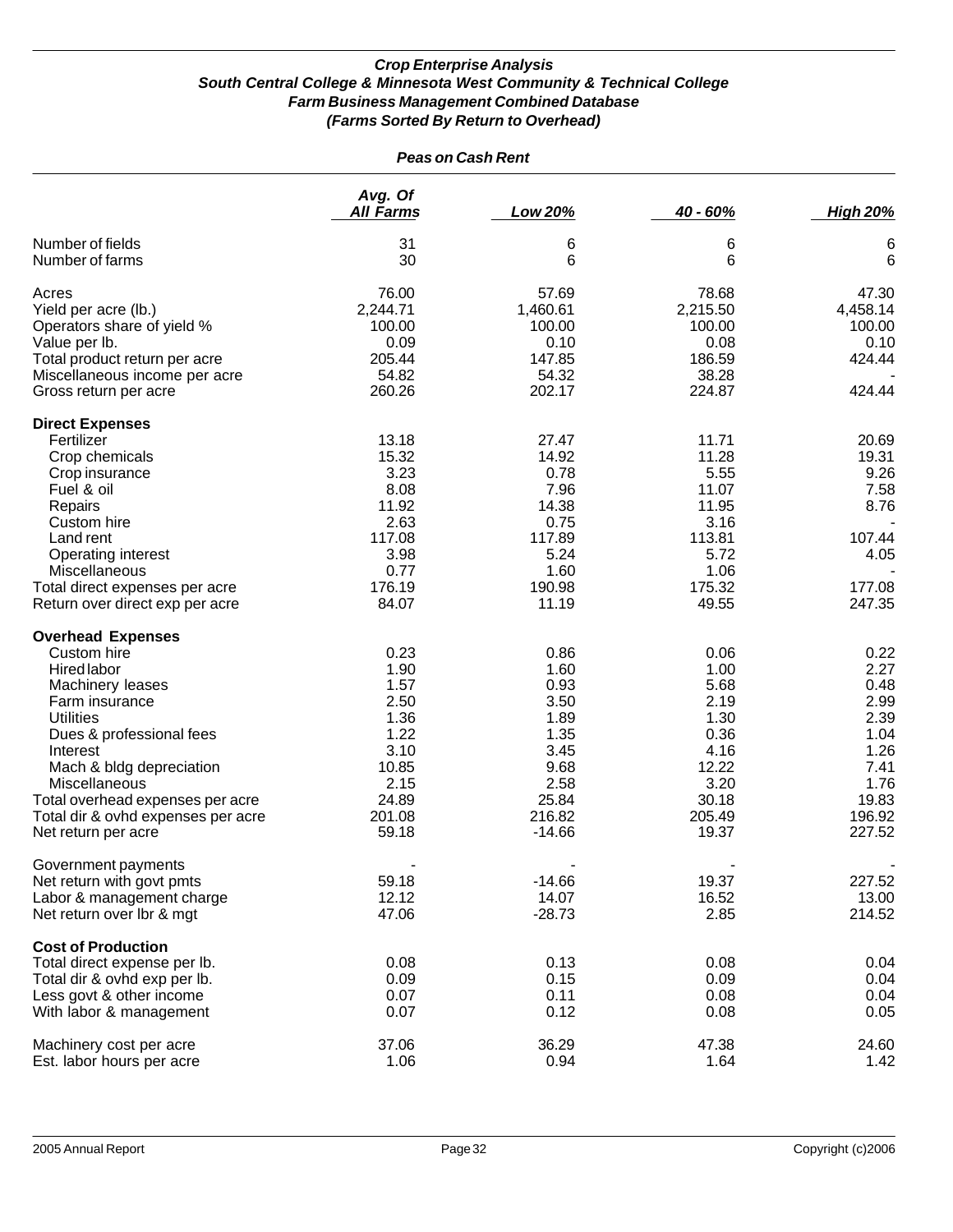#### *Hay, Alfalfa on Owned Land*

|                                                                                                                                                                                                                                                                                                                                                                      | Avg. Of<br>All Farms                                                                                                   | Low 20%                                                                                                             | $40 - 60%$                                                                                                             | <b>High 20%</b>                                                                                                        |
|----------------------------------------------------------------------------------------------------------------------------------------------------------------------------------------------------------------------------------------------------------------------------------------------------------------------------------------------------------------------|------------------------------------------------------------------------------------------------------------------------|---------------------------------------------------------------------------------------------------------------------|------------------------------------------------------------------------------------------------------------------------|------------------------------------------------------------------------------------------------------------------------|
| Number of fields<br>Number of farms                                                                                                                                                                                                                                                                                                                                  | 127<br>124                                                                                                             | 24<br>24                                                                                                            | 26<br>25                                                                                                               | 25<br>25                                                                                                               |
| Acres<br>Yield per acre (ton)<br>Operators share of yield %<br>Value per ton<br>Total product return per acre<br>Miscellaneous income per acre<br>Gross return per acre                                                                                                                                                                                              | 38.18<br>4.28<br>100.00<br>93.43<br>400.13<br>2.68<br>402.81                                                           | 30.86<br>3.08<br>100.00<br>84.23<br>259.43<br>0.20<br>259.63                                                        | 31.99<br>4.19<br>100.00<br>94.74<br>396.60<br>13.27<br>409.87                                                          | 48.75<br>5.34<br>100.00<br>99.17<br>529.35<br>529.35                                                                   |
| <b>Direct Expenses</b><br>Seed<br>Fertilizer<br>Crop chemicals<br>Crop insurance<br>Fuel & oil<br>Repairs<br>Custom hire<br><b>Utilities</b><br><b>Operating interest</b><br>Miscellaneous<br>Total direct expenses per acre<br>Return over direct exp per acre                                                                                                      | 0.19<br>22.31<br>7.99<br>0.67<br>22.98<br>32.71<br>14.12<br>0.35<br>4.74<br>5.67<br>111.73<br>291.09                   | 1.26<br>32.88<br>6.37<br>0.63<br>24.31<br>36.31<br>17.66<br>6.09<br>4.86<br>130.38<br>129.25                        | 27.86<br>14.39<br>0.13<br>22.24<br>29.52<br>19.53<br>0.14<br>4.96<br>9.06<br>127.83<br>282.04                          | 13.12<br>7.00<br>0.06<br>25.08<br>33.97<br>12.21<br>0.51<br>2.25<br>3.33<br>97.53<br>431.82                            |
| <b>Overhead Expenses</b><br>Custom hire<br><b>Hired labor</b><br>Machinery leases<br><b>Building leases</b><br>RE & pers. property taxes<br>Farm insurance<br><b>Utilities</b><br>Dues & professional fees<br>Interest<br>Mach & bldg depreciation<br>Miscellaneous<br>Total overhead expenses per acre<br>Total dir & ovhd expenses per acre<br>Net return per acre | 2.26<br>10.20<br>1.54<br>1.40<br>12.75<br>5.66<br>4.02<br>1.02<br>45.44<br>34.42<br>5.21<br>123.91<br>235.64<br>167.17 | 4.64<br>2.18<br>0.87<br>0.16<br>12.58<br>9.11<br>5.36<br>0.47<br>36.92<br>39.73<br>7.95<br>119.97<br>250.35<br>9.28 | 1.36<br>15.72<br>1.14<br>0.34<br>13.40<br>6.09<br>5.32<br>1.48<br>47.80<br>36.70<br>5.98<br>135.34<br>263.17<br>146.71 | 0.50<br>13.52<br>1.44<br>1.32<br>12.74<br>4.03<br>2.67<br>0.93<br>64.68<br>30.57<br>4.30<br>136.70<br>234.23<br>295.12 |
| Government payments<br>Net return with govt pmts<br>Labor & management charge<br>Net return over Ibr & mgt                                                                                                                                                                                                                                                           | 32.76<br>199.93<br>27.77<br>172.16                                                                                     | 33.03<br>42.31<br>33.91<br>8.40                                                                                     | 34.25<br>180.96<br>24.61<br>156.35                                                                                     | 33.24<br>328.36<br>27.65<br>300.70                                                                                     |
| <b>Cost of Production</b><br>Total direct expense per ton<br>Total dir & ovhd exp per ton<br>Less govt & other income<br>With labor & management                                                                                                                                                                                                                     | 26.09<br>55.02<br>46.74<br>53.23                                                                                       | 42.33<br>81.28<br>70.49<br>81.50                                                                                    | 30.53<br>62.86<br>51.51<br>57.39                                                                                       | 18.27<br>43.88<br>37.66<br>42.84                                                                                       |
| Machinery cost per acre<br>Est. labor hours per acre                                                                                                                                                                                                                                                                                                                 | 107.18<br>3.32                                                                                                         | 121.24<br>3.49                                                                                                      | 108.81<br>3.69                                                                                                         | 105.88<br>3.32                                                                                                         |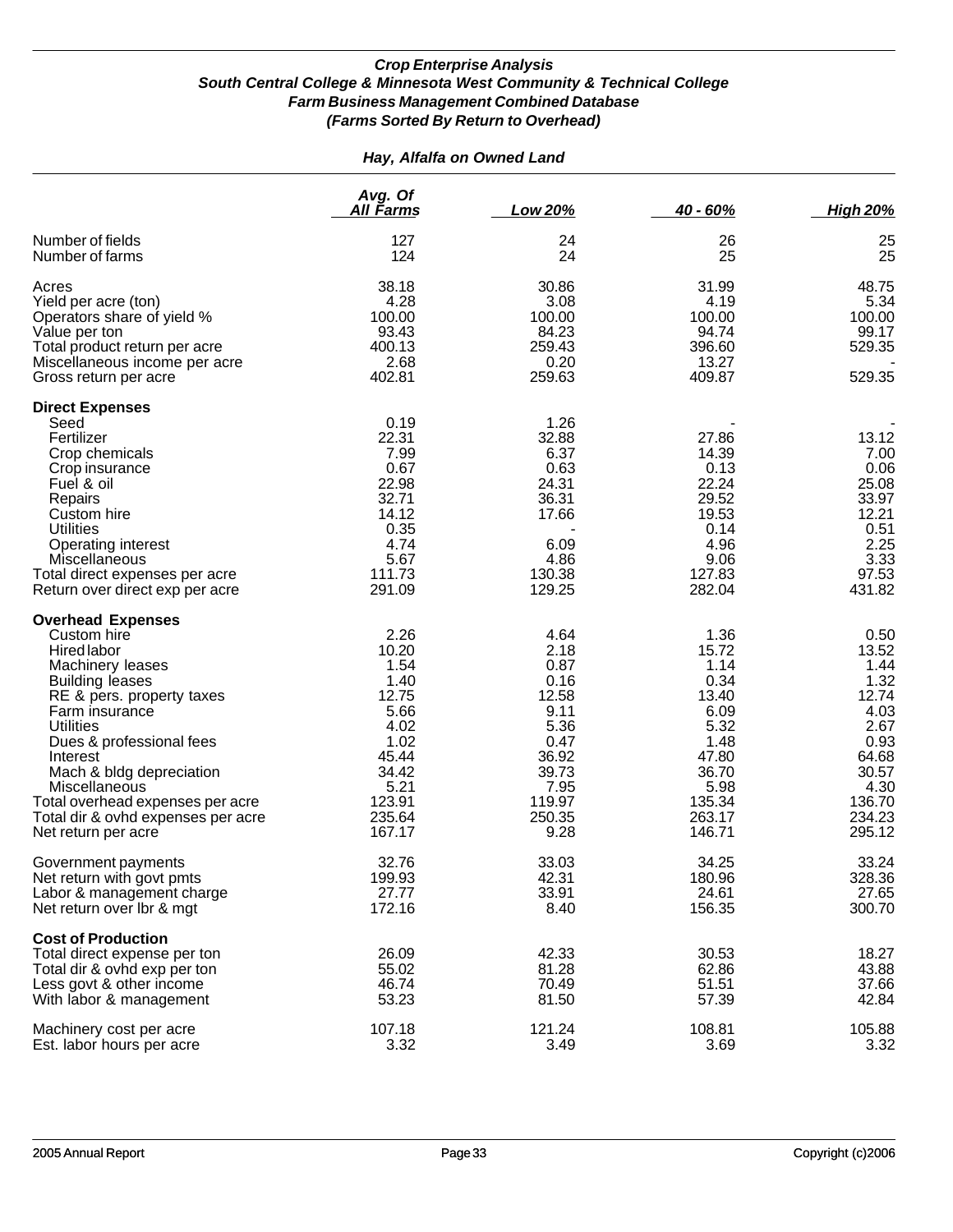| Hay, Alfalfa on Cash Rent                                                                                                                                                                                                                                                                                                 |                                                                                                             |                                                                                                              |                                                                                                             |                                                                                                              |
|---------------------------------------------------------------------------------------------------------------------------------------------------------------------------------------------------------------------------------------------------------------------------------------------------------------------------|-------------------------------------------------------------------------------------------------------------|--------------------------------------------------------------------------------------------------------------|-------------------------------------------------------------------------------------------------------------|--------------------------------------------------------------------------------------------------------------|
|                                                                                                                                                                                                                                                                                                                           | Avg. Of<br><u>All Farms</u>                                                                                 | Low 20%                                                                                                      | $40 - 60%$                                                                                                  | <b>High 20%</b>                                                                                              |
| Number of fields<br>Number of farms                                                                                                                                                                                                                                                                                       | 120<br>113                                                                                                  | 25<br>22                                                                                                     | 24<br>22                                                                                                    | 23<br>23                                                                                                     |
| Acres<br>Yield per acre (ton)<br>Operators share of yield %<br>Value per ton<br>Total product return per acre<br>Miscellaneous income per acre<br>Gross return per acre                                                                                                                                                   | 44.43<br>4.41<br>100.00<br>93.97<br>414.57<br>0.80<br>415.37                                                | 30.59<br>2.82<br>100.00<br>90.87<br>256.59<br>0.10<br>256.70                                                 | 44.30<br>4.11<br>100.00<br>89.16<br>366.35<br>1.42<br>367.77                                                | 56.16<br>5.64<br>100.00<br>99.26<br>560.04<br>2.08<br>562.12                                                 |
| <b>Direct Expenses</b><br>Fertilizer<br>Crop chemicals<br>Crop insurance<br>Fuel & oil<br>Repairs<br>Custom hire<br>Hired labor<br>Land rent<br>Operating interest<br>Miscellaneous<br>Total direct expenses per acre<br>Return over direct exp per acre                                                                  | 22.94<br>7.12<br>1.31<br>21.51<br>31.91<br>15.00<br>0.42<br>95.37<br>4.97<br>5.55<br>206.09<br>209.28       | 29.55<br>8.02<br>1.77<br>17.94<br>27.06<br>28.92<br>0.34<br>92.47<br>6.92<br>9.15<br>222.13<br>34.56         | 14.33<br>8.41<br>0.53<br>21.96<br>30.66<br>13.53<br>90.49<br>5.66<br>1.48<br>187.05<br>180.72               | 18.88<br>7.07<br>3.41<br>21.16<br>33.94<br>14.09<br>1.09<br>94.66<br>3.31<br>8.04<br>205.65<br>356.47        |
| <b>Overhead Expenses</b><br>Custom hire<br>Hired labor<br>Machinery leases<br><b>Building leases</b><br>Farm insurance<br>Utilities<br>Dues & professional fees<br>Interest<br>Mach & bldg depreciation<br>Miscellaneous<br>Total overhead expenses per acre<br>Total dir & ovhd expenses per acre<br>Net return per acre | 1.08<br>13.32<br>2.75<br>1.27<br>4.26<br>3.63<br>0.79<br>8.28<br>30.19<br>4.37<br>69.95<br>276.03<br>139.33 | 0.03<br>1.47<br>2.23<br>0.32<br>5.06<br>3.81<br>0.46<br>7.75<br>25.66<br>6.70<br>53.49<br>275.63<br>$-18.93$ | 0.47<br>11.02<br>1.66<br>1.22<br>3.97<br>4.05<br>1.08<br>9.19<br>31.41<br>4.10<br>68.18<br>255.23<br>112.54 | 1.20<br>12.81<br>3.95<br>0.78<br>3.89<br>1.77<br>1.23<br>10.42<br>30.01<br>3.27<br>69.32<br>274.97<br>287.15 |
| Government payments<br>Net return with govt pmts<br>Labor & management charge<br>Net return over Ibr & mgt                                                                                                                                                                                                                | 32.45<br>171.78<br>26.86<br>144.92                                                                          | 34.61<br>15.68<br>29.78<br>$-14.11$                                                                          | 30.52<br>143.06<br>28.28<br>114.78                                                                          | 30.91<br>318.07<br>33.88<br>284.19                                                                           |
| <b>Cost of Production</b><br>Total direct expense per ton<br>Total dir & ovhd exp per ton<br>Less govt & other income<br>With labor & management                                                                                                                                                                          | 46.72<br>62.57<br>55.03<br>61.12                                                                            | 78.67<br>97.61<br>85.32<br>95.87                                                                             | 45.52<br>62.12<br>54.34<br>61.23                                                                            | 36.45<br>48.73<br>42.89<br>48.89                                                                             |
| Machinery cost per acre<br>Est. labor hours per acre                                                                                                                                                                                                                                                                      | 106.36<br>3.49                                                                                              | 105.36<br>2.98                                                                                               | 104.19<br>2.95                                                                                              | 111.14<br>3.57                                                                                               |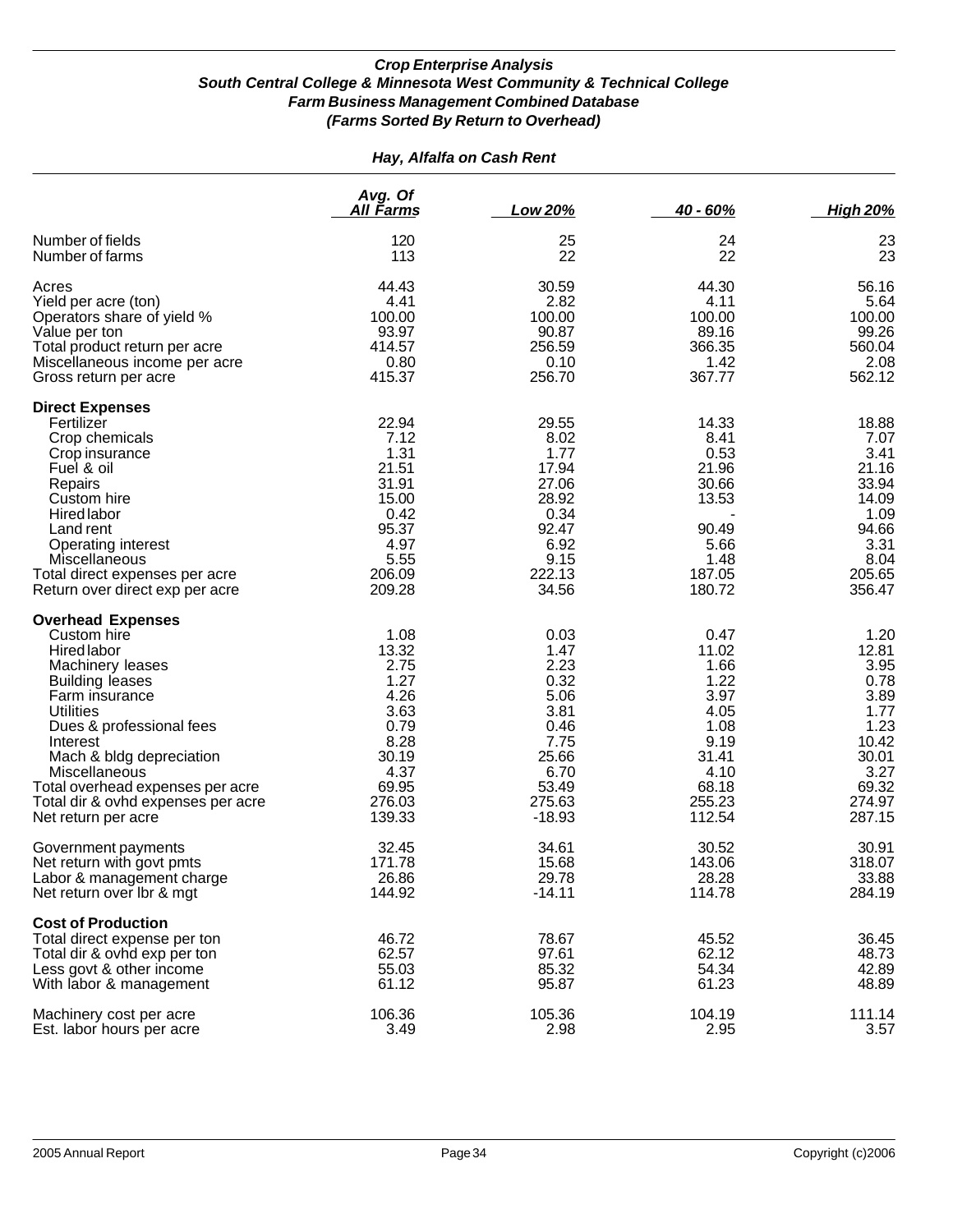### *Corn Silage on Owned Land*

|                                                                                                                                                                                                                                                                                                                                                                      | Avg. Of<br>All Farms                                                                                                  | Low 20%                                                                                                                  | $40 - 60%$                                                                                                            | <b>High 20%</b>                                                                                                        |
|----------------------------------------------------------------------------------------------------------------------------------------------------------------------------------------------------------------------------------------------------------------------------------------------------------------------------------------------------------------------|-----------------------------------------------------------------------------------------------------------------------|--------------------------------------------------------------------------------------------------------------------------|-----------------------------------------------------------------------------------------------------------------------|------------------------------------------------------------------------------------------------------------------------|
| Number of fields                                                                                                                                                                                                                                                                                                                                                     | 85                                                                                                                    | 16                                                                                                                       | 17                                                                                                                    | 17                                                                                                                     |
| Number of farms                                                                                                                                                                                                                                                                                                                                                      | 83                                                                                                                    | 16                                                                                                                       | 16                                                                                                                    | 17                                                                                                                     |
| Acres                                                                                                                                                                                                                                                                                                                                                                | 36.86                                                                                                                 | 37.89                                                                                                                    | 29.12                                                                                                                 | 47.88                                                                                                                  |
| Yield per acre (ton)                                                                                                                                                                                                                                                                                                                                                 | 20.19                                                                                                                 | 17.22                                                                                                                    | 19.48                                                                                                                 | 21.45                                                                                                                  |
| Operators share of yield %                                                                                                                                                                                                                                                                                                                                           | 100.00                                                                                                                | 100.00                                                                                                                   | 100.00                                                                                                                | 100.00                                                                                                                 |
| Value per ton                                                                                                                                                                                                                                                                                                                                                        | 18.13                                                                                                                 | 18.50                                                                                                                    | 17.99                                                                                                                 | 18.69                                                                                                                  |
| Total product return per acre                                                                                                                                                                                                                                                                                                                                        | 366.18                                                                                                                | 318.59                                                                                                                   | 350.55                                                                                                                | 400.89                                                                                                                 |
| Miscellaneous income per acre                                                                                                                                                                                                                                                                                                                                        | 43.51                                                                                                                 | 26.85                                                                                                                    | 35.99                                                                                                                 | 80.97                                                                                                                  |
| Gross return per acre                                                                                                                                                                                                                                                                                                                                                | 409.69                                                                                                                | 345.44                                                                                                                   | 386.54                                                                                                                | 481.86                                                                                                                 |
| <b>Direct Expenses</b><br>Seed<br>Fertilizer<br>Crop chemicals<br>Crop insurance<br>Fuel & oil<br>Repairs<br>Custom hire<br>Operating interest<br>Miscellaneous<br>Total direct expenses per acre<br>Return over direct exp per acre                                                                                                                                 | 47.18<br>49.96<br>33.31<br>6.97<br>23.24<br>30.65<br>21.25<br>4.00<br>3.13<br>219.69<br>190.00                        | 48.04<br>52.86<br>33.50<br>7.99<br>27.98<br>41.13<br>59.16<br>5.15<br>1.21<br>277.02<br>68.42                            | 47.74<br>47.70<br>23.01<br>6.34<br>19.67<br>25.73<br>14.89<br>4.36<br>2.42<br>191.87<br>194.67                        | 45.19<br>41.78<br>41.22<br>6.42<br>24.09<br>26.80<br>5.78<br>2.88<br>5.86<br>200.01<br>281.86                          |
| <b>Overhead Expenses</b><br>Custom hire<br><b>Hired labor</b><br>Machinery leases<br><b>Building leases</b><br>RE & pers. property taxes<br>Farm insurance<br><b>Utilities</b><br>Dues & professional fees<br>Interest<br>Mach & bldg depreciation<br>Miscellaneous<br>Total overhead expenses per acre<br>Total dir & ovhd expenses per acre<br>Net return per acre | 2.91<br>12.35<br>2.71<br>1.35<br>12.44<br>4.74<br>3.75<br>1.18<br>50.17<br>34.23<br>5.27<br>131.10<br>350.79<br>58.90 | 1.64<br>10.15<br>6.35<br>0.43<br>13.99<br>4.41<br>3.70<br>1.88<br>44.58<br>29.51<br>3.04<br>119.68<br>396.70<br>$-51.26$ | 1.27<br>10.26<br>1.84<br>0.54<br>11.93<br>5.50<br>3.21<br>0.77<br>48.97<br>35.33<br>6.37<br>125.99<br>317.86<br>68.68 | 0.32<br>21.75<br>0.39<br>2.55<br>10.32<br>2.97<br>3.01<br>0.83<br>68.89<br>36.89<br>7.21<br>155.12<br>355.13<br>126.73 |
| Government payments                                                                                                                                                                                                                                                                                                                                                  | 35.47                                                                                                                 | 29.01                                                                                                                    | 36.41                                                                                                                 | 38.24                                                                                                                  |
| Net return with govt pmts                                                                                                                                                                                                                                                                                                                                            | 94.37                                                                                                                 | $-22.25$                                                                                                                 | 105.09                                                                                                                | 164.97                                                                                                                 |
| Labor & management charge                                                                                                                                                                                                                                                                                                                                            | 27.32                                                                                                                 | 23.63                                                                                                                    | 24.64                                                                                                                 | 29.37                                                                                                                  |
| Net return over Ibr & mgt                                                                                                                                                                                                                                                                                                                                            | 67.05                                                                                                                 | $-45.88$                                                                                                                 | 80.45                                                                                                                 | 135.60                                                                                                                 |
| <b>Cost of Production</b><br>Total direct expense per ton<br>Total dir & ovhd exp per ton<br>Less govt & other income<br>With labor & management                                                                                                                                                                                                                     | 10.88<br>17.37<br>13.46<br>14.81                                                                                      | 16.09<br>23.04<br>19.80<br>21.17                                                                                         | 9.85<br>16.32<br>12.60<br>13.86                                                                                       | 9.32<br>16.55<br>11.00<br>12.37                                                                                        |
| Machinery cost per acre                                                                                                                                                                                                                                                                                                                                              | 114.69                                                                                                                | 171.35                                                                                                                   | 100.39                                                                                                                | 90.94                                                                                                                  |
| Est. labor hours per acre                                                                                                                                                                                                                                                                                                                                            | 3.44                                                                                                                  | 3.71                                                                                                                     | 3.93                                                                                                                  | 3.63                                                                                                                   |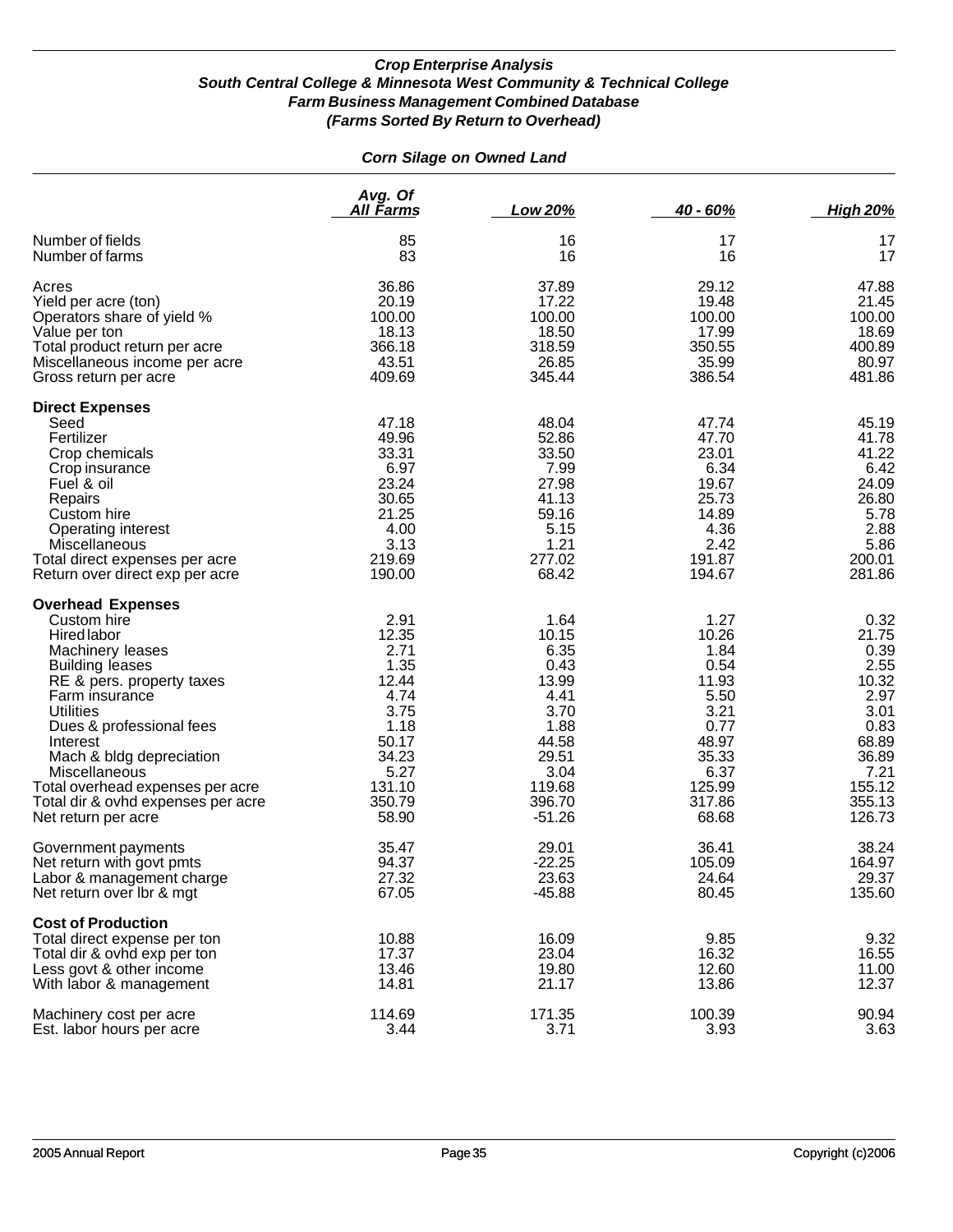| <b>Corn Silage on Cash Rent</b>                                                                                                                                                                                                                                                                                                                |                                                                                                              |                                                                                                               |                                                                                                           |                                                                                                             |  |
|------------------------------------------------------------------------------------------------------------------------------------------------------------------------------------------------------------------------------------------------------------------------------------------------------------------------------------------------|--------------------------------------------------------------------------------------------------------------|---------------------------------------------------------------------------------------------------------------|-----------------------------------------------------------------------------------------------------------|-------------------------------------------------------------------------------------------------------------|--|
|                                                                                                                                                                                                                                                                                                                                                | Avg. Of<br><u>All Farms</u>                                                                                  | Low 20%                                                                                                       | 40 - 60%                                                                                                  | <b>High 20%</b>                                                                                             |  |
| Number of fields<br>Number of farms                                                                                                                                                                                                                                                                                                            | 82<br>80                                                                                                     | 17<br>16                                                                                                      | 16<br>16                                                                                                  | 16<br>16                                                                                                    |  |
| Acres<br>Yield per acre (ton)<br>Operators share of yield %<br>Value per ton<br>Total product return per acre<br>Miscellaneous income per acre<br>Gross return per acre                                                                                                                                                                        | 42.78<br>19.72<br>100.00<br>17.65<br>347.95<br>40.48<br>388.44                                               | 47.09<br>15.09<br>100.00<br>16.93<br>255.40<br>21.42<br>276.82                                                | 48.42<br>21.35<br>100.00<br>17.15<br>366.34<br>34.00<br>400.34                                            | 40.93<br>22.30<br>100.00<br>18.97<br>423.05<br>59.05<br>482.10                                              |  |
| <b>Direct Expenses</b><br>Seed<br>Fertilizer<br>Crop chemicals<br>Crop insurance<br>Fuel & oil<br>Repairs<br>Custom hire<br>Land rent<br><b>Operating interest</b><br>Miscellaneous<br>Total direct expenses per acre<br>Return over direct exp per acre                                                                                       | 48.81<br>50.44<br>28.83<br>9.19<br>21.16<br>31.40<br>21.39<br>104.29<br>5.13<br>7.92<br>328.56<br>59.88      | 51.66<br>54.34<br>31.09<br>10.66<br>19.85<br>28.66<br>52.57<br>113.94<br>4.99<br>2.92<br>370.68<br>$-93.86$   | 51.04<br>47.78<br>33.26<br>9.18<br>18.83<br>32.76<br>11.28<br>101.77<br>5.41<br>15.75<br>327.07<br>73.27  | 45.16<br>44.58<br>28.98<br>7.74<br>23.91<br>29.84<br>16.05<br>93.73<br>3.86<br>3.72<br>297.56<br>184.54     |  |
| <b>Overhead Expenses</b><br>Custom hire<br><b>Hired labor</b><br>Machinery leases<br><b>Building leases</b><br>Farm insurance<br><b>Utilities</b><br>Dues & professional fees<br>Interest<br>Mach & bldg depreciation<br><b>Miscellaneous</b><br>Total overhead expenses per acre<br>Total dir & ovhd expenses per acre<br>Net return per acre | 2.05<br>12.32<br>2.23<br>1.26<br>4.04<br>3.39<br>0.66<br>7.20<br>28.43<br>3.28<br>64.85<br>393.41<br>$-4.97$ | 2.91<br>3.66<br>2.43<br>0.36<br>4.79<br>4.49<br>0.77<br>6.28<br>23.46<br>3.23<br>52.38<br>423.06<br>$-146.24$ | 2.41<br>9.75<br>0.58<br>1.30<br>5.76<br>2.64<br>1.33<br>10.31<br>27.74<br>3.84<br>65.66<br>392.73<br>7.61 | 2.47<br>23.68<br>1.56<br>1.04<br>4.47<br>4.64<br>0.12<br>6.61<br>32.61<br>3.10<br>80.31<br>377.87<br>104.23 |  |
| Government payments<br>Net return with govt pmts<br>Labor & management charge<br>Net return over lbr & mgt                                                                                                                                                                                                                                     | 34.62<br>29.65<br>25.41<br>4.24                                                                              | 35.55<br>$-110.69$<br>22.95<br>$-133.65$                                                                      | 30.62<br>38.23<br>35.89<br>2.34                                                                           | 38.28<br>142.50<br>17.78<br>124.73                                                                          |  |
| <b>Cost of Production</b><br>Total direct expense per ton<br>Total dir & ovhd exp per ton<br>Less govt & other income<br>With labor & management                                                                                                                                                                                               | 16.66<br>19.95<br>16.14<br>17.43                                                                             | 24.57<br>28.04<br>24.27<br>25.79                                                                              | 15.32<br>18.39<br>15.36<br>17.05                                                                          | 13.34<br>16.95<br>12.58<br>13.38                                                                            |  |
| Machinery cost per acre<br>Est. labor hours per acre                                                                                                                                                                                                                                                                                           | 109.39<br>3.33                                                                                               | 132.71<br>2.99                                                                                                | 98.85<br>3.20                                                                                             | 108.47<br>3.20                                                                                              |  |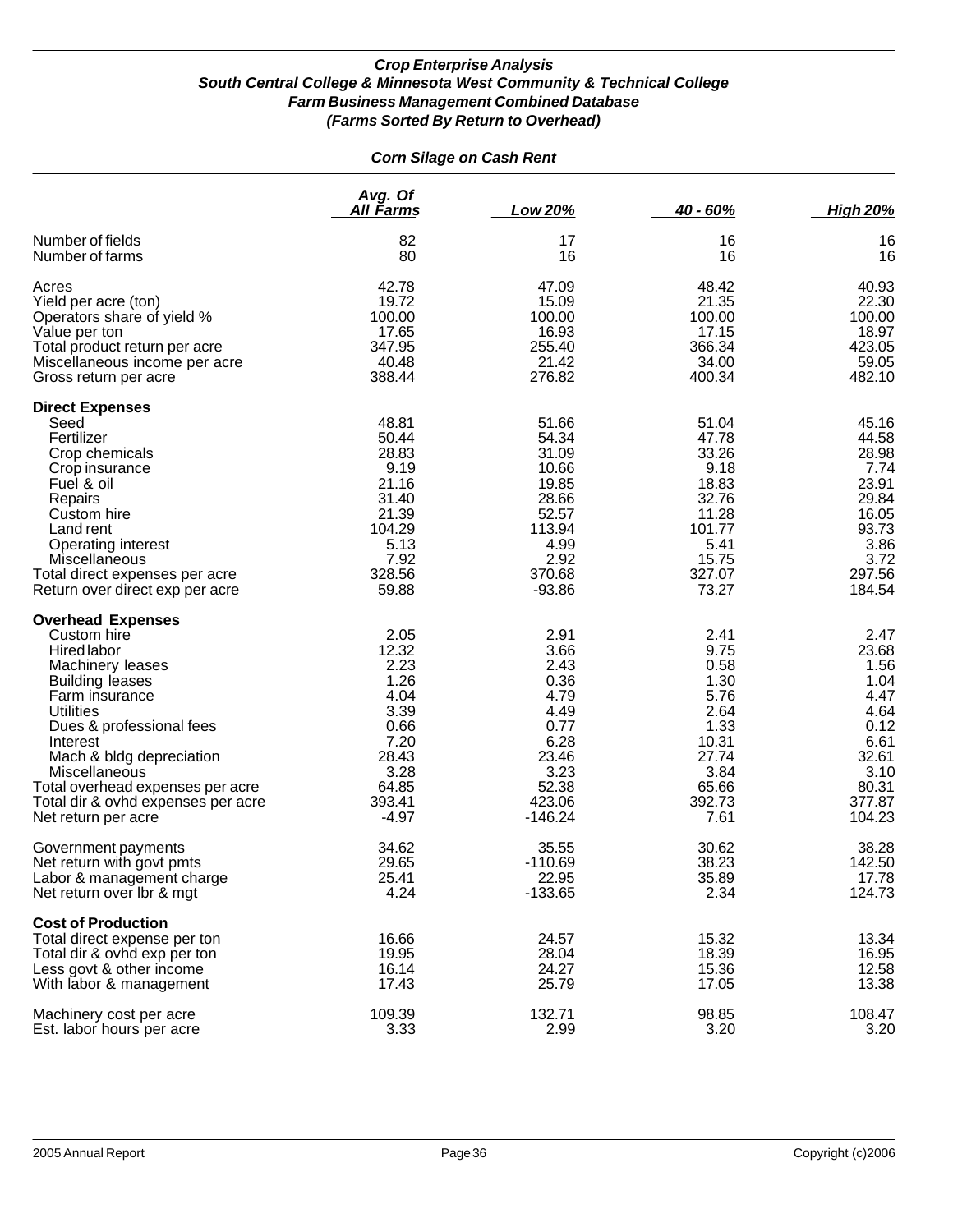|                                                                                                                                                                                                                                                                                                                                                                      | <b>Oats on Owned Land</b>                                                                                           |                                                                                                         |                                                                                                            |                                                                                                                      |
|----------------------------------------------------------------------------------------------------------------------------------------------------------------------------------------------------------------------------------------------------------------------------------------------------------------------------------------------------------------------|---------------------------------------------------------------------------------------------------------------------|---------------------------------------------------------------------------------------------------------|------------------------------------------------------------------------------------------------------------|----------------------------------------------------------------------------------------------------------------------|
|                                                                                                                                                                                                                                                                                                                                                                      | Avg. Of<br><u>All Farms</u>                                                                                         | Low 20%                                                                                                 | 40 - 60%                                                                                                   | <b>High 20%</b>                                                                                                      |
| Number of fields<br>Number of farms                                                                                                                                                                                                                                                                                                                                  | 24<br>24                                                                                                            | 4<br>4                                                                                                  | 5<br>5                                                                                                     | 5<br>5                                                                                                               |
| Acres<br>Yield per acre (bu.)<br>Operators share of yield %<br>Value per bu.<br>Total product return per acre<br>Miscellaneous income per acre<br>Gross return per acre                                                                                                                                                                                              | 16.40<br>76.57<br>100.00<br>1.36<br>104.12<br>54.96<br>159.08                                                       | 12.93<br>54.49<br>100.00<br>0.82<br>44.48<br>44.48                                                      | 15.60<br>78.55<br>100.00<br>1.36<br>107.06<br>59.02<br>166.09                                              | 10.06<br>86.11<br>100.00<br>1.57<br>135.14<br>169.24<br>304.38                                                       |
| <b>Direct Expenses</b><br>Seed<br>Fertilizer<br>Crop chemicals<br>Crop insurance<br>Fuel & oil<br>Repairs<br>Custom hire<br><b>Operating interest</b><br>Miscellaneous<br>Total direct expenses per acre<br>Return over direct exp per acre                                                                                                                          | 12.82<br>14.04<br>1.35<br>2.18<br>13.16<br>17.83<br>8.22<br>3.36<br>1.17<br>74.13<br>84.95                          | 12.98<br>11.01<br>1.78<br>13.32<br>19.55<br>43.97<br>4.67<br>2.79<br>110.05<br>$-65.58$                 | 5.34<br>18.18<br>0.58<br>2.79<br>10.78<br>17.50<br>1.03<br>4.55<br>60.74<br>105.34                         | 13.72<br>2.60<br>2.05<br>11.74<br>15.58<br>8.18<br>1.90<br>1.27<br>57.04<br>247.34                                   |
| <b>Overhead Expenses</b><br>Custom hire<br><b>Hired labor</b><br>Machinery leases<br><b>Building leases</b><br>RE & pers. property taxes<br>Farm insurance<br><b>Utilities</b><br>Dues & professional fees<br>Interest<br>Mach & bldg depreciation<br>Miscellaneous<br>Total overhead expenses per acre<br>Total dir & ovhd expenses per acre<br>Net return per acre | 2.34<br>2.09<br>1.27<br>0.66<br>11.58<br>2.93<br>1.94<br>0.44<br>29.82<br>16.39<br>2.36<br>71.83<br>145.96<br>13.11 | 2.64<br>1.21<br>13.62<br>3.52<br>1.73<br>1.22<br>18.91<br>13.91<br>3.42<br>60.18<br>170.24<br>$-125.76$ | 1.09<br>1.31<br>0.13<br>8.22<br>2.28<br>0.95<br>0.19<br>28.08<br>18.41<br>2.33<br>62.99<br>123.74<br>42.35 | 0.13<br>4.29<br>0.49<br>1.28<br>14.68<br>1.54<br>1.49<br>0.52<br>19.91<br>25.15<br>1.80<br>71.28<br>128.32<br>176.07 |
| Government payments<br>Net return with govt pmts<br>Labor & management charge<br>Net return over lbr & mgt                                                                                                                                                                                                                                                           | 36.19<br>49.30<br>17.00<br>32.30                                                                                    | 42.50<br>$-83.26$<br>18.44<br>$-101.70$                                                                 | 33.53<br>75.88<br>17.43<br>58.45                                                                           | 35.69<br>211.75<br>17.36<br>194.39                                                                                   |
| <b>Cost of Production</b><br>Total direct expense per bu.<br>Total dir & ovhd exp per bu.<br>Less govt & other income<br>With labor & management                                                                                                                                                                                                                     | 0.97<br>1.91<br>0.72<br>0.94                                                                                        | 2.02<br>3.12<br>2.34<br>2.68                                                                            | 0.77<br>1.58<br>0.40<br>0.62                                                                               | 0.66<br>1.49<br>$-0.89$<br>$-0.69$                                                                                   |
| Machinery cost per acre<br>Est. labor hours per acre                                                                                                                                                                                                                                                                                                                 | 57.63<br>1.50                                                                                                       | 93.55<br>1.25                                                                                           | 49.61<br>1.98                                                                                              | 61.82<br>1.48                                                                                                        |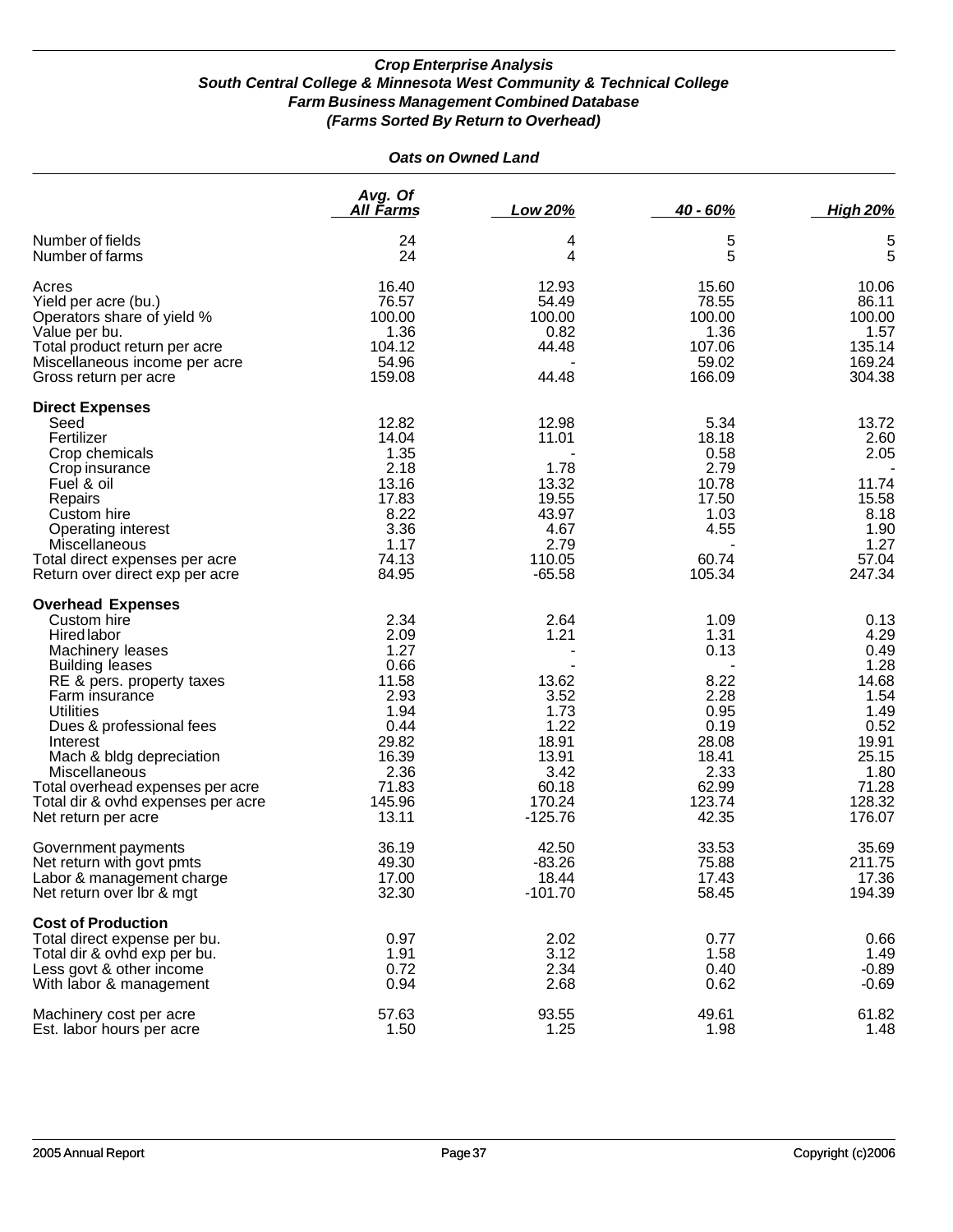|                                                        | <b>Oats on Cash Rent</b> |                |                 |                  |  |  |
|--------------------------------------------------------|--------------------------|----------------|-----------------|------------------|--|--|
|                                                        | Avg. Of<br>All Farms     | Low 20%        | 40 - 60%        | <b>High 20%</b>  |  |  |
| Number of fields                                       | 22                       | 4              | 5               | 5                |  |  |
| Number of farms                                        | 22                       | 4              | 5               | 5                |  |  |
| Acres                                                  | 14.24                    | 14.75          | 14.92           | 18.24            |  |  |
| Yield per acre (bu.)                                   | 74.25                    | 72.36          | 60.15           | 92.68            |  |  |
| Operators share of yield %                             | 100.00                   | 100.00         | 100.00          | 100.00           |  |  |
| Value per bu.                                          | 1.62                     | 1.25           | 1.54            | 1.97             |  |  |
| Total product return per acre                          | 120.48                   | 90.72          | 92.89           | 182.17           |  |  |
| Miscellaneous income per acre<br>Gross return per acre | 64.59<br>185.06          | 9.46<br>100.18 | 63.19<br>156.08 | 117.02<br>299.19 |  |  |
|                                                        |                          |                |                 |                  |  |  |
| <b>Direct Expenses</b>                                 |                          |                |                 |                  |  |  |
| Seed                                                   | 13.10                    | 6.53           | 12.04           | 15.89            |  |  |
| Fertilizer                                             | 14.58                    | 27.31          | 11.93           | 16.21            |  |  |
| Crop chemicals                                         | 1.36                     | 2.19           |                 | 2.35             |  |  |
| Crop insurance                                         | 3.26                     | 6.94           | 4.59            | 0.50             |  |  |
| Fuel & oil                                             | 10.10                    | 10.35          | 11.49           | 7.97             |  |  |
| Repairs                                                | 13.61                    | 17.75          | 13.65           | 11.83            |  |  |
| Custom hire                                            | 4.42<br>100.89           | 1.80           | 3.82            | 6.02             |  |  |
| Land rent<br><b>Utilities</b>                          |                          | 94.80          | 107.34          | 112.14           |  |  |
|                                                        | 0.27<br>2.71             | 2.60           | 1.14<br>1.18    | 3.19             |  |  |
| <b>Operating interest</b><br>Miscellaneous             | 0.53                     |                | 0.47            | 0.56             |  |  |
| Total direct expenses per acre                         | 164.82                   | 170.25         | 167.67          | 176.65           |  |  |
| Return over direct exp per acre                        | 20.24                    | $-70.07$       | $-11.59$        | 122.54           |  |  |
| <b>Overhead Expenses</b>                               |                          |                |                 |                  |  |  |
| Custom hire                                            | 0.78                     | 0.16           | 0.78            | 1.69             |  |  |
| <b>Hired labor</b>                                     | 1.85                     | 1.60           | 1.08            | 2.56             |  |  |
| Machinery leases                                       | 1.61                     | 2.44           | 2.46            | 1.62             |  |  |
| <b>Building leases</b>                                 | 1.87                     |                | 5.54            | 0.45             |  |  |
| Farm insurance                                         | 1.74                     | 1.82           | 2.12            | 1.19             |  |  |
| <b>Utilities</b>                                       | 1.18                     | 1.61           | 1.11            | 0.80             |  |  |
| Dues & professional fees                               | 0.42                     | 1.16           | 0.34            | 0.02             |  |  |
| Interest                                               | 4.06                     | 1.77           | 7.71            | 5.44             |  |  |
| Mach & bldg depreciation                               | 12.87                    | 4.53           | 19.10           | 13.56            |  |  |
| Miscellaneous                                          | 2.32                     | 4.36           | 2.34            | 1.23             |  |  |
| Total overhead expenses per acre                       | 28.68                    | 19.47          | 42.57           | 28.56            |  |  |
| Total dir & ovhd expenses per acre                     | 193.51                   | 189.72         | 210.24          | 205.21           |  |  |
| Net return per acre                                    | $-8.45$                  | $-89.54$       | $-54.16$        | 93.98            |  |  |
| Government payments                                    | 35.19                    | 33.81          | 36.10           | 37.75            |  |  |
| Net return with govt pmts                              | 26.75                    | $-55.73$       | $-18.06$        | 131.73           |  |  |
| Labor & management charge                              | 14.15                    | 19.01          | 12.89           | 9.75             |  |  |
| Net return over Ibr & mgt                              | 12.59                    | $-74.74$       | $-30.95$        | 121.98           |  |  |
| <b>Cost of Production</b>                              |                          |                |                 |                  |  |  |
| Total direct expense per bu.                           | 2.22                     | 2.35           | 2.79            | 1.91             |  |  |
| Total dir & ovhd exp per bu.                           | 2.61                     | 2.62           | 3.50            | 2.21             |  |  |
| Less govt & other income                               | 1.26                     | 2.02           | 1.84            | 0.54             |  |  |
| With labor & management                                | 1.45                     | 2.29           | 2.06            | 0.65             |  |  |
| Machinery cost per acre                                | 45.96                    | 38.68          | 56.55           | 46.76            |  |  |
| Est. labor hours per acre                              | 1.37                     | 1.52           | 1.73            | 0.86             |  |  |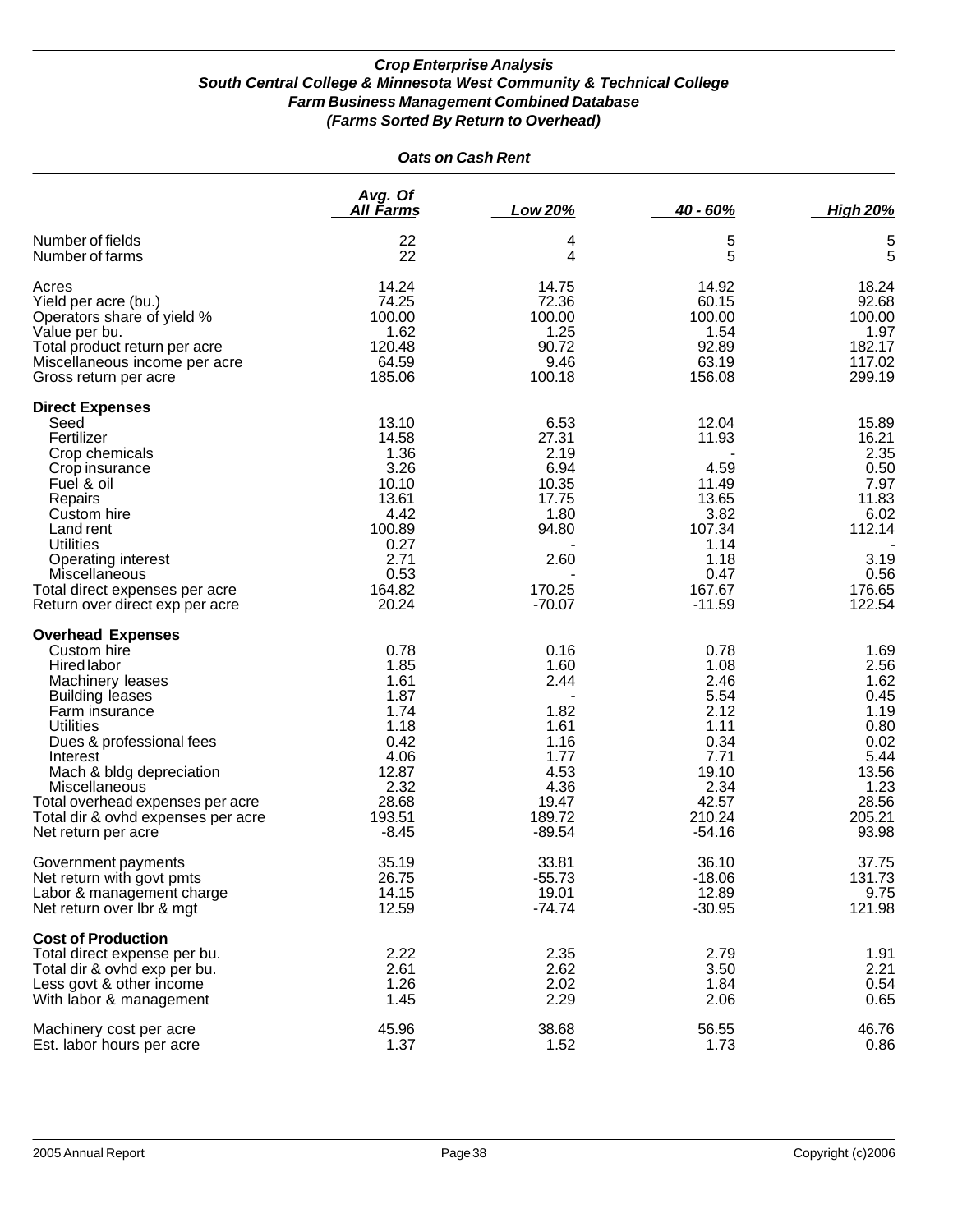### *Wheat, Spring on Owned Land*

|                                                                                                                                                                                                                                                                                                                                            | Avg. Of<br><u>All Farms</u>                                                                                 | Low 20%                                                                                                         | $40 - 60%$                                                                                                 | <b>High 20%</b>                                                                                             |
|--------------------------------------------------------------------------------------------------------------------------------------------------------------------------------------------------------------------------------------------------------------------------------------------------------------------------------------------|-------------------------------------------------------------------------------------------------------------|-----------------------------------------------------------------------------------------------------------------|------------------------------------------------------------------------------------------------------------|-------------------------------------------------------------------------------------------------------------|
| Number of fields                                                                                                                                                                                                                                                                                                                           | 38                                                                                                          | 7                                                                                                               | 7                                                                                                          | 7                                                                                                           |
| Number of farms                                                                                                                                                                                                                                                                                                                            | 34                                                                                                          | 6                                                                                                               | 7                                                                                                          | 7                                                                                                           |
| Acres                                                                                                                                                                                                                                                                                                                                      | 25.02                                                                                                       | 22.44                                                                                                           | 28.86                                                                                                      | 18.84                                                                                                       |
| Yield per acre (bu.)                                                                                                                                                                                                                                                                                                                       | 49.72                                                                                                       | 37.15                                                                                                           | 49.28                                                                                                      | 61.48                                                                                                       |
| Operators share of yield %                                                                                                                                                                                                                                                                                                                 | 100.00                                                                                                      | 100.00                                                                                                          | 100.00                                                                                                     | 100.00                                                                                                      |
| Value per bu.                                                                                                                                                                                                                                                                                                                              | 3.40                                                                                                        | 3.11                                                                                                            | 3.50                                                                                                       | 3.28                                                                                                        |
| Total product return per acre                                                                                                                                                                                                                                                                                                              | 169.02                                                                                                      | 115.57                                                                                                          | 172.27                                                                                                     | 201.52                                                                                                      |
| Miscellaneous income per acre                                                                                                                                                                                                                                                                                                              | 44.95                                                                                                       | 19.28                                                                                                           | 38.98                                                                                                      | 83.60                                                                                                       |
| Gross return per acre                                                                                                                                                                                                                                                                                                                      | 213.97                                                                                                      | 134.85                                                                                                          | 211.25                                                                                                     | 285.12                                                                                                      |
| <b>Direct Expenses</b><br>Seed<br>Fertilizer<br>Crop chemicals<br>Crop insurance<br>Fuel & oil<br>Repairs<br>Custom hire<br>Hauling and trucking<br><b>Operating interest</b><br>Miscellaneous<br>Total direct expenses per acre<br>Return over direct exp per acre                                                                        | 16.31<br>22.72<br>7.03<br>3.38<br>10.56<br>15.37<br>3.77<br>0.59<br>4.40<br>2.27<br>86.39<br>127.59         | 14.22<br>31.11<br>1.83<br>0.81<br>12.12<br>18.48<br>8.11<br>4.26<br>3.47<br>94.41<br>40.45                      | 12.12<br>22.58<br>7.10<br>4.01<br>7.70<br>13.65<br>5.01<br>4.41<br>0.23<br>76.82<br>134.43                 | 20.86<br>15.73<br>7.29<br>4.53<br>14.50<br>18.76<br>2.74<br>0.92<br>2.52<br>3.84<br>91.69<br>193.43         |
| <b>Overhead Expenses</b><br>Custom hire<br><b>Hired labor</b><br>Machinery leases<br>RE & pers. property taxes<br>Farm insurance<br><b>Utilities</b><br>Dues & professional fees<br>Interest<br>Mach & bldg depreciation<br>Miscellaneous<br>Total overhead expenses per acre<br>Total dir & ovhd expenses per acre<br>Net return per acre | 0.95<br>2.76<br>1.74<br>10.73<br>3.00<br>2.40<br>0.79<br>41.34<br>18.16<br>3.42<br>85.30<br>171.69<br>42.29 | 0.12<br>1.99<br>1.20<br>15.79<br>2.08<br>1.69<br>1.20<br>63.66<br>14.58<br>5.01<br>107.32<br>201.72<br>$-66.87$ | 0.09<br>1.61<br>3.61<br>8.97<br>3.34<br>2.30<br>0.72<br>50.28<br>12.77<br>2.74<br>86.43<br>163.25<br>47.99 | 0.08<br>1.62<br>1.34<br>7.84<br>2.79<br>2.05<br>1.01<br>26.84<br>23.80<br>4.00<br>71.36<br>163.05<br>122.07 |
| Government payments                                                                                                                                                                                                                                                                                                                        | 33.38                                                                                                       | 36.42                                                                                                           | 29.52                                                                                                      | 35.01                                                                                                       |
| Net return with govt pmts                                                                                                                                                                                                                                                                                                                  | 75.67                                                                                                       | $-30.45$                                                                                                        | 77.51                                                                                                      | 157.07                                                                                                      |
| Labor & management charge                                                                                                                                                                                                                                                                                                                  | 17.83                                                                                                       | 17.94                                                                                                           | 26.61                                                                                                      | 16.41                                                                                                       |
| Net return over Ibr & mgt                                                                                                                                                                                                                                                                                                                  | 57.84                                                                                                       | $-48.40$                                                                                                        | 50.90                                                                                                      | 140.66                                                                                                      |
| <b>Cost of Production</b><br>Total direct expense per bu.<br>Total dir & ovhd exp per bu.<br>Less govt & other income<br>With labor & management                                                                                                                                                                                           | 1.74<br>3.45<br>1.88<br>2.24                                                                                | 2.54<br>5.43<br>3.93<br>4.41                                                                                    | 1.56<br>3.31<br>1.92<br>2.46                                                                               | 1.49<br>2.65<br>0.72<br>0.99                                                                                |
| Machinery cost per acre                                                                                                                                                                                                                                                                                                                    | 49.50                                                                                                       | 55.08                                                                                                           | 40.21                                                                                                      | 59.49                                                                                                       |
| Est. labor hours per acre                                                                                                                                                                                                                                                                                                                  | 1.72                                                                                                        | 1.43                                                                                                            | 1.88                                                                                                       | 1.60                                                                                                        |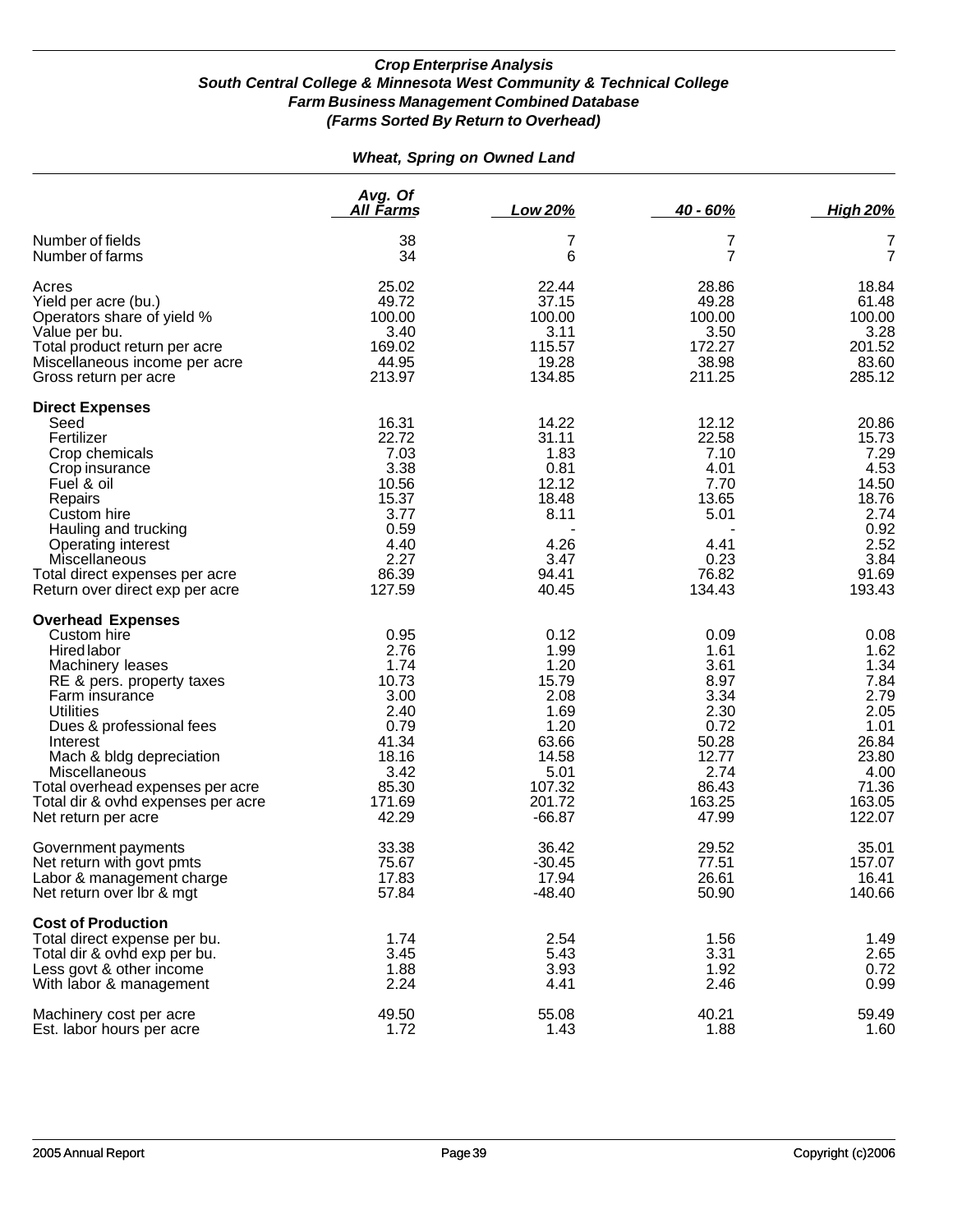|                                                                                                                                                                                                                                                                                                        |                                                                                                                     | <b>Wheat, Spring on Cash Rent</b>                                                                         |                                                                                                                      |                                                                                                             |
|--------------------------------------------------------------------------------------------------------------------------------------------------------------------------------------------------------------------------------------------------------------------------------------------------------|---------------------------------------------------------------------------------------------------------------------|-----------------------------------------------------------------------------------------------------------|----------------------------------------------------------------------------------------------------------------------|-------------------------------------------------------------------------------------------------------------|
|                                                                                                                                                                                                                                                                                                        | Avg. Of<br><u>All Farms</u>                                                                                         | Low 20%                                                                                                   | $40 - 60%$                                                                                                           | <b>High 20%</b>                                                                                             |
| Number of fields<br>Number of farms                                                                                                                                                                                                                                                                    | 41<br>40                                                                                                            | 8<br>8                                                                                                    | 8<br>8                                                                                                               | 8<br>8                                                                                                      |
| Acres<br>Yield per acre (bu.)<br>Operators share of yield %<br>Value per bu.<br>Total product return per acre<br>Miscellaneous income per acre<br>Gross return per acre                                                                                                                                | 36.30<br>49.80<br>100.00<br>3.47<br>172.66<br>39.26<br>211.93                                                       | 26.25<br>37.05<br>100.00<br>3.49<br>129.43<br>17.73<br>147.16                                             | 46.28<br>49.66<br>100.00<br>3.59<br>178.08<br>31.90<br>209.98                                                        | 40.49<br>61.84<br>100.00<br>3.36<br>207.98<br>54.92<br>262.90                                               |
| <b>Direct Expenses</b><br>Seed<br>Fertilizer<br>Crop chemicals<br>Crop insurance<br>Fuel & oil<br>Repairs<br>Custom hire<br>Hired labor<br>Land rent<br>Hauling and trucking<br><b>Operating interest</b><br><b>Miscellaneous</b><br>Total direct expenses per acre<br>Return over direct exp per acre | 15.97<br>27.40<br>5.47<br>3.24<br>9.70<br>14.22<br>9.12<br>0.15<br>91.93<br>0.96<br>3.43<br>2.44<br>184.03<br>27.90 | 24.74<br>35.22<br>5.50<br>2.25<br>10.64<br>16.30<br>23.18<br>105.45<br>4.15<br>1.81<br>229.24<br>$-82.09$ | 14.65<br>23.97<br>4.60<br>2.44<br>9.71<br>16.33<br>5.46<br>0.59<br>103.42<br>0.53<br>3.28<br>0.78<br>185.79<br>24.19 | 15.25<br>28.69<br>8.75<br>5.57<br>9.66<br>12.18<br>2.66<br>76.28<br>1.81<br>2.92<br>7.18<br>170.95<br>91.95 |
| <b>Overhead Expenses</b><br>Custom hire<br>Hired labor<br>Machinery leases<br>Farm insurance<br><b>Utilities</b><br>Dues & professional fees<br>Interest<br>Mach & bldg depreciation<br>Miscellaneous<br>Total overhead expenses per acre<br>Total dir & ovhd expenses per acre<br>Net return per acre | 0.44<br>3.89<br>1.68<br>2.43<br>1.82<br>0.29<br>2.98<br>12.81<br>3.42<br>29.75<br>213.78<br>$-1.85$                 | 0.66<br>1.51<br>0.29<br>2.02<br>2.17<br>0.06<br>3.68<br>14.42<br>3.18<br>28.00<br>257.24<br>$-110.08$     | 0.15<br>4.33<br>0.28<br>2.19<br>1.05<br>0.71<br>3.73<br>14.03<br>2.98<br>29.46<br>215.25<br>$-5.26$                  | 0.21<br>2.65<br>0.96<br>3.52<br>2.28<br>0.09<br>1.80<br>12.59<br>2.72<br>26.82<br>197.77<br>65.13           |
| Government payments<br>Net return with govt pmts<br>Labor & management charge<br>Net return over Ibr & mgt                                                                                                                                                                                             | 33.19<br>31.34<br>16.90<br>14.44                                                                                    | 36.21<br>$-73.87$<br>12.17<br>$-86.04$                                                                    | 38.82<br>33.55<br>22.07<br>11.48                                                                                     | 22.34<br>87.47<br>16.83<br>70.64                                                                            |
| <b>Cost of Production</b><br>Total direct expense per bu.<br>Total dir & ovhd exp per bu.<br>Less govt & other income<br>With labor & management                                                                                                                                                       | 3.70<br>4.29<br>2.84<br>3.18                                                                                        | 6.19<br>6.94<br>5.49<br>5.82                                                                              | 3.74<br>4.33<br>2.91<br>3.35                                                                                         | 2.76<br>3.20<br>1.95<br>2.22                                                                                |
| Machinery cost per acre<br>Est. labor hours per acre                                                                                                                                                                                                                                                   | 48.87<br>1.65                                                                                                       | 64.37<br>1.17                                                                                             | 47.24<br>1.77                                                                                                        | 39.16<br>1.67                                                                                               |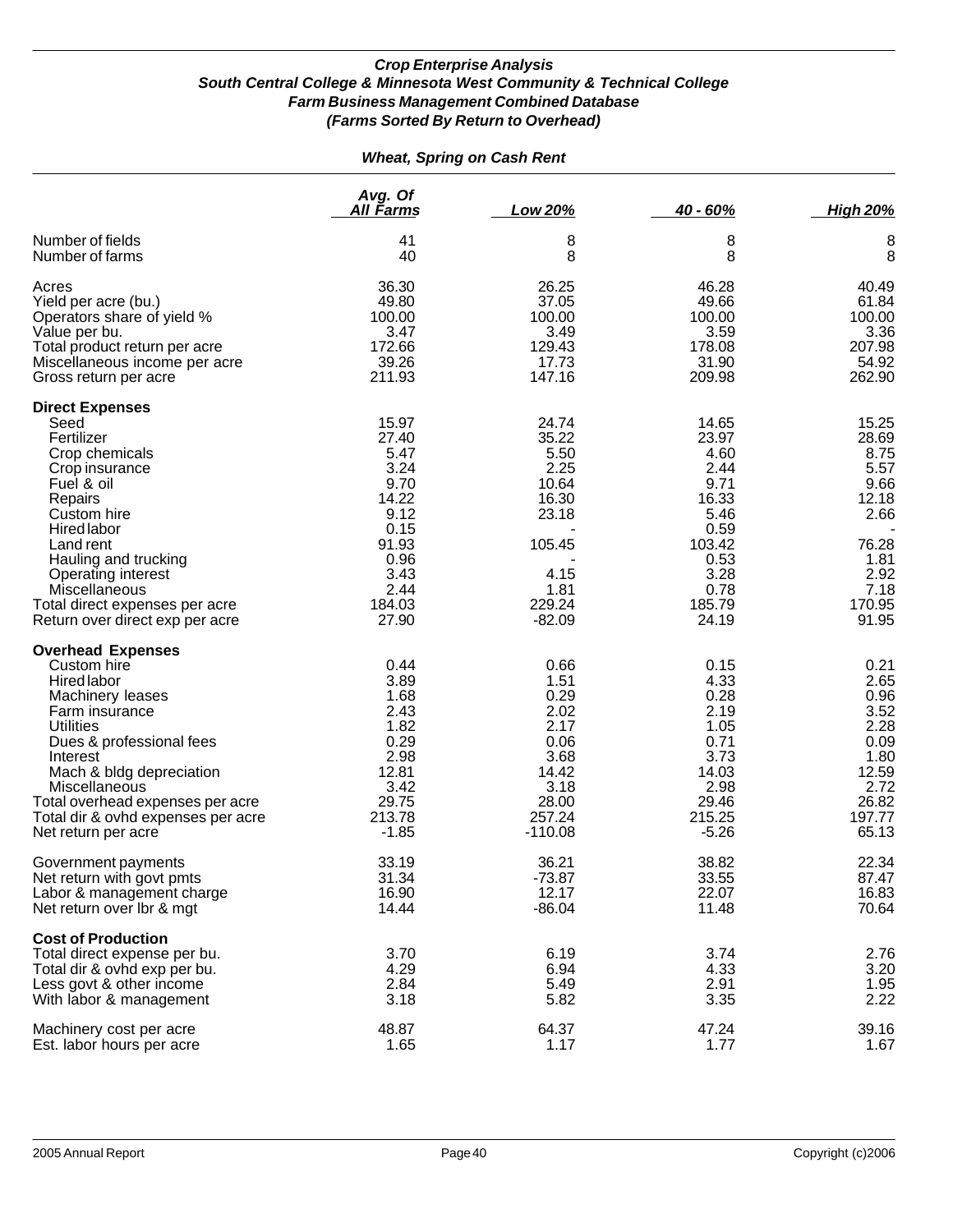| <b>CRP on Owned Land</b>           |                             |          |          |                 |  |
|------------------------------------|-----------------------------|----------|----------|-----------------|--|
|                                    | Avg. Of<br><b>All Farms</b> | Low 20%  | 40 - 60% | <b>High 20%</b> |  |
| Number of fields                   | 67                          | 13       | 14       | 14              |  |
| Number of farms                    | 66                          | 13       | 13       | 14              |  |
| Acres                              | 25.09                       | 33.22    | 19.51    | 15.79           |  |
| Yield per acre (\$)                | 86.88                       | 49.48    | 94.74    | 138.13          |  |
| Operators share of yield %         | 100.00                      | 100.00   | 100.00   | 100.00          |  |
| Value per \$                       | 1.00                        | 1.00     | 1.00     | 1.00            |  |
| Total product return per acre      | 86.88                       | 49.48    | 94.74    | 138.13          |  |
| Miscellaneous income per acre      |                             |          |          |                 |  |
| Gross return per acre              | 86.88                       | 49.48    | 94.74    | 138.13          |  |
| <b>Direct Expenses</b>             |                             |          |          |                 |  |
| Seed                               | 0.82                        | 3.10     | 0.15     |                 |  |
| Crop chemicals                     | 0.86                        | 0.24     | 1.71     | 0.64            |  |
| Fuel & oil                         | 5.60                        | 6.22     | 6.27     | 3.26            |  |
| Repairs                            | 8.47                        | 12.58    | 7.09     | 3.92            |  |
| Operating interest                 | 1.86                        | 1.95     | 2.04     | 1.08            |  |
| Total direct expenses per acre     | 17.61                       | 24.09    | 17.26    | 8.91            |  |
| Return over direct exp per acre    | 69.27                       | 25.39    | 77.49    | 129.22          |  |
| <b>Overhead Expenses</b>           |                             |          |          |                 |  |
| Custom hire                        | 0.82                        | 0.31     | 0.28     | 0.44            |  |
| <b>Hired labor</b>                 | 1.27                        | 1.07     | 3.05     | 0.24            |  |
| RE & pers. property taxes          | 10.51                       | 8.42     | 13.08    | 13.67           |  |
| Farm insurance                     | 1.50                        | 2.14     | 1.27     | 0.82            |  |
| <b>Utilities</b>                   | 1.24                        | 1.63     | 1.37     | 0.39            |  |
| Interest                           | 28.61                       | 11.66    | 35.52    | 45.86           |  |
| Mach & bldg depreciation           | 6.73                        | 7.67     | 8.70     | 3.53            |  |
| <b>Miscellaneous</b>               | 1.93                        | 2.08     | 2.20     | 1.13            |  |
| Total overhead expenses per acre   | 52.61                       | 34.97    | 65.46    | 66.08           |  |
| Total dir & ovhd expenses per acre | 70.22                       | 59.06    | 82.72    | 74.99           |  |
| Net return per acre                | 16.66                       | $-9.58$  | 12.03    | 63.14           |  |
| Government payments                |                             |          |          |                 |  |
| Net return with govt pmts          | 16.66                       | $-9.58$  | 12.03    | 63.14           |  |
| Labor & management charge          | 10.32                       | 13.88    | 12.01    | 3.56            |  |
| Net return over lbr & mgt          | 6.34                        | $-23.46$ | 0.01     | 59.58           |  |
| <b>Cost of Production</b>          |                             |          |          |                 |  |
| Total direct expense per \$        | 0.20                        | 0.49     | 0.18     | 0.06            |  |
| Total dir & ovhd exp per \$        | 0.81                        | 1.19     | 0.87     | 0.54            |  |
| Less govt & other income           | 0.81                        | 1.19     | 0.87     | 0.54            |  |
| With labor & management            | 0.93                        | 1.47     | 1.00     | 0.57            |  |
| Machinery cost per acre            | 21.17                       | 26.44    | 21.55    | 10.72           |  |
| Est. labor hours per acre          | 0.88                        | 0.97     | 0.84     | 0.57            |  |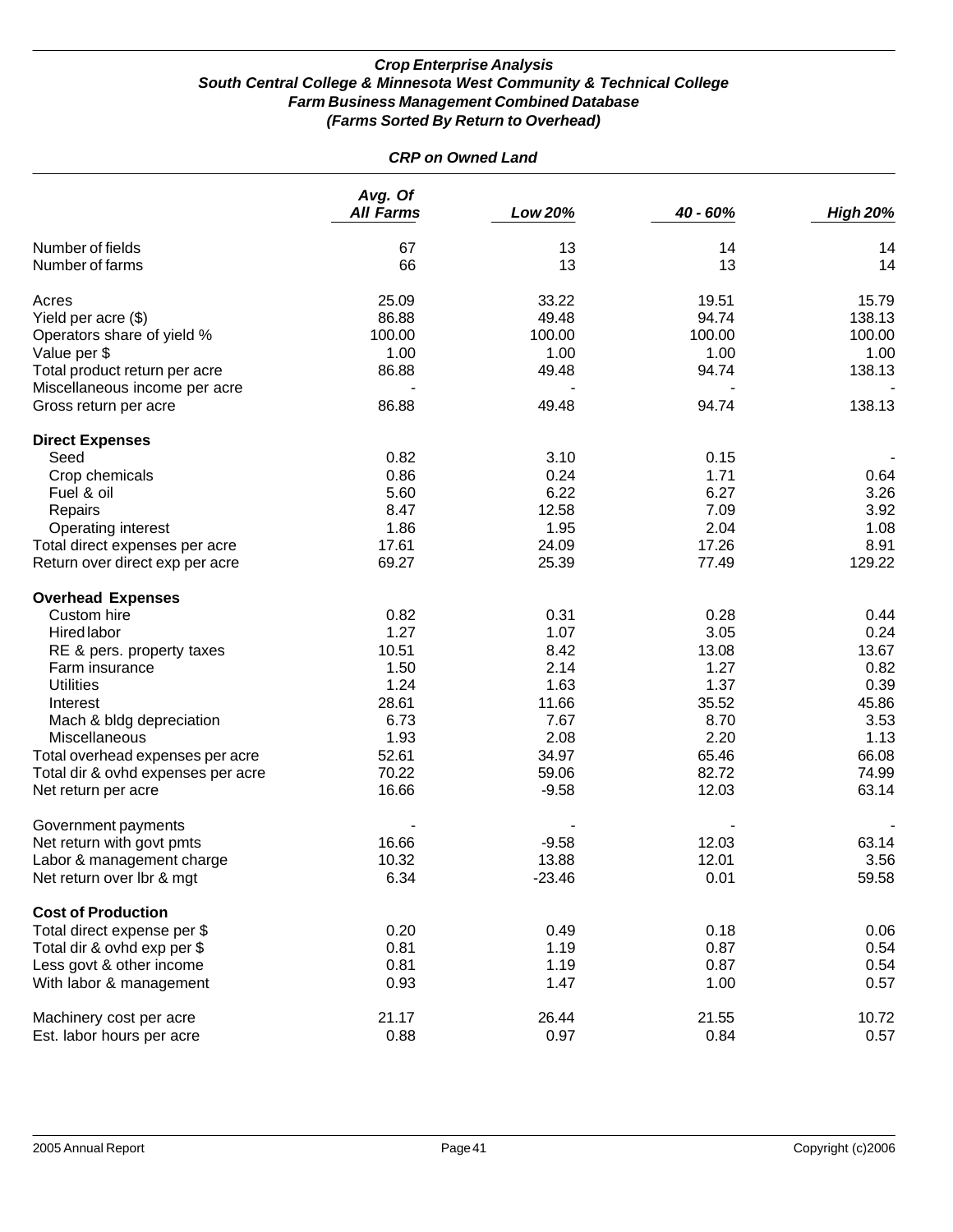|                                    | Avg. Of<br><b>All Farms</b> |
|------------------------------------|-----------------------------|
| Number of fields                   | 16                          |
| Number of farms                    | 15                          |
| Acres                              | 179.97                      |
| Yield per acre (\$)                | 118.67                      |
| Operators share of yield %         | 100.00                      |
| Value per \$                       | 1.00                        |
| Total product return per acre      | 118.67                      |
| Miscellaneous income per acre      | 0.80                        |
| Gross return per acre              | 119.47                      |
| <b>Direct Expenses</b>             |                             |
| Fuel & oil                         | 0.43                        |
| Repairs                            | 0.63                        |
| Miscellaneous                      | 0.06                        |
| Total direct expenses per acre     | 1.12                        |
| Return over direct exp per acre    | 118.35                      |
| <b>Overhead Expenses</b>           |                             |
| RE & pers. property taxes          | 13.90                       |
| Farm insurance                     | 0.79                        |
| <b>Utilities</b>                   | 0.78                        |
| Interest                           | 29.31                       |
| Mach & bldg depreciation           | 1.32                        |
| Miscellaneous                      | 0.95                        |
| Total overhead expenses per acre   | 47.06                       |
| Total dir & ovhd expenses per acre | 48.18                       |
| Net return per acre                | 71.29                       |
| Government payments                | 0.90                        |
| Net return with govt pmts          | 72.19                       |
| Labor & management charge          | 1.20                        |
| Net return over Ibr & mgt          | 70.99                       |
| <b>Cost of Production</b>          |                             |
| Total direct expense per \$        | 0.01                        |
| Total dir & ovhd exp per \$        | 0.41                        |
| Less govt & other income           | 0.39                        |
| With labor & management            | 0.40                        |
| Machinery cost per acre            | 2.25                        |
| Est. labor hours per acre          | 0.15                        |

### *Rented Out on Owned Land*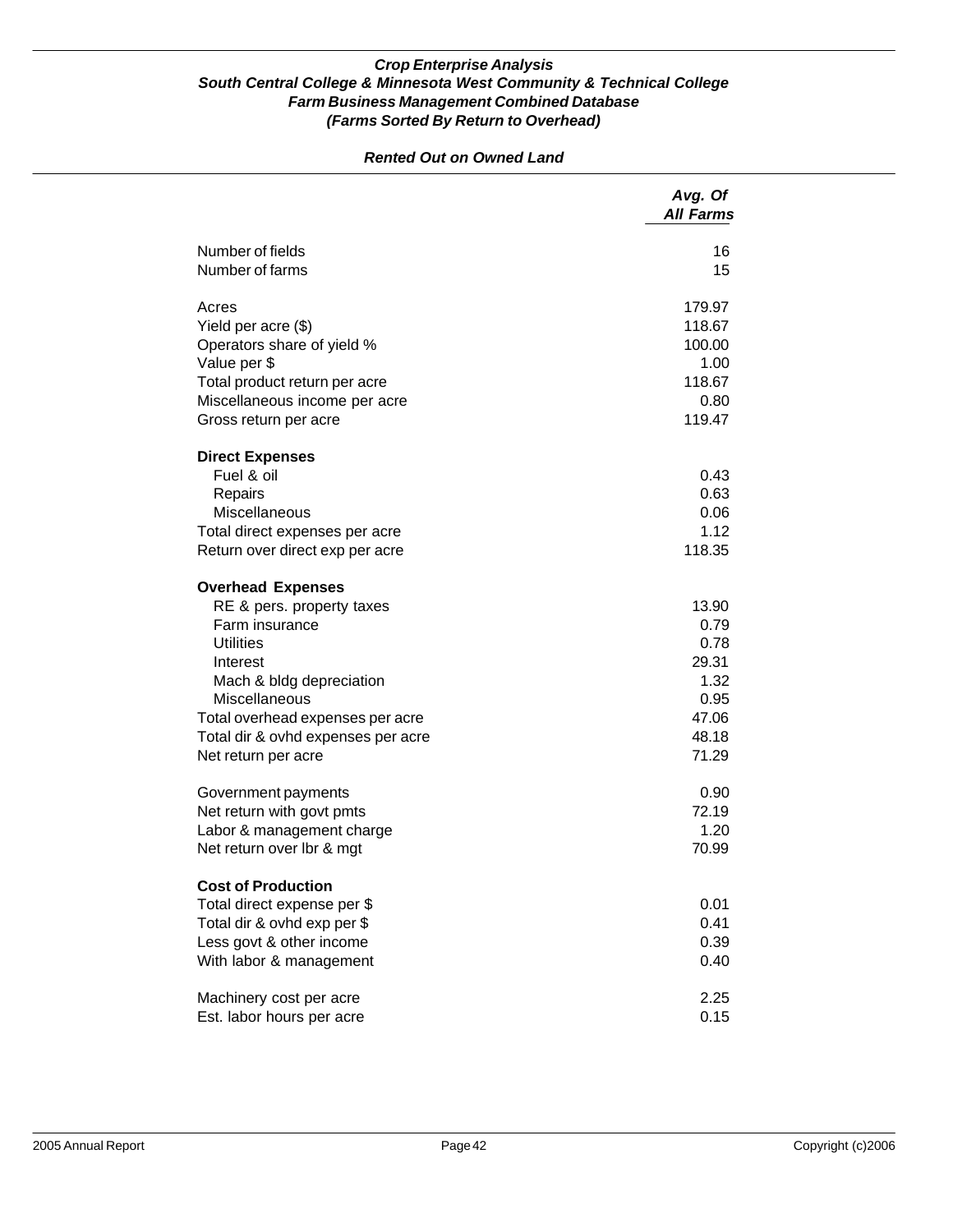# *EXPLANATION OF INDIVIDUAL LIVESTOCK ENTERPRISE ANALYSES*

Productive livestock enterprises are an important part of many Minnesota farm businesses. Many farms have one or more livestock enterprises. The following tables pertain to these livestock enterprises. Statistically, a larger data base provides more credibility. In an effort to increase the credibility and usefulness of the livestock enterprise analyses and to allow the inclusion of more livestock tables, statewide (rather than regional) data was used in computing the following livestock tables.

Costs that are easily charged to a specific livestock enterprise are termed *Direct Costs*. This category includes costs such as feed, veterinary costs, livestock supplies, custom hire, and marketing.

Other costs are less easily charged directly, and are allocated by formula. These are termed *Overhead Expenses*, and include things like interest, depreciation, dues, insurance, etc.

The table format varies slightly for the different livestock enterprises. Each begins with a calculation of Gross Return with income generated (product sales, market animal sales, cull breeding stock sales, value of butchers, and/or transfers out to other enterprises) minus costs incurred (purchases, transfers in) and adjusted for inventory changes. The Direct and Overhead Expenses are then applied to arrive at the Net Return from the enterprise, typically on a per cow, per head, or per cwt basis.

Each livestock enterprise analysis also includes *Other Information* that provides production and efficiency data that indicate the strengths and/or weaknesses of the enterprise.

**\* \* \* \* \* \* \* \* \* \***

### **AVERAGE PRICES USED IN THIS REPORT FOR FARM GROWN FEEDS -- 2005**

| Grains:<br>Corn<br>Oats                           | \$ 1.78 / bushel<br>\$1.36 / bushel              | Soybeans<br>Wheat                        | \$ 5.77 / bushel<br>\$ 3.58 / bushel      |
|---------------------------------------------------|--------------------------------------------------|------------------------------------------|-------------------------------------------|
| Forages:<br>Alfalfa Hay<br>Mixed Hay<br>Grass Hay | \$100.00 / ton<br>\$80.00 / ton<br>\$60.00 / ton | Legume Haylage<br>Corn Silage<br>Oatlage | 50.00 / ton<br>15.00 / ton<br>12.00 / ton |

**Grains:**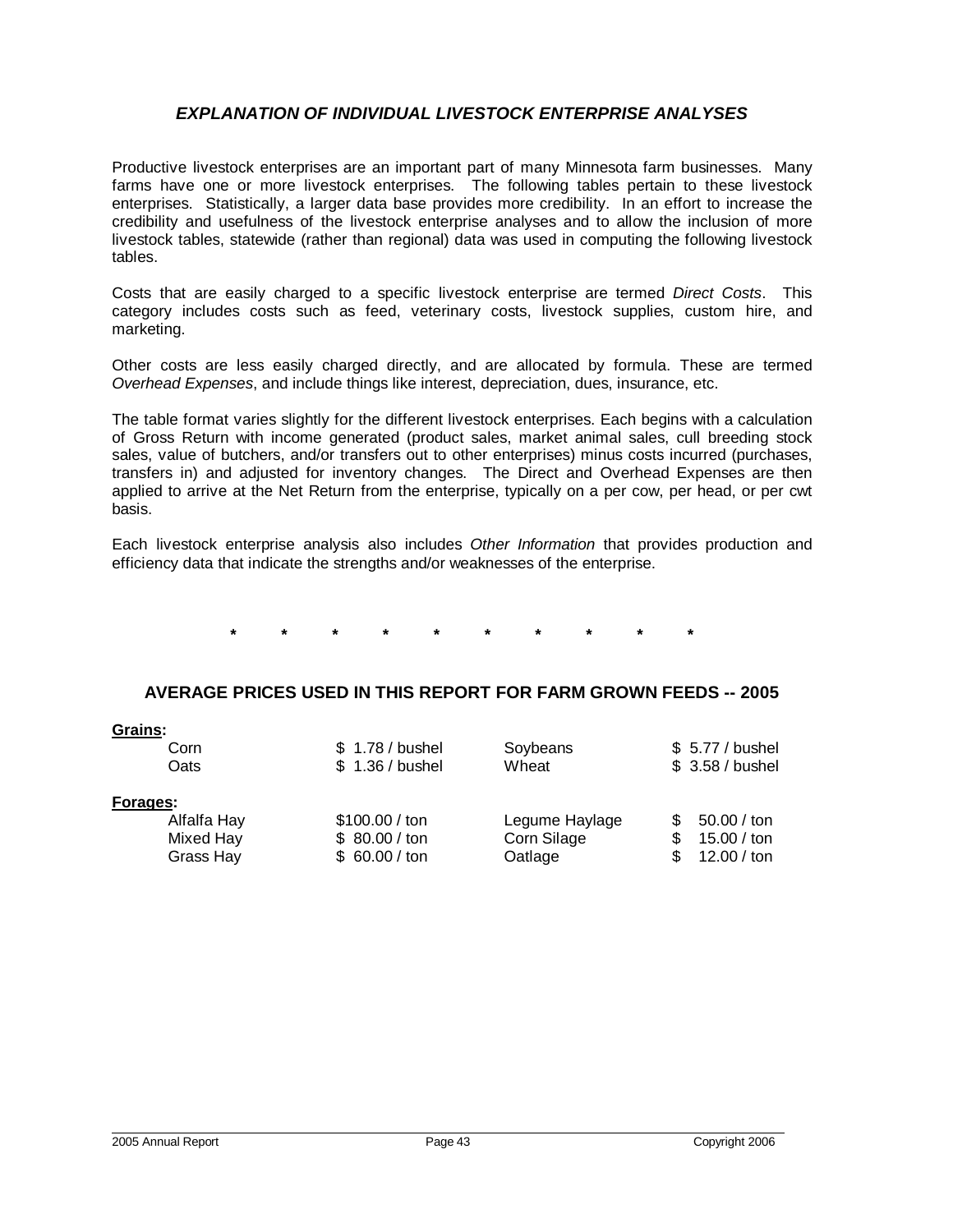|                                                                                                                                                                                                                                                                                                                                                                                                                                                                | Avg. Of<br>All Farms                                                              |                                                                                                                                                                                                           | Low 20%                                                           |                                                                                                                                                        | <u>40 - 60% </u>                                                                  |                                                                                                                                     | <u>High 20% </u>                                                                  |                                                                                                                                                                     |
|----------------------------------------------------------------------------------------------------------------------------------------------------------------------------------------------------------------------------------------------------------------------------------------------------------------------------------------------------------------------------------------------------------------------------------------------------------------|-----------------------------------------------------------------------------------|-----------------------------------------------------------------------------------------------------------------------------------------------------------------------------------------------------------|-------------------------------------------------------------------|--------------------------------------------------------------------------------------------------------------------------------------------------------|-----------------------------------------------------------------------------------|-------------------------------------------------------------------------------------------------------------------------------------|-----------------------------------------------------------------------------------|---------------------------------------------------------------------------------------------------------------------------------------------------------------------|
| Number of farms                                                                                                                                                                                                                                                                                                                                                                                                                                                |                                                                                   | 54                                                                                                                                                                                                        |                                                                   | 10                                                                                                                                                     |                                                                                   | 11                                                                                                                                  |                                                                                   | 11                                                                                                                                                                  |
| Raised Hogs sold (lb)<br>Transferred out (lb)<br>Cull sales (lb)<br>Butchered (lb)<br>Less purchased (lb)<br>Less transferred in (lb)<br>Inventory change (lb)<br>Total production (lb)<br>Otherincome<br>Gross return                                                                                                                                                                                                                                         | Quantity<br>93.16<br>0.92<br>4.75<br>0.30<br>$-1.11$<br>$-0.06$<br>2.04<br>100.00 | Value<br>47.09<br>1.10<br>1.82<br>0.11<br>$-1.39$<br>$-0.07$<br>0.90<br>49.55<br>0.03<br>49.58                                                                                                            | Quantity<br>96.21<br>6.05<br>3.01<br>$-2.64$<br>$-2.63$<br>100.00 | Value<br>46.51<br>2.13<br>0.51<br>$-2.27$<br>$-5.91$<br>40.96<br>1.11<br>42.07                                                                         | Quantity<br>93.18<br>0.50<br>5.09<br>0.33<br>$-2.20$<br>$-0.28$<br>3.39<br>100.00 | Value<br>45.82<br>1.26<br>2.14<br>0.18<br>$-2.66$<br>$-0.13$<br>$-0.67$<br>$45.93$<br>$0.18$<br>45.75                               | Quantity<br>89.35<br>1.01<br>3.91<br>0.09<br>$-0.19$<br>$-0.02$<br>5.85<br>100.00 | Value<br>45.23<br>45.23<br>1.28<br>1.36<br>0.06<br>-0.31<br>-0.10<br>4.33<br>51.85<br>51.85                                                                         |
| <b>Direct Expenses</b><br>Corn (bu.)<br>Hay, Alfalfa (lb.)<br>Complete Ration (lb.)<br>Creep / Starter (lb.)<br>Protein Vit Minerals (lb.)<br>Corn Distillers Grn (dry) (lb.)<br>Other feed stuffs<br><b>Breeding fees</b><br>Veterinary<br>Supplies<br>Fuel & oil<br>Repairs<br>Custom hire<br>Hired labor<br>Machinery leases<br>Utilities<br>Hauling and trucking<br>Marketing<br>Operating interest<br>Total direct expenses<br>Return over direct expense | 3.14<br>8.73<br>71.71<br>0.19<br>70.83<br>$6.10$<br>$0.21$                        | 5.86<br>0.57<br>6.37<br>0.08<br>$\begin{array}{c} 8.80 \\ 0.25 \end{array}$<br>0.70<br>0.71<br>1.67<br>0.80<br>0.65<br>1.05<br>1.22<br>0.02<br>0.10<br>0.13<br>$0.31$<br>$0.26$<br>0.29<br>29.25<br>20.33 | 5.08<br>3.33<br>1.13<br>120.34<br>0.23                            | 9.24<br>0.70<br>0.50<br>15.28<br>0.52<br>0.13<br>1.76<br>1.24<br>1.06<br>2.44<br>0.13<br>0.46<br>1.40<br>0.23<br>0.42<br>0.26<br>0.48<br>36.26<br>5.81 | 4.03<br>0.02<br>88.07<br>11.95                                                    | $7.57$<br>$0.00$<br>12.21<br>2.15<br>0.61<br>0.90<br>0.13<br>0.37<br>0.71<br>5.31<br>0.26<br>0.01<br>0.33<br>0.39<br>30.95<br>14.80 | 2.84<br>20.22<br>43.60<br>79.32<br>12.68<br>0.45                                  | 5.28<br>1.32<br>3.45<br>$10.25$<br>0.51<br>0.07<br>0.78<br>0.78<br>1.84<br>0.62<br>0.66<br>0.97<br>0.50<br>0.07<br>0.04<br>0.14<br>$0.10$<br>0.07<br>26.66<br>25.18 |
| Overhead Expenses<br>Hired labor<br>Machinery leases<br>Building leases<br>Farm insurance<br>Utilities<br>Interest<br>Mach & bldg depreciation<br>Miscellaneous<br>Total overhead expenses<br>Total dir & ovhd expenses<br>Net return<br>Labor & management charge                                                                                                                                                                                             |                                                                                   | 2.36<br>0.31<br>1.86<br>0.45<br>0.68<br>0.86<br>$1.50$<br>$0.65$<br>8.66<br>37.92<br>11.66<br>1.92                                                                                                        |                                                                   | 1.07<br>0.43<br>1.26<br>1.17<br>1.87<br>0.83<br>6.63<br>42.88<br>$-0.82$<br>2.61                                                                       |                                                                                   | 1.96<br>0.01<br>0.31<br>0.39<br>1.25<br>1.44<br>0.34<br>5.70<br>36.66<br>9.09<br>1.48                                               |                                                                                   | 2.83<br>0.71<br>1.54<br>0.66<br>0.61<br>1.47<br>0.41<br>8.52<br>35.28<br>16.56<br>1.41                                                                              |
| Net return over Ibr & mgt<br><b>Cost of Production</b><br>Total direct expense per cwt.<br>Total dir& ovhd expense per cwt.<br>vvitn other revenue adjustments<br>With labor and management<br>Est. labor hours per unit                                                                                                                                                                                                                                       |                                                                                   | 9.74<br>29.25<br>37.92<br>37.65<br>39.58<br>0.31                                                                                                                                                          |                                                                   | $-3.43$<br>36.26<br>42.88<br>42.ZU<br>44.80<br>0.45                                                                                                    |                                                                                   | 7.61<br>30.95<br>36.66<br>38.05<br>39.53<br>0.26                                                                                    |                                                                                   | 15.15<br>26.66<br>35.28<br>34.19<br>35.61<br>0.30                                                                                                                   |
| Other Information<br>Average number of sows<br>Litters farrowed<br>Litters per sow<br>Litters per crate<br>Pigs born per litter<br>Pigs weaned per litter<br>Pigs weaned per sow<br>Number sold per litter<br>Lbs of feed / lb of gain<br>Eeed cost / cwt. of gain<br>Feed cost per litter<br>Avg wgt/Raised Hog sold<br>Avg price / cwt                                                                                                                       |                                                                                   | 273.4<br>$551$<br>$2.02$<br>11.57<br>10.44<br>9.49<br>18.91<br>8.13<br>3.35<br>22.03<br>493.71<br>257<br>50.54                                                                                            |                                                                   | 120.6<br>180<br>1.49<br>6.67<br>9.41<br>8.14<br>12.13<br>7.05<br>4.18<br>26.24<br>479.96<br>250<br>48.34                                               |                                                                                   | 211.7<br>$^{462}_{2.18}$<br>11.71<br>10.45<br>$9.57$<br>20.35<br>8.75<br>3.26<br>21.93<br>530.89<br>258<br>49.17                    |                                                                                   | 528.3<br>1,149<br>2.17<br>13.39<br>10.69<br>$\frac{9.78}{20.90}$<br>8.00<br>3.15<br>20.88<br>475.82<br>254<br>50.62                                                 |

# *Hogs, Farrow To Finish -- Average Per Cwt. Produced*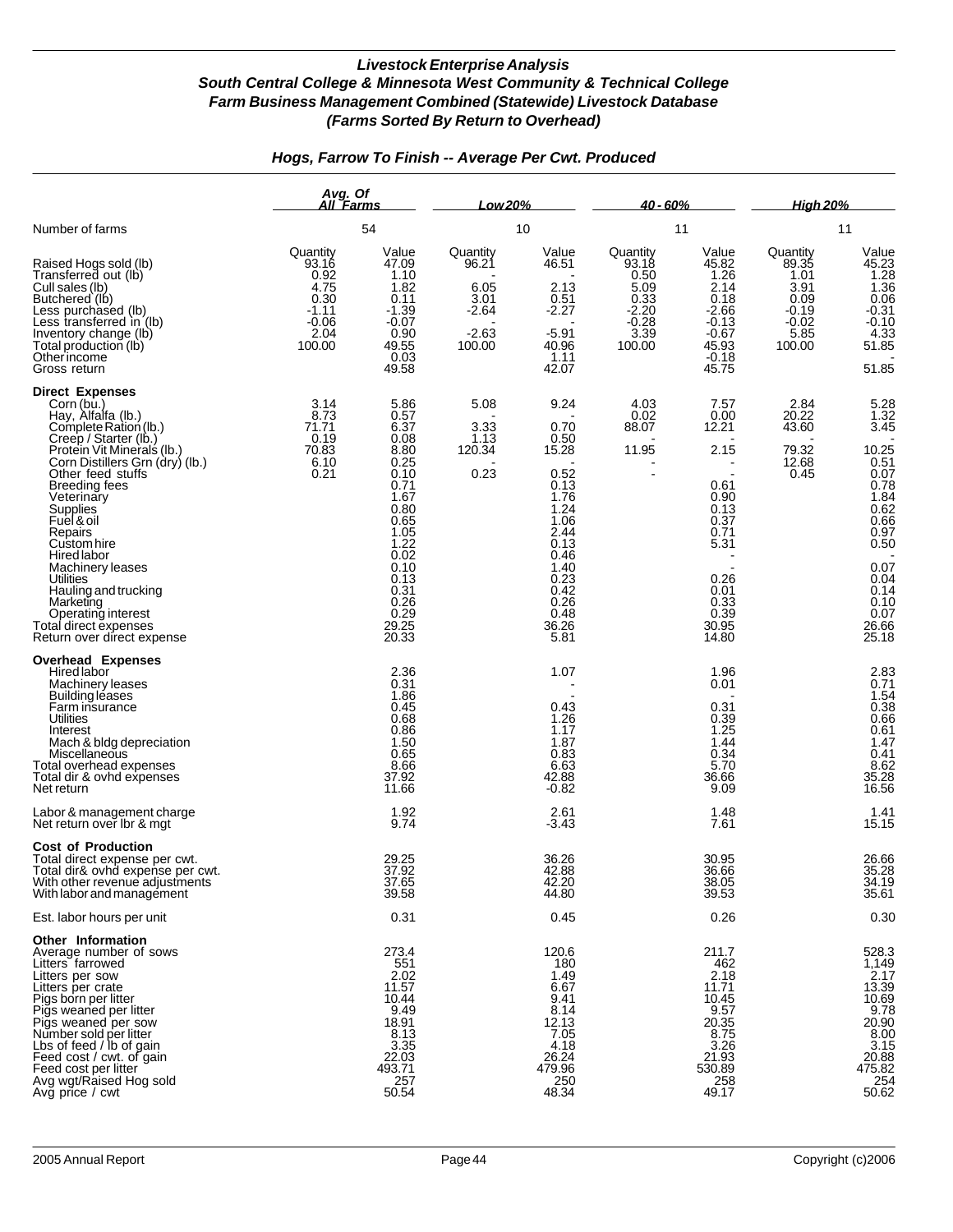|                                                                                                                                                                                                                                                                                                 | Avg. Of<br>All Farms                                                          |                                                                                                                 |
|-------------------------------------------------------------------------------------------------------------------------------------------------------------------------------------------------------------------------------------------------------------------------------------------------|-------------------------------------------------------------------------------|-----------------------------------------------------------------------------------------------------------------|
| Number of farms                                                                                                                                                                                                                                                                                 |                                                                               | 5                                                                                                               |
| Feeder Pigs sold (hd)<br>Transferred out (hd)<br>Cull sales (hd)<br>Butchered (hd)<br>Less purchased (hd)<br>Less transferred in (hd)<br>Inventory change (hd)<br>Total production (hd)<br>Other income<br>Gross return                                                                         | Quantity<br>0.93<br>0.07<br>0.03<br>0.00<br>-0.01<br>$-0.02$<br>-0.08<br>0.00 | Value<br>46.45<br>3.13<br>4.84<br>0.10<br>-3.41<br>$-1.72$<br>-1.46<br>47.92<br>47.92                           |
| <b>Direct Expenses</b><br>Corn (bu.)<br>Complete Ration (lb.)<br>Creep / Starter (lb.)<br>Protein Vit Minerals (lb.)<br>Breeding fees<br>Veterinary<br>Supplies<br>Fuel & oil<br>Repairs<br>Custom hire<br>Bedding<br>Operating interest<br>Total direct expenses<br>Return over direct expense | 2.47<br>2.06<br>5.30<br>51.65                                                 | 3.60<br>0.79<br>1.82<br>10.23<br>1.27<br>3.12<br>2.35<br>0.78<br>3.15<br>0.24<br>0.11<br>0.07<br>27.53<br>20.39 |
| <b>Overhead Expenses</b><br>Hired labor<br>RE & pers. property taxes<br>Farm insurance<br>Utilities<br>Dues & professional fees<br>Interest<br>Mach & bldg depreciation<br>Miscellaneous<br>Total overhead expenses<br>Total dir & ovhd expenses<br>Net return                                  |                                                                               | 3.62<br>0.25<br>0.84<br>1.95<br>0.21<br>1.45<br>2.53<br>0.38<br>11.23<br>38.76<br>9.17                          |
| Labor & management charge<br>Net return over Ibr & mgt                                                                                                                                                                                                                                          |                                                                               | 3.56<br>5.60                                                                                                    |
| <b>Cost of Production</b><br>Total direct expense per head<br>Total dir& ovhd expense per head<br>With other revenue adjustments<br>With labor and management                                                                                                                                   |                                                                               | 27.53<br>38.76<br>36.98<br>40.54                                                                                |
| Est. labor hours per unit                                                                                                                                                                                                                                                                       |                                                                               | 0.80                                                                                                            |
| <b>Other Information</b><br>Average number of sows<br>Litters farrowed<br>Litters per sow<br>Litters per crate<br>Pigs born per litter<br>Pigs weaned per litter<br>Pigs weaned per sow<br>Number sold per litter<br>Feed cost per litter<br>Avg wgt/Feeder Pig sold<br>Avg price / head        |                                                                               | 206.2<br>373<br>1.81<br>8.22<br>9.83<br>8.91<br>16.08<br>8.33<br>147.94<br>57<br>50.18                          |

# *Hogs, Feeder Pig Prod -- Average Per Head Sold/Trans*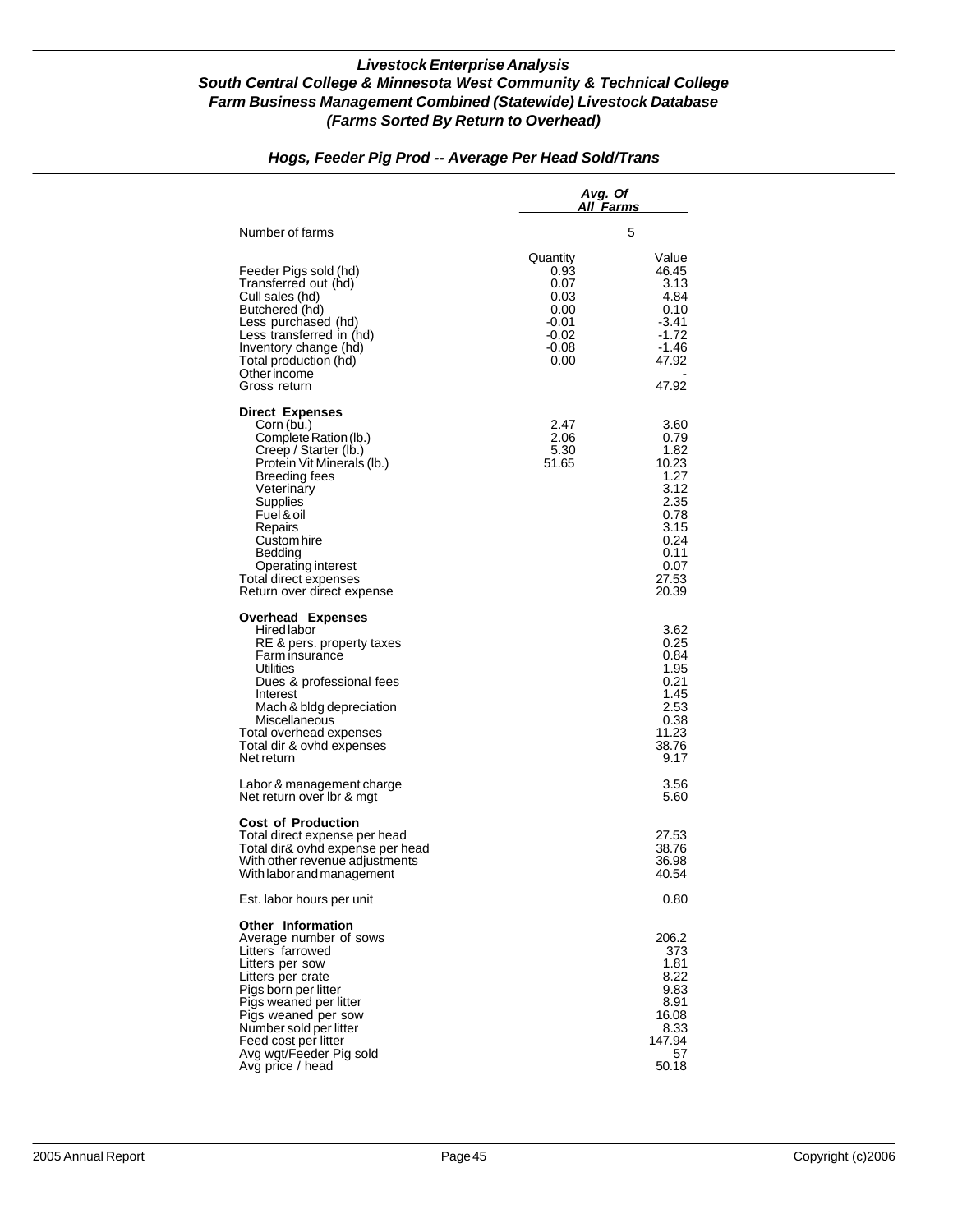|                                                                                                                                                                                                                                                                                                                                                                  | Avg. Of<br>All Farms                                                       |                                                                                                                                        |
|------------------------------------------------------------------------------------------------------------------------------------------------------------------------------------------------------------------------------------------------------------------------------------------------------------------------------------------------------------------|----------------------------------------------------------------------------|----------------------------------------------------------------------------------------------------------------------------------------|
| Number of farms                                                                                                                                                                                                                                                                                                                                                  |                                                                            | 19                                                                                                                                     |
| Weaning Pigs sold (hd)<br>Transferred out (hd)<br>Cull sales (hd)<br>Butchered (hd)<br>Less purchased (hd)<br>Less transferred in (hd)<br>Inventory change (hd)<br>Total production (hd)<br><b>Other income</b><br>Gross return                                                                                                                                  | Quantity<br>0.51<br>0.49<br>0.02<br>0.00<br>-0.02<br>-0.01<br>0.01<br>0.00 | Value<br>17.31<br>15.34<br>3.90<br>0.09<br>-3.63<br>$-0.99$<br>0.13<br>32.14<br>0.06<br>32.20                                          |
| <b>Direct Expenses</b><br>Corn (bu.)<br>Complete Ration (lb.)<br>Creep / Starter (lb.)<br>Protein Vit Minerals (lb.)<br>Other feed stuffs<br><b>Breeding fees</b><br>Veterinary<br>Supplies<br>Fuel & oil<br>Repairs<br>Custom hire<br>Hired labor<br>Livestock leases<br>Utilities<br>Operating interest<br>Total direct expenses<br>Return over direct expense | 0.91<br>51.70<br>0.04<br>17.52<br>0.95                                     | 1.68<br>4.44<br>0.05<br>2.00<br>0.12<br>1.85<br>1.65<br>0.80<br>0.62<br>0.94<br>0.36<br>1.28<br>0.69<br>0.35<br>0.19<br>17.02<br>15.18 |
| <b>Overhead Expenses</b><br>Hired labor<br>Machinery leases<br>Building leases<br>Farm insurance<br>Utilities<br>Dues & professional fees<br>Interest<br>Mach & bldg depreciation<br>Miscellaneous<br>Total overhead expenses<br>Total dir & ovhd expenses<br>Net return                                                                                         |                                                                            | 4.39<br>0.51<br>0.94<br>0.51<br>0.70<br>0.29<br>1.06<br>1.67<br>0.33<br>10.41<br>27.43<br>4.78                                         |
| Labor & management charge<br>Net return over Ibr & mgt                                                                                                                                                                                                                                                                                                           |                                                                            | 1.69<br>3.09                                                                                                                           |
| <b>Cost of Production</b><br>Total direct expense per head<br>Total dir& ovhd expense per head<br>With other revenue adjustments<br>With labor and management                                                                                                                                                                                                    |                                                                            | 17.02<br>27.43<br>27.73<br>29.42                                                                                                       |
| Est. labor hours per unit                                                                                                                                                                                                                                                                                                                                        |                                                                            | 0.31                                                                                                                                   |
| <b>Other Information</b><br>Average number of sows<br>Litters farrowed<br>Litters per sow<br>Litters per crate<br>Pigs born per litter<br>Pigs weaned per litter<br>Pigs weaned per sow<br>Number sold per litter<br>Feed cost per litter<br>Avg wgt/Weaning Pig sold<br>Avg price / head                                                                        |                                                                            | 975.1<br>2,082<br>2.14<br>14.31<br>10.17<br>9.40<br>19.65<br>4.62<br>74.55<br>12<br>33.65                                              |

## *Hogs, Farrow to Weaning -- Average Per Head Sold/Trans*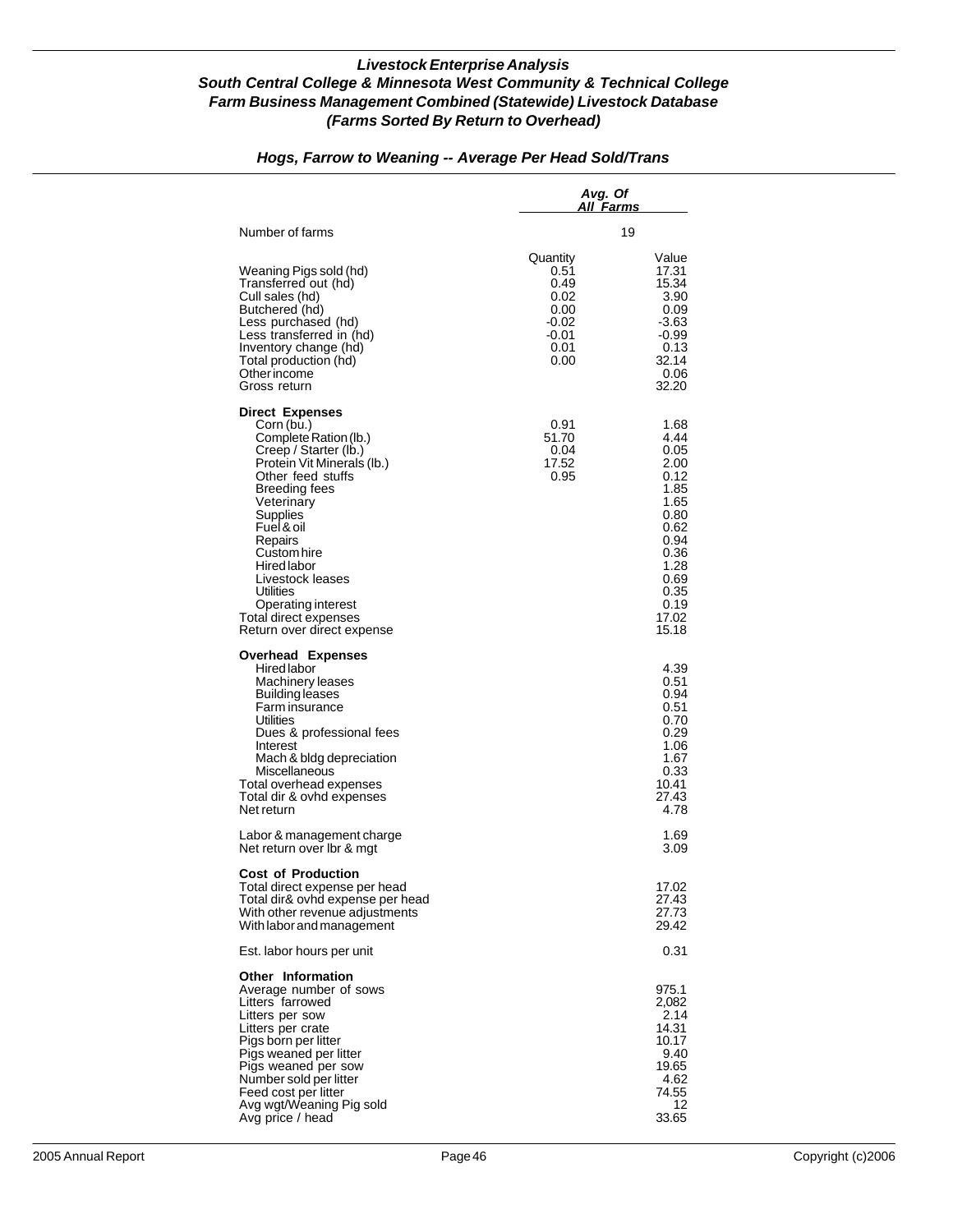|                                                                                                                                                                                                                                                                                                                                | Avg. Of                                                    | All Farms                                                                                                             |
|--------------------------------------------------------------------------------------------------------------------------------------------------------------------------------------------------------------------------------------------------------------------------------------------------------------------------------|------------------------------------------------------------|-----------------------------------------------------------------------------------------------------------------------|
| Number of farms                                                                                                                                                                                                                                                                                                                |                                                            | 8                                                                                                                     |
| Wean-Fdr Pig sold (hd)<br>Transferred out (hd)<br>Less purchased (hd)<br>Less transferred in (hd)<br>Inventory change (hd)<br>Total production (hd)<br>Other income<br>Gross return                                                                                                                                            | Quantity<br>0.03<br>0.97<br>-0.04<br>-1.02<br>0.03<br>0.00 | Value<br>1.48<br>49.12<br>-1.26<br>$-30.62$<br>1.27<br>20.00<br>20.00                                                 |
| <b>Direct Expenses</b><br>Corn (bu.)<br>Soybeans (bu.)<br>Complete Ration (lb.)<br>Creep / Starter (lb.)<br>Protein Vit Minerals (lb.)<br>Veterinary<br>Supplies<br>Contract production exp.<br>Fuel & oil<br>Repairs<br>Hired labor<br>Utilities<br>Operating interest<br>Total direct expenses<br>Return over direct expense | 0.56<br>0.03<br>37.62<br>2.51<br>15.36                     | 1.06<br>0.14<br>3.89<br>1.02<br>2.90<br>1.10<br>0.33<br>0.60<br>0.35<br>0.34<br>1.28<br>0.43<br>0.06<br>13.50<br>6.50 |
| <b>Overhead Expenses</b><br>Hired labor<br>Building leases<br>Farm insurance<br>Utilities<br>Interest<br>Mach & bldg depreciation<br>Miscellaneous<br>Total overhead expenses<br>Total dir & ovhd expenses<br>Net return                                                                                                       |                                                            | 0.33<br>0.17<br>0.28<br>0.20<br>0.48<br>1.41<br>0.17<br>3.04<br>16.54<br>3.46                                         |
| Labor & management charge<br>Net return over Ibr & mgt                                                                                                                                                                                                                                                                         |                                                            | 0.34<br>3.11                                                                                                          |
| <b>Cost of Production</b><br>Total direct expense per head<br>Total dir& ovhd expense per head<br>With other revenue adjustments<br>With labor and management                                                                                                                                                                  |                                                            | 44.11<br>47.15<br>47.15<br>47.49                                                                                      |
| Est. labor hours per unit                                                                                                                                                                                                                                                                                                      |                                                            | 0.11                                                                                                                  |
| <b>Other Information</b><br>No. purchased or trans in<br>Number sold or trans out<br>Average number of head<br>Percentage death loss<br>Feed cost per average head<br>Feed cost/head sold+trans<br>Avg. purchase weight<br>Avg. sales weight<br>Avg. purch price / head<br>Avg. sales price / head                             |                                                            | 14,430<br>13,661<br>2,119<br>2.0<br>58.11<br>9.01<br>13<br>57<br>32.87<br>53.18                                       |

# *Hogs, Weaning to Feeder -- Average Per Head Sold/Trans*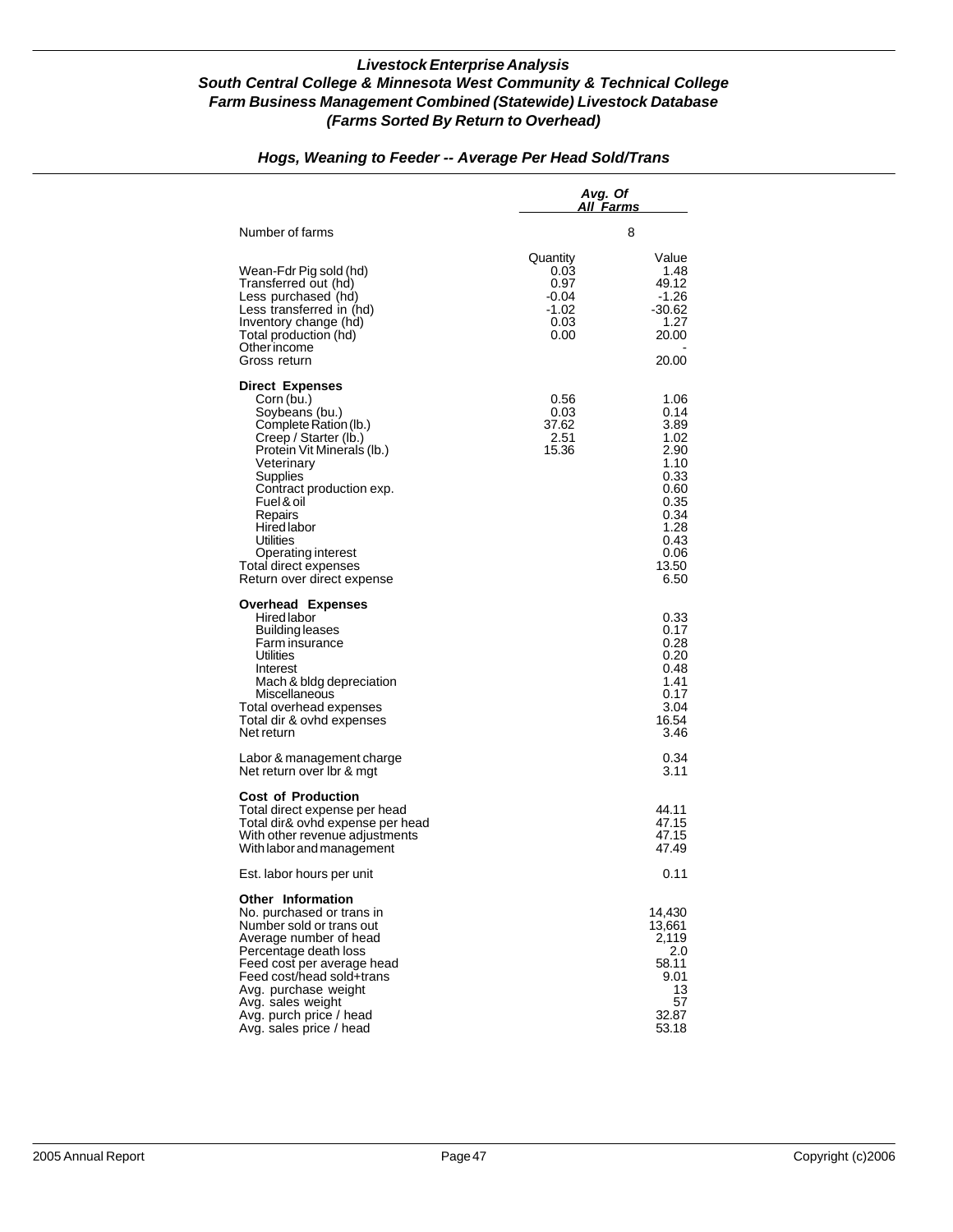|                                                                                                                                                                                                                                                                                                                                                              | Avg. Of<br>All Farms                                                                |                                                                                                                                        | Low 20%                                                                     |                                                                                                                               | 40 - 60%                                                                     |                                                                                                                                | <b>High 20%</b>                                                             |                                                                                                                                |
|--------------------------------------------------------------------------------------------------------------------------------------------------------------------------------------------------------------------------------------------------------------------------------------------------------------------------------------------------------------|-------------------------------------------------------------------------------------|----------------------------------------------------------------------------------------------------------------------------------------|-----------------------------------------------------------------------------|-------------------------------------------------------------------------------------------------------------------------------|------------------------------------------------------------------------------|--------------------------------------------------------------------------------------------------------------------------------|-----------------------------------------------------------------------------|--------------------------------------------------------------------------------------------------------------------------------|
| Number of farms                                                                                                                                                                                                                                                                                                                                              |                                                                                     | 84                                                                                                                                     |                                                                             | 15                                                                                                                            |                                                                              | 20                                                                                                                             | 16                                                                          |                                                                                                                                |
| Finish Hogs sold (lb)<br>Transferred out (lb)<br>Cull sales (lb)<br>Butchered (lb)<br>Less purchased (lb)<br>Less transferred in (lb)<br>Inventory change (lb)<br>Total production (lb)<br>Other income<br>Gross return                                                                                                                                      | Quantity<br>112.38<br>1.20<br>0.19<br>0.12<br>$-12.64$<br>$-6.56$<br>5.31<br>100.00 | Value<br>55.41<br>0.57<br>0.07<br>0.04<br>$-16.29$<br>$-7.30$<br>1.75<br>34.24<br>0.06<br>34.30                                        | Quantity<br>112.61<br>0.23<br>0.05<br>$-10.66$<br>$-6.14$<br>3.91<br>100.00 | Value<br>53.22<br>0.11<br>0.02<br>$-17.56$<br>$-8.23$<br>1.66<br>29.23<br>0.01<br>29.23                                       | Quantity<br>123.46<br>0.03<br>0.03<br>$-10.27$<br>$-14.39$<br>1.13<br>100.00 | Value<br>60.32<br>$-0.04$<br>0.01<br>$-12.21$<br>$-13.96$<br>$-0.05$<br>34.08<br>$-0.19$<br>33.90                              | Quantity<br>111.51<br>0.88<br>0.13<br>$-11.92$<br>$-4.40$<br>3.80<br>100.00 | Value<br>58.83<br>0.78<br>0.06<br>$-10.78$<br>$-8.87$<br>2.64<br>42.67<br>42.67                                                |
| <b>Direct Expenses</b><br>Corn (bu.)<br>Complete Ration (lb.)<br>Protein Vit Minerals (lb.)<br>Other feed stuffs<br>Veterinary<br>Supplies<br>Contract production exp.<br>Fuel & oil<br>Repairs<br>Custom hire<br>Hired labor<br>Utilities<br>Hauling and trucking<br>Marketing<br>Operating interest<br>Total direct expenses<br>Return over direct expense | 2.24<br>112.55<br>42.51<br>3.37                                                     | 4.29<br>7.59<br>5.24<br>0.22<br>0.43<br>0.22<br>2.02<br>0.31<br>0.57<br>0.92<br>0.12<br>0.09<br>0.30<br>0.79<br>0.43<br>23.56<br>10.74 | 2.52<br>99.52<br>41.03                                                      | 5.11<br>7.20<br>6.05<br>0.44<br>0.10<br>4.18<br>0.40<br>0.45<br>0.05<br>0.34<br>0.26<br>0.01<br>0.21<br>0.48<br>25.30<br>3.93 | 2.46<br>121.70<br>42.15<br>0.15                                              | 4.54<br>9.11<br>5.12<br>0.05<br>0.26<br>0.11<br>2.08<br>0.41<br>0.81<br>0.04<br>0.04<br>0.04<br>0.47<br>0.35<br>23.43<br>10.46 | 3.24<br>17.50<br>74.47<br>6.44                                              | 5.95<br>1.11<br>9.26<br>0.45<br>0.14<br>0.39<br>1.85<br>0.46<br>0.64<br>0.02<br>0.13<br>0.40<br>1.44<br>0.26<br>22.50<br>20.16 |
| <b>Overhead Expenses</b><br>Hired labor<br>Machinery leases<br><b>Building leases</b><br>Farm insurance<br><b>Utilities</b><br>Interest<br>Mach & bldg depreciation<br>Miscellaneous<br>Total overhead expenses<br>Total dir & ovhd expenses<br>Net return                                                                                                   |                                                                                     | 0.36<br>0.19<br>0.31<br>0.24<br>0.26<br>0.43<br>0.68<br>0.42<br>2.90<br>26.46<br>7.84                                                  |                                                                             | 0.05<br>0.20<br>0.19<br>0.40<br>0.97<br>0.31<br>2.13<br>27.43<br>1.80                                                         |                                                                              | 0.30<br>0.49<br>0.22<br>0.30<br>0.37<br>0.36<br>0.59<br>0.35<br>2.98<br>26.41<br>7.48                                          |                                                                             | 1.27<br>0.27<br>0.04<br>0.41<br>0.31<br>0.65<br>0.98<br>0.51<br>4.42<br>26.93<br>15.74                                         |
| Labor & management charge<br>Net return over Ibr & mgt                                                                                                                                                                                                                                                                                                       |                                                                                     | 1.30<br>6.55                                                                                                                           |                                                                             | 1.14<br>0.67                                                                                                                  |                                                                              | 1.50<br>5.98                                                                                                                   |                                                                             | 1.68<br>14.06                                                                                                                  |
| <b>Cost of Production</b><br>Total direct expense per cwt.<br>Total dir& ovhd expense per cwt.<br>With other revenue adjustments<br>With labor and management                                                                                                                                                                                                |                                                                                     | 39.88<br>42.43<br>42.37<br>43.52                                                                                                       |                                                                             | 43.78<br>45.67<br>45.66<br>46.67                                                                                              |                                                                              | 40.23<br>42.65<br>42.80<br>44.02                                                                                               |                                                                             | 35.10<br>39.04<br>39.04<br>40.53                                                                                               |
| Est. labor hours per unit                                                                                                                                                                                                                                                                                                                                    |                                                                                     | 0.10                                                                                                                                   |                                                                             | 0.11                                                                                                                          |                                                                              | 0.11                                                                                                                           |                                                                             | 0.09                                                                                                                           |
| Other Information<br>No. purchased or trans in<br>Number sold or trans out<br>Percentage death loss<br>Avg. daily gain (lbs)<br>Lbs of conc / lb of gain<br>Lbs of feed / lb of gain<br>Feed cost per cwt of gain<br>Feed cost per head<br>Average purchase weight<br>Average sales weight<br>Avg purch price / head<br>Avg sales price / cwt                |                                                                                     | 6,016<br>5,478<br>2.9<br>1.59<br>2.84<br>2.84<br>17.34<br>39.13<br>38<br>260<br>49.30<br>49.30                                         |                                                                             | 5,258<br>4,721<br>3.8<br>1.51<br>2.82<br>2.82<br>18.37<br>40.84<br>29<br>243<br>48.56<br>47.26                                |                                                                              | 4,258<br>4,112<br>2.2<br>1.52<br>3.02<br>3.02<br>18.82<br>39.42<br>43<br>262<br>51.50<br>48.86                                 |                                                                             | 4,834<br>4,587<br>2.1<br>1.67<br>2.81<br>2.81<br>16.77<br>40.22<br>53<br>267<br>47.50<br>52.76                                 |

# *Hogs, Finish Feeder Pigs -- Average Per Cwt. Produced*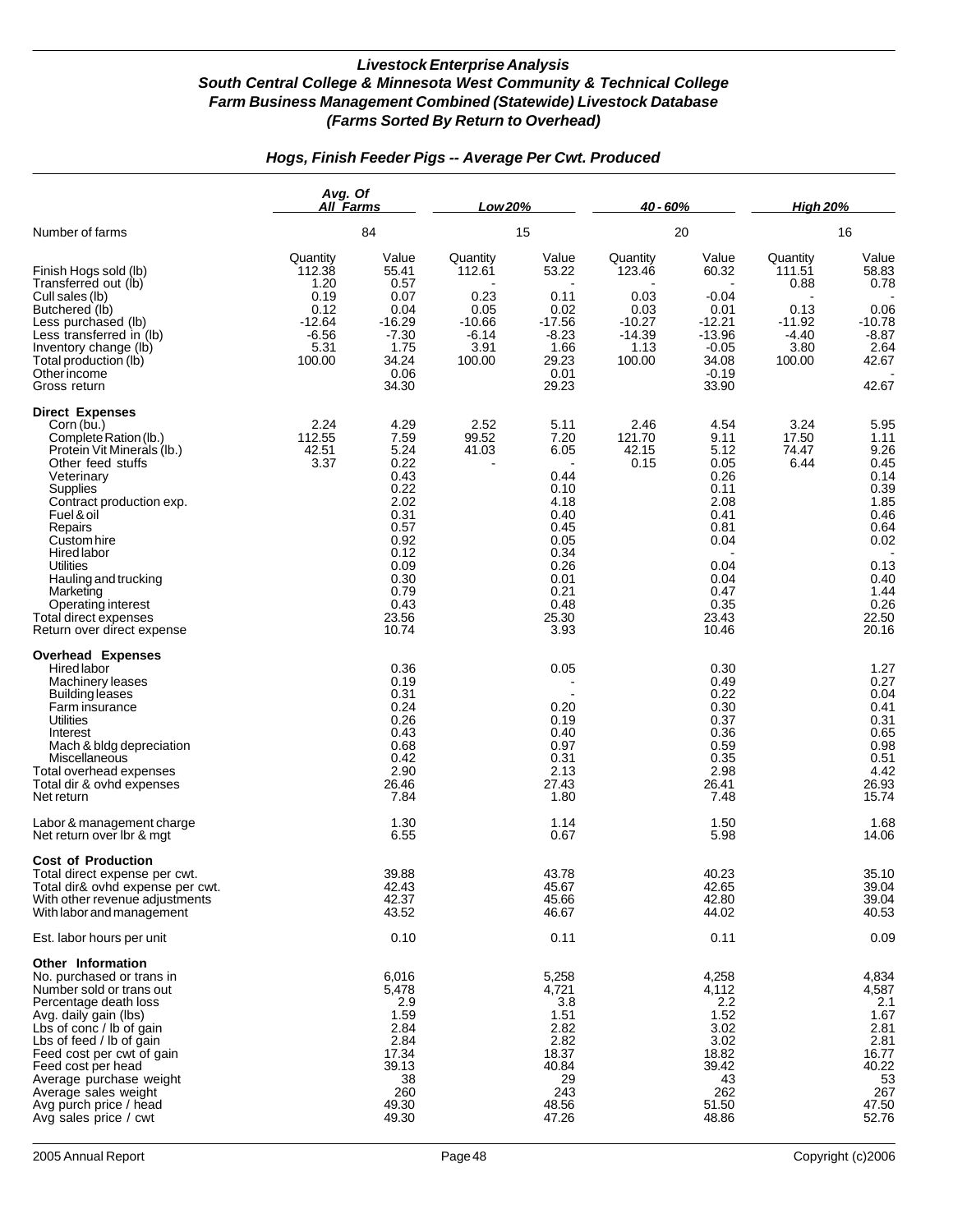|                                                                                                                                                                                                                                                                                                                                                                            | Avg. Of<br>All Farms                                                               |                                                                                                                                        | Low 20%                                                                       |                                                                                                                                        | 40 - 60%                                        |                                                                                                                        | <b>High 20%</b>                                                    |                                                                                                                        |
|----------------------------------------------------------------------------------------------------------------------------------------------------------------------------------------------------------------------------------------------------------------------------------------------------------------------------------------------------------------------------|------------------------------------------------------------------------------------|----------------------------------------------------------------------------------------------------------------------------------------|-------------------------------------------------------------------------------|----------------------------------------------------------------------------------------------------------------------------------------|-------------------------------------------------|------------------------------------------------------------------------------------------------------------------------|--------------------------------------------------------------------|------------------------------------------------------------------------------------------------------------------------|
| Number of farms                                                                                                                                                                                                                                                                                                                                                            |                                                                                    | 37                                                                                                                                     |                                                                               | 7                                                                                                                                      |                                                 | 8                                                                                                                      | 8                                                                  |                                                                                                                        |
| Wean-Fin Pig sold (lb)<br>Transferred out (lb)<br>Cull sales (lb)<br>Butchered (lb)<br>Less purchased (lb)<br>Less transferred in (lb)<br>Inventory change (lb)<br>Total production (lb)<br>Other income<br>Gross return                                                                                                                                                   | Quantity<br>106.01<br>0.26<br>0.02<br>0.04<br>$-6.55$<br>$-0.46$<br>0.68<br>100.00 | Value<br>53.36<br>0.20<br>0.00<br>0.06<br>$-15.78$<br>$-1.16$<br>$-0.13$<br>36.55<br>0.12<br>36.67                                     | Quantity<br>108.94<br>1.22<br>0.02<br>$-6.80$<br>$-0.15$<br>$-3.24$<br>100.00 | Value<br>52.05<br>0.73<br>0.01<br>$-20.04$<br>$-0.36$<br>$-0.73$<br>31.64<br>0.10<br>31.74                                             | Quantity<br>100.39<br>$-5.58$<br>5.19<br>100.00 | Value<br>49.89<br>$-15.29$<br>0.99<br>35.60<br>0.41<br>36.01                                                           | Quantity<br>106.13<br>0.05<br>$-6.83$<br>$-0.08$<br>0.74<br>100.00 | Value<br>56.03<br>0.02<br>$-15.34$<br>$-0.08$<br>0.03<br>40.65<br>40.65                                                |
| <b>Direct Expenses</b><br>Corn (bu.)<br>Complete Ration (lb.)<br>Protein Vit Minerals (lb.)<br>Other feed stuffs<br>Veterinary<br>Supplies<br>Contract production exp.<br>Fuel & oil<br>Repairs<br>Custom hire<br><b>Hired labor</b><br>Livestock leases<br>Hauling and trucking<br>Marketing<br>Operating interest<br>Total direct expenses<br>Return over direct expense | 2.22<br>124.33<br>36.73<br>0.61                                                    | 4.10<br>8.79<br>4.90<br>0.06<br>0.71<br>0.62<br>1.26<br>0.60<br>0.69<br>0.33<br>0.28<br>0.04<br>0.31<br>0.42<br>0.27<br>23.39<br>13.28 | 1.49<br>185.03<br>26.14<br>0.34                                               | 2.71<br>12.24<br>4.13<br>0.09<br>0.60<br>0.24<br>5.21<br>0.24<br>0.40<br>0.29<br>0.23<br>0.21<br>0.84<br>0.37<br>0.34<br>28.14<br>3.61 | 3.54<br>29.63<br>58.16<br>3.12                  | 6.46<br>3.05<br>8.17<br>0.12<br>0.76<br>0.81<br>0.86<br>0.62<br>0.66<br>0.74<br>0.45<br>0.16<br>0.31<br>23.19<br>12.82 | 1.91<br>129.19<br>37.50<br>0.02                                    | 3.63<br>9.20<br>4.15<br>0.08<br>0.81<br>1.20<br>0.59<br>0.82<br>0.34<br>0.78<br>0.09<br>0.12<br>0.13<br>21.95<br>18.70 |
| <b>Overhead Expenses</b><br><b>Hired labor</b><br>Machinery leases<br><b>Building leases</b><br>Farm insurance<br>Utilities<br>Interest<br>Mach & bldg depreciation<br>Miscellaneous<br>Total overhead expenses<br>Total dir & ovhd expenses<br>Net return<br>Labor & management charge                                                                                    |                                                                                    | 0.99<br>0.34<br>2.12<br>0.31<br>0.43<br>0.53<br>0.92<br>0.49<br>6.13<br>29.51<br>7.16<br>1.28                                          |                                                                               | 0.88<br>0.09<br>0.35<br>0.13<br>0.42<br>0.84<br>0.52<br>0.30<br>3.53<br>31.66<br>0.08<br>1.20                                          |                                                 | 0.94<br>0.02<br>1.56<br>0.38<br>0.36<br>0.60<br>1.08<br>0.35<br>5.29<br>28.48<br>7.53<br>1.66                          |                                                                    | 0.81<br>0.70<br>2.89<br>0.36<br>0.47<br>0.20<br>0.92<br>0.64<br>6.98<br>28.94<br>11.71<br>1.07                         |
| Net return over Ibr & mgt<br><b>Cost of Production</b><br>Total direct expense per cwt.<br>Total dir& ovhd expense per cwt.<br>With other revenue adjustments<br>With labor and management                                                                                                                                                                                 |                                                                                    | 5.88<br>38.01<br>43.78<br>43.66<br>44.87                                                                                               |                                                                               | $-1.12$<br>44.72<br>47.92<br>47.83<br>48.92                                                                                            |                                                 | 5.87<br>37.34<br>42.61<br>42.20<br>43.85                                                                               |                                                                    | 10.65<br>35.18<br>41.76<br>41.76<br>42.76                                                                              |
| Est. labor hours per unit<br>Other Information<br>No. purchased or trans in<br>Number sold or trans out<br>Percentage death loss<br>Avg. daily gain (lbs)<br>Lbs of conc / lb of gain<br>Lbs of feed / lb of gain<br>Feed cost per cwt of gain<br>Feed cost per head<br>Average purchase weight<br>Average sales weight<br>Avg purch price / head<br>Avg sales price / cwt |                                                                                    | 0.13<br>8,909<br>7,981<br>6.2<br>1.36<br>2.86<br>2.86<br>17.86<br>44.57<br>15<br>260<br>37.03<br>50.33                                 |                                                                               | 0.13<br>10,542<br>8,514<br>10.2<br>1.26<br>2.95<br>2.95<br>19.18<br>47.52<br>13<br>259<br>37.03<br>47.77                               |                                                 | 0.16<br>6,491<br>5,917<br>2.8<br>1.13<br>2.89<br>2.89<br>17.81<br>45.05<br>13<br>264<br>36.67<br>49.70                 |                                                                    | 0.13<br>11,387<br>10,597<br>5.4<br>1.56<br>2.75<br>2.75<br>17.07<br>43.09<br>16<br>255<br>34.82<br>52.79               |

## *Hogs, Weaning to Finish -- Average Per Cwt. Produced*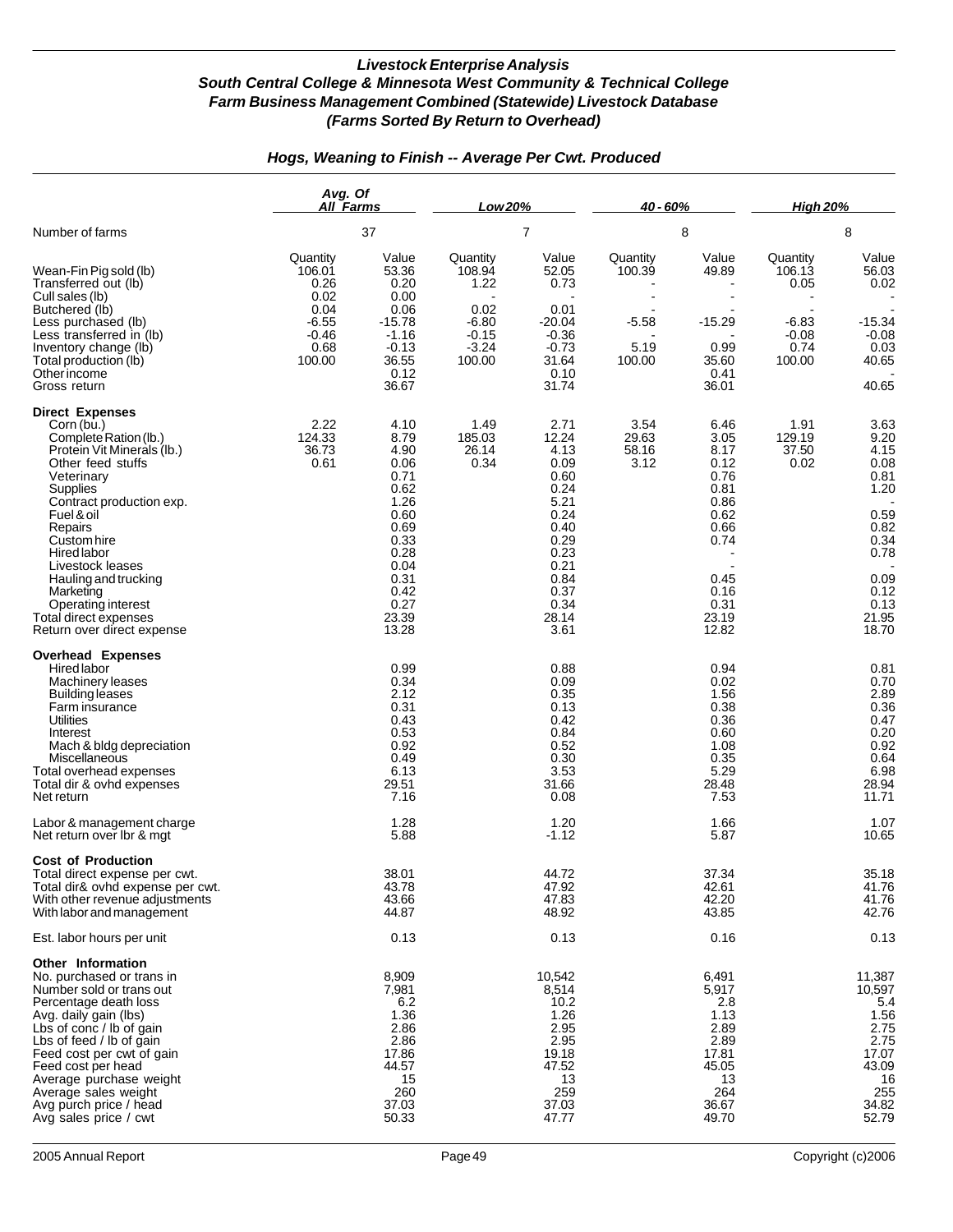|                                                                                                                                                                                                                                                                                                                                                                         | Avg. Of<br>All Farms |                                                                                                                        | Low 20%          |                                                                                                                   | 40 - 60%         |                                                                                                                | <b>High 20%</b><br>16 |                                                                                                                         |
|-------------------------------------------------------------------------------------------------------------------------------------------------------------------------------------------------------------------------------------------------------------------------------------------------------------------------------------------------------------------------|----------------------|------------------------------------------------------------------------------------------------------------------------|------------------|-------------------------------------------------------------------------------------------------------------------|------------------|----------------------------------------------------------------------------------------------------------------|-----------------------|-------------------------------------------------------------------------------------------------------------------------|
| Number of farms                                                                                                                                                                                                                                                                                                                                                         |                      | 76                                                                                                                     | 15               |                                                                                                                   | 15               |                                                                                                                |                       |                                                                                                                         |
| Total production (hd)<br>Other income<br>Gross return                                                                                                                                                                                                                                                                                                                   | Quantity<br>0.00     | Value<br>0.00<br>36.09<br>36.09                                                                                        | Quantity<br>0.00 | Value<br>0.00<br>29.41<br>29.41                                                                                   | Quantity<br>0.00 | Value<br>0.00<br>36.31<br>36.31                                                                                | Quantity<br>0.00      | Value<br>0.00<br>39.73<br>39.73                                                                                         |
| <b>Direct Expenses</b><br><b>Supplies</b><br>Contract production exp.<br>Fuel & oil<br>Repairs<br>Custom hire<br><b>Hired labor</b><br><b>Machinery leases</b><br><b>Utilities</b><br>Operating interest<br>Total direct expenses                                                                                                                                       |                      | 0.85<br>1.82<br>1.57<br>2.67<br>0.24<br>0.14<br>0.08<br>0.18<br>0.23<br>7.77                                           |                  | 1.74<br>2.15<br>1.62<br>3.65<br>0.55<br>0.85<br>0.55<br>0.68<br>0.24<br>12.02                                     |                  | 1.16<br>2.60<br>1.76<br>2.72<br>0.23<br>0.05<br>0.11<br>8.64                                                   |                       | 0.76<br>1.01<br>2.22<br>0.07<br>0.02<br>0.05<br>4.14                                                                    |
| Return over direct expense                                                                                                                                                                                                                                                                                                                                              |                      | 28.32                                                                                                                  |                  | 17.39                                                                                                             |                  | 27.67                                                                                                          |                       | 35.59                                                                                                                   |
| <b>Overhead Expenses</b><br>Custom hire<br><b>Hired</b> labor<br>Machinery leases<br><b>Building leases</b><br>RE & pers. property taxes<br>Farm insurance<br><b>Utilities</b><br>Interest<br>Mach & bldg depreciation<br>Miscellaneous<br>Total overhead expenses<br>Total dir & ovhd expenses<br>Net return<br>Labor & management charge<br>Net return over Ibr & mgt |                      | 0.36<br>0.73<br>0.44<br>0.55<br>0.51<br>1.38<br>1.74<br>6.44<br>7.38<br>0.89<br>20.41<br>28.18<br>7.91<br>5.25<br>2.66 |                  | 0.07<br>0.49<br>0.12<br>0.61<br>1.50<br>1.53<br>6.85<br>5.09<br>0.81<br>17.08<br>29.10<br>0.31<br>5.27<br>$-4.96$ |                  | 0.00<br>0.91<br>1.07<br>0.46<br>1.52<br>2.14<br>5.19<br>7.40<br>0.72<br>19.40<br>28.05<br>8.26<br>4.74<br>3.52 |                       | 0.53<br>0.32<br>1.25<br>1.25<br>0.53<br>1.07<br>1.66<br>7.31<br>8.15<br>0.98<br>23.04<br>27.18<br>12.55<br>5.58<br>6.97 |
| <b>Cost of Production</b><br>Total direct expense per head<br>Total dir& ovhd expense per head<br>With other revenue adjustments<br>With labor and management<br>Est. labor hours per unit                                                                                                                                                                              |                      | 0.47                                                                                                                   |                  | 0.55                                                                                                              |                  | 0.40                                                                                                           |                       | 0.43                                                                                                                    |
| <b>Other Information</b><br>Number of pigs<br>Pigs per pig space (per year)<br>Pigs per 100 sq. ft. (per yr)<br>Net return per 100 sq. ft.<br>Net return per labor hour<br>Square feet per pig space                                                                                                                                                                    |                      | 5,687<br>2.54<br>32.66<br>101.55<br>16.86<br>7.79                                                                      |                  | 4,073<br>2.32<br>30.74<br>4.15<br>0.57<br>7.53                                                                    |                  | 4,931<br>2.49<br>31.82<br>105.53<br>20.48<br>7.83                                                              |                       | 8,069<br>2.62<br>33.10<br>158.40<br>29.54<br>7.93                                                                       |

## *Hogs, Contractee -- Average Per Pig Space*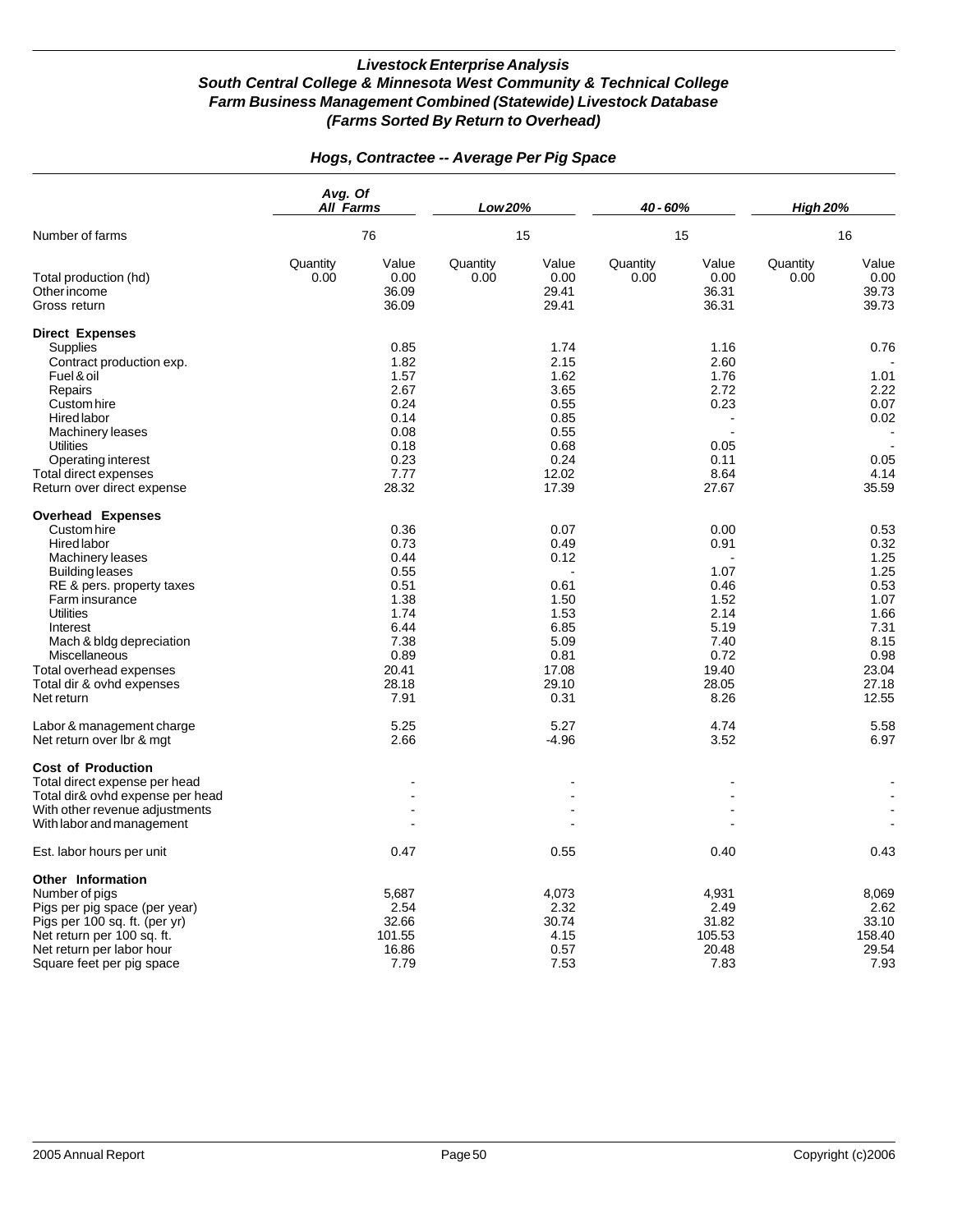|                                                                                                                                                                                                                                                                                                                                                                                                                                                                | Avg. Of<br><u>All Farms</u>                                                                          |                                                                                                                                                                                                                           | Low 20%                                                                                               |                                                                                                                                                                                                      | $40 - 60%$                                                                                           |                                                                                                                                                                                                         | <b>High 20%</b>                                                                                      |                                                                                                                                                                                                                                                                                    |
|----------------------------------------------------------------------------------------------------------------------------------------------------------------------------------------------------------------------------------------------------------------------------------------------------------------------------------------------------------------------------------------------------------------------------------------------------------------|------------------------------------------------------------------------------------------------------|---------------------------------------------------------------------------------------------------------------------------------------------------------------------------------------------------------------------------|-------------------------------------------------------------------------------------------------------|------------------------------------------------------------------------------------------------------------------------------------------------------------------------------------------------------|------------------------------------------------------------------------------------------------------|---------------------------------------------------------------------------------------------------------------------------------------------------------------------------------------------------------|------------------------------------------------------------------------------------------------------|------------------------------------------------------------------------------------------------------------------------------------------------------------------------------------------------------------------------------------------------------------------------------------|
| Number of farms                                                                                                                                                                                                                                                                                                                                                                                                                                                |                                                                                                      | 560                                                                                                                                                                                                                       |                                                                                                       | 112                                                                                                                                                                                                  |                                                                                                      | 112                                                                                                                                                                                                     | 112                                                                                                  |                                                                                                                                                                                                                                                                                    |
| Milk sold (lb)<br>Milk used in home (lb)<br>Milk fed to animals (lb)<br>Dairy Calves sold (hd)<br>Transferred out (hd)<br>Cull sales (hd)<br>Butchered (hd)<br>Less purchased (hd)<br>Less transferred in (hd)<br>Inventory change (hd)<br>Total production<br>Other income<br>Gross return                                                                                                                                                                    | Quantity<br>20,582.90<br>7.82<br>61.30<br>0.22<br>0.66<br>0.26<br>0.01<br>$-0.07$<br>$-0.31$<br>0.05 | Value<br>3,231.67<br>1.44<br>8.50<br>53.93<br>123.00<br>156.47<br>3.11<br>$-118.08$<br>$-406.53$<br>112.98<br>3,166.51<br>4.07<br>3,170.57                                                                                | Quantity<br>16,889.05<br>11.30<br>89.76<br>0.12<br>0.61<br>0.25<br>0.01<br>$-0.14$<br>$-0.28$<br>0.05 | Value<br>2,595.22<br>2.18<br>10.66<br>21.01<br>85.96<br>144.56<br>4.96<br>$-220.21$<br>$-345.10$<br>107.40<br>2,406.65<br>3.90<br>2,410.55                                                           | Quantity<br>20,087.13<br>7.86<br>63.46<br>0.20<br>0.66<br>0.26<br>0.01<br>$-0.09$<br>$-0.28$<br>0.03 | Value<br>3,143.86<br>1.22<br>8.64<br>43.59<br>121.88<br>159.63<br>4.13<br>$-138.65$<br>$-375.87$<br>85.56<br>3,054.00<br>4.51<br>3,058.50                                                               | Quantity<br>23,367.70<br>7.08<br>34.85<br>0.29<br>0.69<br>0.27<br>0.00<br>$-0.04$<br>$-0.35$<br>0.04 | Value<br>$3,699.33$<br>0.97<br>4.94<br>82.40<br>137.54<br>173.88<br>1.46<br>$-67.20$<br>$-419.04$<br>119.95<br>3,734.20<br>7.12<br>3,741.32                                                                                                                                        |
| <b>Direct Expenses</b><br>Corn (bu.)<br>Corn Silage (lb.)<br>Hay, Alfalfa (lb.)<br>Haylage, Alfalfa (lb.)<br>Complete Ration (lb.)<br>Protein Vit Minerals (lb.)<br>Other feed stuffs<br><b>Breeding fees</b><br>Veterinary<br><b>BST</b><br>Supplies<br>DHIA<br>Contract production exp.<br>Fuel & oil<br>Repairs<br>Custom hire<br>Hauling and trucking<br>Marketing<br>Bedding<br>Operating interest<br>Total direct expenses<br>Return over direct expense | 71.94<br>14,982.86<br>3,228.16<br>5,214.30<br>1,515.19<br>1,350.84                                   | 136.70<br>141.57<br>139.68<br>111.05<br>155.96<br>386.71<br>60.38<br>36.03<br>107.20<br>29.33<br>114.02<br>$15.27$<br>5.12<br>60.54<br>118.73<br>$\frac{22.62}{37.64}$<br>39.85<br>42.79<br>15.92<br>1,793.69<br>1,376.89 | 69.31<br>15, 144.84<br>4,892.48<br>4,579.99<br>2,085.69<br>1,466.02                                   | 136.23<br>146.33<br>175.62<br>98.84<br>147.28<br>306.75<br>28.94<br>94.50<br>15.74<br>128.26<br>12.81<br>29.59<br>51.85<br>104.99<br>31.33<br>38.80<br>48.91<br>32.47<br>24.90<br>1,850.01<br>560.54 | 77.81<br>14,089.99<br>3,650.41<br>5,234.90<br>1,054.15<br>2,712.21<br>1,428.42                       | 152.06<br>132.82<br>165.62<br>110.38<br>133.38<br>404.92<br>36.59<br>111.60<br>24.35<br>119.05<br>17.73<br>3.07<br>55.77<br>124.90<br>22.52<br>36.69<br>40.92<br>41.44<br>15.01<br>1,813.73<br>1,244.78 | 75.29<br>15,620.32<br>2,354.09<br>6,307.38<br>2,966.13<br>1,008.57                                   | 141.48<br>138.18<br>$\begin{array}{c} 104.93 \\ 134.63 \\ 213.72 \\ 357.17 \\ \end{array}$<br>$57.16$<br>39.49<br>116.79<br>$\begin{array}{c} 38.62 \\ 95.52 \\ 16.03 \end{array}$<br>0.66<br>66.84<br>134.13<br>22.57<br>41.92<br>39.25<br>46.82<br>11.38<br>1,817.31<br>1,924.01 |
| Overhead Expenses<br>Custom hire<br>Hired labor<br>Machinery leases<br><b>Building léases</b><br>Farm insurance<br>Utilities<br>Interest<br>Mach & bldg depreciation<br>Miscellaneous<br>Total overhead expenses<br>Total dir & ovhd expenses<br>Net return                                                                                                                                                                                                    |                                                                                                      | 20.77<br>258.68<br>18.97<br>19.65<br>34.72<br>66.01<br>109.06<br>132.75<br>52.38<br>696.38<br>2,490.07<br>680.51                                                                                                          |                                                                                                       | 7.45<br>200.86<br>7.75<br>13.29<br>29.53<br>66.58<br>109.46<br>92.27<br>51.77<br>455.79<br>2,305.79<br>104.75                                                                                        |                                                                                                      | 18.10<br>205.28<br>22.57<br>21.56<br>38.77<br>66.59<br>105.75<br>126.59<br>53.50<br>658.70<br>2,472.43<br>586.07                                                                                        |                                                                                                      | 26.10<br>334.07<br>15.41<br>$\frac{28.58}{37.27}$<br>66.52<br>102.84<br>147.14<br>54.85<br>812.77<br>2,630.08<br>1,111.24                                                                                                                                                          |
| Labor & management charge<br>Net return over Ibr & mgt                                                                                                                                                                                                                                                                                                                                                                                                         |                                                                                                      | 203.57<br>476.94                                                                                                                                                                                                          |                                                                                                       | 197.98<br>-93.23                                                                                                                                                                                     |                                                                                                      | 205.93<br>380.15                                                                                                                                                                                        |                                                                                                      | 206.77<br>904.47                                                                                                                                                                                                                                                                   |
| <b>Cost of Production</b><br>Total direct expense per cwt.<br>Total dir& ovhd expense per cwt.<br>With other revenue adjustments<br>With labor and management                                                                                                                                                                                                                                                                                                  |                                                                                                      | 8.69<br>12.06<br>12.40<br>13.39                                                                                                                                                                                           |                                                                                                       | 10.89<br>13.57<br>14.73<br>15.90                                                                                                                                                                     |                                                                                                      | 9.00<br>12.26<br>12.74<br>13.76                                                                                                                                                                         |                                                                                                      | 7.76<br>11.24<br>11.08<br>11.96                                                                                                                                                                                                                                                    |
| Est. labor hours per unit                                                                                                                                                                                                                                                                                                                                                                                                                                      |                                                                                                      | 40.53                                                                                                                                                                                                                     |                                                                                                       | 38.92                                                                                                                                                                                                |                                                                                                      | 38.81                                                                                                                                                                                                   |                                                                                                      | 42.20                                                                                                                                                                                                                                                                              |
| <b>Other Information</b><br>Avg. number of Cows<br>Milk produced per Cow<br>Culling percentage<br>Turnover rate<br>Percent of barn capacity<br>Lbs. milk/lb grain & conc.<br>Feed cost per cwt of milk<br>Feed cost per Cow<br>Avg. milk price per cwt.                                                                                                                                                                                                        |                                                                                                      | 117.3<br>20,652<br>25.5<br>33.6<br>104.2<br>2.3<br>5.48<br>1,132.04<br>15.70                                                                                                                                              |                                                                                                       | 79.1<br>16,990<br>25.5<br>36.1<br>$\frac{99.3}{2.2}$<br>6.38<br>1,083.74<br>15.37                                                                                                                    |                                                                                                      | 105.8<br>20,158<br>25.8<br>33.5<br>103.1<br>2.4<br>5.77<br>1,164.08<br>15.65                                                                                                                            |                                                                                                      | 168.0<br>23,410<br>27.2<br>$\frac{33.5}{107.4}$<br>2.3<br>4.90<br>1,147.28<br>15.83                                                                                                                                                                                                |

### *Dairy -- Average Per Cow*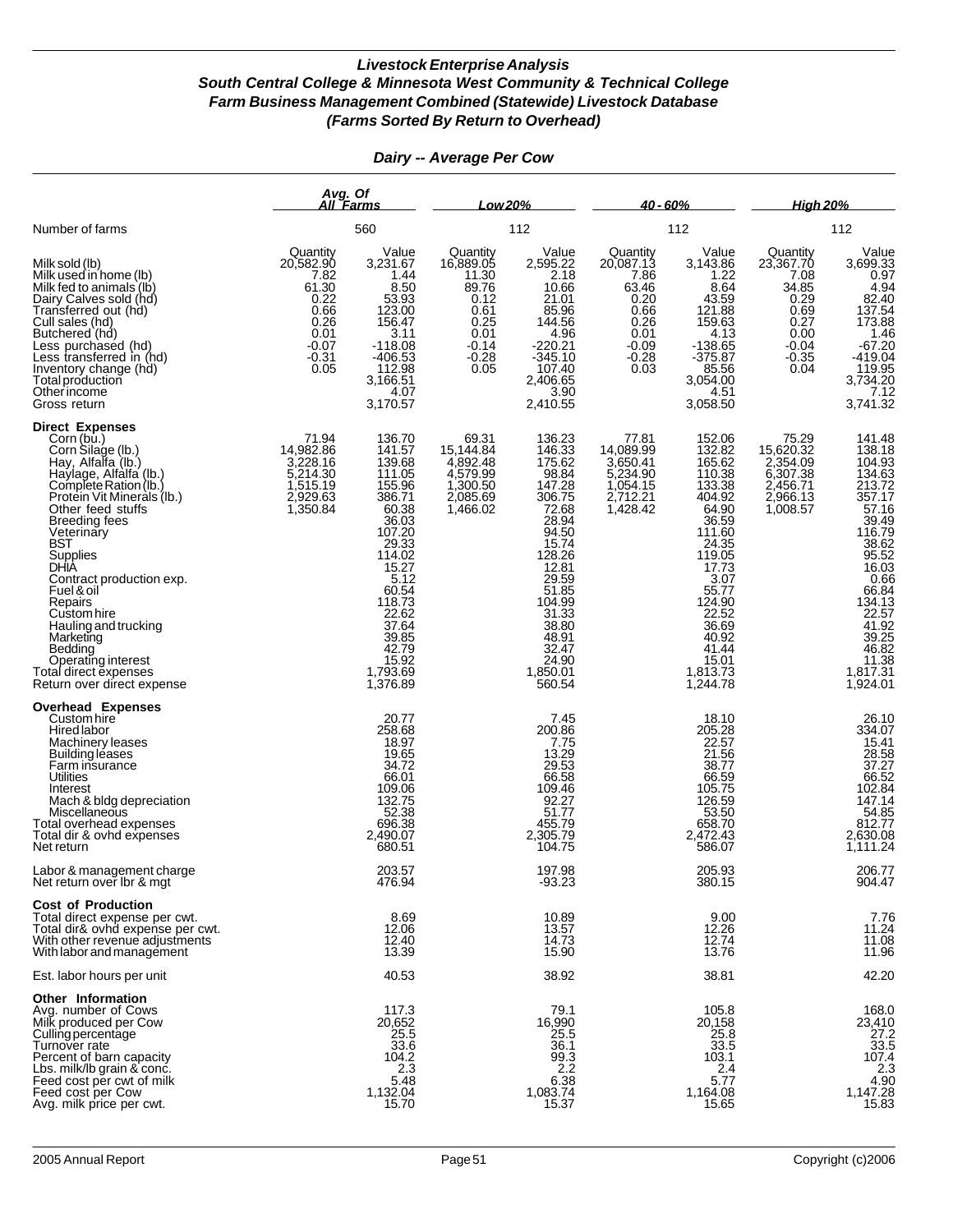|                                                                                                                                                                                                                                                                                                                                                                                                                                                         | Avg. Of<br>All Farms                                                                      |                                                                                                                                                                                  | Low 20%                                                                                                                      |                                                                                                                                                                               | $40 - 60%$                                                                                |                                                                                                                                                                                  | <u>High 20%</u>                                                                           |                                                                                                                                                                                                          |
|---------------------------------------------------------------------------------------------------------------------------------------------------------------------------------------------------------------------------------------------------------------------------------------------------------------------------------------------------------------------------------------------------------------------------------------------------------|-------------------------------------------------------------------------------------------|----------------------------------------------------------------------------------------------------------------------------------------------------------------------------------|------------------------------------------------------------------------------------------------------------------------------|-------------------------------------------------------------------------------------------------------------------------------------------------------------------------------|-------------------------------------------------------------------------------------------|----------------------------------------------------------------------------------------------------------------------------------------------------------------------------------|-------------------------------------------------------------------------------------------|----------------------------------------------------------------------------------------------------------------------------------------------------------------------------------------------------------|
| Number of farms                                                                                                                                                                                                                                                                                                                                                                                                                                         |                                                                                           | 560                                                                                                                                                                              |                                                                                                                              | 112                                                                                                                                                                           | 112                                                                                       |                                                                                                                                                                                  | 112                                                                                       |                                                                                                                                                                                                          |
| Milk sold (lb)<br>Milk used in home (lb)<br>Milk fed to animals (lb)<br>Dairy Calves sold (hd)<br>Transferred out (hd)<br>Cull sales (hd)<br>Butchered (hd)<br>Less purchased (hd)<br>Less transferred in (hd)<br>Inventory change (hd)<br>Total production<br>Other income<br>Gross return                                                                                                                                                             | Quantity<br>99.67<br>0.04<br>0.30<br>0.00<br>0.00<br>0.00<br>0.00<br>0.00<br>0.00<br>0.00 | Value<br>15.65<br>0.01<br>0.04<br>$0.26$<br>$0.60$<br>0.76<br>0.02<br>$-0.57$<br>$-1.97$<br>$0.55$<br>$15.33$<br>$0.02$<br>15.35                                                 | Quantity<br>99.41<br>0.07<br>$\begin{array}{c} 0.53 \\ 0.00 \\ 0.00 \end{array}$<br>0.00<br>0.00<br>$0.00$<br>$0.00$<br>0.00 | Value<br>15.27<br>0.01<br>0.06<br>0.12<br>$0.51$<br>$0.85$<br>0.03<br>$-1.30$<br>$-2.03$<br>0.63<br>14.16<br>0.02<br>14.19                                                    | Quantity<br>99.65<br>0.04<br>0.31<br>0.00<br>0.00<br>0.00<br>0.00<br>0.00<br>0.00<br>0.00 | Value<br>15.60<br>0.01<br>0.04<br>0.22<br>0.60<br>0.79<br>0.02<br>$-0.69$<br>$-1.86$<br>0.42<br>15.15<br>0.02<br>15.17                                                           | Quantity<br>99.82<br>0.03<br>0.15<br>0.00<br>0.00<br>0.00<br>0.00<br>0.00<br>0.00<br>0.00 | Value<br>15.80<br>0.00<br>0.02<br>0.35<br>0.74<br>0.74<br>0.74<br>0.07<br>1.79<br>0.51<br>15.95<br>0.03<br>15.98                                                                                         |
| <b>Direct Expenses</b><br>Corn (bu.)<br>Corn Silage (lb.)<br>Hay, Alfalfa (lb.)<br>Haylage, Alfalfa (lb.)<br>Complete Ration (lb.)<br>Protein Vit Minerals (lb.)<br>Other feed stuffs<br><b>Breeding fees</b><br>Veterinary<br>BST<br>Supplies<br>DHIA<br>Contract production exp.<br>Fuel & oil<br>Repairs<br>Custom hire<br>Hauling and trucking<br>Marketing<br>Bedding<br>Operating interest<br>Total direct expenses<br>Return over direct expense | 0.35<br>72.55<br>15.63<br>25.25<br>7.34<br>14.19<br>6.54                                  | 0.66<br>0.69<br>0.68<br>0.54<br>0.76<br>1.87<br>0.29<br>0.17<br>0.52<br>0.14<br>0.55<br>0.07<br>0.02<br>$0.29$<br>$0.57$<br>0.11<br>0.18<br>0.19<br>0.21<br>0.08<br>8.69<br>6.67 | 0.41<br>89.14<br>28.80<br>26.96<br>$7.65$<br>12.28<br>8.63                                                                   | 0.80<br>0.86<br>1.03<br>0.58<br>0.87<br>1.81<br>0.43<br>0.17<br>0.56<br>0.09<br>0.75<br>0.08<br>0.17<br>0.31<br>0.62<br>0.18<br>0.23<br>0.29<br>0.19<br>0.15<br>10.89<br>3.30 | 0.39<br>69.90<br>18.11<br>25.97<br>5.23<br>13.45<br>7.09                                  | 0.75<br>0.66<br>0.82<br>0.55<br>0.66<br>$2.01$<br>$0.32$<br>0.18<br>0.55<br>0.12<br>0.59<br>0.09<br>0.02<br>0.28<br>0.62<br>0.11<br>0.18<br>0.20<br>0.21<br>0.07<br>9.00<br>6.17 | 0.32<br>66.73<br>10.06<br>26.94<br>10.49<br>12.67<br>4.31                                 | 0.60<br>0.59<br>0.45<br>0.58<br>0.58<br>1.53<br>0.24<br>0.17<br>$0.50$<br>$0.16$<br>$0.41$<br>$0.07$<br>$0.00$<br>$0.29$<br>$0.57$<br>$0.10$<br>$0.18$<br>$0.17$<br>$0.20$<br>$0.05$<br>$7.76$<br>$8.22$ |
| <b>Overhead Expenses</b><br>Custom hire<br>Hired labor<br>Machinery leases<br>Building leases<br>Farm insurance<br>Utilities<br>Interest<br>Mach & bldg depreciation<br>Miscellaneous<br>Total overhead expenses<br>Total dir & ovhd expenses<br>Net return                                                                                                                                                                                             |                                                                                           | 0.10<br>1.25<br>0.09<br>0.10<br>0.17<br>$0.32 \\ 0.53$<br>0.64<br>$\frac{0.25}{3.37}$<br>12.06<br>3.30                                                                           |                                                                                                                              | 0.04<br>1.18<br>0.05<br>0.08<br>0.17<br>0.39<br>0.64<br>0.54<br>0.30<br>2.68<br>13.57<br>0.62                                                                                 |                                                                                           | 0.09<br>1.02<br>0.11<br>0.11<br>0.19<br>$0.33$<br>$0.52$<br>0.63<br>0.27<br>$\frac{3.27}{12.26}$<br>2.91                                                                         |                                                                                           | 0.11<br>1.43<br>0.07<br>0.12<br>0.16<br>0.28<br>0.44<br>0.63<br>0.23<br>3.47<br>11.24<br>4.75                                                                                                            |
| Labor & management charge<br>Net return over ibr & mgt                                                                                                                                                                                                                                                                                                                                                                                                  |                                                                                           | 0.99<br>2.31                                                                                                                                                                     |                                                                                                                              | 1.17<br>-0.55                                                                                                                                                                 |                                                                                           | 1.02<br>1.89                                                                                                                                                                     |                                                                                           | 0.88<br>3.86                                                                                                                                                                                             |
| <b>Cost of Production</b><br>Total direct expense per cwt.<br>Total dir& ovhd expense per cwt.<br>With other revenue adjustments<br>With labor and management                                                                                                                                                                                                                                                                                           |                                                                                           | 8.69<br>12.06<br>12.40<br>13.39                                                                                                                                                  |                                                                                                                              | 10.89<br>13.57<br>14.73<br>15.90                                                                                                                                              |                                                                                           | 9.00<br>12.26<br>12.74<br>13.76                                                                                                                                                  |                                                                                           | 7.76<br>11.24<br>$11.08$<br>11.96                                                                                                                                                                        |
| Est. labor hours per unit                                                                                                                                                                                                                                                                                                                                                                                                                               |                                                                                           | 0.20                                                                                                                                                                             |                                                                                                                              | 0.23                                                                                                                                                                          |                                                                                           | 0.19                                                                                                                                                                             |                                                                                           | 0.18                                                                                                                                                                                                     |
| <b>Other Information</b><br>Avg. number of Cows<br>Milk produced per Cow<br>Culling percentage<br>Turnover rate<br>Percent of barn capacity<br>Lbs. milk/lb grain & conc.<br>Feed cost per cwt of milk<br>Feed cost per Cow<br>Avg. milk price per cwt.                                                                                                                                                                                                 |                                                                                           | 117.3<br>20,652<br>$\frac{25.5}{33.6}$<br>104.2<br>$2.\overline{3}$<br>5.48<br>1,132.04<br>15.70                                                                                 |                                                                                                                              | 79.1<br>16,990<br>$\frac{25.5}{36.1}$<br>$\frac{99.3}{2.2}$<br>6.38<br>1,083.74<br>15.37                                                                                      |                                                                                           | 105.8<br>20,158<br>25.8<br>33.5<br>103.1<br>2.4<br>5.77<br>1,164.08<br>15.65                                                                                                     |                                                                                           | 168.0<br>23,410<br>$\frac{27.2}{33.5}$<br>107.4<br>$\begin{array}{c} 2.3 \\ 4.90 \end{array}$<br>1,147.28<br>15.83                                                                                       |

#### *Dairy -- Average Per Cwt Of Milk*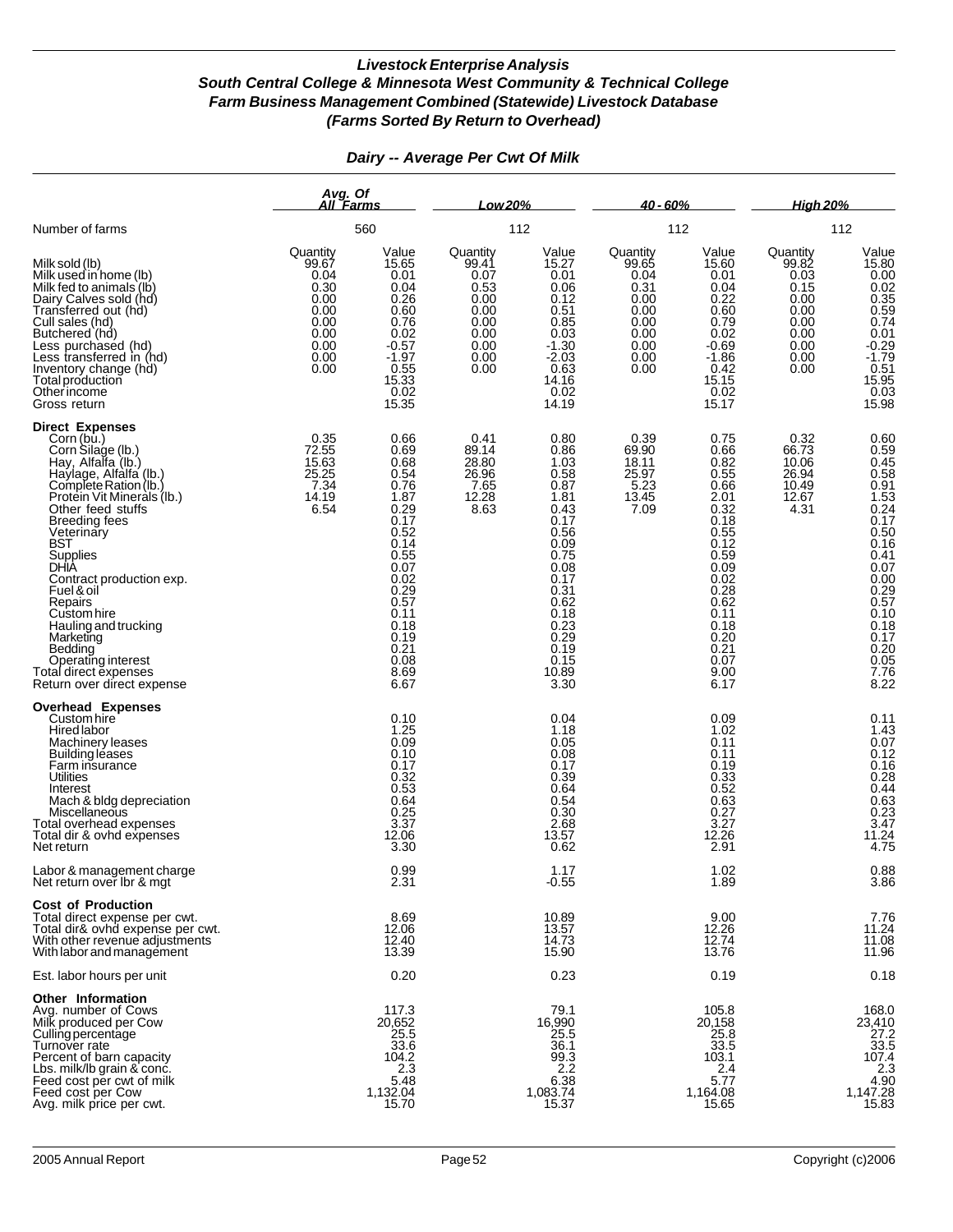#### *Dairy Replacement Heifers -- Average Per Head*

|                                                                                                                                                                                                                                                                                                                                                                                                                                                                                       | Avg. Of<br>All Farms                                                                                                     |                                                                                                                                                                                       | Low 20%                                                                                                              |                                                                                                                                                                                                                  | <u>40 - 60% </u>                                                                                            |                                                                                                                                                                                               | <b>High 20%</b>                                                                                             |                                                                                                                                                                                                                                      |
|---------------------------------------------------------------------------------------------------------------------------------------------------------------------------------------------------------------------------------------------------------------------------------------------------------------------------------------------------------------------------------------------------------------------------------------------------------------------------------------|--------------------------------------------------------------------------------------------------------------------------|---------------------------------------------------------------------------------------------------------------------------------------------------------------------------------------|----------------------------------------------------------------------------------------------------------------------|------------------------------------------------------------------------------------------------------------------------------------------------------------------------------------------------------------------|-------------------------------------------------------------------------------------------------------------|-----------------------------------------------------------------------------------------------------------------------------------------------------------------------------------------------|-------------------------------------------------------------------------------------------------------------|--------------------------------------------------------------------------------------------------------------------------------------------------------------------------------------------------------------------------------------|
| Number of farms                                                                                                                                                                                                                                                                                                                                                                                                                                                                       |                                                                                                                          | 468                                                                                                                                                                                   |                                                                                                                      | 93                                                                                                                                                                                                               |                                                                                                             | 93                                                                                                                                                                                            |                                                                                                             | 94                                                                                                                                                                                                                                   |
| Replacements sold (hd)<br>Transferred out (hd)<br>Cull sales (hd)<br>Butchered (hd)<br>Less purchased (hd)<br>Less transferred in (hd)<br>Inventory change (hd)<br>Total production (hd)<br>Other income<br>Gross return                                                                                                                                                                                                                                                              | Quantity<br>0.19<br>0.39<br>0.01<br>0.00<br>$-0.06$<br>$-0.65$<br>0.06<br>0.00                                           | Value<br>90.28<br>480.80<br>5.60<br>2.13<br>$-63.47$<br>$-122.56$<br>109.54<br>502.32<br>4.53<br>506.85                                                                               | Quantity<br>0.20<br>0.36<br>0.01<br>0.00<br>$-0.05$<br>$-0.66$<br>0.06<br>0.00                                       | Value<br>53.25<br>336.16<br>3.56<br>1.51<br>$-56.48$<br>$-124.79$<br>11.23<br>224.44<br>0.81<br>225.25                                                                                                           | Quantity<br>0.26<br>0.37<br>0.01<br>0.01<br>$-0.08$<br>$-0.68$<br>0.03<br>0.00                              | Value<br>118.64<br>467.45<br>6.26<br>5.63<br>$-24.13$<br>$-131.82$<br>49.77<br>491.78<br>491.78                                                                                               | Quantity<br>0.09<br>0.37<br>0.01<br>0.00<br>$-0.08$<br>$-0.61$<br>0.15<br>0.00                              | Value<br>$69.48$<br>555.72<br>8.19<br>1.49<br>$-120.46$<br>$-119.84$<br>318.28<br>712.86<br>712.86                                                                                                                                   |
| <b>Direct Expenses</b><br>Corn (bu.)<br>Corn Silage (lb.)<br>Hay, Alfalfa (lb.)<br>Hay, Grass & Other (lb.)<br>Haylage, Alfalfa (lb.)<br>Oatlage (lb.)<br>Complete Ration (lb.)<br>Milk (lb.)<br>Milk Replacer (lb.)<br>Protein Vit Minerals (lb.)<br>Other feed stuffs<br><b>Breeding fees</b><br>Veterinary<br>Supplies<br>Contract production exp.<br>Fuel & oil<br>Repairs<br>Custom hire<br>Bedding<br>Operating interest<br>Total direct expenses<br>Return over direct expense | 11.62<br>4,873.07<br>1,180.18<br>693.24<br>963.64<br>481.04<br>212.77<br>$\frac{12}{38.23}$<br>12.37<br>325.00<br>368.00 | 21.62<br>44.89<br>48.28<br>18.45<br>19.10<br>4.63<br>26.43<br>5.00<br>11.79<br>49.85<br>14.13<br>8.00<br>14.64<br>10.82<br>46.88<br>11.38<br>4.92<br>6.05<br>2.08<br>390.80<br>116.06 | 11.15<br>5,447.30<br>1,281.34<br>917.62<br>1,361.86<br>574.42<br>229.63<br>78.68<br>$\frac{15.57}{295.51}$<br>324.59 | 20.79<br>51.36<br>55.41<br>27.65<br>27.95<br>$\frac{5.13}{31.29}$<br>10.83<br>14.86<br>$\frac{13.38}{15.33}$<br>8.66<br>18.07<br>10.62<br>48.28<br>11.15<br>27.83<br>1.86<br>6.98<br>3.11<br>450.32<br>$-225.07$ | 12.13<br>5,198.98<br>1,224.03<br>747.60<br>998.43<br>496.50<br>268.08<br>50.29<br>11.64<br>281.42<br>287.84 | 22.42<br>48.90<br>47.55<br>20.07<br>19.94<br>4.62<br>31.53<br>5.66<br>10.93<br>51.05<br>11.80<br>7.07<br>11.09<br>8.85<br>18.91<br>11.70<br>21.29<br>5.85<br>4.21<br>1.79<br>366.82<br>124.97 | 10.97<br>4,580.70<br>1,109.26<br>445.44<br>485.12<br>398.44<br>145.98<br>13.27<br>11.91<br>191.61<br>299.22 | 20.17<br>38.75<br>44.53<br>10.86<br>10.49<br>13.72<br>18.72<br>10.96<br>31.31<br>31.31<br>$\frac{6.81}{12.55}$<br>9.51<br>61.96<br>12.31<br>22.31<br>$\begin{array}{c} 7.03 \\ 1.03 \\ 6.92 \\ 2.18 \end{array}$<br>338.84<br>374.02 |
| <b>Overhead Expenses</b><br>Custom hire<br>Hired labor<br>Machinery leases<br><b>Building leases</b><br>Farm insurance<br><b>Utilities</b><br>Interest<br>Mach & bldg depreciation<br>Miscellaneous<br>Total overhead expenses<br>Total dir & ovhd expenses<br>Net return                                                                                                                                                                                                             |                                                                                                                          | 5.10<br>40.38<br>2.62<br>2.82<br>$\frac{6.44}{12.42}$<br>20.12<br>24.98<br>9.55<br>124.17<br>514.97<br>$-8.12$                                                                        |                                                                                                                      | 2.62<br>28.60<br>2.54<br>3.97<br>6.93<br>12.97<br>16.05<br>24.29<br>9.18<br>107.14<br>557.46<br>$-332.21$                                                                                                        |                                                                                                             | 8.87<br>43.41<br>1.54<br>5.77<br>8.17<br>15.53<br>19.06<br>27.40<br>8.86<br>137.03<br>503.85<br>$-12.07$                                                                                      |                                                                                                             | 2.15<br>43.81<br>2.48<br>2.04<br>$6.15$<br>$11.42$<br>$22.91$<br>23.47<br>9.37<br>123.81<br>462.64<br>250.21                                                                                                                         |
| Labor & management charge<br>Net return over Ibr & mgt                                                                                                                                                                                                                                                                                                                                                                                                                                |                                                                                                                          | 40.45<br>-48.56                                                                                                                                                                       |                                                                                                                      | 41.81<br>-374.03                                                                                                                                                                                                 |                                                                                                             | 47.17<br>$-59.23$                                                                                                                                                                             |                                                                                                             | 39.08<br>211.13                                                                                                                                                                                                                      |
| <b>Cost of Production</b><br>Total direct expense per head<br>Total dir& ovhd expense per head<br>With other revenue adjustments<br>With labor and management                                                                                                                                                                                                                                                                                                                         |                                                                                                                          | 789.50<br>1,002.82<br>995.03<br>1,064.52                                                                                                                                              |                                                                                                                      | 1,088.15<br>1,277.64<br>1,276.20<br>1,350.15                                                                                                                                                                     |                                                                                                             | 732.08<br>949.63<br>949.63<br>1,024.52                                                                                                                                                        |                                                                                                             | 539.00<br>804.68<br>804.68<br>888.55                                                                                                                                                                                                 |
| Est. labor hours per unit                                                                                                                                                                                                                                                                                                                                                                                                                                                             |                                                                                                                          | 7.73                                                                                                                                                                                  |                                                                                                                      | 7.85                                                                                                                                                                                                             |                                                                                                             | 8.50                                                                                                                                                                                          |                                                                                                             | 7.82                                                                                                                                                                                                                                 |
| <b>Other Information</b><br>No. purchased or trans in<br>Number sold or trans out<br>Average number of head<br>Percentage death loss<br>Feed cost per average head<br>Feed cost/head sold+trans<br>Avg. purch price / head<br>Avg. sales price / head                                                                                                                                                                                                                                 |                                                                                                                          | 69<br>56<br>97<br>3.2<br>264.14<br>453.78<br>1,043.81<br>479.60                                                                                                                       |                                                                                                                      | 64<br>51<br>90<br>$2.\overline{3}$<br>313.75<br>554.87<br>1,174.26<br>262.12                                                                                                                                     |                                                                                                             | 61<br>51<br>81<br>4.4<br>274.47<br>435.75<br>319.19<br>461.20                                                                                                                                 |                                                                                                             | 69<br>47<br>101<br>203.25<br>436.15<br>1,472.68<br>758.57                                                                                                                                                                            |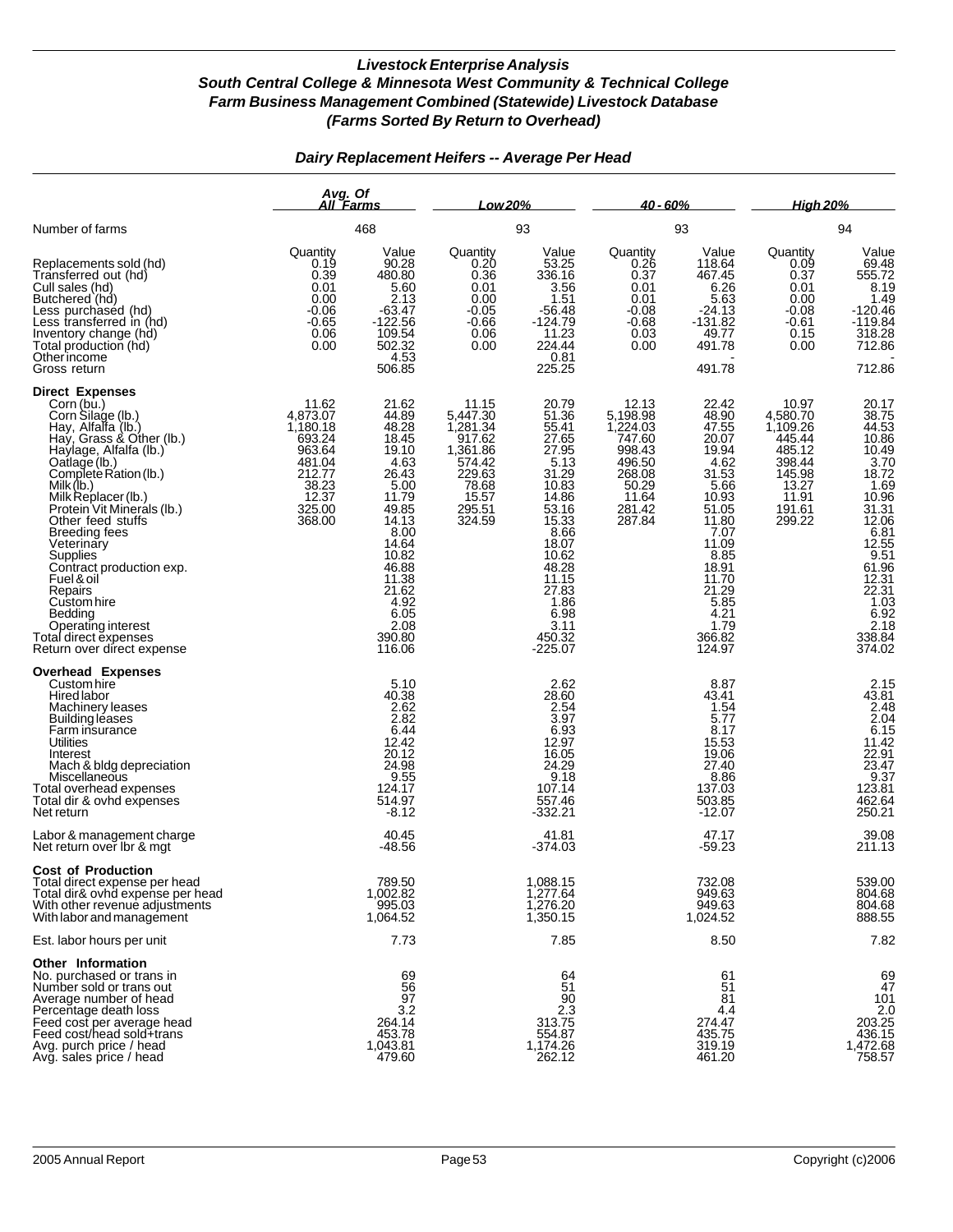#### *Dairy and Repl Heifers -- Average Per Cow*

|                                                                                                                                                                                                                                                                                                                                                                                                                                                                                    | Avg. Of<br>All Farms                                                                                   |                                                                                                                                                                                                                   | Low 20%                                                                                                                                 |                                                                                                                                                                                                               | $40 - 60%$                                                                                             |                                                                                                                                                                                                                    | <u>High 20%</u>                                                                                      |                                                                                                                                                                                                             |
|------------------------------------------------------------------------------------------------------------------------------------------------------------------------------------------------------------------------------------------------------------------------------------------------------------------------------------------------------------------------------------------------------------------------------------------------------------------------------------|--------------------------------------------------------------------------------------------------------|-------------------------------------------------------------------------------------------------------------------------------------------------------------------------------------------------------------------|-----------------------------------------------------------------------------------------------------------------------------------------|---------------------------------------------------------------------------------------------------------------------------------------------------------------------------------------------------------------|--------------------------------------------------------------------------------------------------------|--------------------------------------------------------------------------------------------------------------------------------------------------------------------------------------------------------------------|------------------------------------------------------------------------------------------------------|-------------------------------------------------------------------------------------------------------------------------------------------------------------------------------------------------------------|
| Number of farms                                                                                                                                                                                                                                                                                                                                                                                                                                                                    |                                                                                                        | 407                                                                                                                                                                                                               |                                                                                                                                         | 81                                                                                                                                                                                                            |                                                                                                        | 82                                                                                                                                                                                                                 |                                                                                                      | 82                                                                                                                                                                                                          |
| Milk sold (lb)<br>Milk used in home (lb)<br>Milk fed to animals (lb)<br>Dairy Calves sold (hd)<br>Transferred out (hd)<br>Cull sales (hd)<br>Butchered (hd)<br>Less purchased (hd)<br>Less transferred in (hd)<br>Inventory change (hd)<br>Total production<br>Otherincome<br>Gross return                                                                                                                                                                                         | Quantity<br>20,481.48<br>6.23<br>53.38<br>0.38<br>1.04<br>0.26<br>0.01<br>$-0.12$<br>$-0.92$<br>$0.12$ | Value<br>3,219.19<br>1.28<br>7.37<br>117.49<br>557.59<br>161.23<br>4.56<br>$-169.38$<br>$-533.42$<br>218.41<br>3,584.33<br>5.16<br>3,589.49                                                                       | Quantity<br>15,785.95<br>13.59<br>103.60<br>$\begin{array}{c} 0.31 \\ 0.99 \end{array}$<br>0.24<br>0.01<br>$-0.26$<br>$-0.85$<br>$0.15$ | Value<br>2,433.35<br>4.43<br>12.87<br>84.46<br>407.04<br>141.52<br>6.11<br>$-354.92$<br>$-410.10$<br>218.79<br>2,543.56<br>3.05<br>2,546.61                                                                   | Quantity<br>19,894.66<br>5.44<br>51.88<br>0.39<br>1.10<br>0.25<br>0.01<br>$-0.12$<br>$-0.93$<br>$0.09$ | Value<br>3,141.50<br>0.89<br>7.32<br>100.96<br>573.83<br>148.63<br>4.39<br>$-138.15$<br>$-544.88$<br>167.26<br>3,461.77<br>4.25<br>3,466.02                                                                        | Quantity<br>22,994.11<br>3.39<br>17.84<br>0.45<br>0.99<br>0.29<br>0.00<br>$-0.10$<br>$-0.94$<br>0.15 | Value<br>3,660.82<br>0.53<br>2.57<br>145.17<br>625.16<br>$\begin{array}{r} 623.16 \\ 183.00 \\ 3.20 \\ -165.97 \\ -602.25 \\ 310.02 \\ 4,162.25 \end{array}$<br>3.56<br>4,165.81                            |
| <b>Direct Expenses</b><br>Corn (bu.)<br>Corn Silage (lb.)<br>Hay, Alfalfa (lb.)<br>Hay, Grass & Other (lb.)<br>Haylage, Alfalfa (lb.)<br>Complete Ration (lb.)<br>Protein Vit Minerals (lb.)<br>Other feed stuffs<br><b>Breeding fees</b><br>Veterinary<br><b>BST</b><br>Supplies<br>Contract production exp.<br>Fuel & oil<br>Repairs<br>Custom hire<br>Hauling and trucking<br>Marketing<br>Bedding<br>Operating interest<br>Total direct expenses<br>Return over direct expense | 81.94<br>19,843.80<br>4,374.01<br>1,097.92<br>6,450.16<br>1,559.06<br>3,502.60<br>1,592.47             | 153.92<br>181.18<br>177.63<br>31.62<br>139.01<br>139.07<br>457.38<br>75.61<br>41.71<br>114.57<br>27.29<br>130.85<br>47.57<br>67.75<br>133.06<br>28.84<br>36.77<br>39.38<br>49.91<br>13.11<br>2,089.82<br>1,499.67 | 73.36<br>18,725.10<br>5,542.40<br>2,475.77<br>5,379.08<br>5,379.08<br>1,572.29<br>2,085.64<br>1,902.39                                  | 137.71<br>179.30<br>225.40<br>79.76<br>117.74<br>168.67<br>300.70<br>86.64<br>28.81<br>81.58<br>7.08<br>147.90<br>27.89<br>49.71<br>121.11<br>12.44<br>33.43<br>28.06<br>35.23<br>18.45<br>1,915.53<br>631.08 | 86.26<br>19,496.91<br>5,396.08<br>888.87<br>7,564.00<br>1,656.72<br>2,643.44<br>1,284.04               | 169.82<br>176.30<br>166.00<br>24.32<br>157.01<br>182.63<br>414.76<br>102.09<br>38.62<br>122.93<br>21.15<br>138.38<br>42.61<br>65.22<br>135.84<br>23.63<br>37.08<br>41.21<br>48.81<br>23.83<br>2,132.23<br>1,333.79 | 77.88<br>20,841.48<br>3,111.51<br>695.01<br>6,094.04<br>2,304.44<br>4,689.98<br>1,072.02             | 144.87<br>186.17<br>143.80<br>131.47<br>$157.67511.1253.0046.21121.10$<br>41.96<br>115.40<br>$\frac{88.12}{70.51}$<br>127.71<br>$\frac{44.89}{36.86}$<br>42.81<br>$64.82$<br>$9.22$<br>2,155.80<br>2,010.02 |
| <b>Overhead Expenses</b><br>Custom hire<br>Hired labor<br>Machinery leases<br>Building leases<br>Farm insurance<br>Utilities<br>Interest<br>Mach & bldg depreciation<br>Miscellaneous<br>Total overhead expenses<br>Total dir & ovhd expenses<br>Net return                                                                                                                                                                                                                        |                                                                                                        | 20.80<br>293.10<br>17.15<br>22.95<br>40.64<br>77.78<br>132.89<br>157.70<br>56.98<br>816.43<br>2,906.25<br>683.24                                                                                                  |                                                                                                                                         | 7.90<br>142.87<br>9.69<br>11.39<br>36.47<br>84.79<br>135.70<br>113.59<br>43.90<br>558.40<br>2,473.93<br>72.68                                                                                                 |                                                                                                        | 22.75<br>208.63<br>26.36<br>18.55<br>46.97<br>78.38<br>136.40<br>156.17<br>58.36<br>752.58<br>2,884.81<br>581.21                                                                                                   |                                                                                                      | 30.49<br>446.18<br>$\frac{21.58}{34.03}$<br>35.28<br>71.71<br>$140.33$<br>160.92<br>63.19<br>1,003.72<br>3,159.51<br>1,006.30                                                                               |
| Labor & management charge<br>Net return over Ibr & mgt                                                                                                                                                                                                                                                                                                                                                                                                                             |                                                                                                        | 238.93<br>444.31                                                                                                                                                                                                  |                                                                                                                                         | 259.94<br>$-187.26$                                                                                                                                                                                           |                                                                                                        | 243.31<br>337.90                                                                                                                                                                                                   |                                                                                                      | 234.57<br>771.73                                                                                                                                                                                            |
| <b>Cost of Production</b><br>Total direct expense per cwt.<br>Total dir& ovhd expense per cwt.<br>With other revenue adjustments<br>With labor and management                                                                                                                                                                                                                                                                                                                      |                                                                                                        | 10.17<br>14.15<br>12.39<br>13.55                                                                                                                                                                                  |                                                                                                                                         | 12.04<br>15.56<br>14.95<br>16.59                                                                                                                                                                              |                                                                                                        | 10.69<br>14.46<br>12.87<br>14.09                                                                                                                                                                                   |                                                                                                      | $9.37$<br>$13.73$<br>$11.55$<br>12.57                                                                                                                                                                       |
| Est. labor hours per unit                                                                                                                                                                                                                                                                                                                                                                                                                                                          |                                                                                                        | 48.38                                                                                                                                                                                                             |                                                                                                                                         | 45.74                                                                                                                                                                                                         |                                                                                                        | 43.30                                                                                                                                                                                                              |                                                                                                      | 53.41                                                                                                                                                                                                       |
| <b>Other Information</b><br>Avg. number of Cows<br>Milk produced per Cow<br>Culling percentage<br>Turnover rate<br>Percent of barn capacity<br>Lbs. milk/lb grain & conc.<br>Feed cost per cwt of milk<br>Feed cost per Cow<br>Avg. milk price per cwt.                                                                                                                                                                                                                            |                                                                                                        | 115.6<br>20,541<br>26.5<br>40.3<br>104.0<br>2.0<br>6.60<br>1,355.44<br>15.72                                                                                                                                      |                                                                                                                                         | 74.2<br>15,903<br>24.4<br>45.1<br>94.2<br>1.9<br>8.15<br>1,295.93<br>15.41                                                                                                                                    |                                                                                                        | 110.6<br>19,952<br>25.3<br>39.5<br>104.0<br>2.0<br>6.98<br>1,392.93<br>15.79                                                                                                                                       |                                                                                                      | 183.6<br>23,015<br>$^{29.2}_{40.2}$<br>108.8<br>1.9<br>5.85<br>1,346.18<br>15.92                                                                                                                            |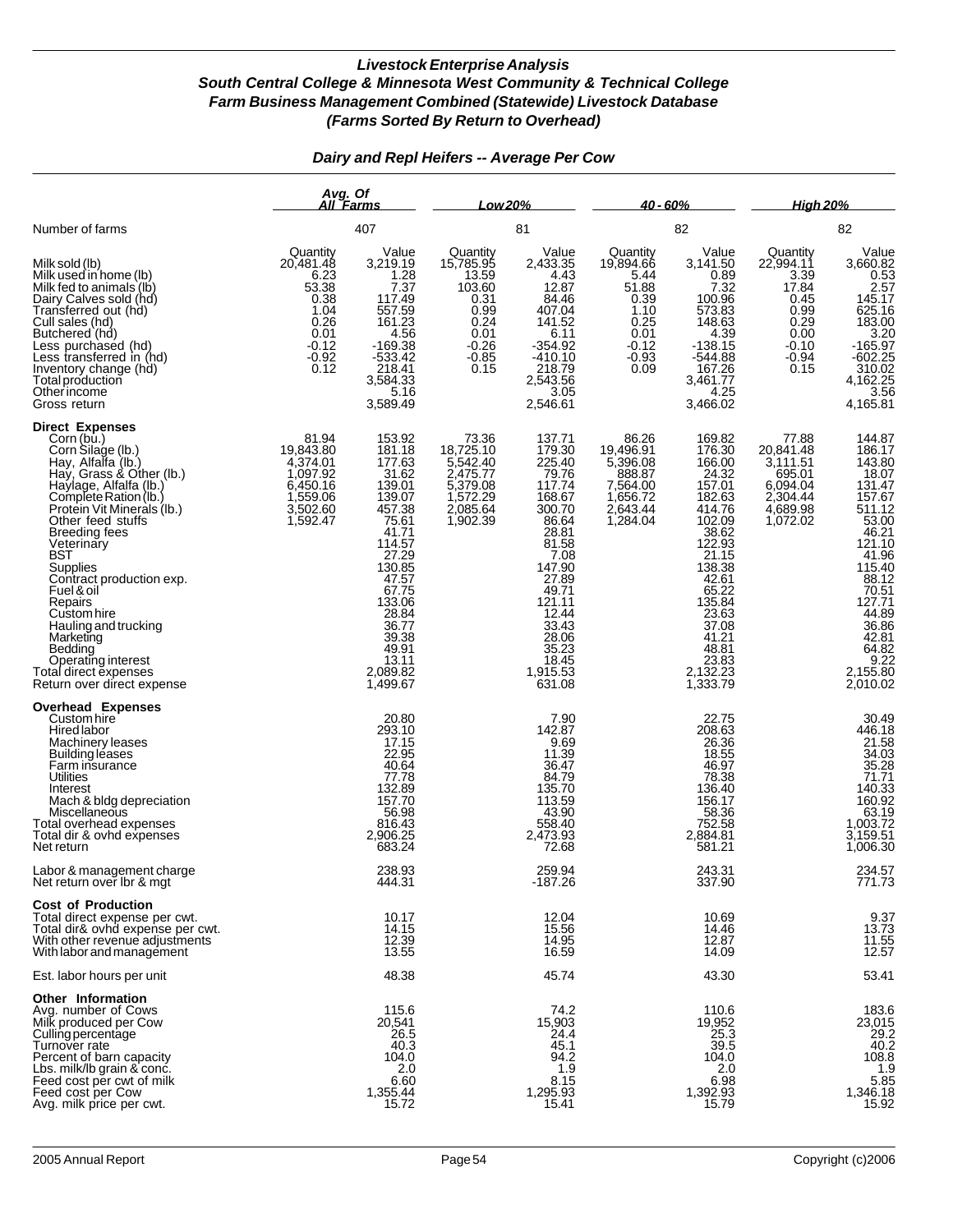#### *Avg. Of All Farms* Number of farms 13 Quantity Value<br>0.91 1,088.76 Dairy Hfrs sold (hd)  $0.91$  1,088.76<br>Transferred out (hd)  $0.09$  59.78 Transferred out (hd) 0.09 59.78 Cull sales (hd)  $0.68$ <br>Butchered (hd)  $0.00$  0.00 0.75 Butchered (hd) 0.00 3.75 Less purchased (hd) -0.85 -225.39 Less transferred in (hd)  $-0.02$  -32.81<br>Inventory change (hd)  $-0.18$  -136.12 Inventory change (hd)  $\overline{1}$  -0.18 -136.12<br>Total production (hd) -10.00 - 158.64 Total production (hd)  $\frac{758.64}{0.00}$  758.64 Other income the contract of the contract of the contract of the contract of the contract of the contract of the contract of the contract of the contract of the contract of the contract of the contract of the contract of t Gross return **Direct Expenses** Corn (bu.) 26.32 50.75<br>
Corn Silage (lb.) 26.32 50.75 Corn Silage (lb.) 10,314.44 93.55 Hay, Alfalfa (lb.) 1,422.79 62.98 Hay, Grass & Other (lb.) 470.88 13.44 Haylage, Alfalfa (lb.)  $\qquad \qquad 5,217.50$  101.17<br>Complete Ration (lb.) 2,404.59 90.03 Complete Ration (lb.) 2,404.59 90.03 Milk Replacer (lb.) 12.31 16.15 Protein Vit Minerals (lb.) 248.27 44.28 Other feed stuffs  $\sim$  321.38 9.50<br>Breeding fees 4.43 Breeding fees 4.43<br>
Veterinary 1990 - 1990 - 1991 - 1992 - 1993 - 1994 - 1995 - 1998 - 1999 - 1999 - 1999 - 1999 - 1999 - 1999 - 1<br>
25.29 Veterinary 35.29 Supplies 12.01 (12.01 Supplies 12.01 Supplies 12.01 Supplies 12.01 Supplies 12.01 Supplies 12.01 Supplies 12.01 Supplies 12.01 Supplies 12.01 Supplies 12.01 Supplies 12.01 Supplies 12.01 Supplies 12.01 Supplies 12.01 Suppl Fuel & oil 24.89 Repairs 53.84 Machinery leases 2.96<br>Bedding 25.27 Bedding 25.27 Operating interest 22.77<br>tal direct expenses 663.31 Total direct expenses 663.31 Return over direct expense **Overhead Expenses** Custom hire 11.20<br>
Hired labor 11.20<br>
Machinery leases 7.79 Hired labor Machinery leases 7.79<br>RE & pers. property taxes 7.79 RE & pers. property taxes 4.65 Farm insurance 18.43<br>Utilities 19.07 Utilities **19.07** Interest 23.13 Mach & bldg depreciation 47.59<br>Miscellaneous 16.53 Miscellaneous 16.53<br>And overhead expenses the contract of the contract of the 173.70 Total overhead expenses 173.70<br>Total dir & ovhd expenses 1837.01 Total dir & ovhd expenses 837.01 Net return Labor & management charge 89.21 and 89.21 and 89.21 and 89.21 and 89.21 and 89.21 and 89.21 and 89.21 and 89.21 and 89.21 and 89.93 and 89.93 and 89.93 and 89.93 and 89.93 and 89.93 and 89.93 and 89.93 and 89.93 and 89.93 Net return over lbr & mgt **Cost of Production** Total direct expense per head<br>
1,053.21<br>
1,226.91<br>
1,226.91 Total dir& ovhd expense per head 1,226.91<br>With other revenue adjustments 1,120.26 With other revenue adjustments 1,120.26 and 1,120.26 and 1,120.26<br>With labor and management With labor and management Est. labor hours per unit 13.12 **Other Information** No. purchased or trans in 107<br>Number sold or trans out 123 Number sold or trans out 123<br>Average number of head 185 Average number of head 185 and 185 and 186 and 186 and 186 and 185 and 186 and 186 and 186 and 186 and 186 and<br>Percentage death loss 1.3 and 1.3 and 1.3 and 1.3 and 1.3 and 1.3 and 1.3 and 1.3 and 1.3 and 1.3 and 1.3 and 1 Percentage death loss 1.3<br>
Peed cost per average head 1.319.77 Feed cost per average head 319.77 Feed cost/head sold+trans 481.85 Avg. purchase weight 28<br>
Avg. sales weight 29<br>
28<br>
29 Avg. sales weight  $\frac{34}{265.94}$ Avg. purch price / head 265.94<br>Avg. sales price / head 1,190.71 Avg. sales price / head

#### *Dairy Heifers (for sale) -- Average Per Head Sold/Trans*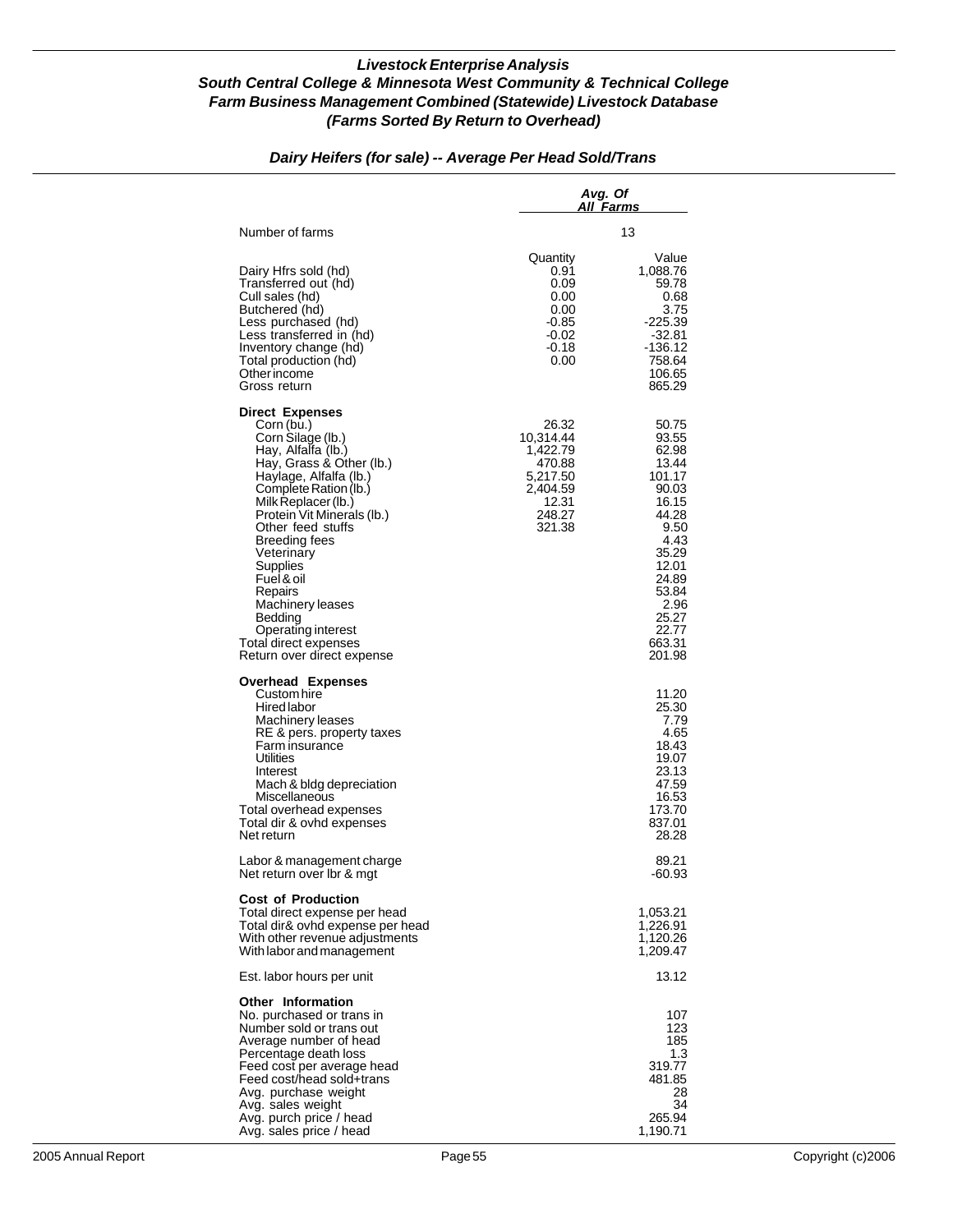|                                                                                                                                                                                                                                                                                                                                                                    | Avg. Of<br>All Farms                                                        |                                                                                                                                          | Low 20%                                                             |                                                                                                                                         | 40 - 60%                                                                  |                                                                                                                                          | <b>High 20%</b>                                                     |                                                                                                                                         |
|--------------------------------------------------------------------------------------------------------------------------------------------------------------------------------------------------------------------------------------------------------------------------------------------------------------------------------------------------------------------|-----------------------------------------------------------------------------|------------------------------------------------------------------------------------------------------------------------------------------|---------------------------------------------------------------------|-----------------------------------------------------------------------------------------------------------------------------------------|---------------------------------------------------------------------------|------------------------------------------------------------------------------------------------------------------------------------------|---------------------------------------------------------------------|-----------------------------------------------------------------------------------------------------------------------------------------|
| Number of farms                                                                                                                                                                                                                                                                                                                                                    |                                                                             | 123                                                                                                                                      |                                                                     | 24                                                                                                                                      | 24                                                                        |                                                                                                                                          | 25                                                                  |                                                                                                                                         |
| Dairy Steers sold (lb)<br>Transferred out (lb)<br>Butchered (lb)<br>Less purchased (lb)<br>Less transferred in (lb)<br>Inventory change (lb)<br>Total production (lb)<br>Other income<br>Gross return                                                                                                                                                              | Quantity<br>128.66<br>0.06<br>2.81<br>$-33.45$<br>$-6.40$<br>8.33<br>100.00 | Value<br>99.97<br>0.03<br>2.52<br>$-36.41$<br>$-7.21$<br>14.88<br>73.78<br>0.11<br>73.89                                                 | Quantity<br>137.20<br>3.80<br>$-36.77$<br>$-7.08$<br>2.85<br>100.00 | Value<br>104.62<br>3.32<br>$-43.26$<br>$-7.75$<br>1.65<br>58.57<br>58.57                                                                | Quantity<br>143.57<br>0.17<br>2.08<br>-44.64<br>$-2.09$<br>0.91<br>100.00 | Value<br>110.19<br>0.07<br>1.67<br>$-46.69$<br>$-2.99$<br>9.76<br>72.01<br>0.43<br>72.43                                                 | Quantity<br>104.88<br>4.99<br>$-10.20$<br>$-6.07$<br>6.40<br>100.00 | Value<br>83.32<br>5.10<br>$-12.48$<br>$-6.41$<br>18.16<br>87.69<br>87.69                                                                |
| <b>Direct Expenses</b><br>Corn (bu.)<br>Corn Silage (lb.)<br>Hay, Alfalfa (lb.)<br>Complete Ration (lb.)<br>Milk Replacer (lb.)<br>Protein Vit Minerals (lb.)<br>Other feed stuffs<br>Veterinary<br>Supplies<br>Fuel & oil<br>Repairs<br>Hauling and trucking<br>Marketing<br>Bedding<br>Operating interest<br>Total direct expenses<br>Return over direct expense | 11.22<br>206.73<br>40.91<br>17.21<br>0.97<br>64.48<br>48.78                 | 20.46<br>1.79<br>1.51<br>1.20<br>0.89<br>10.31<br>1.57<br>1.87<br>1.00<br>1.48<br>2.73<br>0.59<br>0.85<br>0.63<br>1.49<br>48.35<br>25.54 | 13.56<br>50.66<br>49.63<br>30.61<br>1.20<br>78.66<br>35.11          | 26.24<br>0.47<br>1.77<br>0.74<br>0.97<br>11.89<br>1.69<br>2.08<br>0.89<br>2.29<br>2.97<br>1.11<br>1.25<br>0.48<br>2.38<br>57.21<br>1.36 | 11.57<br>292.05<br>26.70<br>2.20<br>1.06<br>71.39<br>27.08                | 20.47<br>2.29<br>1.00<br>0.40<br>0.94<br>11.70<br>0.97<br>2.10<br>0.96<br>1.13<br>2.41<br>0.67<br>0.45<br>0.42<br>2.22<br>48.12<br>24.31 | 9.34<br>215.12<br>47.28<br>32.30<br>0.77<br>69.28<br>40.64          | 16.88<br>2.02<br>1.76<br>1.97<br>0.78<br>9.79<br>1.52<br>1.91<br>0.97<br>1.58<br>2.71<br>0.36<br>0.80<br>0.85<br>0.87<br>44.77<br>42.93 |
| <b>Overhead Expenses</b><br>Hired labor<br>Farm insurance<br>Utilities<br>Dues & professional fees<br>Interest<br>Mach & bldg depreciation<br>Miscellaneous<br>Total overhead expenses<br>Total dir & ovhd expenses<br>Net return                                                                                                                                  |                                                                             | 1.62<br>0.99<br>1.43<br>0.20<br>1.71<br>3.10<br>1.77<br>10.83<br>59.17<br>14.72                                                          |                                                                     | 1.16<br>0.85<br>1.74<br>0.27<br>1.26<br>2.91<br>1.67<br>9.85<br>67.07<br>$-8.50$                                                        |                                                                           | 0.72<br>0.79<br>1.62<br>0.16<br>1.33<br>4.22<br>1.38<br>10.22<br>58.35<br>14.09                                                          |                                                                     | 2.79<br>1.04<br>1.02<br>0.44<br>2.45<br>2.80<br>1.70<br>12.25<br>57.02<br>30.68                                                         |
| Labor & management charge<br>Net return over Ibr & mgt                                                                                                                                                                                                                                                                                                             |                                                                             | 6.16<br>8.56                                                                                                                             |                                                                     | 8.09<br>$-16.58$                                                                                                                        |                                                                           | 6.80<br>7.29                                                                                                                             |                                                                     | 5.05<br>25.63                                                                                                                           |
| <b>Cost of Production</b><br>Total direct expense per cwt.<br>Total dir& ovhd expense per cwt.<br>With other revenue adjustments<br>With labor and management                                                                                                                                                                                                      |                                                                             | 57.93<br>66.34<br>66.25<br>71.04                                                                                                         |                                                                     | 75.26<br>82.45<br>82.45<br>88.34                                                                                                        |                                                                           | 60.09<br>67.20<br>66.90<br>71.63                                                                                                         |                                                                     | 38.51<br>50.19<br>50.19<br>55.01                                                                                                        |
| Est. labor hours per unit                                                                                                                                                                                                                                                                                                                                          |                                                                             | 0.77                                                                                                                                     |                                                                     | 0.91                                                                                                                                    |                                                                           | 0.66                                                                                                                                     |                                                                     | 0.73                                                                                                                                    |
| Other Information<br>No. purchased or trans in<br>Number sold or trans out<br>Percentage death loss<br>Avg. daily gain (lbs)<br>Lbs of conc / lb of gain<br>Lbs of feed / lb of gain<br>Feed cost per cwt of gain<br>Feed cost per head<br>Average purchase weight<br>Average sales weight<br>Avg purch price / head<br>Avg sales price / cwt                      |                                                                             | 76<br>63<br>3.1<br>2.24<br>7.25<br>8.67<br>37.71<br>364.70<br>388<br>1,366<br>422.11<br>77.70                                            |                                                                     | 54<br>47<br>2.9<br>2.16<br>8.80<br>9.78<br>43.77<br>373.99<br>386<br>1,308<br>454.28<br>76.25                                           |                                                                           | 106<br>92<br>3.5<br>2.27<br>7.18<br>8.61<br>37.77<br>351.04<br>416<br>1,394<br>435.45<br>76.75                                           |                                                                     | 56<br>51<br>1.6<br>2.24<br>6.28<br>7.82<br>34.72<br>394.83<br>182<br>1,374<br>222.96<br>79.44                                           |

### *Dairy Steers -- Average Per Cwt. Produced*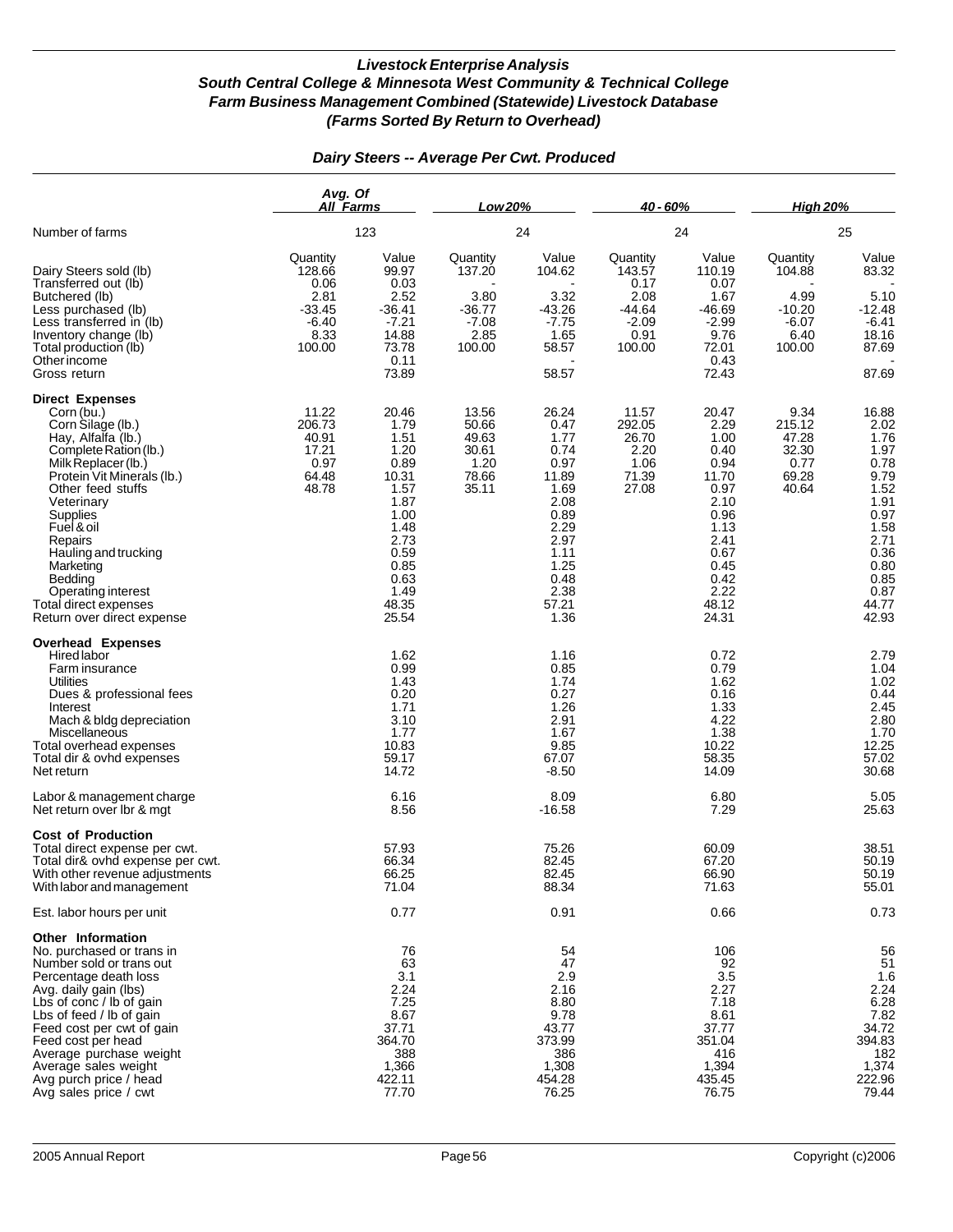### *Beef, Finish Beef Calves -- Average Per Cwt. Produced*

|                                                                                                                                                                                                                                                                                                                                                                                                      | Avg. Of<br>All Farms                                                                  |                                                                                                                                                                      | Low 20%                                                                       |                                                                                                                                                  | $40 - 60%$                                                                      |                                                                                                                                                 | <u>High 20%</u>                                                               |                                                                                                                                                                               |
|------------------------------------------------------------------------------------------------------------------------------------------------------------------------------------------------------------------------------------------------------------------------------------------------------------------------------------------------------------------------------------------------------|---------------------------------------------------------------------------------------|----------------------------------------------------------------------------------------------------------------------------------------------------------------------|-------------------------------------------------------------------------------|--------------------------------------------------------------------------------------------------------------------------------------------------|---------------------------------------------------------------------------------|-------------------------------------------------------------------------------------------------------------------------------------------------|-------------------------------------------------------------------------------|-------------------------------------------------------------------------------------------------------------------------------------------------------------------------------|
| Number of farms                                                                                                                                                                                                                                                                                                                                                                                      |                                                                                       | 62                                                                                                                                                                   |                                                                               | 12                                                                                                                                               |                                                                                 | 14                                                                                                                                              | 12                                                                            |                                                                                                                                                                               |
| Finish Beef sold (lb)<br>Transferred out (lb)<br>Cull sales (lb)<br>Butchered (lb)<br>Less purchased (lb)<br>Less transferred in (lb)<br>Inventory change (lb)<br>Total production (lb)<br>Otherincome<br>Gross return                                                                                                                                                                               | Quantity<br>175.45<br>2.85<br>0.34<br>1.45<br>$-78.26$<br>$-14.49$<br>12.66<br>100.00 | Value<br>146.19<br>2.93<br>0.28<br>1.31<br>$-90.33$<br>$-17.74$<br>20.26<br>62.90<br>0.19<br>63.09                                                                   | Quantity<br>187.73<br>0.61<br>0.47<br>$-116.74$<br>$-9.74$<br>37.67<br>100.00 | Value<br>154.06<br>0.58<br>0.36<br>$-135.93$<br>$-11.62$<br>41.96<br>49.42<br>0.44<br>49.86                                                      | Quantity<br>209.58<br>1.86<br>0.57<br>$-87.38$<br>$-6.65$<br>$-17.97$<br>100.00 | Value<br>177.26<br>0.15<br>1.53<br>0.46<br>$-102.44$<br>$-7.07$<br>-8.11<br>61.79<br>61.79                                                      | Quantity<br>132.10<br>4.86<br>1.49<br>$-51.96$<br>$-15.53$<br>29.04<br>100.00 | Value<br>113.85<br>5.54<br>1.87<br>$-62.29$<br>$-19.35$<br>$36.70$<br>$76.32$<br>$0.38$<br>$76.70$                                                                            |
| <b>Direct Expenses</b><br>Corn (bu.)<br>Corn Silage (lb.)<br>Corn, Ear (lb.)<br>Hay, Alfalfa (lb.)<br>Hay, Grass & Other (lb.)<br>Oats (bu.)<br>Pasture (aum)<br>Protein Vit Minerals (lb.)<br>Other feed stuffs<br>Veterinary<br>Supplies<br>Fuel & oil<br>Repairs<br>Custom hire<br>Hauling and trucking<br>Marketing<br>Operating interest<br>Total direct expenses<br>Return over direct expense | 10.77<br>381.51<br>12.14<br>110.48<br>43.91<br>0.16<br>0.02<br>45.63<br>35.79         | 19.69<br>3.28<br>0.24<br>3.48<br>1.21<br>$0.\overline{2}3$<br>0.23<br>6.75<br>0.66<br>2.09<br>0.85<br>1.71<br>2.93<br>0.32<br>1.01<br>0.81<br>2.92<br>48.41<br>14.68 | 13.98<br>148.33<br>213.88<br>47.47<br>0.08<br>37.46<br>45.79                  | 25.76<br>1.09<br>6.63<br>1.04<br>0.10<br>6.22<br>0.47<br>1.80<br>0.53<br>$\frac{1.25}{2.72}$<br>0.60<br>1.02<br>0.15<br>4.29<br>53.67<br>$-3.81$ | 9.65<br>451.37<br>66.14<br>60.42<br>0.52<br>0.08<br>44.41<br>31.33              | 17.72<br>3.87<br>2.50<br>1.48<br>0.76<br>0.68<br>5.90<br>0.73<br>1.85<br>0.45<br>2.80<br>2.66<br>0.17<br>0.33<br>0.36<br>3.41<br>45.69<br>16.10 | 7.92<br>472.88<br>61.49<br>43.11<br>39.19<br>0.11<br>0.00<br>45.61<br>10.88   | 14.00<br>$4.06$<br>$1.23$<br>$1.44$<br>1.08<br>$0.15$<br>$0.09$<br>$7.09$<br>$0.20$<br>$2.49$<br>$0.97$<br>$1.67$<br>$2.80$<br>0.62<br>0.34<br>1.67<br>1.61<br>41.53<br>35.17 |
| <b>Overhead Expenses</b><br>Custom hire<br>Hired labor<br>Building leases<br>Farm insurance<br>Utilities<br>Interest<br>Mach & bldg depreciation<br>Miscellaneous<br>Total overhead expenses<br>Total dir & ovhd expenses<br>Net return                                                                                                                                                              |                                                                                       | 0.38<br>1.11<br>0.10<br>1.10<br>1.13<br>1.39<br>3.65<br>1.45<br>10.30<br>58.72<br>4.38                                                                               |                                                                               | 0.27<br>2.10<br>0.10<br>1.09<br>0.88<br>0.64<br>3.30<br>0.98<br>9.35<br>63.02<br>$-13.16$                                                        |                                                                                 | 0.24<br>0.23<br>0.32<br>1.21<br>0.77<br>1.42<br>5.05<br>1.27<br>10.52<br>56.21<br>5.58                                                          |                                                                               | $0.99$<br>$1.48$<br>$0.07$<br>$1.37$<br>$1.58$<br>$2.87$<br>4.66<br>1.89<br>14.90<br>56.43<br>20.27                                                                           |
| Labor & management charge<br>Net return over Ibr & mgt                                                                                                                                                                                                                                                                                                                                               |                                                                                       | 5.74<br>$-1.37$                                                                                                                                                      |                                                                               | 5.62<br>$-18.78$                                                                                                                                 |                                                                                 | 8.22<br>$-2.65$                                                                                                                                 |                                                                               | 6.53<br>13.74                                                                                                                                                                 |
| <b>Cost of Production</b><br>Total direct expense per cwt.<br>Total dir& ovhd expense per cwt.<br>With other revenue adjustments<br>With labor and management                                                                                                                                                                                                                                        |                                                                                       | 75.51<br>81.29<br>81.18<br>84.40                                                                                                                                     |                                                                               | 84.36<br>89.33<br>89.10<br>92.08                                                                                                                 |                                                                                 | 76.97<br>81.99<br>81.99<br>85.92                                                                                                                |                                                                               | 61.77<br>72.65<br>72.37<br>77.14                                                                                                                                              |
| Est. labor hours per unit                                                                                                                                                                                                                                                                                                                                                                            |                                                                                       | 0.74                                                                                                                                                                 |                                                                               | 0.53                                                                                                                                             |                                                                                 | 1.19                                                                                                                                            |                                                                               | 0.86                                                                                                                                                                          |
| Other Information<br>No. purchased or trans in<br>Number sold or trans out<br>Percentage death loss<br>Avg. daily gain (lbs)<br>Lbs of conc / lb of gain<br>Lbs of feed / lb of gain<br>Feed cost per cwt of gain<br>Feed cost per head<br>Average purchase weight<br>Average sales weight<br>Avg purch price / cwt<br>Avg sales price / cwt                                                         |                                                                                       | 130<br>114<br>1.1<br>2.27<br>6.74<br>9.68<br>35.77<br>239.98<br>586<br>1,257<br>115.42<br>83.32                                                                      |                                                                               | 221<br>164<br>1.3<br>2.11<br>8.23<br>11.49<br>41.31<br>253.69<br>627<br>1,249<br>116.44<br>82.07                                                 |                                                                                 | 106<br>108<br>0.6<br>2.33<br>6.14<br>9.00<br>33.65<br>222.69<br>573<br>1,255<br>117.23<br>84.58                                                 |                                                                               | 107<br>91<br>1.4<br>$2.\overline{48}$<br>5.63<br>8.05<br>29.35<br>222.02<br>516<br>1,230<br>119.88<br>86.18                                                                   |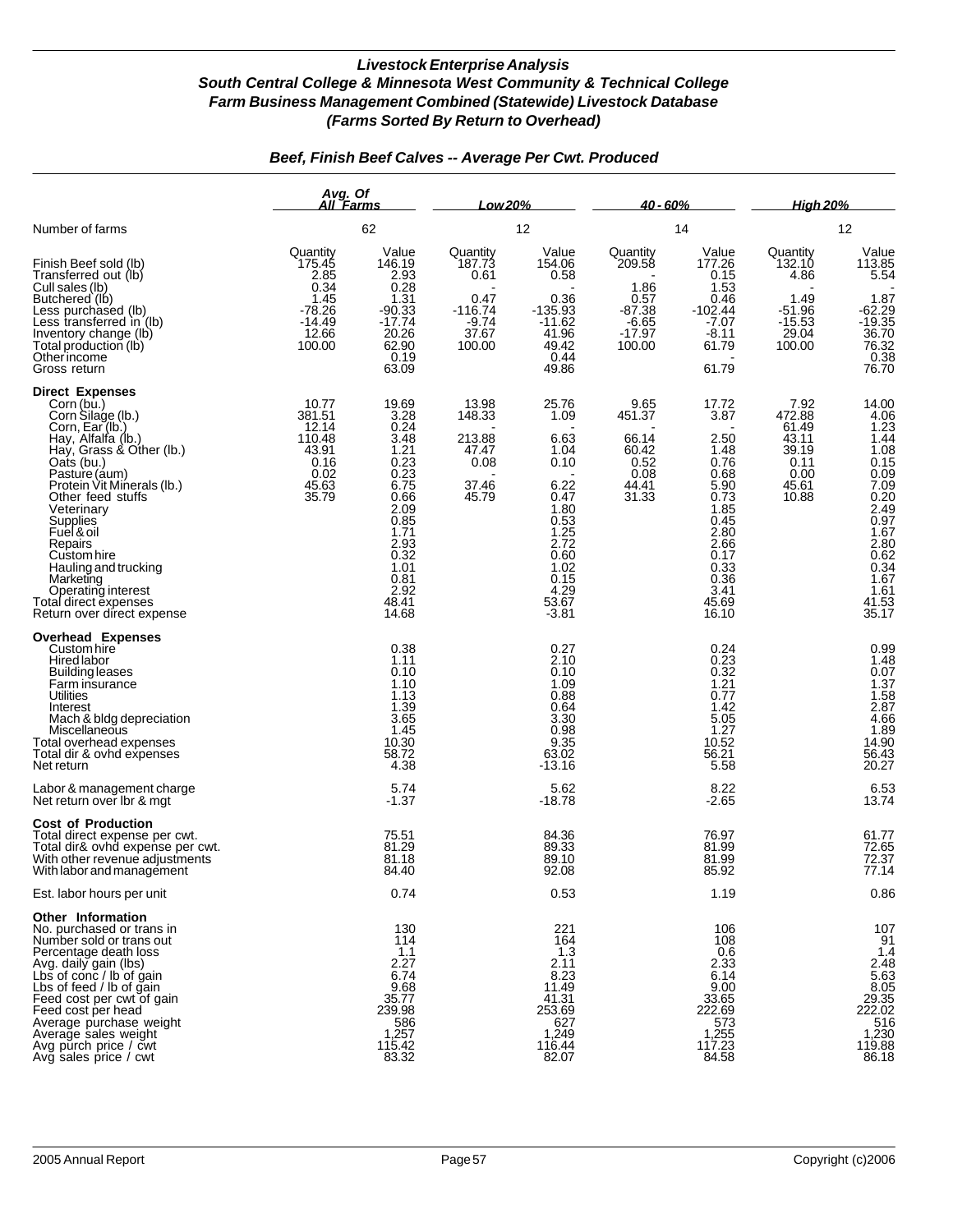### *Beef, Finish Yrlg Steers -- Average Per Cwt. Produced*

|                                                                                                                                                                                                                                                                                                                                                                                                                                                                              | Avg. Of                                                                                | All Farms                                                                                                                                                               |
|------------------------------------------------------------------------------------------------------------------------------------------------------------------------------------------------------------------------------------------------------------------------------------------------------------------------------------------------------------------------------------------------------------------------------------------------------------------------------|----------------------------------------------------------------------------------------|-------------------------------------------------------------------------------------------------------------------------------------------------------------------------|
| Number of farms                                                                                                                                                                                                                                                                                                                                                                                                                                                              |                                                                                        | 16                                                                                                                                                                      |
| Fin Yrig Str sold (lb)<br>Transferred out (lb)<br>Butchered (lb)<br>Less purchased (lb)<br>Less transferred in (lb)<br>Inventory change (lb)<br>Total production (lb)<br>Other income<br>Gross return                                                                                                                                                                                                                                                                        | Quantity<br>204.98<br>1.94<br>2.29<br>$-95.09$<br>-10.97<br>-3.15<br>100.00            | Value<br>170.85<br>1.88<br>1.95<br>-108.46<br>$-10.30$<br>10.29<br>66.20<br>0.61<br>66.80                                                                               |
| <b>Direct Expenses</b><br>Corn (bu.)<br>Corn Silage (lb.)<br>Hay, Alfalfa (lb.)<br>Hay, Grass & Other (lb.)<br>Haylage, Alfalfa (lb.)<br>Complete Ration (lb.)<br>Protein Vit Minerals (Ib.)<br>Corn Distillers Grn (dry) (lb.)<br>Corn Gluten (lb.)<br>Other feed stuffs<br>Veterinary<br>Supplies<br>Fuel & oil<br>Repairs<br>Custom hire<br>Hired labor<br>Hauling and trucking<br>Marketing<br>Operating interest<br>Total direct expenses<br>Return over direct expense | 11.08<br>187.82<br>91.31<br>53.55<br>40.87<br>2.24<br>47.78<br>35.67<br>121.79<br>5.27 | 19.72<br>1.62<br>3.36<br>1.80<br>0.57<br>0.52<br>5.63<br>1.19<br>1.28<br>0.18<br>1.51<br>0.61<br>1.80<br>2.71<br>0.58<br>0.64<br>0.46<br>1.17<br>2.38<br>47.73<br>19.08 |
| <b>Overhead Expenses</b><br>Hired labor<br>RE & pers. property taxes<br>Farm insurance<br>Utilities<br>Dues & professional fees<br>Interest<br>Mach & bidg depreciation<br>Miscellaneous<br>Total overhead expenses<br>Total dir & ovhd expenses<br>Net return                                                                                                                                                                                                               |                                                                                        | 2.58<br>0.19<br>0.84<br>0.81<br>0.19<br>0.80<br>4.06<br>0.74<br>10.22<br>57.95<br>8.86                                                                                  |
| Labor & management charge<br>Net return over Ibr & mgt                                                                                                                                                                                                                                                                                                                                                                                                                       |                                                                                        | 7.14<br>1.72                                                                                                                                                            |
| <b>Cost of Production</b><br>Total direct expense per cwt.<br>Total dir& ovhd expense per cwt.<br>With other revenue adjustments<br>With labor and management                                                                                                                                                                                                                                                                                                                |                                                                                        | 74.55<br>79.49<br>79.19<br>82.65                                                                                                                                        |
| Est. labor hours per unit                                                                                                                                                                                                                                                                                                                                                                                                                                                    |                                                                                        | 1.43                                                                                                                                                                    |
| <b>Other Information</b><br>No. purchased or trans in<br>Number sold or trans out<br>Percentage death loss<br>Avg. daily gain (lbs)<br>Lbs of conc / lb of gain<br>Lbs of feed / lb of gain<br>Feed cost per cwt of gain<br>Feed cost per head<br>Average purchase weight<br>Average sales weight<br>Avg purch price / cwt<br>Avg sales price / cwt                                                                                                                          |                                                                                        | 193<br>195<br>1.2<br>2.26<br>8.31<br>10.61<br>35.86<br>234.24<br>689<br>1,304<br>114.06<br>83.35                                                                        |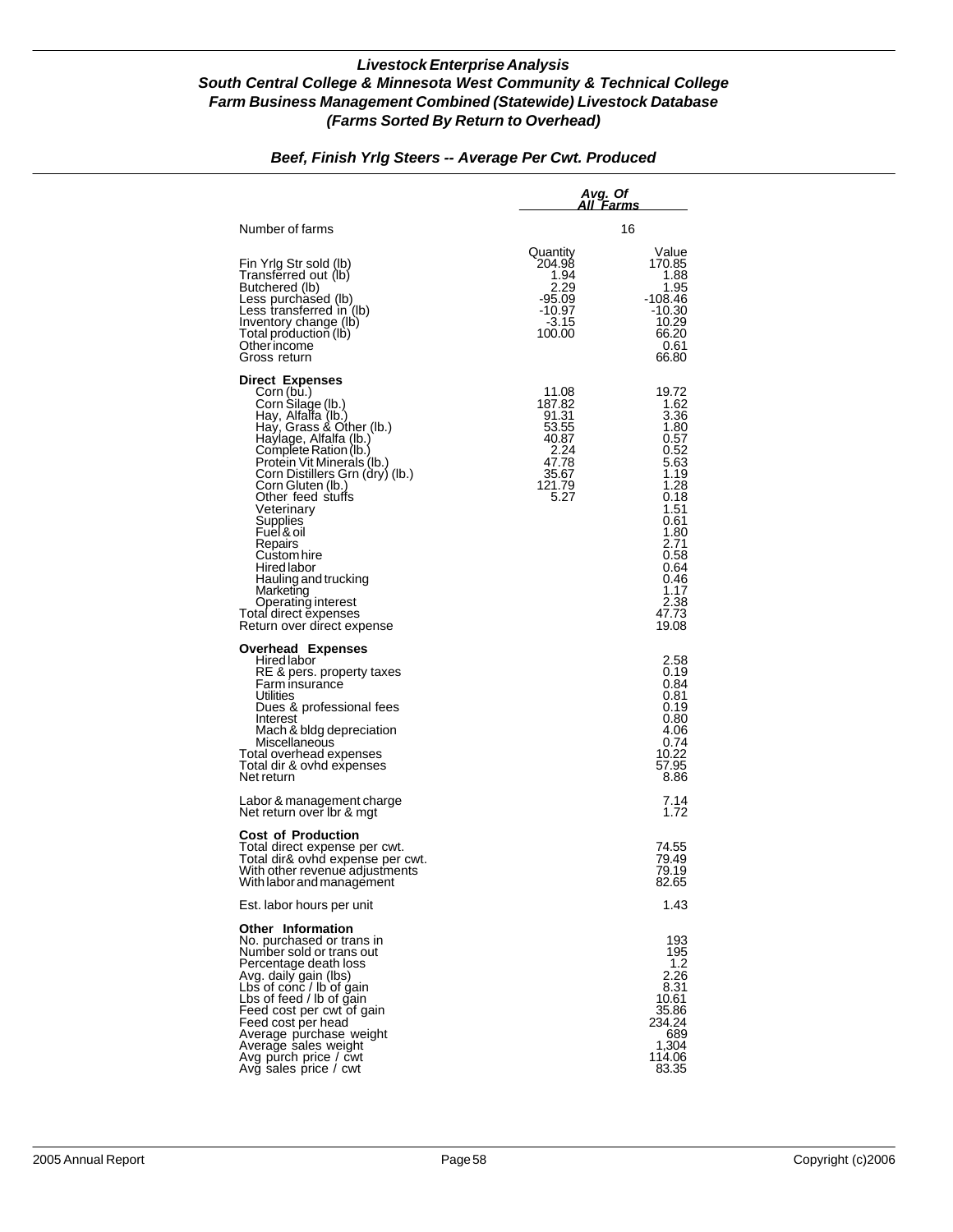|                                                                                                                                                                                                                                                                                                                                       | Avg. Of<br>All Farms                                                                      |                                                                                                               | Low 20%                                                                                   |                                                                                                                     | $40 - 60%$                                                                                   |                                                                                                         | <b>High 20%</b><br>26                                                                   |                                                                                                                                           |  |
|---------------------------------------------------------------------------------------------------------------------------------------------------------------------------------------------------------------------------------------------------------------------------------------------------------------------------------------|-------------------------------------------------------------------------------------------|---------------------------------------------------------------------------------------------------------------|-------------------------------------------------------------------------------------------|---------------------------------------------------------------------------------------------------------------------|----------------------------------------------------------------------------------------------|---------------------------------------------------------------------------------------------------------|-----------------------------------------------------------------------------------------|-------------------------------------------------------------------------------------------------------------------------------------------|--|
| Number of farms<br>Beef Calves sold (lb)<br>Transferred out (lb)<br>Cull sales (lb)<br>Butchered (lb)<br>Less purchased (lb)<br>Less transferred in (lb)<br>Inventory change (lb)<br>Total production (lb)<br>Other income<br>Gross return                                                                                            |                                                                                           | 125                                                                                                           |                                                                                           | 24                                                                                                                  |                                                                                              | 25                                                                                                      |                                                                                         |                                                                                                                                           |  |
|                                                                                                                                                                                                                                                                                                                                       | Quantity<br>205.47<br>225.79<br>107.07<br>4.07<br>$-34.85$<br>$-36.14$<br>52.01<br>523.41 | Value<br>255.04<br>287.45<br>78.93<br>3.29<br>$-78.29$<br>$-43.14$<br>116.22<br>619.49<br>3.32<br>622.81      | Quantity<br>115.24<br>236.63<br>123.31<br>3.17<br>$-55.88$<br>$-36.36$<br>50.33<br>436.43 | Value<br>154.62<br>300.53<br>85.05<br>2.64<br>$-90.97$<br>$-70.71$<br>107.45<br>488.62<br>1.29<br>489.91            | Quantity<br>224.31<br>171.42<br>$101.29$<br>4.53<br>$-54.38$<br>$-14.83$<br>123.00<br>555.35 | Value<br>270.99<br>223.67<br>83.30<br>3.35<br>$-70.71$<br>$-13.47$<br>68.10<br>565.23<br>4.51<br>569.74 | Quantity<br>221.29<br>281.97<br>89.38<br>4.28<br>$-4.56$<br>$-39.33$<br>31.95<br>584.98 | Value<br>263.49<br>340.47<br>70.68<br>4.26<br>$-100.17$<br>$-38.13$<br>223.42<br>764.02<br>5.58<br>769.60                                 |  |
| <b>Direct Expenses</b><br>Corn Silage (lb.)<br>Hay, Alfalfa (lb.)<br>Hay, Grass & Other (lb.)<br>Haylage, Grass & Other (lb.)<br>Pasture (aum)<br>Complete Ration (lb.)<br>Protein Vit Minerals (lb.)                                                                                                                                 | 5,769.92<br>1,588.88<br>4,423.22<br>144.42<br>5.17<br>169.17                              | 50.34<br>51.14<br>97.45<br>1.48<br>36.58<br>10.37                                                             | 7,592.46<br>2,157.78<br>3,120.63<br>561.62<br>$\frac{3.39}{23.12}$                        | 67.04<br>77.99<br>86.36<br>7.22<br>44.76<br>2.39                                                                    | 5,932.32<br>1,488.34<br>3,854.27<br>6.37<br>102.01                                           | 49.79<br>47.19<br>87.54<br>30.74<br>7.40                                                                | 4,119.14<br>1,966.84<br>4,125.54<br>7.93<br>94.48                                       | 38.24<br>60.77<br>86.10<br>39.71                                                                                                          |  |
| Other feed stuffs<br><b>Breeding fees</b><br>Veterinary<br>Supplies<br>Fuel & oil<br>Repairs<br>Marketing<br>Bedding<br>Operating interest<br>Total direct expenses<br>Return over direct expense                                                                                                                                     | 118.00<br>370.75                                                                          | 17.09<br>$\frac{13.35}{3.65}$<br>22.09<br>10.28<br>16.28<br>28.56<br>4.79<br>1.97<br>6.68<br>372.10<br>250.71 | 189.97<br>555.33                                                                          | 21.00<br>25.03<br>10.39<br>29.02<br>14.83<br>18.90<br>27.52<br>2.95<br>$3.\overline{36}$<br>8.26<br>447.04<br>42.87 | 74.79<br>308.36                                                                              | 13.67<br>14.71<br>3.36<br>24.01<br>10.56<br>14.96<br>29.12<br>3.78<br>2.08<br>4.05<br>342.97<br>226.77  | 89.33<br>459.50                                                                         | 7.36<br>7.36<br>15.25<br>9.86<br>2.20<br>19.17<br>$\frac{9.15}{17.14}$<br>27.18<br>4.54<br>$\frac{1.45}{5.74}$<br>343.84<br>425.76        |  |
| <b>Overhead Expenses</b><br>Custom hire<br>Hired labor<br>RE & pers. property taxes<br>Farm insurance<br>Utilities<br>Dues & professional fees<br>Interest<br>Mach & bldg depreciation<br>Miscellaneous<br>Total overhead expenses<br>Total dir & ovhd expenses<br>Net return                                                         |                                                                                           | 2.27<br>9.61<br>2.90<br>8.89<br>10.30<br>2.00<br>15.97<br>7.32<br>81.82<br>453.92<br>168.89                   |                                                                                           | 5.07<br>16.79<br>1.34<br>9.71<br>7.98<br>2.85<br>21.31<br>18.13<br>6.54<br>89.72<br>536.77<br>$-46.86$              |                                                                                              | 1.84<br>14.27<br>3.50<br>9.40<br>15.23<br>3.18<br>13.56<br>20.71<br>6.83<br>88.52<br>431.48<br>138.25   |                                                                                         | 3.91<br>10.50<br>3.82<br>10.39<br>$10.51$<br>$1.74$<br>$\begin{array}{c} 13.58 \\ 28.93 \\ 8.26 \end{array}$<br>91.64<br>435.48<br>334.12 |  |
| Labor & management charge<br>Net return over Ibr & mgt                                                                                                                                                                                                                                                                                |                                                                                           | 72.23<br>96.66                                                                                                |                                                                                           | 70.51<br>$-117.37$                                                                                                  |                                                                                              | 77.50<br>60.75                                                                                          |                                                                                         | 68.28<br>265.84                                                                                                                           |  |
| <b>Cost of Production</b><br>Total direct expense per cwt.<br>Total dir& ovhd expense per cwt.<br>With other revenue adjustments<br>With labor and management                                                                                                                                                                         |                                                                                           | 71.09<br>86.72<br>64.85<br>77.98                                                                              |                                                                                           | 102.43<br>122.99<br>101.23<br>115.96                                                                                |                                                                                              | 61.76<br>77.70<br>62.53<br>76.07                                                                        |                                                                                         | 58.78<br>74.44<br>48.06<br>59.60                                                                                                          |  |
| Est. labor hours per unit                                                                                                                                                                                                                                                                                                             |                                                                                           | 9.07                                                                                                          |                                                                                           | 9.29                                                                                                                |                                                                                              | 8.72                                                                                                    |                                                                                         | 10.04                                                                                                                                     |  |
| Other Information<br>Number of cows<br>Pregnancy percentage<br>Pregnancy loss percentage<br>Culling percentage<br>Calving percentage<br>Weaning percentage<br>Calves sold per cow<br>Calf death loss percent<br>Average weaning weight<br>Lbs weaned/exposed female<br>Feed cost per cow<br>Avg wgt/Beef Calf sold<br>Avg price / cwt |                                                                                           | 75.3<br>96.3<br>1.4<br>11.2<br>94.9<br>89.8<br>0.82<br>5.2<br>551<br>495<br>277.80<br>557<br>124.12           |                                                                                           | 61.9<br>94.0<br>2.3<br>13.2<br>$\frac{91.9}{85.2}$<br>0.76<br>7.0<br>533<br>454<br>331.81<br>503<br>134.18          |                                                                                              | 61.8<br>94.8<br>1.9<br>11.8<br>92.9<br>87.9<br>0.78<br>4.1<br>540<br>475<br>251.05<br>560<br>120.81     |                                                                                         | 83.6<br>97.9<br>$\frac{0.9}{9.1}$<br>$97.0$<br>$95.1$<br>$0.85$<br>$3.8$<br>$602$<br>573<br>257.27<br>574<br>119.07                       |  |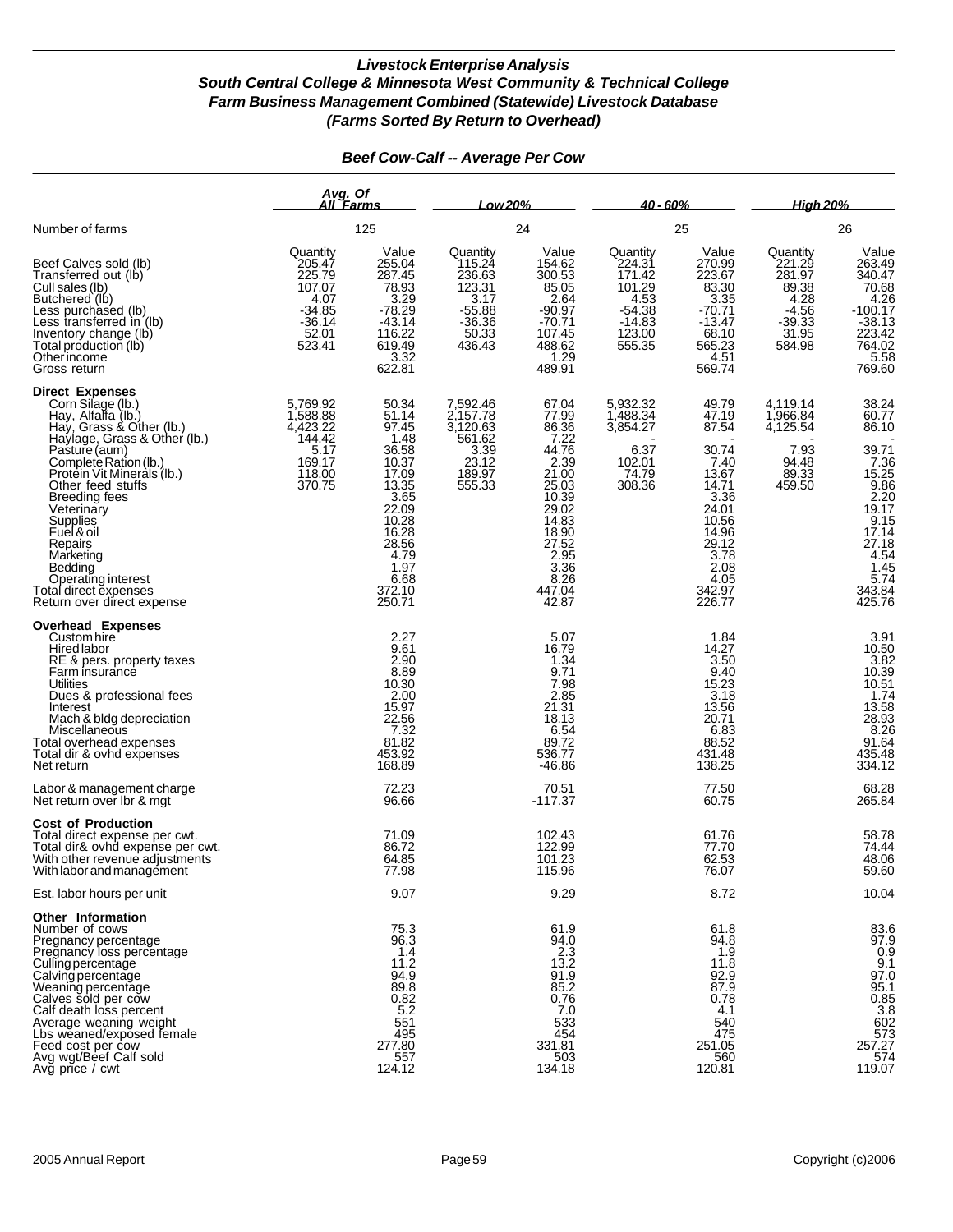#### *Sheep, Market Lamb Prod -- Average Per Ewe*

|                                                                                                                                                                                                                                                                                                                                                                                                   | Avg. Of<br>All Farms                                                            |                                                                                                                                                           |
|---------------------------------------------------------------------------------------------------------------------------------------------------------------------------------------------------------------------------------------------------------------------------------------------------------------------------------------------------------------------------------------------------|---------------------------------------------------------------------------------|-----------------------------------------------------------------------------------------------------------------------------------------------------------|
| Number of farms                                                                                                                                                                                                                                                                                                                                                                                   |                                                                                 | 8                                                                                                                                                         |
| Lambs sold (lb)<br>Mkt Lambs sold (lb)<br>Transferred out (lb)<br>Cull sales (lb)<br>Butchered (lb)<br>Less purchased (lb)<br>Inventory change (lb)<br>Total production (lb)<br>Other income<br>Gross return                                                                                                                                                                                      | Quantity<br>5.27<br>151.93<br>0.35<br>10.32<br>0.03<br>-18.45<br>3.50<br>147.68 | Value<br>2.97<br>154.29<br>0.98<br>14.26<br>0.03<br>-37.76<br>12.93<br>147.71<br>1.61<br>149.32                                                           |
| <b>Direct Expenses</b><br>Barley (bu.)<br>Corn (bu.)<br>Hay, Alfalfa (lb.)<br>Hay, Grass & Other (lb.)<br>Oats (bu.)<br>Pasture (aum)<br>Protein Vit Minerals (Ib.)<br>Beet Pulp (lb.)<br>Other feed stuffs<br>Breeding fees<br>Veterinary<br>Supplies<br>Fuel & oil<br>Repairs<br>Hauling and trucking<br>Marketing<br>Operating interest<br>Total direct expenses<br>Return over direct expense | 0.50<br>11.48<br>561.06<br>189.92<br>0.47<br>0.33<br>110.42<br>548.96<br>13.93  | 1.13<br>21.01<br>20.61<br>4.82<br>0.69<br>1.60<br>15.05<br>2.29<br>0.16<br>0.20<br>3.38<br>6.85<br>3.45<br>7.16<br>1.34<br>0.70<br>1.21<br>91.65<br>57.67 |
| <b>Overhead Expenses</b><br><b>Hired labor</b><br>Machinery leases<br>Building leases<br>RE & pers. property taxes<br>Farm insurance<br>Utilities<br>Dues & professional fees<br>Mach & bldg depreciation<br>Miscellaneous<br>Total overhead expenses<br>Total dir & ovhd expenses<br>Net return                                                                                                  |                                                                                 | 1.57<br>1.30<br>0.26<br>0.70<br>1.14<br>3.68<br>0.36<br>4.67<br>3.85<br>17.53<br>109.17<br>40.14                                                          |
| Labor & management charge<br>Net return over Ibr & mgt                                                                                                                                                                                                                                                                                                                                            |                                                                                 | 11.38<br>28.76                                                                                                                                            |
| <b>Cost of Production</b><br>Total direct expense per cwt.<br>Total dir& ovhd expense per cwt.<br>With other revenue adjustments<br>With labor and management                                                                                                                                                                                                                                     |                                                                                 | 62.06<br>73.93<br>79.91<br>87.62                                                                                                                          |
| Est. labor hours per unit                                                                                                                                                                                                                                                                                                                                                                         |                                                                                 | 1.24                                                                                                                                                      |
| <b>Other Information</b><br>Number of ewes<br>Pregnancy percentage<br>Pregnancy loss percentage<br>Female turnover rate<br>Lambs born / ewe exposed<br>Lambs born / ewe lambing<br>Lambs weaned/ewe exposed<br>Lambs sold per ewe<br>Lamb dth loss (died/born)<br>Average weaning weight<br>Lbs weaned/exposed temale<br>Feed cost per ewe<br>Avg wgt/Mkt Lamb sold<br>Avg price / cwt            |                                                                                 | 305.1<br>93.3<br>2.0<br>20.65<br>1.44<br>1.57<br>1.39<br>1.25<br>11.9<br>45<br>62<br>67.35<br>126<br>101.56                                               |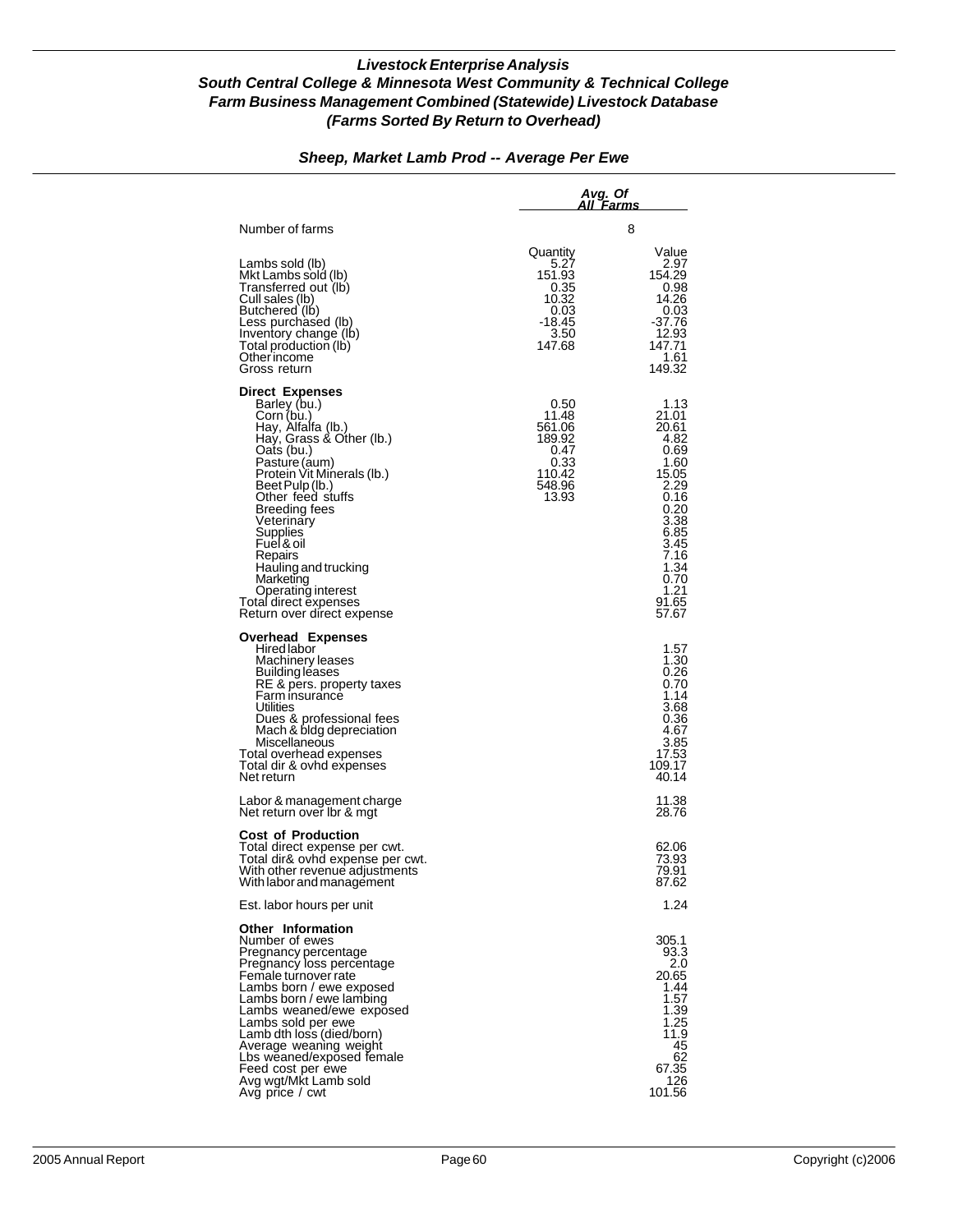### *Hogs, Farrow To Finish -- Average Per Cwt. Produced*

|                                                                                                                                                                                                                                                                                                                                                                                             |                                                                                   | Avg. Of<br>All Farms                                                                                                                                   | Up to 100                                                                                      |                                                                                                                                 |                                                                              | <u> 101 - 200</u>                                                                                                                                       |                                                                                             | <u> 201 - 500</u>                                                                                                                       |                                                                                       | 501 - 1000                                                                                                                              |                                                                                     | Over 1000                                                                                                                                                    |
|---------------------------------------------------------------------------------------------------------------------------------------------------------------------------------------------------------------------------------------------------------------------------------------------------------------------------------------------------------------------------------------------|-----------------------------------------------------------------------------------|--------------------------------------------------------------------------------------------------------------------------------------------------------|------------------------------------------------------------------------------------------------|---------------------------------------------------------------------------------------------------------------------------------|------------------------------------------------------------------------------|---------------------------------------------------------------------------------------------------------------------------------------------------------|---------------------------------------------------------------------------------------------|-----------------------------------------------------------------------------------------------------------------------------------------|---------------------------------------------------------------------------------------|-----------------------------------------------------------------------------------------------------------------------------------------|-------------------------------------------------------------------------------------|--------------------------------------------------------------------------------------------------------------------------------------------------------------|
| Number of farms                                                                                                                                                                                                                                                                                                                                                                             |                                                                                   | 54                                                                                                                                                     |                                                                                                | 16                                                                                                                              |                                                                              | 11                                                                                                                                                      |                                                                                             | 12                                                                                                                                      |                                                                                       | 7                                                                                                                                       |                                                                                     | 8                                                                                                                                                            |
| Raised Hogs sold (lb)<br>Transferred out (lb)<br>Cull sales (lb)<br>Butchered (lb)<br>Less purchased (lb)<br>Less transferred in (lb)<br>Inventory change (lb)<br>Total production (lb)<br>Otherincome<br>Gross return                                                                                                                                                                      | Quantity<br>93.16<br>0.92<br>4.75<br>0.30<br>$-1.11$<br>$-0.06$<br>2.04<br>100.00 | 47.09<br>1.10<br>1.82<br>0.11<br>$-1.39$<br>-0.07<br>0.90<br>49.55<br>0.03<br>49.58                                                                    | <b>Value Quantity</b><br>86.17<br>0.72<br>6.88<br>2.04<br>$-3.09$<br>$-0.33$<br>7.61<br>100.00 | 43.29<br>0.36<br>2.62<br>0.95<br>$-2.51$<br>$-0.62$<br>4.83<br>48.93<br>0.27<br>49.20                                           | Value Quantity<br>90.20<br>0.02<br>6.39<br>3.54<br>$-1.85$<br>1.70<br>100.00 | 44.99<br>0.02<br>2.61<br>0.81<br>$-1.98$<br>$-0.08$<br>46.37<br>1.05<br>47.43                                                                           | Value Quantity<br>100.89<br>0.94<br>7.16<br>0.19<br>$-1.38$<br>$-0.49$<br>$-7.32$<br>100.00 | 0.61<br>2.54<br>0.09<br>$-1.60$<br>$-0.23$<br>$-6.43$<br>46.19<br>46.19                                                                 | Value Quantity<br>51.21 98.49<br>2.05<br>4.42<br>0.13<br>$-1.29$<br>$-3.80$<br>100.00 | 47.82<br>2.60<br>2.16<br>0.06<br>$-1.36$<br>$-2.29$<br>49.00<br>49.00                                                                   | <b>Value Quantity</b><br>91.46<br>0.78<br>4.24<br>0.04<br>$-0.89$<br>4.38<br>100.00 | Value<br>46.62<br>0.99<br>1.56<br>0.03<br>1.27<br>0.03<br>2.53<br>50.43<br>0.05<br>50.38                                                                     |
| <b>Direct Expenses</b><br>Corn (bu.)<br>Hay, Alfalfa (lb.)<br>Complete Ration (lb.)<br>Protein Vit Minerals (lb.)<br>Other feed stuffs<br>Breeding fees<br>Veterinary<br>Supplies<br>Fuel & oil<br>Repairs<br>Custom hire<br>Hired labor<br>Machinery leases<br>Utilities<br>Hauling and trucking<br>Marketing<br>Operating interest<br>Total direct expenses<br>Return over direct expense | 3.14<br>8.73<br>71.71<br>70.83<br>6.51                                            | 5.86<br>0.57<br>6.37<br>8.80<br>0.43<br>0.71<br>1.67<br>0.80<br>0.65<br>1.05<br>1.22<br>0.02<br>0.10<br>0.13<br>0.31<br>0.26<br>0.29<br>29.25<br>20.33 | 4.21<br>28.93<br>71.09<br>6.17                                                                 | 7.63<br>3.14<br>12.46<br>0.30<br>0.22<br>1.14<br>1.24<br>1.36<br>2.38<br>0.16<br>0.07<br>0.47<br>0.13<br>0.39<br>31.09<br>18.11 | 5.84<br>0.06<br>14.02<br>63.34<br>0.31                                       | 9.80<br>0.00<br>3.08<br>10.63<br>0.65<br>0.27<br>1.63<br>0.55<br>1.51<br>2.14<br>0.06<br>0.47<br>0.00<br>0.20<br>0.22<br>0.30<br>0.38<br>31.88<br>15.55 | 4.11<br>70.00<br>86.01<br>0.53                                                              | 7.78<br>5.23<br>12.49<br>0.23<br>0.41<br>1.37<br>0.77<br>0.67<br>1.34<br>0.19<br>0.01<br>0.53<br>0.30<br>0.72<br>0.40<br>32.45<br>13.74 | 3.74<br>27.91<br>67.83<br>5.82                                                        | 6.73<br>2.01<br>12.70<br>0.95<br>0.64<br>1.49<br>1.15<br>0.73<br>1.39<br>0.18<br>0.52<br>0.06<br>0.16<br>0.10<br>0.21<br>29.01<br>19.99 | 2.63<br>12.74<br>86.33<br>69.60<br>8.01                                             | 5.04<br>0.83<br>7.76<br>7.19<br>0.36<br>0.83<br>1.77<br>$0.73$<br>$0.54$<br>0.81<br>1.71<br>0.04<br>0.08<br>$0.34$<br>$0.22$<br>$0.28$<br>$28.54$<br>$21.84$ |
| <b>Overhead Expenses</b><br>Custom hire<br>Hired labor<br>Machinery leases<br>Building leases<br>Farm insurance<br>Utilities<br>Dues & professional fees<br>Interest<br>Mach & bldg depreciation<br>Miscellaneous<br>Total overhead expenses<br>Total dir & ovhd expenses<br>Net return<br>Labor & management charge                                                                        |                                                                                   | 0.15<br>2.36<br>0.31<br>1.86<br>0.45<br>0.68<br>0.13<br>0.86<br>1.50<br>0.36<br>8.66<br>37.92<br>11.66<br>1.92                                         |                                                                                                | 0.10<br>1.74<br>0.04<br>0.48<br>1.27<br>0.27<br>1.38<br>1.73<br>0.57<br>7.59<br>38.68<br>10.52<br>3.55                          |                                                                              | 0.35<br>0.16<br>0.01<br>0.67<br>0.95<br>0.13<br>1.13<br>2.29<br>0.65<br>6.32<br>38.19<br>9.23<br>3.76                                                   |                                                                                             | 0.06<br>1.16<br>0.00<br>0.01<br>0.99<br>1.22<br>0.20<br>1.50<br>2.01<br>0.63<br>7.78<br>40.23<br>5.96<br>3.67                           |                                                                                       | 0.15<br>2.03<br>0.43<br>0.55<br>1.08<br>0.05<br>0.93<br>1.42<br>0.53<br>7.16<br>36.17<br>12.83<br>2.13                                  |                                                                                     | $0.16$<br>$2.79$<br>$0.45$<br>$2.62$<br>$0.33$<br>$0.48$<br>$0.13$<br>$0.74$<br>0.71<br>1.37<br>$0.25$<br>9.30<br>37.84<br>12.54<br>1.41                     |
| Net return over Ibr & mgt<br><b>Cost of Production</b><br>Total direct expense per cwt.<br>Total dir& ovhd expense per cwt.<br>With other revenue adjustments                                                                                                                                                                                                                               |                                                                                   | 9.74<br>29.25<br>37.92<br>37.65                                                                                                                        |                                                                                                | 6.97<br>31.09<br>38.68<br>36.41                                                                                                 |                                                                              | 5.47<br>31.88<br>38.19<br>36.86                                                                                                                         |                                                                                             | 2.28<br>32.45<br>40.23<br>40.35                                                                                                         |                                                                                       | 10.69<br>29.01<br>36.17<br>36.10                                                                                                        |                                                                                     | 11.13<br>28.54<br>37.84<br>37.65<br>39.06                                                                                                                    |
| With labor and management<br>Est. labor hours per unit                                                                                                                                                                                                                                                                                                                                      |                                                                                   | 39.58<br>0.31                                                                                                                                          |                                                                                                | 39.96<br>0.58                                                                                                                   |                                                                              | 40.62<br>0.42                                                                                                                                           |                                                                                             | 44.02<br>0.38                                                                                                                           |                                                                                       | 38.24<br>0.36                                                                                                                           |                                                                                     | 0.27                                                                                                                                                         |
| Other Information<br>Average number of sows<br>Litters farrowed<br>Litters per sow<br>Litters per crate<br>Pigs born per litter<br>Pigs weaned per litter<br>Pigs weaned per sow<br>Number sold per litter<br>Lbs of feed / lb of gain<br>Feed cost / cwt. of gain<br>Feed cost per litter<br>Avg wgt/Raised Hog sold<br>Avg price / cwt                                                    |                                                                                   | 273.4<br>551<br>2.02<br>11.57<br>10.44<br>9.49<br>18.91<br>8.13<br>3.35<br>22.03<br>493.71<br>257<br>50.54                                             |                                                                                                | 38.2<br>59<br>1.54<br>3.94<br>9.75<br>8.50<br>12.99<br>6.97<br>3.43<br>23.53<br>$\frac{489.12}{257}$<br>50.23                   |                                                                              | 93.3<br>149<br>1.59<br>6.81<br>9.48<br>7.96<br>12.66<br>7.00<br>4.18<br>24.16<br>482.68<br>257<br>49.88                                                 |                                                                                             | 170.3<br>288<br>1.69<br>9.19<br>9.32<br>8.75<br>14.48<br>8.02<br>3.87<br>25.74<br>523.10<br>256<br>50.76                                |                                                                                       | 326.3<br>611<br>1.87<br>12.87<br>10.13<br>9.00<br>16.67<br>7.76<br>3.15<br>22.39<br>459.13<br>260<br>48.55                              |                                                                                     | $1,100.1$<br>2,434<br>2.21<br>2.21<br>14.04<br>10.83<br>9.91.65<br>21.65<br>8.38<br>3.24<br>21.18<br>256<br>256<br>50.98                                     |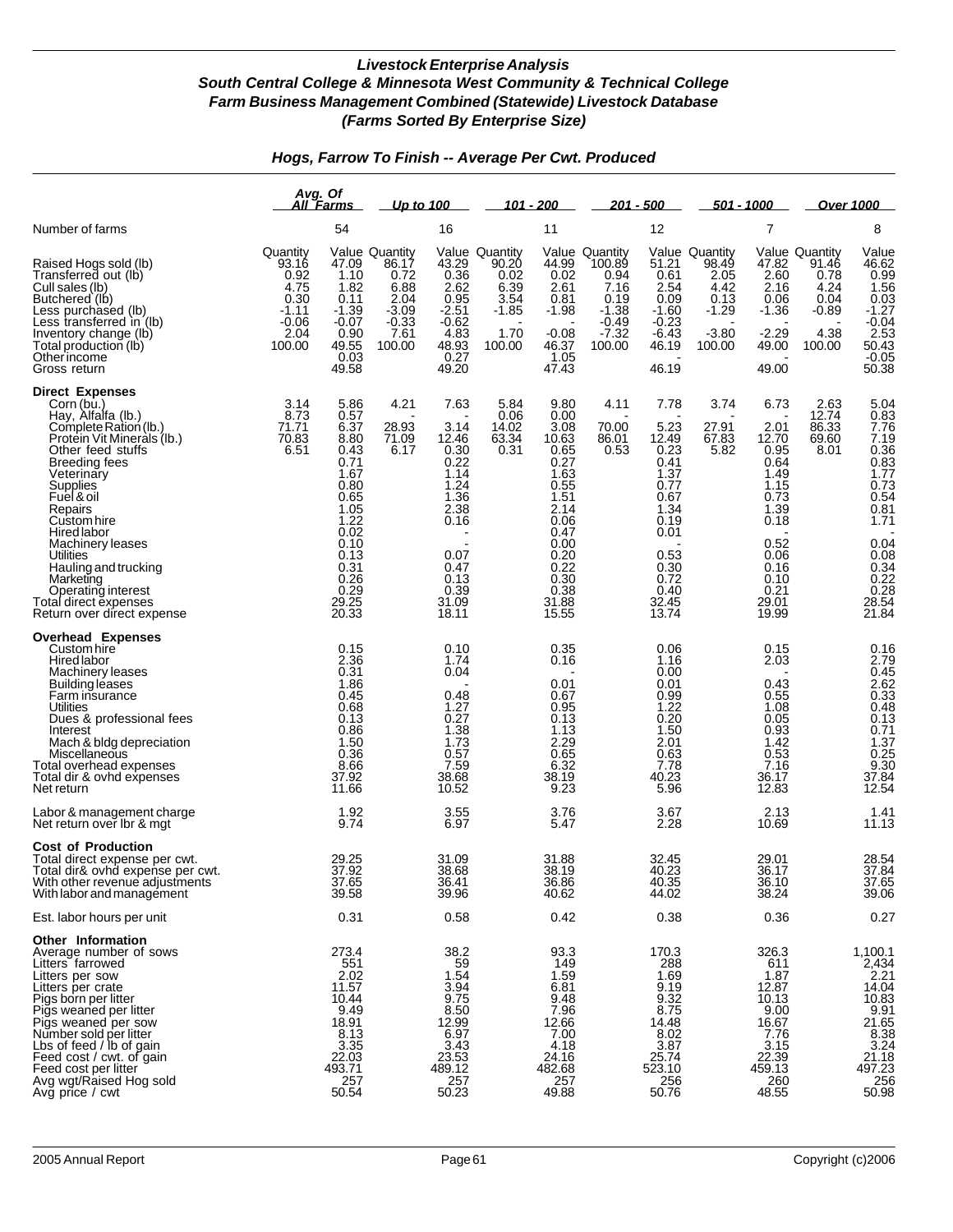### *Hogs, Finish Feeder Pigs -- Average Per Cwt. Produced*

|                                                                                                                                                                                                                                                                                                                                                                                  |                                                                                     | Avg. Of<br>Up to<br>500<br>All Farms                                                                                                           |                                                                                       |                                                                                                                                         | 501 -<br>1000                                                                                |                                                                                                                                | 1001 -<br>2500                                                                    |                                                                                                                                | 2501 -<br>5000                                                                    |                                                                                                                                        | Over<br>5000                                                                                    |                                                                                                                          |
|----------------------------------------------------------------------------------------------------------------------------------------------------------------------------------------------------------------------------------------------------------------------------------------------------------------------------------------------------------------------------------|-------------------------------------------------------------------------------------|------------------------------------------------------------------------------------------------------------------------------------------------|---------------------------------------------------------------------------------------|-----------------------------------------------------------------------------------------------------------------------------------------|----------------------------------------------------------------------------------------------|--------------------------------------------------------------------------------------------------------------------------------|-----------------------------------------------------------------------------------|--------------------------------------------------------------------------------------------------------------------------------|-----------------------------------------------------------------------------------|----------------------------------------------------------------------------------------------------------------------------------------|-------------------------------------------------------------------------------------------------|--------------------------------------------------------------------------------------------------------------------------|
| Number of farms                                                                                                                                                                                                                                                                                                                                                                  |                                                                                     | 84                                                                                                                                             |                                                                                       | 8                                                                                                                                       |                                                                                              | 10                                                                                                                             |                                                                                   | 20                                                                                                                             |                                                                                   | 14                                                                                                                                     | 32                                                                                              |                                                                                                                          |
| Finish Hogs sold (lb)<br>Transferred out (lb)<br>Cull sales (lb)<br>Butchered (lb)<br>Less purchased (lb)<br>Less transferred in (lb)<br>Inventory change (lb)<br>Total production (lb)<br>Otherincome<br>Gross return                                                                                                                                                           | Quantity<br>112.38<br>1.20<br>0.19<br>0.12<br>$-12.64$<br>$-6.56$<br>5.31<br>100.00 | 55.41<br>0.57<br>0.07<br>0.04<br>-16.29<br>7.30-<br>1.75<br>34.24<br>0.06<br>34.30                                                             | <b>Value Quantity</b><br>78.69<br>1.42<br>0.17<br>-16.97<br>-14.59<br>51.28<br>100.00 | 38.01<br>0.77<br>0.07<br>$-16.42$<br>$-14.76$<br>24.48<br>32.15<br>32.15                                                                | Value Quantity<br>127.26<br>4.16<br>0.41<br>0.44<br>$-24.32$<br>$-6.30$<br>$-1.65$<br>100.00 | $63.78$<br>2.00<br>0.21<br>0.18<br>-24.60<br>$-6.16$<br>$-0.32$<br>35.08<br>35.08                                              | Value Quantity<br>117.05<br>0.24<br>0.06<br>$-24.08$<br>$-0.28$<br>7.01<br>100.00 | $54.43$<br>$0.12$<br>0.03<br>$-24.64$<br>3.79<br>33.74<br>0.01<br>33.75                                                        | Value Quantity<br>121.49<br>0.71<br>0.28<br>$-23.27$<br>$-3.18$<br>3.98<br>100.00 | 58.04<br>0.83<br>0.13<br>$-23.68$<br>$-2.41$<br>0.77<br>33.68<br>33.68                                                                 | <b>Value Quantity</b><br>110.64<br>1.29<br>0.23<br>0.10<br>$-9.95$<br>$-7.52$<br>5.21<br>100.00 | Value<br>$65.07$<br>$0.54$<br>$0.09$<br>$0.03$<br>$14.41$<br>$-8.57$<br>$1.62$<br>$34.36$<br>$0.07$<br>34.43             |
| <b>Direct Expenses</b><br>Corn (bu.)<br>Corn, Ear (lb.)<br>Soybeans (bu.)<br>Complete Ration (lb.)<br>Protein Vit Minerals (lb.)<br>Other feed stuffs<br>Veterinary<br>Supplies<br>Contract production exp.<br>Fuel & oil<br>Repairs<br>Custom hire<br>Hauling and trucking<br>Marketing<br>Bedding<br>Operating interest<br>Total direct expenses<br>Return over direct expense | 2.24<br>$\overline{1.97}$<br>0.01<br>112.55<br>42.51<br>1.39                        | 4.29<br>0.08<br>0.05<br>7.59<br>5.24<br>0.10<br>0.43<br>0.43<br>2.02<br>0.31<br>0.57<br>0.92<br>0.30<br>0.79<br>0.00<br>0.43<br>23.56<br>10.74 | 5.08<br>33.58<br>90.18                                                                | 9.40<br>$\blacksquare$<br>4.18<br>6.78<br>0.12<br>0.06<br>1.06<br>0.92<br>1.45<br>0.19<br>0.75<br>0.08<br>0.36<br>0.15<br>25.49<br>6.67 | 4.95<br>6.25<br>71.43                                                                        | 9.10<br>1.30<br>11.86<br>0.63<br>0.39<br>0.60<br>1.39<br>0.20<br>0.13<br>0.45<br>0.07<br>0.70<br>26.81<br>8.27                 | 3.83<br>31.27<br>67.38<br>0.38                                                    | 7.14<br>2.70<br>7.34<br>0.13<br>0.39<br>1.04<br>0.04<br>0.63<br>0.91<br>0.14<br>0.14<br>0.16<br>0.00<br>0.26<br>21.02<br>12.73 | 2.63<br>17.31<br>0.07<br>44.17<br>68.61<br>0.99                                   | 4.73<br>0.70<br>0.41<br>2.54<br>7.04<br>0.33<br>0.26<br>0.24<br>0.35<br>0.85<br>0.12<br>0.24<br>1.72<br>0.00<br>0.67<br>20.19<br>13.50 | 1.99<br>131.29<br>35.96<br>1.56                                                                 | 3.87<br>8.84<br>4.69<br>0.06<br>0.46<br>0.42<br>2.51<br>0.27<br>0.27<br>0.32<br>0.73<br>0.00<br>$0.41$<br>24.19<br>10.25 |
| <b>Overhead Expenses</b><br>Hired labor<br>Machinery leases<br>Building leases<br>RE & pers. property taxes<br>Farm insurance<br><b>Utilities</b><br>Dues & professional fees<br>Interest<br>Mach & bldg depreciation<br>Miscellaneous<br>Total overhead expenses<br>Total dir & ovhd expenses<br>Net return                                                                     |                                                                                     | 0.36<br>0.19<br>0.31<br>0.06<br>0.24<br>0.26<br>0.09<br>0.43<br>0.68<br>0.28<br>2.90<br>26.46<br>7.84                                          |                                                                                       | 0.55<br>0.28<br>0.67<br>0.52<br>0.01<br>0.69<br>1.70<br>0.15<br>4.57<br>30.05<br>2.10                                                   |                                                                                              | 0.89<br>0.06<br>0.14<br>0.35<br>0.87<br>0.14<br>0.59<br>1.08<br>0.49<br>4.63<br>31.44<br>3.64                                  |                                                                                   | 0.41<br>0.00<br>0.39<br>$0.22$<br>$0.35$<br>0.67<br>0.05<br>0.87<br>1.37<br>0.55<br>4.88<br>25.90<br>7.85                      |                                                                                   | 0.28<br>0.51<br>0.57<br>0.04<br>0.37<br>0.48<br>0.29<br>0.88<br>0.99<br>0.81<br>5.23<br>25.42<br>8.27                                  |                                                                                                 | 0.35<br>0.16<br>0.28<br>0.04<br>0.04<br>0.18<br>0.07<br>0.33<br>0.57<br>0.17<br>2.36<br>26.55<br>7.89                    |
| Labor & management charge<br>Net return over Ibr & mgt                                                                                                                                                                                                                                                                                                                           |                                                                                     | 1.30<br>6.55                                                                                                                                   |                                                                                       | 3.59<br>-1.49                                                                                                                           |                                                                                              | 3.30<br>0.34                                                                                                                   |                                                                                   | 3.05<br>4.79                                                                                                                   |                                                                                   | 2.08<br>6.18                                                                                                                           |                                                                                                 | $0.99$<br>$6.90$                                                                                                         |
| <b>Cost of Production</b><br>Total direct expense per cwt.<br>Total dir& ovhd expense per cwt.<br>With other revenue adjustments<br>With labor and management                                                                                                                                                                                                                    |                                                                                     | 39.88<br>42.43<br>42.37<br>43.52                                                                                                               |                                                                                       | 40.09<br>45.79<br>45.79<br>50.27                                                                                                        |                                                                                              | 43.76<br>47.28<br>47.28<br>49.79                                                                                               |                                                                                   | 35.67<br>39.83<br>39.82<br>42.42                                                                                               |                                                                                   | 37.13<br>41.42<br>41.42<br>43.12                                                                                                       |                                                                                                 | 40.59<br>42.70<br>42.63<br>43.52                                                                                         |
| Est. labor hours per unit                                                                                                                                                                                                                                                                                                                                                        |                                                                                     | 0.10                                                                                                                                           |                                                                                       | 0.48                                                                                                                                    |                                                                                              | 0.32                                                                                                                           |                                                                                   | 0.22                                                                                                                           |                                                                                   | 0.16                                                                                                                                   |                                                                                                 | 0.07                                                                                                                     |
| <b>Other Information</b><br>No. purchased or trans in<br>Number sold or trans out<br>Necesition death loss<br>Avg. daily gain (lbs)<br>Lbs of conc / lb of gain<br>Lbs of feed / lb of gain<br>Feed cost per cwt of gain<br>Feed cost per head<br>Average purchase weight<br>Average sales weight<br>Avg purch price / head<br>Avg sales price / cwt                             |                                                                                     | 6,016<br>5,478<br>$\begin{array}{c} 2.9 \\ 1.59 \end{array}$<br>2.84<br>$\frac{2.84}{17.34}$<br>$\frac{39.13}{38}$<br>260<br>49.30<br>49.30    |                                                                                       | 375<br>196<br>4.3<br>1.01<br>4.08<br>4.08<br>20.36<br>42.46<br>$\frac{54}{249}$<br>52.42<br>48.30                                       |                                                                                              | 803<br>716<br>$\begin{array}{r} 1.3 \\ 5.3 \\ 1.07 \\ 3.55 \\ 3.55 \\ 22.26 \end{array}$<br>48.21<br>$\frac{55}{266}$<br>50.11 |                                                                                   | 1,841<br>1,576<br>3.4<br>1.49<br>3.13<br>3.13<br>17.30<br>37.29<br>$46$<br>$259$<br>$47.52$<br>$46.51$                         |                                                                                   | 4,261<br>4,087<br>$2.8$<br>1.32<br>$2.85$<br>$2.85$<br>$15.74$<br>34.60<br>$\frac{51}{264}$<br>51.78<br>47.78                          |                                                                                                 | 12,433<br>11,335<br>2.87<br>2.80<br>2.80<br>2.80<br>2.80<br>3.47<br>3.9.34<br>46.83<br>49.77                             |